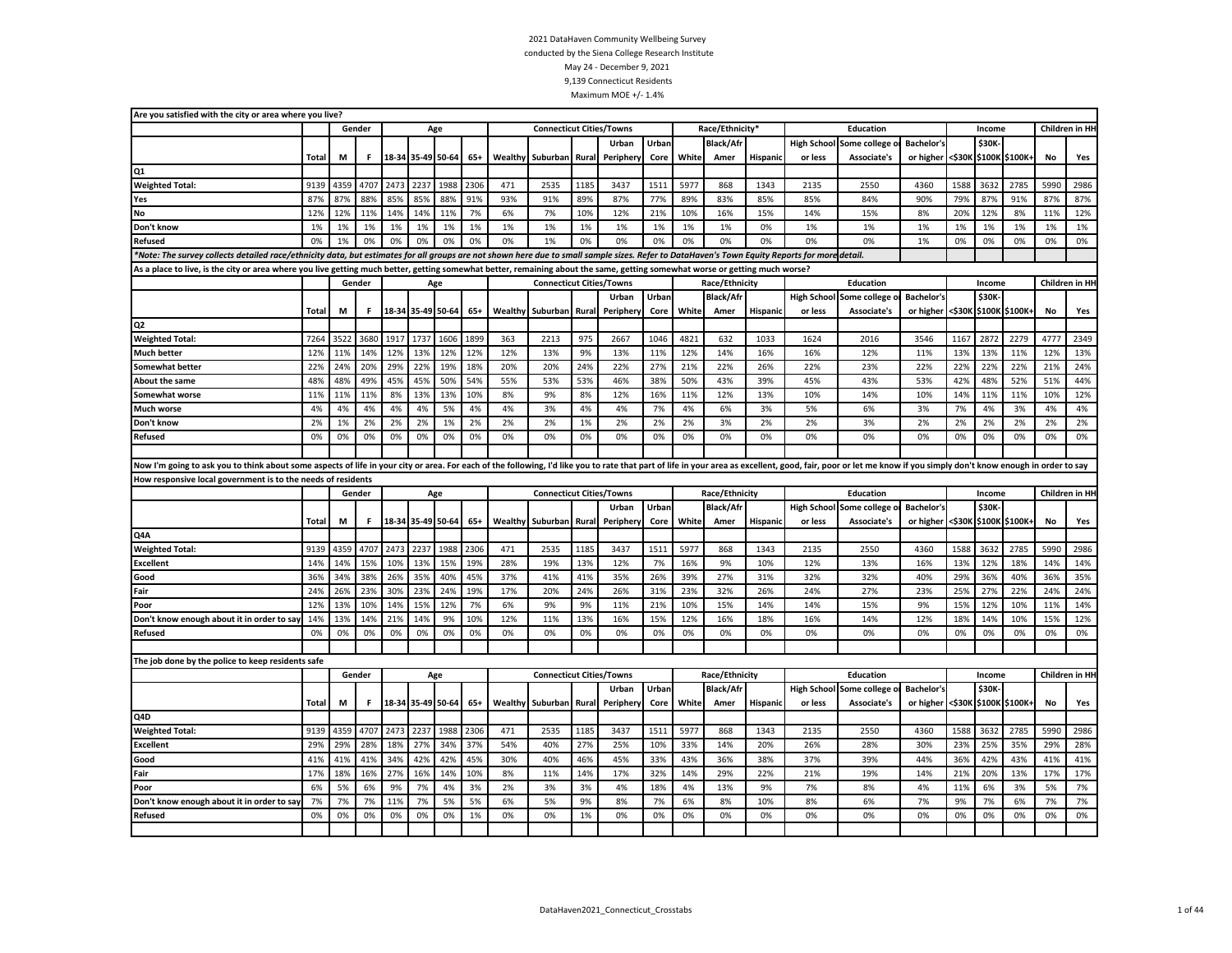| The ability of residents to obtain suitable employment                 |       |      |        |      |                       |      |      |         |                                 |       |                        |       |       |                  |          |                    |                            |                                 |      |              |                |      |                |
|------------------------------------------------------------------------|-------|------|--------|------|-----------------------|------|------|---------|---------------------------------|-------|------------------------|-------|-------|------------------|----------|--------------------|----------------------------|---------------------------------|------|--------------|----------------|------|----------------|
|                                                                        |       |      | Gender |      |                       | Age  |      |         | <b>Connecticut Cities/Towns</b> |       |                        |       |       | Race/Ethnicity   |          |                    | Education                  |                                 |      | Income       |                |      | Children in HH |
|                                                                        |       |      |        |      |                       |      |      |         |                                 |       | Urban                  | Urban |       | <b>Black/Afr</b> |          | <b>High School</b> | Some college               | <b>Bachelor's</b>               |      | \$30K        |                |      |                |
|                                                                        | Total | М    | F      |      | 18-34 35-49 50-64     |      | 65+  |         | <b>Wealthy Suburban</b>         | Rural | Periphery              | Core  | White | Amer             | Hispanio | or less            | Associate's                | or higher <\$30K                |      |              | \$100K \$100K+ | No   | Yes            |
| Q4E                                                                    |       |      |        |      |                       |      |      |         |                                 |       |                        |       |       |                  |          |                    |                            |                                 |      |              |                |      |                |
| <b>Weighted Total:</b>                                                 | 9139  | 4359 | 4707   | 2473 | 2237                  | 1988 | 2306 | 471     | 2535                            | 1185  | 3437                   | 1511  | 5977  | 868              | 1343     | 2135               | 2550                       | 4360                            | 1588 | 3632         | 2785           | 5990 | 2986           |
| <b>Excellent</b>                                                       | 13%   | 14%  | 12%    | 10%  | 14%                   | 14%  | 14%  | 23%     | 17%                             | 12%   | 11%                    | 6%    | 14%   | 9%               | 10%      | 12%                | 12%                        | 14%                             | 10%  | 10%          | 17%            | 12%  | 14%            |
| Good                                                                   | 39%   | 40%  | 38%    | 36%  | 38%                   | 43%  | 40%  | 35%     | 43%                             | 40%   | 40%                    | 30%   | 42%   | 33%              | 33%      | 35%                | 36%                        | 43%                             | 29%  | 39%          | 46%            | 38%  | 41%            |
| Fair                                                                   | 23%   | 23%  | 23%    | 31%  | 23%                   | 21%  | 16%  | 16%     | 17%                             | 26%   | 24%                    | 31%   | 21%   | 28%              | 31%      | 25%                | 26%                        | 20%                             | 27%  | 27%          | 17%            | 23%  | 24%            |
| Poor                                                                   | 8%    | 8%   | 8%     | 9%   | 10%                   | 9%   | 5%   | 7%      | 6%                              | 8%    | 7%                     | 16%   | 6%    | 13%              | 12%      | 11%                | 9%                         | 7%                              | 14%  | 9%           | 5%             | 8%   | 9%             |
| Don't know enough about it in order to say                             | 17%   | 14%  | 19%    | 13%  | 15%                   | 14%  | 25%  | 18%     | 17%                             | 14%   | 17%                    | 17%   | 17%   | 17%              | 14%      | 16%                | 17%                        | 17%                             | 20%  | 15%          | 14%            | 18%  | 13%            |
| Refused                                                                | 0%    | 0%   | 0%     | 0%   | 0%                    | 0%   | 0%   | 0%      | 0%                              | 0%    | 0%                     | 0%    | 0%    | 0%               | 0%       | 0%                 | 0%                         | 0%                              | 0%   | 0%           | 0%             | 0%   | 0%             |
|                                                                        |       |      |        |      |                       |      |      |         |                                 |       |                        |       |       |                  |          |                    |                            |                                 |      |              |                |      |                |
| As a place to raise children                                           |       |      |        |      |                       |      |      |         |                                 |       |                        |       |       |                  |          |                    |                            |                                 |      |              |                |      |                |
|                                                                        |       |      | Gender |      |                       | Age  |      |         | <b>Connecticut Cities/Towns</b> |       |                        |       |       | Race/Ethnicity   |          |                    | <b>Education</b>           |                                 |      | Income       |                |      | Children in HH |
|                                                                        |       |      |        |      |                       |      |      |         |                                 |       | Urban                  | Urban |       | <b>Black/Afr</b> |          | <b>High School</b> | Some college o             | <b>Bachelor's</b>               |      | <b>\$30K</b> |                |      |                |
|                                                                        | Total | М    | F      |      | 18-34 35-49 50-64     |      | 65+  | Wealthy | Suburban                        | Rural | Periphery              | Core  | White | Amer             | Hispanic | or less            | Associate's                | or higher <\$30K \$100K \$100K+ |      |              |                | No   | Yes            |
| Q4F                                                                    |       |      |        |      |                       |      |      |         |                                 |       |                        |       |       |                  |          |                    |                            |                                 |      |              |                |      |                |
| <b>Weighted Total:</b>                                                 | 9139  | 4359 | 4707   | 2473 | 2237                  | 1988 | 2306 | 471     | 2535                            | 1185  | 3437                   | 1511  | 5977  | 868              | 1343     | 2135               | 2550                       | 4360                            | 1588 | 3632         | 2785           | 5990 | 2986           |
| <b>Excellent</b>                                                       | 35%   | 34%  | 37%    | 27%  | 36%                   | 39%  | 41%  | 69%     | 56%                             | 40%   | 26%                    | 9%    | 40%   | 21%              | 28%      | 30%                | 32%                        | 40%                             | 24%  | 31%          | 47%            | 34%  | 39%            |
| Good                                                                   | 36%   | 37%  | 35%    | 33%  | 35%                   | 37%  | 38%  | 24%     | 30%                             | 38%   | 43%                    | 30%   | 36%   | 36%              | 36%      | 35%                | 35%                        | 36%                             | 31%  | 39%          | 34%            | 36%  | 37%            |
| Fair                                                                   | 15%   | 16%  | 15%    | 22%  | 15%                   | 13%  | 10%  | 5%      | 6%                              | 12%   | 17%                    | 32%   | 12%   | 25%              | 21%      | 19%                | 17%                        | 12%                             | 23%  | 17%          | 10%            | 15%  | 15%            |
| Poor                                                                   | 7%    | 6%   | 7%     | 9%   | 9%                    | 5%   | 3%   | 0%      | 2%                              | 4%    | 6%                     | 21%   | 5%    | 12%              | 10%      | 9%                 | 9%                         | 4%                              | 12%  | 8%           | 4%             | 6%   | 8%             |
| Don't know enough about it in order to say                             | 7%    | 7%   | 6%     | 9%   | 4%                    | 6%   | 7%   | 1%      | 5%                              | 6%    | 8%                     | 8%    | 7%    | 5%               | 5%       | 7%                 | 6%                         | 7%                              | 9%   | 6%           | 5%             | 9%   | 2%             |
| <b>Refused</b>                                                         | 0%    | 0%   | 0%     | 0%   | 0%                    | 0%   | 0%   | 0%      | 0%                              | 0%    | 0%                     | 0%    | 0%    | 0%               | 0%       | 0%                 | 0%                         | 0%                              | 0%   | 0%           | 0%             | 0%   | 0%             |
|                                                                        |       |      |        |      |                       |      |      |         |                                 |       |                        |       |       |                  |          |                    |                            |                                 |      |              |                |      |                |
| The condition of public parks and other public recreational facilities |       |      |        |      |                       |      |      |         |                                 |       |                        |       |       |                  |          |                    |                            |                                 |      |              |                |      |                |
|                                                                        |       |      | Gender |      |                       | Age  |      |         | <b>Connecticut Cities/Towns</b> |       |                        |       |       | Race/Ethnicity   |          |                    | <b>Education</b>           |                                 |      | Income       |                |      | Children in HH |
|                                                                        |       |      |        |      |                       |      |      |         |                                 |       |                        |       |       |                  |          |                    |                            |                                 |      |              |                |      |                |
|                                                                        |       |      |        |      |                       |      |      |         |                                 |       | Urban                  | Urban |       | <b>Black/Afr</b> |          |                    | High School Some college o | <b>Bachelor's</b>               |      | <b>\$30K</b> |                |      |                |
|                                                                        | Total | M    | F.     |      | 18-34 35-49 50-64 65+ |      |      |         | Wealthy Suburban                |       | <b>Rural Periphery</b> | Core  | White | Amer             | Hispanic | or less            | <b>Associate's</b>         | or higher <\$30K \$100K \$100K+ |      |              |                | No   | Yes            |
| Q4G                                                                    |       |      |        |      |                       |      |      |         |                                 |       |                        |       |       |                  |          |                    |                            |                                 |      |              |                |      |                |
| <b>Weighted Total:</b>                                                 | 9139  | 4359 | 4707   | 2473 | 2237                  | 1988 | 2306 | 471     | 2535                            | 1185  | 3437                   | 1511  | 5977  | 868              | 1343     | 2135               | 2550                       | 4360                            | 1588 | 3632         | 2785           | 5990 | 2986           |
| <b>Excellent</b>                                                       | 31%   | 31%  | 32%    | 27%  | 32%                   | 32%  | 35%  | 58%     | 43%                             | 32%   | 27%                    | 13%   | 36%   | 19%              | 24%      | 26%                | 32%                        | 34%                             | 24%  | 29%          | 40%            | 31%  | 33%            |
| Good                                                                   | 43%   | 44%  | 44%    | 41%  | 42%                   | 45%  | 47%  | 33%     | 42%                             | 45%   | 47%                    | 41%   | 44%   | 43%              | 39%      | 43%                | 41%                        | 46%                             | 41%  | 45%          | 43%            | 44%  | 42%            |
| Fair                                                                   | 15%   | 15%  | 14%    | 21%  | 15%                   | 13%  | 10%  | 6%      | 8%                              | 13%   | 15%                    | 28%   | 12%   | 21%              | 21%      | 18%                | 17%                        | 12%                             | 19%  | 16%          | 11%            | 14%  | 16%            |
| Poor                                                                   | 5%    | 5%   | 5%     | 7%   | 6%                    | 5%   | 2%   | 1%      | 3%                              | 4%    | 5%                     | 12%   | 3%    | 9%               | 9%       | 7%                 | 6%                         | 4%                              | 8%   | 5%           | 4%             | 5%   | 6%             |
| Don't know enough about it in order to say                             | 5%    | 5%   | 5%     | 5%   | 4%                    | 6%   | 6%   | 1%      | 4%                              | 4%    | 6%                     | 6%    | 4%    | 8%               | 7%       | 7%                 | 5%                         | 4%                              | 8%   | 4%           | 3%             | 6%   | 3%             |
| <b>Refused</b>                                                         | 0%    | 0%   | 0%     | 0%   | 0%                    | 0%   | 0%   | 0%      | 0%                              | 1%    | 0%                     | 0%    | 0%    | 0%               | 0%       | 0%                 | 0%                         | 0%                              | 0%   | 0%           | 0%             | 0%   | 0%             |
|                                                                        |       |      |        |      |                       |      |      |         |                                 |       |                        |       |       |                  |          |                    |                            |                                 |      |              |                |      |                |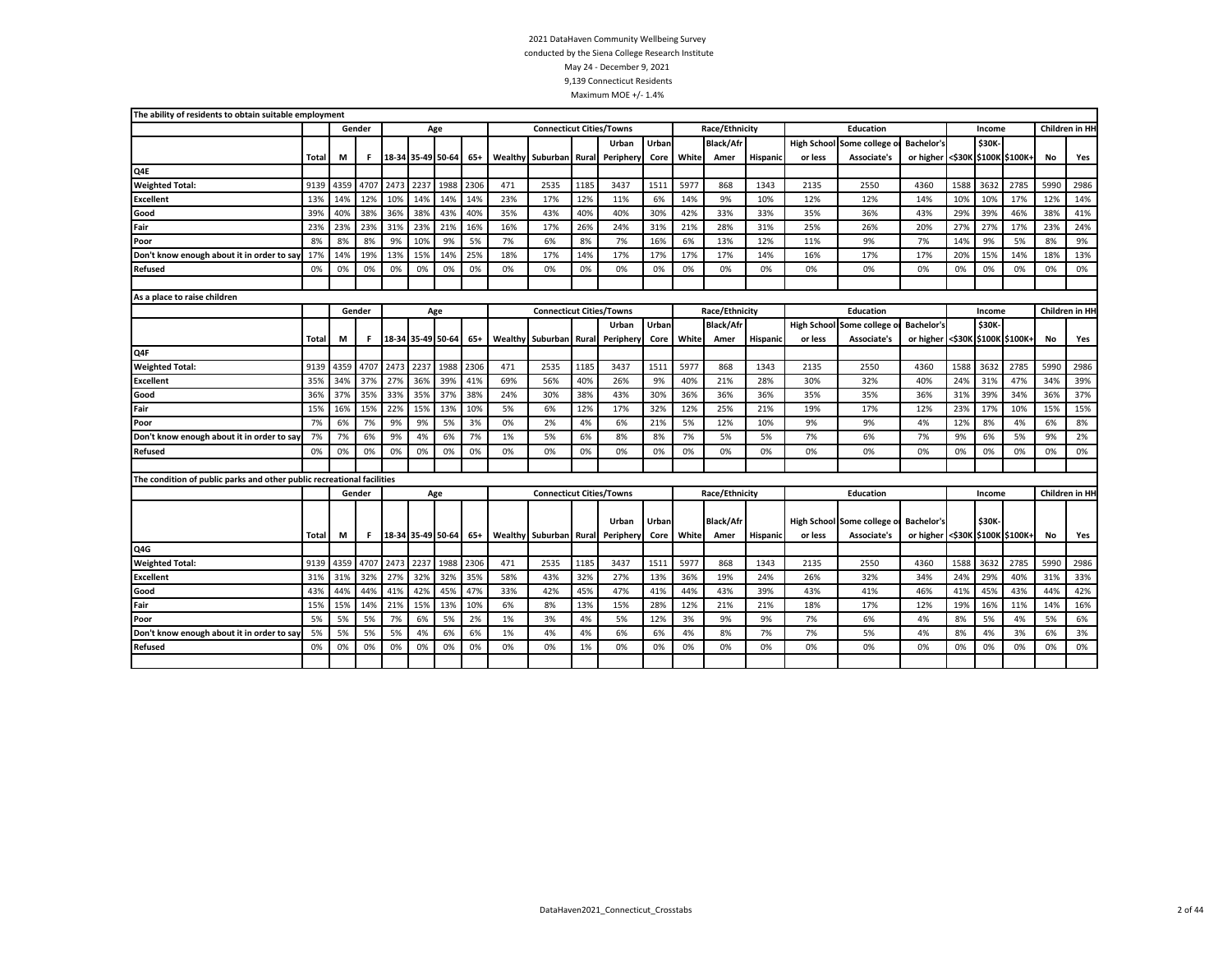| The availability of affordable, high-quality fruits and vegetables                                                                                                                                              |              |            |            |                   |                   |            |            |     |                                 |       |            |            |            |                  |          |            |                            |                   |                       |            |                       |                |                 |
|-----------------------------------------------------------------------------------------------------------------------------------------------------------------------------------------------------------------|--------------|------------|------------|-------------------|-------------------|------------|------------|-----|---------------------------------|-------|------------|------------|------------|------------------|----------|------------|----------------------------|-------------------|-----------------------|------------|-----------------------|----------------|-----------------|
|                                                                                                                                                                                                                 |              |            | Gender     |                   |                   | Age        |            |     | <b>Connecticut Cities/Towns</b> |       |            |            |            | Race/Ethnicity   |          |            | Education                  |                   |                       | Income     |                       | Children in HI |                 |
|                                                                                                                                                                                                                 |              |            |            |                   |                   |            |            |     |                                 |       | Urban      | Urban      |            | <b>Black/Afr</b> |          |            | High School Some college o | <b>Bachelor's</b> |                       | \$30K-     |                       |                |                 |
|                                                                                                                                                                                                                 | Total        | M          | F          |                   | 18-34 35-49 50-64 |            | $65+$      |     | Wealthy Suburban                | Rural | Periphery  | Core       | White      | Amer             | Hispanic | or less    | Associate's                | or higher         | <\$30K                |            | \$100K \$100K+        | No             | Yes             |
| Q4H                                                                                                                                                                                                             |              |            |            |                   |                   |            |            |     |                                 |       |            |            |            |                  |          |            |                            |                   |                       |            |                       |                |                 |
| <b>Weighted Total:</b>                                                                                                                                                                                          | 9139         | 4359       | 4707       | 2473              | 2237              | 1988       | 2306       | 471 | 2535                            | 1185  | 3437       | 1511       | 5977       | 868              | 1343     | 2135       | 2550                       | 4360              | 1588                  | 3632       | 2785                  | 5990           | 2986            |
| <b>Excellent</b>                                                                                                                                                                                                | 32%          | 32%        | 32%        | 24%               | 32%               | 37%        | 37%        | 51% | 43%                             | 36%   | 28%        | 14%        | 37%        | 19%              | 19%      | 26%        | 30%                        | 37%               | 24%                   | 26%        | 43%                   | 33%            | 31%             |
| Good                                                                                                                                                                                                            | 42%          | 42%        | 41%        | 40%               | 40%               | 41%        | 45%        | 31% | 41%                             | 42%   | 44%        | 39%        | 42%        | 43%              | 41%      | 41%        | 41%                        | 42%               | 38%                   | 45%        | 39%                   | 42%            | 42%             |
| Fair                                                                                                                                                                                                            | 17%          | 16%        | 17%        | 23%               | 18%               | 14%        | 11%        | 13% | 10%                             | 13%   | 18%        | 29%        | 14%        | 24%              | 25%      | 20%        | 18%                        | 14%               | 21%                   | 19%        | 12%                   | 16%            | 18%             |
| Poor                                                                                                                                                                                                            | 6%           | 6%         | 6%         | 9%                | 7%                | 6%         | 3%         | 3%  | 3%                              | 6%    | 6%         | 13%        | 4%         | 9%               | 10%      | 8%         | 7%                         | 5%                | 10%                   | 7%         | 3%                    | 6%             | 6%              |
| Don't know enough about it in order to say                                                                                                                                                                      | 3%           | 4%         | 3%         | 4%                | 3%                | 2%         | 3%         | 3%  | 2%                              | 3%    | 4%         | 5%         | 3%         | 5%               | 5%       | 6%         | 3%                         | 2%                | 6%                    | 3%         | 2%                    | 4%             | 3%              |
| Refused                                                                                                                                                                                                         | 0%           | 0%         | 0%         | 0%                | 0%                | 0%         | 0%         | 0%  | 0%                              | 0%    | 0%         | 0%         | 0%         | 0%               | 0%       | 0%         | 0%                         | 0%                | 0%                    | 0%         | 0%                    | 0%             | 0%              |
|                                                                                                                                                                                                                 |              |            |            |                   |                   |            |            |     |                                 |       |            |            |            |                  |          |            |                            |                   |                       |            |                       |                |                 |
| How would you describe your ability to influence local-government decision making? Would you say that you have great influence, moderate influence, a little influence, or no influence at all?                 |              |            |            |                   |                   |            |            |     |                                 |       |            |            |            |                  |          |            |                            |                   |                       |            |                       |                |                 |
|                                                                                                                                                                                                                 |              |            | Gender     |                   |                   | Age        |            |     | <b>Connecticut Cities/Towns</b> |       |            |            |            | Race/Ethnicity   |          |            | Education                  |                   |                       | Income     |                       |                | Children in HI- |
|                                                                                                                                                                                                                 |              |            |            |                   |                   |            |            |     |                                 |       | Urban      | Urban      |            | <b>Black/Afr</b> |          |            | High School Some college o | <b>Bachelor's</b> |                       | \$30K-     |                       |                |                 |
|                                                                                                                                                                                                                 | Total        | M          | F.         |                   | 18-34 35-49 50-64 |            | $65+$      |     | Wealthy Suburban                | Rural | Periphery  | Core       | White      | Amer             | Hispanic | or less    | Associate's                | or higher         | <\$30K                |            | \$100K \$100K+        | No             | Yes             |
| Q6                                                                                                                                                                                                              |              |            |            |                   |                   |            |            |     |                                 |       |            |            |            |                  |          |            |                            |                   |                       |            |                       |                |                 |
| <b>Weighted Total:</b>                                                                                                                                                                                          | 2499         | 1282       | 1195       | 632               | 608               | 552        | 670        | 123 | 760                             | 333   | 915        | 367        | 1717       | 190              | 331      | 554        | 650                        | 1269              | 382                   | 988        | 794                   | 1653           | 792             |
| <b>Great influence</b>                                                                                                                                                                                          | 8%           | 8%         | 7%         | 7%                | 8%                | 9%         | 7%         | 13% | 10%                             | 6%    | 6%         | 6%         | 7%         | 6%               | 9%       | 7%         | 6%                         | 9%                | 7%                    | 6%         | 9%                    | 7%             | 9%              |
| <b>Moderate influence</b>                                                                                                                                                                                       | 30%          | 28%        | 33%        | 29%               | 24%               | 30%        | 37%        | 31% | 34%                             | 34%   | 28%        | 26%        | 32%        | 23%              | 31%      | 25%        | 32%                        | 32%               | 25%                   | 32%        | 31%                   | 31%            | 29%             |
| A little influence                                                                                                                                                                                              | 31%          | 33%        | 30%        | 35%               | 32%               | 32%        | 26%        | 28% | 27%                             | 30%   | 33%        | 35%        | 32%        | 38%              | 28%      | 29%        | 30%                        | 33%               | 27%                   | 32%        | 32%                   | 31%            | 30%             |
| No influence at all                                                                                                                                                                                             | 26%          | 26%        | 24%        | 24%               | 29%               | 23%        | 25%        | 16% | 24%                             | 25%   | 28%        | 27%        | 24%        | 29%              | 27%      | 32%        | 28%                        | 21%               | 34%                   | 24%        | 22%                   | 25%            | 27%             |
| Don't know                                                                                                                                                                                                      | 5%           | 4%         | 6%         | 5%                | 5%                | 6%         | 5%         | 12% | 4%                              | 3%    | 5%         | 6%         | 5%         | 5%               | 4%       | 6%         | 3%                         | 5%                | 7%                    | 5%         | 5%                    | 5%             | 4%              |
| Refused                                                                                                                                                                                                         | 1%           | 1%         | 0%         | 0%                | 1%                | 0%         | 1%         | 0%  | 0%                              | 1%    | 1%         | 1%         | 0%         | 0%               | 1%       | 1%         | 0%                         | 0%                | 0%                    | 1%         | 0%                    | 0%             | 1%              |
|                                                                                                                                                                                                                 |              |            |            |                   |                   |            |            |     |                                 |       |            |            |            |                  |          |            |                            |                   |                       |            |                       |                |                 |
| How much trust do you have in each of the following to look out for the best interests of you and your family? Would you say a great deal, a fair amount, not very much, or none at all? The Federal government |              |            |            |                   |                   |            |            |     |                                 |       |            |            |            |                  |          |            |                            |                   |                       |            |                       |                |                 |
|                                                                                                                                                                                                                 |              |            | Gender     |                   |                   | Age        |            |     | <b>Connecticut Cities/Towns</b> |       |            |            |            | Race/Ethnicity   |          |            | Education                  |                   |                       | Income     |                       |                | Children in HI- |
|                                                                                                                                                                                                                 |              |            |            |                   |                   |            |            |     |                                 |       | Urban      | Urban      |            | <b>Black/Afr</b> |          |            | High School Some college o | <b>Bachelor's</b> |                       | \$30K      |                       |                |                 |
|                                                                                                                                                                                                                 | <b>Total</b> | M          | F.         | 18-34 35-49 50-64 |                   |            | $65+$      |     | <b>Wealthy Suburban</b>         |       |            |            |            | Amer             | Hispanio | or less    |                            |                   |                       |            |                       |                |                 |
| <b>TRUSTA</b>                                                                                                                                                                                                   |              |            |            |                   |                   |            |            |     |                                 | Rural | Peripher   | Core       | White      |                  |          |            | Associate's                | or higher         | <\$30K \$100K \$100K+ |            |                       | No             | Yes             |
|                                                                                                                                                                                                                 |              |            |            |                   |                   |            |            |     |                                 |       |            |            |            |                  |          |            |                            |                   |                       |            |                       |                |                 |
|                                                                                                                                                                                                                 | 2499         | 1282       | 1195       | 632               | 608               | 552        | 670        | 123 | 760                             | 333   | 915        | 367        | 1717       | 190              | 331      | 554        | 650                        | 1269              | 382                   | 988        | 794                   | 1653           | 792             |
| <b>Weighted Total:</b><br>A great deal                                                                                                                                                                          | 12%          | 11%        | 13%        | 7%                | 12%               | 10%        | 17%        | 6%  | 12%                             | 9%    | 12%        | 14%        | 12%        | 12%              | 13%      | 13%        | 10%                        | 12%               | 14%                   | 12%        | 11%                   | 12%            | 12%             |
| A fair amount                                                                                                                                                                                                   | 39%          | 36%        | 43%        | 40%               | 36%               | 39%        | 41%        | 44% | 37%                             | 36%   | 41%        | 40%        | 40%        | 40%              | 43%      | 34%        | 40%                        | 41%               | 34%                   | 38%        | 42%                   | 41%            | 35%             |
|                                                                                                                                                                                                                 | 27%          | 28%        | 25%        | 34%               | 24%               | 29%        | 20%        | 28% | 27%                             | 28%   | 26%        | 26%        | 27%        | 25%              | 25%      | 24%        | 25%                        | 29%               | 26%                   | 28%        | 26%                   | 26%            | 28%             |
| Not very much<br>None at all                                                                                                                                                                                    | 19%          | 23%        | 16%        | 16%               | 24%               | 20%        | 18%        | 17% | 21%                             | 25%   | 17%        | 17%        | 20%        | 19%              | 15%      | 26%        | 21%                        | 16%               | 21%                   | 19%        | 19%                   | 18%            | 21%             |
| Don't know                                                                                                                                                                                                      | 2%           | 2%         | 3%         | 2%                | 3%                | 2%         | 3%         | 5%  | 2%                              | 1%    | 3%         | 1%         | 1%         | 3%               | 5%       | 3%         | 3%                         | 2%                | 5%                    | 2%         | 1%                    | 2%             | 3%              |
| <b>Refused</b>                                                                                                                                                                                                  | 1%           | 1%         | 1%         | 0%                | 1%                | 0%         | 1%         | 0%  | 0%                              | 0%    | 1%         | 1%         | 0%         | 0%               | 1%       | 1%         | 0%                         | 0%                | 1%                    | 0%         | 0%                    | 0%             | 1%              |
|                                                                                                                                                                                                                 |              |            |            |                   |                   |            |            |     |                                 |       |            |            |            |                  |          |            |                            |                   |                       |            |                       |                |                 |
|                                                                                                                                                                                                                 |              |            |            |                   |                   |            |            |     |                                 |       |            |            |            |                  |          |            |                            |                   |                       |            |                       |                |                 |
| How much trust do you have in each of the following to look out for the best interests of you and your family? Would you say a great deal, a fair amount, not very much, or none at all? State government       |              |            | Gender     |                   |                   |            |            |     |                                 |       |            |            |            |                  |          |            | Education                  |                   |                       | Income     |                       |                | Children in HI  |
|                                                                                                                                                                                                                 |              |            |            |                   | Age               |            |            |     | <b>Connecticut Cities/Towns</b> |       |            |            |            | Race/Ethnicity   |          |            |                            |                   |                       |            |                       |                |                 |
|                                                                                                                                                                                                                 |              |            |            |                   |                   |            |            |     |                                 |       | Urban      | Urban      |            | <b>Black/Afr</b> |          |            | High School Some college o | <b>Bachelor's</b> |                       | \$30K-     |                       |                |                 |
| <b>TRUSTB</b>                                                                                                                                                                                                   | Total        | М          | F.         |                   | 18-34 35-49 50-64 |            | $65+$      |     | Wealthy Suburban                | Rural | Periphery  | Core       | White      | Amer             | Hispanic | or less    | <b>Associate's</b>         | or higher         |                       |            | <\$30K \$100K \$100K+ | No             | Yes             |
| <b>Weighted Total:</b>                                                                                                                                                                                          | 2499         | 1282       | 1195       | 632               | 608               | 552        | 670        | 123 | 760                             | 333   | 915        | 367        | 1717       | 190              | 331      | 554        | 650                        | 1269              | 382                   | 988        | 794                   | 1653           | 792             |
|                                                                                                                                                                                                                 |              |            |            | 12%               |                   |            |            | 15% |                                 | 14%   |            |            |            |                  | 19%      |            |                            | 16%               |                       |            |                       |                |                 |
| A great deal                                                                                                                                                                                                    | 16%<br>49%   | 14%<br>46% | 18%<br>51% | 52%               | 16%<br>41%        | 14%<br>50% | 20%<br>52% | 54% | 17%<br>45%                      | 47%   | 14%<br>52% | 17%<br>46% | 15%<br>50% | 17%<br>46%       | 46%      | 16%<br>42% | 14%<br>50%                 | 51%               | 16%<br>47%            | 16%<br>49% | 14%<br>50%            | 16%<br>50%     | 15%<br>47%      |
| A fair amount                                                                                                                                                                                                   |              |            |            |                   |                   |            |            |     |                                 |       |            |            |            |                  |          |            |                            |                   |                       |            |                       |                |                 |
| Not very much                                                                                                                                                                                                   | 21%          | 24%        | 18%        | 24%               | 25%               | 21%        | 16%        | 23% | 21%                             | 20%   | 21%        | 22%        | 21%        | 23%              | 20%      | 21%        | 20%                        | 22%               | 19%                   | 22%        | 22%                   | 21%            | 22%             |
| None at all                                                                                                                                                                                                     | 13%          | 14%        | 11%        | 10%               | 17%               | 14%        | 9%         | 8%  | 13%                             | 19%   | 11%        | 11%        | 12%        | 12%              | 12%      | 18%        | 14%                        | 9%                | 14%                   | 11%        | 13%                   | 11%            | 14%             |
| Don't know                                                                                                                                                                                                      | 2%           | 1%         | 2%         | 2%                | 2%                | 1%         | 2%         | 0%  | 2%                              | 0%    | 2%         | 2%         | 1%         | 1%               | 2%       | 2%         | 2%                         | 1%                | 3%                    | 1%         | 1%                    | 2%             | 1%              |
| Refused                                                                                                                                                                                                         | 0%           | 0%         | 0%         | 0%                | 0%                | 0%         | 0%         | 0%  | 0%                              | 0%    | 0%         | 2%         | 0%         | 0%               | 1%       | 1%         | 0%                         | 0%                | 1%                    | 0%         | 0%                    | 0%             | 0%              |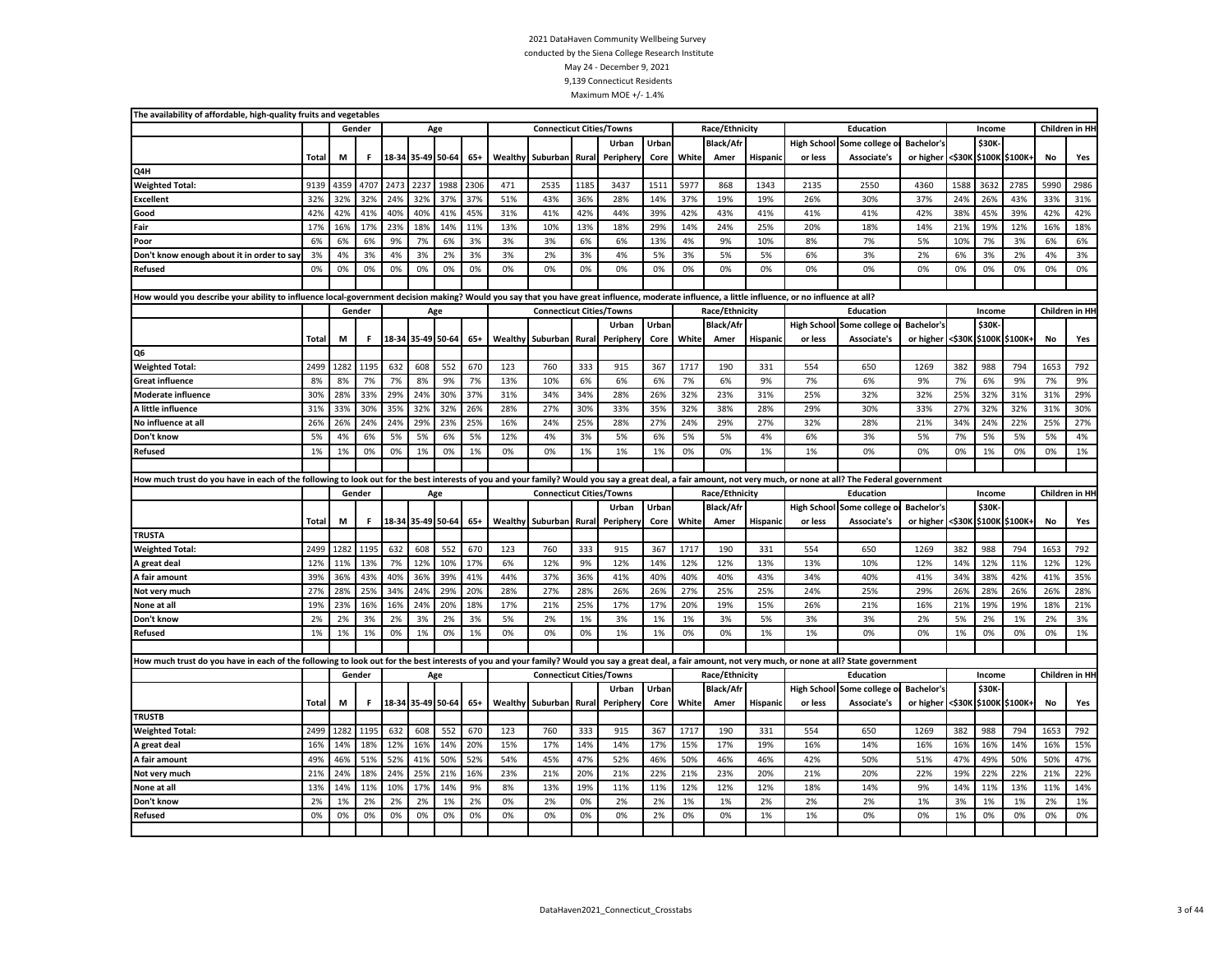| How much trust do you have in each of the following to look out for the best interests of you and your family? Would you say a great deal, a fair amount, not very much, or none at all? Local government                      |       |      |        |      |                   |      |       |         |                                 |       |           |       |       |                  |                 |                    |                                 |                   |        |              |                |      |                |
|--------------------------------------------------------------------------------------------------------------------------------------------------------------------------------------------------------------------------------|-------|------|--------|------|-------------------|------|-------|---------|---------------------------------|-------|-----------|-------|-------|------------------|-----------------|--------------------|---------------------------------|-------------------|--------|--------------|----------------|------|----------------|
|                                                                                                                                                                                                                                |       |      | Gender |      | Age               |      |       |         | <b>Connecticut Cities/Towns</b> |       |           |       |       | Race/Ethnicity   |                 |                    | Education                       |                   |        | Income       |                |      | Children in HH |
|                                                                                                                                                                                                                                |       |      |        |      |                   |      |       |         |                                 |       | Urban     | Urban |       | <b>Black/Afr</b> |                 |                    | <b>High School Some college</b> | <b>Bachelor's</b> |        | \$30K        |                |      |                |
|                                                                                                                                                                                                                                | Total | M    | F.     |      | 18-34 35-49 50-64 |      | $65+$ |         | <b>Wealthy Suburban Rural</b>   |       | Peripher  | Core  | White | Amer             | Hispanic        | or less            | Associate's                     | or higher         | <\$30К |              | \$100K \$100K+ | No   | Yes            |
| <b>TRUSTC</b>                                                                                                                                                                                                                  |       |      |        |      |                   |      |       |         |                                 |       |           |       |       |                  |                 |                    |                                 |                   |        |              |                |      |                |
| <b>Weighted Total:</b>                                                                                                                                                                                                         | 2499  | 1282 | 1195   | 632  | 608               | 552  | 670   | 123     | 760                             | 333   | 915       | 367   | 1717  | 190              | 331             | 554                | 650                             | 1269              | 382    | 988          | 794            | 1653 | 792            |
| A great deal                                                                                                                                                                                                                   | 22%   | 20%  | 23%    | 17%  | 20%               | 20%  | 29%   | 30%     | 26%                             | 23%   | 19%       | 15%   | 22%   | 15%              | 25%             | 19%                | 20%                             | 23%               | 18%    | 20%          | 25%            | 22%  | 22%            |
| A fair amount                                                                                                                                                                                                                  | 50%   | 49%  | 52%    | 50%  | 47%               | 54%  | 49%   | 52%     | 47%                             | 51%   | 53%       | 46%   | 53%   | 47%              | 42%             | 46%                | 49%                             | 52%               | 46%    | 52%          | 51%            | 51%  | 49%            |
| Not very much                                                                                                                                                                                                                  | 18%   | 20%  | 15%    | 24%  | 18%               | 15%  | 14%   | 14%     | 16%                             | 15%   | 17%       | 28%   | 16%   | 27%              | 20%             | 17%                | 18%                             | 18%               | 19%    | 19%          | 14%            | 18%  | 18%            |
| None at all                                                                                                                                                                                                                    | 8%    | 8%   | 7%     | 5%   | 12%               | 9%   | 5%    | 5%      | 8%                              | 8%    | 7%        | 9%    | 8%    | 8%               | 8%              | 14%                | 9%                              | 5%                | 11%    | 7%           | 8%             | 7%   | 8%             |
| Don't know                                                                                                                                                                                                                     | 3%    | 2%   | 3%     | 3%   | 2%                | 2%   | 3%    | 0%      | 2%                              | 2%    | 4%        | 1%    | 2%    | 2%               | 3%              | 3%                 | 3%                              | 2%                | 6%     | 2%           | 2%             | 2%   | 2%             |
| Refused                                                                                                                                                                                                                        | 0%    | 0%   | 0%     | 0%   | 0%                | 0%   | 0%    | 0%      | 0%                              | 0%    | 0%        | 1%    | 0%    | 1%               | 1%              | 1%                 | 0%                              | 0%                | 1%     | 0%           | 0%             | 0%   | 0%             |
|                                                                                                                                                                                                                                |       |      |        |      |                   |      |       |         |                                 |       |           |       |       |                  |                 |                    |                                 |                   |        |              |                |      |                |
| How much trust do you have in each of the following to look out for the best interests of you and your family? Would you say a great deal, a fair amount, not very much, or none at all? Local health officials and healthcare |       |      |        |      |                   |      |       |         |                                 |       |           |       |       |                  |                 |                    |                                 |                   |        |              |                |      |                |
|                                                                                                                                                                                                                                |       |      | Gender |      | Age               |      |       |         | <b>Connecticut Cities/Towns</b> |       |           |       |       | Race/Ethnicity   |                 |                    | Education                       |                   |        | Income       |                |      | Children in HH |
|                                                                                                                                                                                                                                |       |      |        |      |                   |      |       |         |                                 |       | Urban     | Urban |       | <b>Black/Afr</b> |                 |                    | High School Some college o      | <b>Bachelor's</b> |        | \$30K-       |                |      |                |
|                                                                                                                                                                                                                                | Total | M    | F.     |      | 18-34 35-49 50-64 |      | $65+$ | Wealthy | Suburban                        | Rural | Peripher  | Core  | White | Amer             | <b>Hispanic</b> | or less            | Associate's                     | or higher <\$30K  |        |              | \$100K \$100K+ | No   | Yes            |
| <b>TRUSTD</b>                                                                                                                                                                                                                  |       |      |        |      |                   |      |       |         |                                 |       |           |       |       |                  |                 |                    |                                 |                   |        |              |                |      |                |
| <b>Weighted Total:</b>                                                                                                                                                                                                         | 2499  | 1282 | 1195   | 632  | 608               | 552  | 670   | 123     | 760                             | 333   | 915       | 367   | 1717  | 190              | 331             | 554                | 650                             | 1269              | 382    | 988          | 794            | 1653 | 792            |
| A great deal                                                                                                                                                                                                                   | 47%   | 46%  | 48%    | 45%  | 46%               | 45%  | 52%   | 60%     | 53%                             | 43%   | 45%       | 38%   | 50%   | 35%              | 42%             | 38%                | 45%                             | 52%               | 32%    | 47%          | 56%            | 49%  | 43%            |
| A fair amount                                                                                                                                                                                                                  | 39%   | 39%  | 38%    | 41%  | 38%               | 42%  | 35%   | 27%     | 32%                             | 42%   | 42%       | 44%   | 37%   | 48%              | 41%             | 44%                | 39%                             | 36%               | 50%    | 39%          | 31%            | 38%  | 40%            |
| Not very much                                                                                                                                                                                                                  | 6%    | 6%   | 6%     | 7%   | 7%                | 7%   | 4%    | 5%      | 7%                              | 6%    | 5%        | 8%    | 6%    | 7%               | 7%              | 7%                 | 8%                              | 5%                | 7%     | 6%           | 6%             | 6%   | 8%             |
| None at all                                                                                                                                                                                                                    | 4%    | 4%   | 4%     | 4%   | 7%                | 3%   | 2%    | 5%      | 4%                              | 3%    | 3%        | 6%    | 3%    | 2%               | 7%              | 6%                 | 4%                              | 3%                | 6%     | 3%           | 5%             | 3%   | 6%             |
| Don't know                                                                                                                                                                                                                     | 4%    | 4%   | 3%     | 2%   | 3%                | 3%   | 7%    | 3%      | 4%                              | 5%    | 4%        | 3%    | 4%    | 6%               | 2%              | 4%                 | 4%                              | 4%                | 5%     | 4%           | 2%             | 4%   | 3%             |
| Refused                                                                                                                                                                                                                        | 0%    | 0%   | 0%     | 0%   | 0%                | 0%   | 0%    | 0%      | 0%                              | 0%    | 0%        | 1%    | 0%    | 0%               | 1%              | 0%                 | 0%                              | 0%                | 1%     | 0%           | 0%             | 0%   | 0%             |
|                                                                                                                                                                                                                                |       |      |        |      |                   |      |       |         |                                 |       |           |       |       |                  |                 |                    |                                 |                   |        |              |                |      |                |
| How much trust do you have in each of the following to look out for the best interests of you and your family? Would you say a great deal, a fair amount, not very much, or none at all? Local police and law enforcement      |       |      |        |      |                   |      |       |         |                                 |       |           |       |       |                  |                 |                    |                                 |                   |        |              |                |      |                |
|                                                                                                                                                                                                                                |       |      | Gender |      | Age               |      |       |         | <b>Connecticut Cities/Towns</b> |       |           |       |       | Race/Ethnicity   |                 |                    | <b>Education</b>                |                   |        | Income       |                |      | Children in HH |
|                                                                                                                                                                                                                                |       |      |        |      |                   |      |       |         |                                 |       | Urban     | Urban |       | <b>Black/Afr</b> |                 |                    | High School Some college o      | <b>Bachelor's</b> |        | \$30K-       |                |      |                |
|                                                                                                                                                                                                                                | Total | M    | F.     |      | 18-34 35-49 50-64 |      | $65+$ |         | Wealthy Suburban                | Rural | Peripher  | Core  | White | Amer             | <b>Hispanic</b> | or less            | Associate's                     | or higher         | <\$30K |              | \$100K \$100K+ | No   | Yes            |
| <b>TRUSTE</b>                                                                                                                                                                                                                  |       |      |        |      |                   |      |       |         |                                 |       |           |       |       |                  |                 |                    |                                 |                   |        |              |                |      |                |
| <b>Weighted Total:</b>                                                                                                                                                                                                         | 2499  | 1282 | 1195   | 632  | 608               | 552  | 670   | 123     | 760                             | 333   | 915       | 367   | 1717  | 190              | 331             | 554                | 650                             | 1269              | 382    | 988          | 794            | 1653 | 792            |
| A great deal                                                                                                                                                                                                                   | 38%   | 37%  | 39%    | 25%  | 37%               | 40%  | 48%   | 50%     | 46%                             | 40%   | 35%       | 19%   | 41%   | 19%              | 33%             | 39%                | 38%                             | 37%               | 32%    | 35%          | 42%            | 37%  | 38%            |
| A fair amount                                                                                                                                                                                                                  | 44%   | 44%  | 44%    | 46%  | 44%               | 46%  | 39%   | 37%     | 42%                             | 42%   | 45%       | 46%   | 45%   | 45%              | 43%             | 38%                | 44%                             | 46%               | 43%    | 44%          | 44%            | 45%  | 43%            |
| Not very much                                                                                                                                                                                                                  | 11%   | 11%  | 11%    | 17%  | 11%               | 9%   | 7%    | 7%      | 6%                              | 12%   | 12%       | 20%   | 9%    | 22%              | 15%             | 12%                | 10%                             | 11%               | 13%    | 13%          | 9%             | 11%  | 11%            |
| None at all                                                                                                                                                                                                                    | 5%    | 5%   | 5%     | 10%  | 4%                | 4%   | 3%    | 3%      | 4%                              | 5%    | 4%        | 12%   | 4%    | 12%              | 6%              | 7%                 | 7%                              | 3%                | 9%     | 6%           | 4%             | 5%   | 6%             |
| Don't know                                                                                                                                                                                                                     | 2%    | 2%   | 2%     | 1%   | 3%                | 1%   | 3%    | 3%      | 2%                              | 1%    | 3%        | 1%    | 2%    | 1%               | 2%              | 3%                 | 1%                              | 2%                | 3%     | 2%           | 1%             | 2%   | 2%             |
| Refused                                                                                                                                                                                                                        | 0%    | 0%   | 0%     | 0%   | 0%                | 0%   | 0%    | 0%      | 0%                              | 1%    | 0%        | 1%    | 0%    | 1%               | 1%              | 1%                 | 0%                              | 0%                | 1%     | 0%           | 0%             | 0%   | 0%             |
|                                                                                                                                                                                                                                |       |      |        |      |                   |      |       |         |                                 |       |           |       |       |                  |                 |                    |                                 |                   |        |              |                |      |                |
| Do you have access to a car when you need it? Would you say you have access                                                                                                                                                    |       |      |        |      |                   |      |       |         |                                 |       |           |       |       |                  |                 |                    |                                 |                   |        |              |                |      |                |
|                                                                                                                                                                                                                                |       |      | Gender |      | Age               |      |       |         | <b>Connecticut Cities/Towns</b> |       |           |       |       | Race/Ethnicity   |                 |                    | Education                       |                   |        | Income       |                |      | Children in HH |
|                                                                                                                                                                                                                                |       |      |        |      |                   |      |       |         |                                 |       | Urban     | Urban |       | <b>Black/Afr</b> |                 | <b>High School</b> | Some college                    | <b>Bachelor's</b> |        | <b>\$30K</b> |                |      |                |
|                                                                                                                                                                                                                                | Total | M    | F.     |      | 18-34 35-49 50-64 |      | $65+$ |         | Wealthy Suburban                | Rural | Periphery | Core  | White | Amer             | Hispanic        | or less            | Associate's                     | or higher         | <\$30K |              | \$100K \$100K+ | No   | Yes            |
| Q9                                                                                                                                                                                                                             |       |      |        |      |                   |      |       |         |                                 |       |           |       |       |                  |                 |                    |                                 |                   |        |              |                |      |                |
| <b>Weighted Total:</b>                                                                                                                                                                                                         | 9139  | 4359 | 4707   | 2473 | 2237              | 1988 | 2306  | 471     | 2535                            | 1185  | 3437      | 1511  | 5977  | 868              | 1343            | 2135               | 2550                            | 4360              | 1588   | 3632         | 2785           | 5990 | 2986           |
| Very often                                                                                                                                                                                                                     | 83%   | 83%  | 82%    | 75%  | 86%               | 88%  | 84%   | 88%     | 88%                             | 85%   | 83%       | 69%   | 87%   | 70%              | 72%             | 69%                | 82%                             | 90%               | 60%    | 85%          | 94%            | 82%  | 84%            |
| <b>Fairly often</b>                                                                                                                                                                                                            | 7%    | 8%   | 7%     | 11%  | 7%                | 5%   | 5%    | 7%      | 6%                              | 7%    | 7%        | 10%   | 6%    | 9%               | 11%             | 10%                | 8%                              | 5%                | 12%    | 7%           | 4%             | 7%   | 8%             |
| Sometimes                                                                                                                                                                                                                      | 4%    | 4%   | 4%     | 7%   | 3%                | 3%   | 4%    | 2%      | 3%                              | 4%    | 4%        | 8%    | 3%    | 10%              | 8%              | 8%                 | 5%                              | 2%                | 11%    | 3%           | 1%             | 4%   | 5%             |
| <b>Almost never</b>                                                                                                                                                                                                            | 2%    | 1%   | 2%     | 3%   | 1%                | 1%   | 1%    | 1%      | 1%                              | 1%    | 1%        | 4%    | 1%    | 3%               | 3%              | 4%                 | 2%                              | 1%                | 4%     | 2%           | 0%             | 2%   | 2%             |
| Never at all                                                                                                                                                                                                                   | 4%    | 3%   | 4%     | 3%   | 3%                | 2%   | 5%    | 2%      | 2%                              | 3%    | 4%        | 7%    | 3%    | 6%               | 5%              | 8%                 | 4%                              | 1%                | 11%    | 2%           | 1%             | 4%   | 2%             |
| Don't know                                                                                                                                                                                                                     | 0%    | 0%   | 0%     | 1%   | 0%                | 0%   | 0%    | 0%      | 0%                              | 0%    | 0%        | 1%    | 0%    | 1%               | 1%              | 1%                 | 0%                              | 0%                | 1%     | 0%           | 0%             | 1%   | 0%             |
| <b>Refused</b>                                                                                                                                                                                                                 | 0%    | 0%   | 0%     | 0%   | 0%                | 0%   | 0%    | 0%      | 0%                              | 0%    | 0%        | 0%    | 0%    | 0%               | 0%              | 0%                 | 0%                              | 0%                | 0%     | 0%           | 0%             | 0%   | 0%             |
|                                                                                                                                                                                                                                |       |      |        |      |                   |      |       |         |                                 |       |           |       |       |                  |                 |                    |                                 |                   |        |              |                |      |                |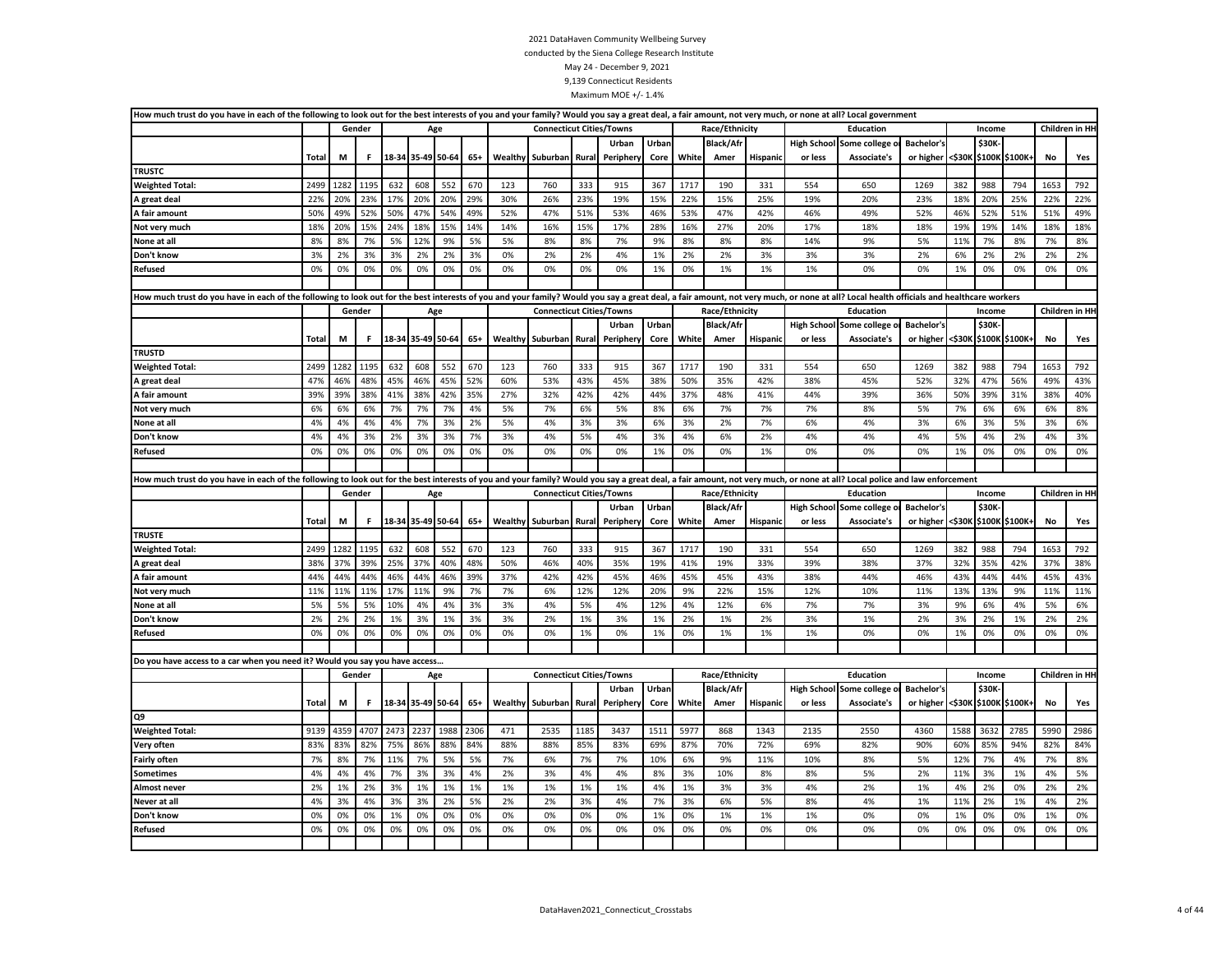| Now, tell us more about yourself What is your marital status?                                                                                           |       |      |              |       |                   |      |       |         |                                 |       |          |       |       |                  |          |                    |                |                   |        |              |                       |      |                 |
|---------------------------------------------------------------------------------------------------------------------------------------------------------|-------|------|--------------|-------|-------------------|------|-------|---------|---------------------------------|-------|----------|-------|-------|------------------|----------|--------------------|----------------|-------------------|--------|--------------|-----------------------|------|-----------------|
|                                                                                                                                                         |       |      | Gender       |       | Age               |      |       |         | <b>Connecticut Cities/Towns</b> |       |          |       |       | Race/Ethnicity   |          |                    | Education      |                   |        | Income       |                       |      | Children in HI- |
|                                                                                                                                                         |       |      |              |       |                   |      |       |         |                                 |       | Urban    | Urbar |       | <b>Black/Afr</b> |          | <b>High School</b> | Some college   | <b>Bachelor's</b> |        | \$30K        |                       |      |                 |
|                                                                                                                                                         | Total | M    | $\mathbf{F}$ | 18-34 | 35-49 50-64       |      | $65+$ | Wealthy | Suburban Rural                  |       | Peripher | Core  | White | Amer             | Hispanic | or less            | Associate's    | or higher         | <\$30К |              | \$100K \$100K+        | No   | Yes             |
| Q57                                                                                                                                                     |       |      |              |       |                   |      |       |         |                                 |       |          |       |       |                  |          |                    |                |                   |        |              |                       |      |                 |
| <b>Weighted Total:</b>                                                                                                                                  | 7262  | 3522 | 3678         | 1915  | 1737              | 1606 | 1899  | 363     | 2213                            | 975   | 2667     | 1044  | 4821  | 631              | 1033     | 1624               | 2016           | 3544              | 1167   | 2870         | 2279                  | 4777 | 2348            |
| Single, never married                                                                                                                                   | 32%   | 36%  | 28%          | 71%   | 24%               | 19%  | 12%   | 23%     | 27%                             | 27%   | 32%      | 49%   | 26%   | 49%              | 45%      | 41%                | 37%            | 25%               | 48%    | 36%          | 20%                   | 36%  | 25%             |
| Married or civil union                                                                                                                                  | 44%   | 44%  | 44%          | 19%   | 59%               | 57%  | 44%   | 59%     | 50%                             | 47%   | 42%      | 27%   | 48%   | 29%              | 35%      | 30%                | 36%            | 54%               | 15%    | 37%          | 68%                   | 37%  | 59%             |
| Living with partner                                                                                                                                     | 4%    | 4%   | 4%           | 6%    | 7%                | 3%   | 1%    | 2%      | 3%                              | 5%    | 5%       | 6%    | 3%    | 4%               | 8%       | 5%                 | 5%             | 3%                | 4%     | 5%           | 4%                    | 4%   | 5%              |
| Separated                                                                                                                                               | 1%    | 1%   | 1%           | 0%    | 2%                | 2%   | 1%    | 1%      | 1%                              | 0%    | 2%       | 2%    | 1%    | 2%               | 2%       | 2%                 | 2%             | 1%                | 3%     | 1%           | 1%                    | 1%   | 2%              |
| <b>Divorced</b>                                                                                                                                         | 9%    | 8%   | 10%          | 1%    | 6%                | 14%  | 15%   | 7%      | 7%                              | 9%    | 10%      | 10%   | 10%   | 8%               | 6%       | 10%                | 11%            | 7%                | 15%    | 11%          | 3%                    | 10%  | 6%              |
| Widowed                                                                                                                                                 | 8%    | 4%   | 11%          | 1%    | 1%                | 4%   | 25%   | 6%      | 9%                              | 9%    | 8%       | 5%    | 10%   | 6%               | 2%       | 11%                | 8%             | 6%                | 14%    | 8%           | 3%                    | 11%  | 2%              |
| Refused                                                                                                                                                 | 2%    | 2%   | 2%           | 2%    | 1%                | 2%   | 2%    | 3%      | 2%                              | 3%    | 1%       | 1%    | 2%    | 1%               | 2%       | 1%                 | 1%             | 2%                | 1%     | 1%           | 1%                    | 2%   | 2%              |
|                                                                                                                                                         |       |      |              |       |                   |      |       |         |                                 |       |          |       |       |                  |          |                    |                |                   |        |              |                       |      |                 |
| What is the number of adults, 18 and older (including yourself) living in the household?                                                                |       |      |              |       |                   |      |       |         |                                 |       |          |       |       |                  |          |                    |                |                   |        |              |                       |      |                 |
|                                                                                                                                                         |       |      | Gender       |       | Age               |      |       |         | <b>Connecticut Cities/Towns</b> |       |          |       |       | Race/Ethnicity   |          |                    | Education      |                   |        | Income       |                       |      | Children in HI  |
|                                                                                                                                                         |       |      |              |       |                   |      |       |         |                                 |       | Urban    | Urban |       | <b>Black/Afr</b> |          | <b>High School</b> | Some college   | <b>Bachelor's</b> |        | <b>\$30K</b> |                       |      |                 |
|                                                                                                                                                         | Total | М    | F.           |       | 18-34 35-49 50-64 |      | $65+$ | Wealthy | Suburban Rural                  |       | Peripher | Core  | White | Amer             | Hispanic | or less            | Associate's    | or higher         |        |              | <\$30K \$100K \$100K+ | No   | Yes             |
| Q60                                                                                                                                                     |       |      |              |       |                   |      |       |         |                                 |       |          |       |       |                  |          |                    |                |                   |        |              |                       |      |                 |
| <b>Weighted Total:</b>                                                                                                                                  | 7262  | 3522 | 3678         | 1915  | 1737              | 1606 | 1899  | 363     | 2213                            | 975   | 2667     | 1044  | 4821  | 631              | 1033     | 1624               | 2016           | 3544              | 1167   | 2870         | 2279                  | 4777 | 2348            |
| One                                                                                                                                                     | 24%   | 22%  | 26%          | 15%   | 16%               | 23%  | 41%   | 15%     | 20%                             | 20%   | 26%      | 33%   | 25%   | 29%              | 17%      | 28%                | 25%            | 21%               | 45%    | 27%          | 9%                    | 31%  | 10%             |
| Two                                                                                                                                                     | 48%   | 48%  | 48%          | 40%   | 61%               | 46%  | 46%   | 50%     | 48%                             | 53%   | 48%      | 41%   | 50%   | 44%              | 44%      | 41%                | 43%            | 54%               | 30%    | 46%          | 62%                   | 43%  | 58%             |
| <b>Three</b>                                                                                                                                            | 17%   | 17%  | 16%          | 23%   | 17%               | 19%  | 8%    | 21%     | 18%                             | 16%   | 16%      | 14%   | 15%   | 14%              | 22%      | 17%                | 19%            | 15%               | 13%    | 16%          | 18%                   | 15%  | 21%             |
| Four or more                                                                                                                                            | 11%   | 12%  | 10%          | 22%   | 5%                | 11%  | 4%    | 14%     | 12%                             | 9%    | 10%      | 11%   | 9%    | 12%              | 17%      | 13%                | 12%            | 9%                | 10%    | 10%          | 11%                   | 10%  | 11%             |
| <b>Refused</b>                                                                                                                                          | 1%    | 1%   | 1%           | 0%    | 1%                | 1%   | 1%    | 1%      | 1%                              | 2%    | 1%       | 1%    | 1%    | 1%               | 0%       | 1%                 | 1%             | 1%                | 1%     | 0%           | 0%                    | 1%   | 0%              |
|                                                                                                                                                         |       |      |              |       |                   |      |       |         |                                 |       |          |       |       |                  |          |                    |                |                   |        |              |                       |      |                 |
|                                                                                                                                                         |       |      |              |       |                   |      |       |         |                                 |       |          |       |       |                  |          |                    |                |                   |        |              |                       |      |                 |
| Do you own your home, rent, or something else?                                                                                                          |       |      |              |       |                   |      |       |         |                                 |       |          |       |       |                  |          |                    |                |                   |        |              |                       |      |                 |
|                                                                                                                                                         |       |      | Gender       |       | Age               |      |       |         | <b>Connecticut Cities/Towns</b> |       |          |       |       | Race/Ethnicity   |          |                    | Education      |                   |        | Income       |                       |      | Children in HI  |
|                                                                                                                                                         |       |      |              |       |                   |      |       |         |                                 |       | Urban    | Urban |       | <b>Black/Afr</b> |          | <b>High School</b> | Some college o | Bachelor's        |        | \$30K-       |                       |      |                 |
|                                                                                                                                                         | Total | M    | F.           |       | 18-34 35-49 50-64 |      | $65+$ | Wealthy | Suburban                        | Rural | Peripher | Core  | White | Amer             | Hispanic | or less            | Associate's    | or higher         |        |              | <\$30K \$100K \$100K+ | No   | Yes             |
| Q11                                                                                                                                                     |       |      |              |       |                   |      |       |         |                                 |       |          |       |       |                  |          |                    |                |                   |        |              |                       |      |                 |
| <b>Weighted Total:</b>                                                                                                                                  | 9139  | 4359 | 4707         | 2473  | 2237              | 1988 | 2306  | 471     | 2535                            | 1185  | 3437     | 1511  | 5977  | 868              | 1343     | 2135               | 2550           | 4360              | 1588   | 3632         | 2785                  | 5990 | 2986            |
| own my home                                                                                                                                             | 60%   | 62%  | 59%          | 29%   | 67%               | 74%  | 76%   | 68%     | 72%                             | 67%   | 59%      | 37%   | 69%   | 39%              | 41%      | 44%                | 55%            | 72%               | 26%    | 58%          | 83%                   | 58%  | 65%             |
| rent my home                                                                                                                                            | 28%   | 26%  | 30%          | 42%   | 28%               | 21%  | 19%   | 20%     | 15%                             | 21%   | 30%      | 51%   | 22%   | 45%              | 43%      | 38%                | 33%            | 20%               | 58%    | 32%          | 10%                   | 29%  | 25%             |
| live with family or friends who own                                                                                                                     | 8%    | 8%   | 7%           | 22%   | 3%                | 3%   | 2%    | 9%      | 9%                              | 7%    | 7%       | 6%    | 7%    | 10%              | 11%      | 10%                | 9%             | 6%                | 9%     | 7%           | 7%                    | 8%   | 8%              |
| I live with family or friends who rent                                                                                                                  | 1%    | 1%   | 2%           | 4%    | 1%                | 1%   | 0%    | 1%      | 1%                              | 1%    | 2%       | 3%    | 1%    | 3%               | 3%       | 3%                 | 1%             | 1%                | 4%     | 1%           | 0%                    | 2%   | 1%              |
| Vol: I live in a Retirement Community/Senior 0%                                                                                                         |       | 0%   | 0%           | 0%    | 0%                | 0%   | 1%    | 0%      | 0%                              | 0%    | 0%       | 0%    | 0%    | 0%               | 0%       | 1%                 | 0%             | 0%                | 1%     | 0%           | 0%                    | 0%   | 0%              |
| Care                                                                                                                                                    |       |      |              |       |                   |      |       |         |                                 |       |          |       |       |                  |          |                    |                |                   |        |              |                       |      |                 |
| Other                                                                                                                                                   | 1%    | 1%   | 1%           | 2%    | 1%                | 1%   | 1%    | 1%      | 1%                              | 1%    | 1%       | 2%    | 1%    | 1%               | 1%       | 2%                 | 1%             | 1%                | 2%     | 1%           | 0%                    | 1%   | 1%              |
| <b>Refused</b>                                                                                                                                          | 1%    | 2%   | 1%           | 2%    | 1%                | 1%   | 1%    | 1%      | 1%                              | 2%    | 1%       | 1%    | 1%    | 2%               | 1%       | 2%                 | 1%             | 1%                | 1%     | 1%           | 0%                    | 1%   | 1%              |
|                                                                                                                                                         |       |      |              |       |                   |      |       |         |                                 |       |          |       |       |                  |          |                    |                |                   |        |              |                       |      |                 |
| (If owned) Is your home owned by you or someone in your household free and clear, or is it owned with a mortgage or loan (including home equity loans)? |       |      |              |       |                   |      |       |         |                                 |       |          |       |       |                  |          |                    |                |                   |        |              |                       |      |                 |
|                                                                                                                                                         |       |      | Gender       |       | Age               |      |       |         | <b>Connecticut Cities/Towns</b> |       |          |       |       | Race/Ethnicity   |          |                    | Education      |                   |        | Income       |                       |      | Children in HI  |
|                                                                                                                                                         |       |      |              |       |                   |      |       |         |                                 |       | Urban    | Urban |       | <b>Black/Afr</b> |          | <b>High School</b> | Some college   | <b>Bachelor's</b> |        | \$30K-       |                       |      |                 |
|                                                                                                                                                         | Total | М    | F.           |       | 18-34 35-49 50-64 |      | $65+$ | Wealthy | Suburban                        | Rural | Peripher | Core  | White | Amer             | Hispanio | or less            | Associate's    | or higher         |        |              | <\$30K \$100K \$100K+ | No   | Yes             |
| Q12                                                                                                                                                     |       |      |              |       |                   |      |       |         |                                 |       |          |       |       |                  |          |                    |                |                   |        |              |                       |      |                 |
| <b>Weighted Total:</b>                                                                                                                                  | 6113  | 3021 | 3059         | 1212  | 1532              | 1503 | 1789  | 363     | 2027                            | 862   | 2225     | 636   | 4450  | 423              | 682      | 1133               | 1588           | 3338              | 530    | 2329         | 2458                  | 3876 | 2141            |
| Owned free and clear                                                                                                                                    | 35%   | 35%  | 35%          | 27%   | 15%               | 27%  | 63%   | 32%     | 36%                             | 38%   | 33%      | 36%   | 38%   | 19%              | 29%      | 41%                | 36%            | 32%               | 51%    | 38%          | 25%                   | 44%  | 17%             |
| Owned with mortgage/loan                                                                                                                                | 62%   | 62%  | 62%          | 67%   | 83%               | 70%  | 34%   | 63%     | 61%                             | 59%   | 64%      | 59%   | 59%   | 76%              | 68%      | 56%                | 60%            | 65%               | 44%    | 60%          | 73%                   | 52%  | 80%             |
| Don't know                                                                                                                                              | 2%    | 1%   | 2%           | 6%    | 0%                | 1%   | 1%    | 1%      | 2%                              | 1%    | 1%       | 4%    | 1%    | 4%               | 2%       | 2%                 | 2%             | 1%                | 3%     | 1%           | 1%                    | 1%   | 2%              |
| Refused                                                                                                                                                 | 2%    | 2%   | 2%           | 1%    | 2%                | 2%   | 2%    | 3%      | 2%                              | 3%    | 2%       | 1%    | 2%    | 1%               | 1%       | 1%                 | 2%             | 2%                | 2%     | 1%           | 1%                    | 2%   | 1%              |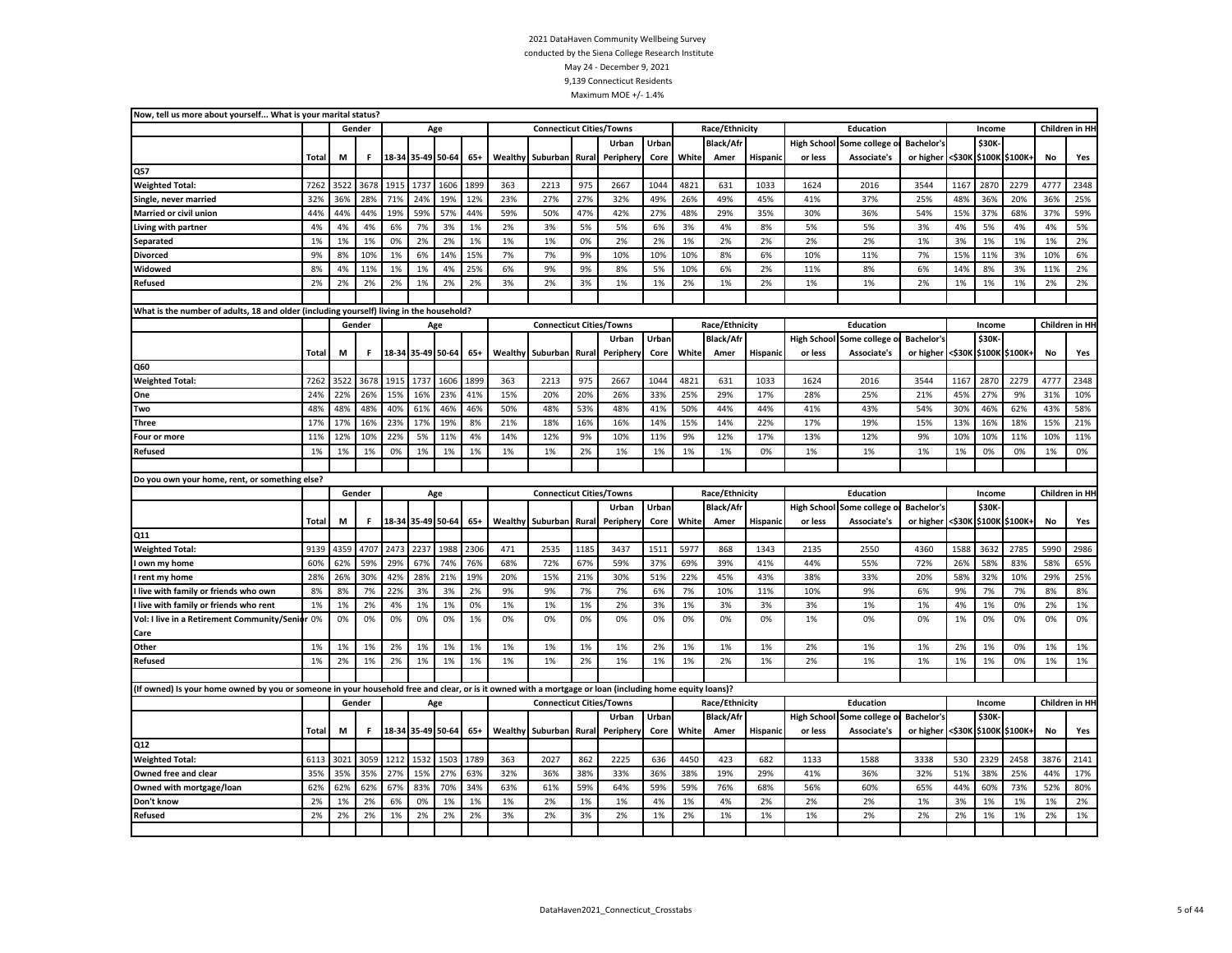| Gender<br><b>Connecticut Cities/Towns</b><br>Race/Ethnicity<br>Children in HI<br>Education<br>Income<br>Age<br>\$30K<br>Urban<br><b>Black/Afr</b><br>High School Some college of<br><b>Bachelor's</b><br>Urban<br>18-34 35-49 50-64<br>$65+$<br>Wealthy Suburban Rural<br>Periphery<br>Core White<br><b>Hispanic</b><br>Associate's<br>or higher <\$30K \$100K \$100K+<br>No<br>Total<br>М<br>F<br>Amer<br>or less<br>Yes<br>Q <sub>13</sub><br>1948 1525 1091<br>3457<br>2009<br>345<br>797<br>1217<br>4097<br>754<br>1228<br>2638<br>6649<br>3136<br>1715<br>2574<br>1098<br>1884<br>3170<br>2111<br>3994<br>2546<br><b>Weighted Total:</b><br>1545<br>86%<br>91%<br>93%<br>93%<br>90%<br>93%<br>85%<br>92%<br>90%<br>91%<br>89%<br>93%<br>91%<br>90%<br>87%<br>85%<br>87%<br>89%<br>93%<br>83%<br>96%<br>91%<br>88%<br>Yes<br>No<br>7%<br>5%<br>3%<br>4%<br>6%<br>5%<br>7%<br>7%<br>7%<br>3%<br>5%<br>6%<br>10%<br>9%<br>11%<br>9%<br>7%<br>4%<br>12%<br>6%<br>3%<br>5%<br>8%<br>3%<br>3%<br>3%<br>6%<br>1%<br>1%<br>2%<br>1%<br>3%<br>2%<br>3%<br>3%<br>2%<br>5%<br>3%<br>4%<br>3%<br>2%<br>5%<br>2%<br>1%<br>2%<br>3%<br>Don't know<br>2%<br>2%<br>2%<br>2%<br>2%<br>1%<br>1%<br>0%<br>2%<br>2%<br>1%<br>0%<br>1%<br>0%<br>1%<br>2%<br>1%<br>0%<br>1%<br>1%<br><b>Refused</b><br>1%<br>0%<br>0%<br>(If not caught up on mortgage/rent) How likely is it that your household will have to leave this home or apartment within the next two months because of eviction/foreclosure?<br>Children in HI<br><b>Connecticut Cities/Towns</b><br>Race/Ethnicity<br>Education<br>Gender<br>Income<br>Age<br>Urban<br><b>Black/Afr</b><br>High School Some college o<br>\$30K-<br>Urban<br><b>Bachelor's</b><br>18-34 35-49 50-64<br>Wealthy Suburban Rural<br>White<br>Associate's<br>or higher <\$30K \$100K \$100K+<br>No<br>Total<br>M<br>F<br>$65+$<br>Periphery<br>Core<br>Amer<br>Hispanic<br>or less<br>Yes<br>Q14<br>231<br>144<br>133<br>79<br>31<br>23<br>152<br>162<br><b>Weighted Total:</b><br>391<br>155<br>59<br>43<br>150<br>116<br>68<br>124<br>140<br>137<br>112<br>141<br>54<br>187<br>197<br>9%<br>14%<br>7%<br>4%<br>9%<br>8%<br>8%<br>15%<br>9%<br>17%<br>7%<br>6%<br><b>Very likely</b><br>5%<br>13%<br>6%<br>11%<br>14%<br>10%<br>11%<br>12%<br>8%<br>2%<br>13%<br>11%<br>11%<br>12%<br>11%<br>23%<br>12%<br>8%<br><b>Somewhat likely</b><br>13%<br>15%<br>17%<br>4%<br>13%<br>13%<br>10%<br>20%<br>13%<br>16%<br>11%<br>11%<br>17%<br>12%<br>13%<br>11%<br>22%<br>21%<br>28%<br>17%<br>24%<br>12%<br>29%<br>29%<br>22%<br>18%<br>26%<br>18%<br>20%<br>26%<br>19%<br>17%<br>18%<br>26%<br>24%<br>16%<br>18%<br>19%<br>26%<br>Not very likely<br>51%<br>51%<br>44%<br>49%<br>66%<br>Not likely at all<br>50%<br>54%<br>47%<br>37%<br>66%<br>53%<br>42%<br>50%<br>40%<br>49%<br>41%<br>52%<br>56%<br>41%<br>50%<br>70%<br>56%<br>44%<br>3%<br>7%<br>7%<br>9%<br>2%<br>9%<br>2%<br>Don't know<br>6%<br>4%<br>7%<br>0%<br>6%<br>3%<br>5%<br>8%<br>5%<br>14%<br>2%<br>0%<br>8%<br>3%<br>6%<br>5%<br>0%<br>0%<br>0%<br>1%<br>0%<br>0%<br><b>Refused</b><br>1%<br>0%<br>1%<br>0%<br>1%<br>0%<br>0%<br>0%<br>2%<br>1%<br>0%<br>1%<br>1%<br>0%<br>0%<br>0%<br>1%<br>Calculated rate: Percent of all adults very or<br>somewhat likely to leave home/apt in 2<br>months because of eviction/foreclosure<br>1.1%<br>1.0% 0.8% 1.3% 1.1% 1.4% 1.0% 0.5%<br>0.9%<br>0.7%<br>0.5%<br>1.0%<br>2.0%<br>0.5%<br>2.9%<br>2.3%<br>2.1%<br>0.6%<br>3.5% 0.9%<br>0.2%<br>0.7%<br>1.7%<br>about your neighborhood? Do you strongly agree, somewhat agree, somewhat disagree or strongly disagree?<br>Many stores, banks, markets or places to go are within easy walking distance of my home.<br>Children in HI<br><b>Connecticut Cities/Towns</b><br>Race/Ethnicity<br>Education<br>Gender<br>Income<br>Age<br>Urban<br>\$30K<br>Urban<br><b>Black/Afr</b><br>High School Some college o<br><b>Bachelor's</b><br>18-34 35-49 50-64<br>$65+$<br>Wealthy Suburban Rural Periphery<br>White<br><b>Hispanic</b><br>or higher <\$30K \$100K \$100K+<br>No<br>Total<br>М<br>F.<br><b>Core</b><br>Amer<br>or less<br>Associate's<br>Yes<br>Q17A<br>2473<br>2237<br>1988<br>2306<br>4359<br>4707<br>471<br>2535<br>1185<br>3437<br>1511<br>5977<br>868<br>1343<br>2135<br>2550<br>4360<br>1588<br>3632<br>2785<br>5990<br>2986<br><b>Weighted Total:</b><br>9139<br>29%<br>33%<br>32%<br>25%<br>24%<br>32%<br>25%<br>40%<br>38%<br>29%<br>29%<br>28%<br>20%<br>14%<br>34%<br>43%<br>39%<br>37%<br>30%<br>24%<br>30%<br>22%<br>29%<br><b>Strongly agree</b><br>24%<br>24%<br>26%<br>28%<br>24%<br>33%<br>21%<br>18%<br>22%<br>32%<br>24%<br>29%<br>29%<br>28%<br>22%<br>26%<br>19%<br>29%<br>31%<br>25%<br>27%<br>25%<br>26%<br>Somewhat agree<br>18%<br>15%<br>16%<br>16%<br>17%<br>17%<br>16%<br>13%<br>19%<br>18%<br>13%<br>18%<br>13%<br>19%<br>17%<br>Somewhat disagree<br>15%<br>13%<br>15%<br>17%<br>17%<br>12%<br>16%<br>16%<br>29%<br>33%<br>28%<br>29%<br>16%<br>37%<br>36%<br>37%<br>47%<br>12%<br>32%<br>15%<br>18%<br>25%<br>19%<br>24%<br>37%<br>28%<br>28%<br>27%<br>21%<br>21%<br>33%<br><b>Strongly disagree</b><br>Don't know<br>1%<br>2%<br>1%<br>1%<br>1%<br>1%<br>0%<br>1%<br>1%<br>1%<br>1%<br>0%<br>1%<br>0%<br>1%<br>1%<br>0%<br>1%<br>0%<br>1%<br>1%<br>0%<br>0%<br>0%<br>0%<br>0%<br>1%<br>1%<br>0%<br>0%<br>0%<br>0%<br>0%<br>0%<br>0%<br>0%<br><b>Refused</b><br>0%<br>1%<br>0%<br>1%<br>1%<br>0%<br>0%<br>0%<br>0%<br>0% | (If owned with mortgage or rented) Is this household currently caught up on mortgage/rent payments? |  |  |  |  |  |  |  |  |  |  |  |  |
|----------------------------------------------------------------------------------------------------------------------------------------------------------------------------------------------------------------------------------------------------------------------------------------------------------------------------------------------------------------------------------------------------------------------------------------------------------------------------------------------------------------------------------------------------------------------------------------------------------------------------------------------------------------------------------------------------------------------------------------------------------------------------------------------------------------------------------------------------------------------------------------------------------------------------------------------------------------------------------------------------------------------------------------------------------------------------------------------------------------------------------------------------------------------------------------------------------------------------------------------------------------------------------------------------------------------------------------------------------------------------------------------------------------------------------------------------------------------------------------------------------------------------------------------------------------------------------------------------------------------------------------------------------------------------------------------------------------------------------------------------------------------------------------------------------------------------------------------------------------------------------------------------------------------------------------------------------------------------------------------------------------------------------------------------------------------------------------------------------------------------------------------------------------------------------------------------------------------------------------------------------------------------------------------------------------------------------------------------------------------------------------------------------------------------------------------------------------------------------------------------------------------------------------------------------------------------------------------------------------------------------------------------------------------------------------------------------------------------------------------------------------------------------------------------------------------------------------------------------------------------------------------------------------------------------------------------------------------------------------------------------------------------------------------------------------------------------------------------------------------------------------------------------------------------------------------------------------------------------------------------------------------------------------------------------------------------------------------------------------------------------------------------------------------------------------------------------------------------------------------------------------------------------------------------------------------------------------------------------------------------------------------------------------------------------------------------------------------------------------------------------------------------------------------------------------------------------------------------------------------------------------------------------------------------------------------------------------------------------------------------------------------------------------------------------------------------------------------------------------------------------------------------------------------------------------------------------------------------------------------------------------------------------------------------------------------------------------------------------------------------------------------------------------------------------------------------------------------------------------------------------------------------------------------------------------------------------------------------------------------------------------------------------------------------------------------------------------------------------------------------------------------------------------------------------------------------------------------------------------------------------------------------------------------------------------------------------------------------------------------------------------------------------------------------------------------------------------------------------------------------------------------------------------------------------------------------------------------------------------------------------------------------------------------------------------------------------------------------------------------------------------------------------------------------------------------|-----------------------------------------------------------------------------------------------------|--|--|--|--|--|--|--|--|--|--|--|--|
|                                                                                                                                                                                                                                                                                                                                                                                                                                                                                                                                                                                                                                                                                                                                                                                                                                                                                                                                                                                                                                                                                                                                                                                                                                                                                                                                                                                                                                                                                                                                                                                                                                                                                                                                                                                                                                                                                                                                                                                                                                                                                                                                                                                                                                                                                                                                                                                                                                                                                                                                                                                                                                                                                                                                                                                                                                                                                                                                                                                                                                                                                                                                                                                                                                                                                                                                                                                                                                                                                                                                                                                                                                                                                                                                                                                                                                                                                                                                                                                                                                                                                                                                                                                                                                                                                                                                                                                                                                                                                                                                                                                                                                                                                                                                                                                                                                                                                                                                                                                                                                                                                                                                                                                                                                                                                                                                                                                                                                              |                                                                                                     |  |  |  |  |  |  |  |  |  |  |  |  |
|                                                                                                                                                                                                                                                                                                                                                                                                                                                                                                                                                                                                                                                                                                                                                                                                                                                                                                                                                                                                                                                                                                                                                                                                                                                                                                                                                                                                                                                                                                                                                                                                                                                                                                                                                                                                                                                                                                                                                                                                                                                                                                                                                                                                                                                                                                                                                                                                                                                                                                                                                                                                                                                                                                                                                                                                                                                                                                                                                                                                                                                                                                                                                                                                                                                                                                                                                                                                                                                                                                                                                                                                                                                                                                                                                                                                                                                                                                                                                                                                                                                                                                                                                                                                                                                                                                                                                                                                                                                                                                                                                                                                                                                                                                                                                                                                                                                                                                                                                                                                                                                                                                                                                                                                                                                                                                                                                                                                                                              |                                                                                                     |  |  |  |  |  |  |  |  |  |  |  |  |
|                                                                                                                                                                                                                                                                                                                                                                                                                                                                                                                                                                                                                                                                                                                                                                                                                                                                                                                                                                                                                                                                                                                                                                                                                                                                                                                                                                                                                                                                                                                                                                                                                                                                                                                                                                                                                                                                                                                                                                                                                                                                                                                                                                                                                                                                                                                                                                                                                                                                                                                                                                                                                                                                                                                                                                                                                                                                                                                                                                                                                                                                                                                                                                                                                                                                                                                                                                                                                                                                                                                                                                                                                                                                                                                                                                                                                                                                                                                                                                                                                                                                                                                                                                                                                                                                                                                                                                                                                                                                                                                                                                                                                                                                                                                                                                                                                                                                                                                                                                                                                                                                                                                                                                                                                                                                                                                                                                                                                                              |                                                                                                     |  |  |  |  |  |  |  |  |  |  |  |  |
|                                                                                                                                                                                                                                                                                                                                                                                                                                                                                                                                                                                                                                                                                                                                                                                                                                                                                                                                                                                                                                                                                                                                                                                                                                                                                                                                                                                                                                                                                                                                                                                                                                                                                                                                                                                                                                                                                                                                                                                                                                                                                                                                                                                                                                                                                                                                                                                                                                                                                                                                                                                                                                                                                                                                                                                                                                                                                                                                                                                                                                                                                                                                                                                                                                                                                                                                                                                                                                                                                                                                                                                                                                                                                                                                                                                                                                                                                                                                                                                                                                                                                                                                                                                                                                                                                                                                                                                                                                                                                                                                                                                                                                                                                                                                                                                                                                                                                                                                                                                                                                                                                                                                                                                                                                                                                                                                                                                                                                              |                                                                                                     |  |  |  |  |  |  |  |  |  |  |  |  |
|                                                                                                                                                                                                                                                                                                                                                                                                                                                                                                                                                                                                                                                                                                                                                                                                                                                                                                                                                                                                                                                                                                                                                                                                                                                                                                                                                                                                                                                                                                                                                                                                                                                                                                                                                                                                                                                                                                                                                                                                                                                                                                                                                                                                                                                                                                                                                                                                                                                                                                                                                                                                                                                                                                                                                                                                                                                                                                                                                                                                                                                                                                                                                                                                                                                                                                                                                                                                                                                                                                                                                                                                                                                                                                                                                                                                                                                                                                                                                                                                                                                                                                                                                                                                                                                                                                                                                                                                                                                                                                                                                                                                                                                                                                                                                                                                                                                                                                                                                                                                                                                                                                                                                                                                                                                                                                                                                                                                                                              |                                                                                                     |  |  |  |  |  |  |  |  |  |  |  |  |
|                                                                                                                                                                                                                                                                                                                                                                                                                                                                                                                                                                                                                                                                                                                                                                                                                                                                                                                                                                                                                                                                                                                                                                                                                                                                                                                                                                                                                                                                                                                                                                                                                                                                                                                                                                                                                                                                                                                                                                                                                                                                                                                                                                                                                                                                                                                                                                                                                                                                                                                                                                                                                                                                                                                                                                                                                                                                                                                                                                                                                                                                                                                                                                                                                                                                                                                                                                                                                                                                                                                                                                                                                                                                                                                                                                                                                                                                                                                                                                                                                                                                                                                                                                                                                                                                                                                                                                                                                                                                                                                                                                                                                                                                                                                                                                                                                                                                                                                                                                                                                                                                                                                                                                                                                                                                                                                                                                                                                                              |                                                                                                     |  |  |  |  |  |  |  |  |  |  |  |  |
|                                                                                                                                                                                                                                                                                                                                                                                                                                                                                                                                                                                                                                                                                                                                                                                                                                                                                                                                                                                                                                                                                                                                                                                                                                                                                                                                                                                                                                                                                                                                                                                                                                                                                                                                                                                                                                                                                                                                                                                                                                                                                                                                                                                                                                                                                                                                                                                                                                                                                                                                                                                                                                                                                                                                                                                                                                                                                                                                                                                                                                                                                                                                                                                                                                                                                                                                                                                                                                                                                                                                                                                                                                                                                                                                                                                                                                                                                                                                                                                                                                                                                                                                                                                                                                                                                                                                                                                                                                                                                                                                                                                                                                                                                                                                                                                                                                                                                                                                                                                                                                                                                                                                                                                                                                                                                                                                                                                                                                              |                                                                                                     |  |  |  |  |  |  |  |  |  |  |  |  |
|                                                                                                                                                                                                                                                                                                                                                                                                                                                                                                                                                                                                                                                                                                                                                                                                                                                                                                                                                                                                                                                                                                                                                                                                                                                                                                                                                                                                                                                                                                                                                                                                                                                                                                                                                                                                                                                                                                                                                                                                                                                                                                                                                                                                                                                                                                                                                                                                                                                                                                                                                                                                                                                                                                                                                                                                                                                                                                                                                                                                                                                                                                                                                                                                                                                                                                                                                                                                                                                                                                                                                                                                                                                                                                                                                                                                                                                                                                                                                                                                                                                                                                                                                                                                                                                                                                                                                                                                                                                                                                                                                                                                                                                                                                                                                                                                                                                                                                                                                                                                                                                                                                                                                                                                                                                                                                                                                                                                                                              |                                                                                                     |  |  |  |  |  |  |  |  |  |  |  |  |
|                                                                                                                                                                                                                                                                                                                                                                                                                                                                                                                                                                                                                                                                                                                                                                                                                                                                                                                                                                                                                                                                                                                                                                                                                                                                                                                                                                                                                                                                                                                                                                                                                                                                                                                                                                                                                                                                                                                                                                                                                                                                                                                                                                                                                                                                                                                                                                                                                                                                                                                                                                                                                                                                                                                                                                                                                                                                                                                                                                                                                                                                                                                                                                                                                                                                                                                                                                                                                                                                                                                                                                                                                                                                                                                                                                                                                                                                                                                                                                                                                                                                                                                                                                                                                                                                                                                                                                                                                                                                                                                                                                                                                                                                                                                                                                                                                                                                                                                                                                                                                                                                                                                                                                                                                                                                                                                                                                                                                                              |                                                                                                     |  |  |  |  |  |  |  |  |  |  |  |  |
|                                                                                                                                                                                                                                                                                                                                                                                                                                                                                                                                                                                                                                                                                                                                                                                                                                                                                                                                                                                                                                                                                                                                                                                                                                                                                                                                                                                                                                                                                                                                                                                                                                                                                                                                                                                                                                                                                                                                                                                                                                                                                                                                                                                                                                                                                                                                                                                                                                                                                                                                                                                                                                                                                                                                                                                                                                                                                                                                                                                                                                                                                                                                                                                                                                                                                                                                                                                                                                                                                                                                                                                                                                                                                                                                                                                                                                                                                                                                                                                                                                                                                                                                                                                                                                                                                                                                                                                                                                                                                                                                                                                                                                                                                                                                                                                                                                                                                                                                                                                                                                                                                                                                                                                                                                                                                                                                                                                                                                              |                                                                                                     |  |  |  |  |  |  |  |  |  |  |  |  |
|                                                                                                                                                                                                                                                                                                                                                                                                                                                                                                                                                                                                                                                                                                                                                                                                                                                                                                                                                                                                                                                                                                                                                                                                                                                                                                                                                                                                                                                                                                                                                                                                                                                                                                                                                                                                                                                                                                                                                                                                                                                                                                                                                                                                                                                                                                                                                                                                                                                                                                                                                                                                                                                                                                                                                                                                                                                                                                                                                                                                                                                                                                                                                                                                                                                                                                                                                                                                                                                                                                                                                                                                                                                                                                                                                                                                                                                                                                                                                                                                                                                                                                                                                                                                                                                                                                                                                                                                                                                                                                                                                                                                                                                                                                                                                                                                                                                                                                                                                                                                                                                                                                                                                                                                                                                                                                                                                                                                                                              |                                                                                                     |  |  |  |  |  |  |  |  |  |  |  |  |
|                                                                                                                                                                                                                                                                                                                                                                                                                                                                                                                                                                                                                                                                                                                                                                                                                                                                                                                                                                                                                                                                                                                                                                                                                                                                                                                                                                                                                                                                                                                                                                                                                                                                                                                                                                                                                                                                                                                                                                                                                                                                                                                                                                                                                                                                                                                                                                                                                                                                                                                                                                                                                                                                                                                                                                                                                                                                                                                                                                                                                                                                                                                                                                                                                                                                                                                                                                                                                                                                                                                                                                                                                                                                                                                                                                                                                                                                                                                                                                                                                                                                                                                                                                                                                                                                                                                                                                                                                                                                                                                                                                                                                                                                                                                                                                                                                                                                                                                                                                                                                                                                                                                                                                                                                                                                                                                                                                                                                                              |                                                                                                     |  |  |  |  |  |  |  |  |  |  |  |  |
|                                                                                                                                                                                                                                                                                                                                                                                                                                                                                                                                                                                                                                                                                                                                                                                                                                                                                                                                                                                                                                                                                                                                                                                                                                                                                                                                                                                                                                                                                                                                                                                                                                                                                                                                                                                                                                                                                                                                                                                                                                                                                                                                                                                                                                                                                                                                                                                                                                                                                                                                                                                                                                                                                                                                                                                                                                                                                                                                                                                                                                                                                                                                                                                                                                                                                                                                                                                                                                                                                                                                                                                                                                                                                                                                                                                                                                                                                                                                                                                                                                                                                                                                                                                                                                                                                                                                                                                                                                                                                                                                                                                                                                                                                                                                                                                                                                                                                                                                                                                                                                                                                                                                                                                                                                                                                                                                                                                                                                              |                                                                                                     |  |  |  |  |  |  |  |  |  |  |  |  |
|                                                                                                                                                                                                                                                                                                                                                                                                                                                                                                                                                                                                                                                                                                                                                                                                                                                                                                                                                                                                                                                                                                                                                                                                                                                                                                                                                                                                                                                                                                                                                                                                                                                                                                                                                                                                                                                                                                                                                                                                                                                                                                                                                                                                                                                                                                                                                                                                                                                                                                                                                                                                                                                                                                                                                                                                                                                                                                                                                                                                                                                                                                                                                                                                                                                                                                                                                                                                                                                                                                                                                                                                                                                                                                                                                                                                                                                                                                                                                                                                                                                                                                                                                                                                                                                                                                                                                                                                                                                                                                                                                                                                                                                                                                                                                                                                                                                                                                                                                                                                                                                                                                                                                                                                                                                                                                                                                                                                                                              |                                                                                                     |  |  |  |  |  |  |  |  |  |  |  |  |
|                                                                                                                                                                                                                                                                                                                                                                                                                                                                                                                                                                                                                                                                                                                                                                                                                                                                                                                                                                                                                                                                                                                                                                                                                                                                                                                                                                                                                                                                                                                                                                                                                                                                                                                                                                                                                                                                                                                                                                                                                                                                                                                                                                                                                                                                                                                                                                                                                                                                                                                                                                                                                                                                                                                                                                                                                                                                                                                                                                                                                                                                                                                                                                                                                                                                                                                                                                                                                                                                                                                                                                                                                                                                                                                                                                                                                                                                                                                                                                                                                                                                                                                                                                                                                                                                                                                                                                                                                                                                                                                                                                                                                                                                                                                                                                                                                                                                                                                                                                                                                                                                                                                                                                                                                                                                                                                                                                                                                                              |                                                                                                     |  |  |  |  |  |  |  |  |  |  |  |  |
|                                                                                                                                                                                                                                                                                                                                                                                                                                                                                                                                                                                                                                                                                                                                                                                                                                                                                                                                                                                                                                                                                                                                                                                                                                                                                                                                                                                                                                                                                                                                                                                                                                                                                                                                                                                                                                                                                                                                                                                                                                                                                                                                                                                                                                                                                                                                                                                                                                                                                                                                                                                                                                                                                                                                                                                                                                                                                                                                                                                                                                                                                                                                                                                                                                                                                                                                                                                                                                                                                                                                                                                                                                                                                                                                                                                                                                                                                                                                                                                                                                                                                                                                                                                                                                                                                                                                                                                                                                                                                                                                                                                                                                                                                                                                                                                                                                                                                                                                                                                                                                                                                                                                                                                                                                                                                                                                                                                                                                              |                                                                                                     |  |  |  |  |  |  |  |  |  |  |  |  |
|                                                                                                                                                                                                                                                                                                                                                                                                                                                                                                                                                                                                                                                                                                                                                                                                                                                                                                                                                                                                                                                                                                                                                                                                                                                                                                                                                                                                                                                                                                                                                                                                                                                                                                                                                                                                                                                                                                                                                                                                                                                                                                                                                                                                                                                                                                                                                                                                                                                                                                                                                                                                                                                                                                                                                                                                                                                                                                                                                                                                                                                                                                                                                                                                                                                                                                                                                                                                                                                                                                                                                                                                                                                                                                                                                                                                                                                                                                                                                                                                                                                                                                                                                                                                                                                                                                                                                                                                                                                                                                                                                                                                                                                                                                                                                                                                                                                                                                                                                                                                                                                                                                                                                                                                                                                                                                                                                                                                                                              |                                                                                                     |  |  |  |  |  |  |  |  |  |  |  |  |
|                                                                                                                                                                                                                                                                                                                                                                                                                                                                                                                                                                                                                                                                                                                                                                                                                                                                                                                                                                                                                                                                                                                                                                                                                                                                                                                                                                                                                                                                                                                                                                                                                                                                                                                                                                                                                                                                                                                                                                                                                                                                                                                                                                                                                                                                                                                                                                                                                                                                                                                                                                                                                                                                                                                                                                                                                                                                                                                                                                                                                                                                                                                                                                                                                                                                                                                                                                                                                                                                                                                                                                                                                                                                                                                                                                                                                                                                                                                                                                                                                                                                                                                                                                                                                                                                                                                                                                                                                                                                                                                                                                                                                                                                                                                                                                                                                                                                                                                                                                                                                                                                                                                                                                                                                                                                                                                                                                                                                                              |                                                                                                     |  |  |  |  |  |  |  |  |  |  |  |  |
|                                                                                                                                                                                                                                                                                                                                                                                                                                                                                                                                                                                                                                                                                                                                                                                                                                                                                                                                                                                                                                                                                                                                                                                                                                                                                                                                                                                                                                                                                                                                                                                                                                                                                                                                                                                                                                                                                                                                                                                                                                                                                                                                                                                                                                                                                                                                                                                                                                                                                                                                                                                                                                                                                                                                                                                                                                                                                                                                                                                                                                                                                                                                                                                                                                                                                                                                                                                                                                                                                                                                                                                                                                                                                                                                                                                                                                                                                                                                                                                                                                                                                                                                                                                                                                                                                                                                                                                                                                                                                                                                                                                                                                                                                                                                                                                                                                                                                                                                                                                                                                                                                                                                                                                                                                                                                                                                                                                                                                              |                                                                                                     |  |  |  |  |  |  |  |  |  |  |  |  |
|                                                                                                                                                                                                                                                                                                                                                                                                                                                                                                                                                                                                                                                                                                                                                                                                                                                                                                                                                                                                                                                                                                                                                                                                                                                                                                                                                                                                                                                                                                                                                                                                                                                                                                                                                                                                                                                                                                                                                                                                                                                                                                                                                                                                                                                                                                                                                                                                                                                                                                                                                                                                                                                                                                                                                                                                                                                                                                                                                                                                                                                                                                                                                                                                                                                                                                                                                                                                                                                                                                                                                                                                                                                                                                                                                                                                                                                                                                                                                                                                                                                                                                                                                                                                                                                                                                                                                                                                                                                                                                                                                                                                                                                                                                                                                                                                                                                                                                                                                                                                                                                                                                                                                                                                                                                                                                                                                                                                                                              |                                                                                                     |  |  |  |  |  |  |  |  |  |  |  |  |
|                                                                                                                                                                                                                                                                                                                                                                                                                                                                                                                                                                                                                                                                                                                                                                                                                                                                                                                                                                                                                                                                                                                                                                                                                                                                                                                                                                                                                                                                                                                                                                                                                                                                                                                                                                                                                                                                                                                                                                                                                                                                                                                                                                                                                                                                                                                                                                                                                                                                                                                                                                                                                                                                                                                                                                                                                                                                                                                                                                                                                                                                                                                                                                                                                                                                                                                                                                                                                                                                                                                                                                                                                                                                                                                                                                                                                                                                                                                                                                                                                                                                                                                                                                                                                                                                                                                                                                                                                                                                                                                                                                                                                                                                                                                                                                                                                                                                                                                                                                                                                                                                                                                                                                                                                                                                                                                                                                                                                                              |                                                                                                     |  |  |  |  |  |  |  |  |  |  |  |  |
|                                                                                                                                                                                                                                                                                                                                                                                                                                                                                                                                                                                                                                                                                                                                                                                                                                                                                                                                                                                                                                                                                                                                                                                                                                                                                                                                                                                                                                                                                                                                                                                                                                                                                                                                                                                                                                                                                                                                                                                                                                                                                                                                                                                                                                                                                                                                                                                                                                                                                                                                                                                                                                                                                                                                                                                                                                                                                                                                                                                                                                                                                                                                                                                                                                                                                                                                                                                                                                                                                                                                                                                                                                                                                                                                                                                                                                                                                                                                                                                                                                                                                                                                                                                                                                                                                                                                                                                                                                                                                                                                                                                                                                                                                                                                                                                                                                                                                                                                                                                                                                                                                                                                                                                                                                                                                                                                                                                                                                              |                                                                                                     |  |  |  |  |  |  |  |  |  |  |  |  |
|                                                                                                                                                                                                                                                                                                                                                                                                                                                                                                                                                                                                                                                                                                                                                                                                                                                                                                                                                                                                                                                                                                                                                                                                                                                                                                                                                                                                                                                                                                                                                                                                                                                                                                                                                                                                                                                                                                                                                                                                                                                                                                                                                                                                                                                                                                                                                                                                                                                                                                                                                                                                                                                                                                                                                                                                                                                                                                                                                                                                                                                                                                                                                                                                                                                                                                                                                                                                                                                                                                                                                                                                                                                                                                                                                                                                                                                                                                                                                                                                                                                                                                                                                                                                                                                                                                                                                                                                                                                                                                                                                                                                                                                                                                                                                                                                                                                                                                                                                                                                                                                                                                                                                                                                                                                                                                                                                                                                                                              |                                                                                                     |  |  |  |  |  |  |  |  |  |  |  |  |
|                                                                                                                                                                                                                                                                                                                                                                                                                                                                                                                                                                                                                                                                                                                                                                                                                                                                                                                                                                                                                                                                                                                                                                                                                                                                                                                                                                                                                                                                                                                                                                                                                                                                                                                                                                                                                                                                                                                                                                                                                                                                                                                                                                                                                                                                                                                                                                                                                                                                                                                                                                                                                                                                                                                                                                                                                                                                                                                                                                                                                                                                                                                                                                                                                                                                                                                                                                                                                                                                                                                                                                                                                                                                                                                                                                                                                                                                                                                                                                                                                                                                                                                                                                                                                                                                                                                                                                                                                                                                                                                                                                                                                                                                                                                                                                                                                                                                                                                                                                                                                                                                                                                                                                                                                                                                                                                                                                                                                                              |                                                                                                     |  |  |  |  |  |  |  |  |  |  |  |  |
|                                                                                                                                                                                                                                                                                                                                                                                                                                                                                                                                                                                                                                                                                                                                                                                                                                                                                                                                                                                                                                                                                                                                                                                                                                                                                                                                                                                                                                                                                                                                                                                                                                                                                                                                                                                                                                                                                                                                                                                                                                                                                                                                                                                                                                                                                                                                                                                                                                                                                                                                                                                                                                                                                                                                                                                                                                                                                                                                                                                                                                                                                                                                                                                                                                                                                                                                                                                                                                                                                                                                                                                                                                                                                                                                                                                                                                                                                                                                                                                                                                                                                                                                                                                                                                                                                                                                                                                                                                                                                                                                                                                                                                                                                                                                                                                                                                                                                                                                                                                                                                                                                                                                                                                                                                                                                                                                                                                                                                              |                                                                                                     |  |  |  |  |  |  |  |  |  |  |  |  |
| The next group of questions is about your neighborhood, that is, the area around your home that you could walk to in 10 or 15 minutes or that area you consider to be your neighborhood. How much do you agree or disagree wit                                                                                                                                                                                                                                                                                                                                                                                                                                                                                                                                                                                                                                                                                                                                                                                                                                                                                                                                                                                                                                                                                                                                                                                                                                                                                                                                                                                                                                                                                                                                                                                                                                                                                                                                                                                                                                                                                                                                                                                                                                                                                                                                                                                                                                                                                                                                                                                                                                                                                                                                                                                                                                                                                                                                                                                                                                                                                                                                                                                                                                                                                                                                                                                                                                                                                                                                                                                                                                                                                                                                                                                                                                                                                                                                                                                                                                                                                                                                                                                                                                                                                                                                                                                                                                                                                                                                                                                                                                                                                                                                                                                                                                                                                                                                                                                                                                                                                                                                                                                                                                                                                                                                                                                                               |                                                                                                     |  |  |  |  |  |  |  |  |  |  |  |  |
|                                                                                                                                                                                                                                                                                                                                                                                                                                                                                                                                                                                                                                                                                                                                                                                                                                                                                                                                                                                                                                                                                                                                                                                                                                                                                                                                                                                                                                                                                                                                                                                                                                                                                                                                                                                                                                                                                                                                                                                                                                                                                                                                                                                                                                                                                                                                                                                                                                                                                                                                                                                                                                                                                                                                                                                                                                                                                                                                                                                                                                                                                                                                                                                                                                                                                                                                                                                                                                                                                                                                                                                                                                                                                                                                                                                                                                                                                                                                                                                                                                                                                                                                                                                                                                                                                                                                                                                                                                                                                                                                                                                                                                                                                                                                                                                                                                                                                                                                                                                                                                                                                                                                                                                                                                                                                                                                                                                                                                              |                                                                                                     |  |  |  |  |  |  |  |  |  |  |  |  |
|                                                                                                                                                                                                                                                                                                                                                                                                                                                                                                                                                                                                                                                                                                                                                                                                                                                                                                                                                                                                                                                                                                                                                                                                                                                                                                                                                                                                                                                                                                                                                                                                                                                                                                                                                                                                                                                                                                                                                                                                                                                                                                                                                                                                                                                                                                                                                                                                                                                                                                                                                                                                                                                                                                                                                                                                                                                                                                                                                                                                                                                                                                                                                                                                                                                                                                                                                                                                                                                                                                                                                                                                                                                                                                                                                                                                                                                                                                                                                                                                                                                                                                                                                                                                                                                                                                                                                                                                                                                                                                                                                                                                                                                                                                                                                                                                                                                                                                                                                                                                                                                                                                                                                                                                                                                                                                                                                                                                                                              |                                                                                                     |  |  |  |  |  |  |  |  |  |  |  |  |
|                                                                                                                                                                                                                                                                                                                                                                                                                                                                                                                                                                                                                                                                                                                                                                                                                                                                                                                                                                                                                                                                                                                                                                                                                                                                                                                                                                                                                                                                                                                                                                                                                                                                                                                                                                                                                                                                                                                                                                                                                                                                                                                                                                                                                                                                                                                                                                                                                                                                                                                                                                                                                                                                                                                                                                                                                                                                                                                                                                                                                                                                                                                                                                                                                                                                                                                                                                                                                                                                                                                                                                                                                                                                                                                                                                                                                                                                                                                                                                                                                                                                                                                                                                                                                                                                                                                                                                                                                                                                                                                                                                                                                                                                                                                                                                                                                                                                                                                                                                                                                                                                                                                                                                                                                                                                                                                                                                                                                                              |                                                                                                     |  |  |  |  |  |  |  |  |  |  |  |  |
|                                                                                                                                                                                                                                                                                                                                                                                                                                                                                                                                                                                                                                                                                                                                                                                                                                                                                                                                                                                                                                                                                                                                                                                                                                                                                                                                                                                                                                                                                                                                                                                                                                                                                                                                                                                                                                                                                                                                                                                                                                                                                                                                                                                                                                                                                                                                                                                                                                                                                                                                                                                                                                                                                                                                                                                                                                                                                                                                                                                                                                                                                                                                                                                                                                                                                                                                                                                                                                                                                                                                                                                                                                                                                                                                                                                                                                                                                                                                                                                                                                                                                                                                                                                                                                                                                                                                                                                                                                                                                                                                                                                                                                                                                                                                                                                                                                                                                                                                                                                                                                                                                                                                                                                                                                                                                                                                                                                                                                              |                                                                                                     |  |  |  |  |  |  |  |  |  |  |  |  |
|                                                                                                                                                                                                                                                                                                                                                                                                                                                                                                                                                                                                                                                                                                                                                                                                                                                                                                                                                                                                                                                                                                                                                                                                                                                                                                                                                                                                                                                                                                                                                                                                                                                                                                                                                                                                                                                                                                                                                                                                                                                                                                                                                                                                                                                                                                                                                                                                                                                                                                                                                                                                                                                                                                                                                                                                                                                                                                                                                                                                                                                                                                                                                                                                                                                                                                                                                                                                                                                                                                                                                                                                                                                                                                                                                                                                                                                                                                                                                                                                                                                                                                                                                                                                                                                                                                                                                                                                                                                                                                                                                                                                                                                                                                                                                                                                                                                                                                                                                                                                                                                                                                                                                                                                                                                                                                                                                                                                                                              |                                                                                                     |  |  |  |  |  |  |  |  |  |  |  |  |
|                                                                                                                                                                                                                                                                                                                                                                                                                                                                                                                                                                                                                                                                                                                                                                                                                                                                                                                                                                                                                                                                                                                                                                                                                                                                                                                                                                                                                                                                                                                                                                                                                                                                                                                                                                                                                                                                                                                                                                                                                                                                                                                                                                                                                                                                                                                                                                                                                                                                                                                                                                                                                                                                                                                                                                                                                                                                                                                                                                                                                                                                                                                                                                                                                                                                                                                                                                                                                                                                                                                                                                                                                                                                                                                                                                                                                                                                                                                                                                                                                                                                                                                                                                                                                                                                                                                                                                                                                                                                                                                                                                                                                                                                                                                                                                                                                                                                                                                                                                                                                                                                                                                                                                                                                                                                                                                                                                                                                                              |                                                                                                     |  |  |  |  |  |  |  |  |  |  |  |  |
|                                                                                                                                                                                                                                                                                                                                                                                                                                                                                                                                                                                                                                                                                                                                                                                                                                                                                                                                                                                                                                                                                                                                                                                                                                                                                                                                                                                                                                                                                                                                                                                                                                                                                                                                                                                                                                                                                                                                                                                                                                                                                                                                                                                                                                                                                                                                                                                                                                                                                                                                                                                                                                                                                                                                                                                                                                                                                                                                                                                                                                                                                                                                                                                                                                                                                                                                                                                                                                                                                                                                                                                                                                                                                                                                                                                                                                                                                                                                                                                                                                                                                                                                                                                                                                                                                                                                                                                                                                                                                                                                                                                                                                                                                                                                                                                                                                                                                                                                                                                                                                                                                                                                                                                                                                                                                                                                                                                                                                              |                                                                                                     |  |  |  |  |  |  |  |  |  |  |  |  |
|                                                                                                                                                                                                                                                                                                                                                                                                                                                                                                                                                                                                                                                                                                                                                                                                                                                                                                                                                                                                                                                                                                                                                                                                                                                                                                                                                                                                                                                                                                                                                                                                                                                                                                                                                                                                                                                                                                                                                                                                                                                                                                                                                                                                                                                                                                                                                                                                                                                                                                                                                                                                                                                                                                                                                                                                                                                                                                                                                                                                                                                                                                                                                                                                                                                                                                                                                                                                                                                                                                                                                                                                                                                                                                                                                                                                                                                                                                                                                                                                                                                                                                                                                                                                                                                                                                                                                                                                                                                                                                                                                                                                                                                                                                                                                                                                                                                                                                                                                                                                                                                                                                                                                                                                                                                                                                                                                                                                                                              |                                                                                                     |  |  |  |  |  |  |  |  |  |  |  |  |
|                                                                                                                                                                                                                                                                                                                                                                                                                                                                                                                                                                                                                                                                                                                                                                                                                                                                                                                                                                                                                                                                                                                                                                                                                                                                                                                                                                                                                                                                                                                                                                                                                                                                                                                                                                                                                                                                                                                                                                                                                                                                                                                                                                                                                                                                                                                                                                                                                                                                                                                                                                                                                                                                                                                                                                                                                                                                                                                                                                                                                                                                                                                                                                                                                                                                                                                                                                                                                                                                                                                                                                                                                                                                                                                                                                                                                                                                                                                                                                                                                                                                                                                                                                                                                                                                                                                                                                                                                                                                                                                                                                                                                                                                                                                                                                                                                                                                                                                                                                                                                                                                                                                                                                                                                                                                                                                                                                                                                                              |                                                                                                     |  |  |  |  |  |  |  |  |  |  |  |  |
|                                                                                                                                                                                                                                                                                                                                                                                                                                                                                                                                                                                                                                                                                                                                                                                                                                                                                                                                                                                                                                                                                                                                                                                                                                                                                                                                                                                                                                                                                                                                                                                                                                                                                                                                                                                                                                                                                                                                                                                                                                                                                                                                                                                                                                                                                                                                                                                                                                                                                                                                                                                                                                                                                                                                                                                                                                                                                                                                                                                                                                                                                                                                                                                                                                                                                                                                                                                                                                                                                                                                                                                                                                                                                                                                                                                                                                                                                                                                                                                                                                                                                                                                                                                                                                                                                                                                                                                                                                                                                                                                                                                                                                                                                                                                                                                                                                                                                                                                                                                                                                                                                                                                                                                                                                                                                                                                                                                                                                              |                                                                                                     |  |  |  |  |  |  |  |  |  |  |  |  |
|                                                                                                                                                                                                                                                                                                                                                                                                                                                                                                                                                                                                                                                                                                                                                                                                                                                                                                                                                                                                                                                                                                                                                                                                                                                                                                                                                                                                                                                                                                                                                                                                                                                                                                                                                                                                                                                                                                                                                                                                                                                                                                                                                                                                                                                                                                                                                                                                                                                                                                                                                                                                                                                                                                                                                                                                                                                                                                                                                                                                                                                                                                                                                                                                                                                                                                                                                                                                                                                                                                                                                                                                                                                                                                                                                                                                                                                                                                                                                                                                                                                                                                                                                                                                                                                                                                                                                                                                                                                                                                                                                                                                                                                                                                                                                                                                                                                                                                                                                                                                                                                                                                                                                                                                                                                                                                                                                                                                                                              |                                                                                                     |  |  |  |  |  |  |  |  |  |  |  |  |
|                                                                                                                                                                                                                                                                                                                                                                                                                                                                                                                                                                                                                                                                                                                                                                                                                                                                                                                                                                                                                                                                                                                                                                                                                                                                                                                                                                                                                                                                                                                                                                                                                                                                                                                                                                                                                                                                                                                                                                                                                                                                                                                                                                                                                                                                                                                                                                                                                                                                                                                                                                                                                                                                                                                                                                                                                                                                                                                                                                                                                                                                                                                                                                                                                                                                                                                                                                                                                                                                                                                                                                                                                                                                                                                                                                                                                                                                                                                                                                                                                                                                                                                                                                                                                                                                                                                                                                                                                                                                                                                                                                                                                                                                                                                                                                                                                                                                                                                                                                                                                                                                                                                                                                                                                                                                                                                                                                                                                                              |                                                                                                     |  |  |  |  |  |  |  |  |  |  |  |  |
|                                                                                                                                                                                                                                                                                                                                                                                                                                                                                                                                                                                                                                                                                                                                                                                                                                                                                                                                                                                                                                                                                                                                                                                                                                                                                                                                                                                                                                                                                                                                                                                                                                                                                                                                                                                                                                                                                                                                                                                                                                                                                                                                                                                                                                                                                                                                                                                                                                                                                                                                                                                                                                                                                                                                                                                                                                                                                                                                                                                                                                                                                                                                                                                                                                                                                                                                                                                                                                                                                                                                                                                                                                                                                                                                                                                                                                                                                                                                                                                                                                                                                                                                                                                                                                                                                                                                                                                                                                                                                                                                                                                                                                                                                                                                                                                                                                                                                                                                                                                                                                                                                                                                                                                                                                                                                                                                                                                                                                              |                                                                                                     |  |  |  |  |  |  |  |  |  |  |  |  |
|                                                                                                                                                                                                                                                                                                                                                                                                                                                                                                                                                                                                                                                                                                                                                                                                                                                                                                                                                                                                                                                                                                                                                                                                                                                                                                                                                                                                                                                                                                                                                                                                                                                                                                                                                                                                                                                                                                                                                                                                                                                                                                                                                                                                                                                                                                                                                                                                                                                                                                                                                                                                                                                                                                                                                                                                                                                                                                                                                                                                                                                                                                                                                                                                                                                                                                                                                                                                                                                                                                                                                                                                                                                                                                                                                                                                                                                                                                                                                                                                                                                                                                                                                                                                                                                                                                                                                                                                                                                                                                                                                                                                                                                                                                                                                                                                                                                                                                                                                                                                                                                                                                                                                                                                                                                                                                                                                                                                                                              |                                                                                                     |  |  |  |  |  |  |  |  |  |  |  |  |
|                                                                                                                                                                                                                                                                                                                                                                                                                                                                                                                                                                                                                                                                                                                                                                                                                                                                                                                                                                                                                                                                                                                                                                                                                                                                                                                                                                                                                                                                                                                                                                                                                                                                                                                                                                                                                                                                                                                                                                                                                                                                                                                                                                                                                                                                                                                                                                                                                                                                                                                                                                                                                                                                                                                                                                                                                                                                                                                                                                                                                                                                                                                                                                                                                                                                                                                                                                                                                                                                                                                                                                                                                                                                                                                                                                                                                                                                                                                                                                                                                                                                                                                                                                                                                                                                                                                                                                                                                                                                                                                                                                                                                                                                                                                                                                                                                                                                                                                                                                                                                                                                                                                                                                                                                                                                                                                                                                                                                                              |                                                                                                     |  |  |  |  |  |  |  |  |  |  |  |  |
|                                                                                                                                                                                                                                                                                                                                                                                                                                                                                                                                                                                                                                                                                                                                                                                                                                                                                                                                                                                                                                                                                                                                                                                                                                                                                                                                                                                                                                                                                                                                                                                                                                                                                                                                                                                                                                                                                                                                                                                                                                                                                                                                                                                                                                                                                                                                                                                                                                                                                                                                                                                                                                                                                                                                                                                                                                                                                                                                                                                                                                                                                                                                                                                                                                                                                                                                                                                                                                                                                                                                                                                                                                                                                                                                                                                                                                                                                                                                                                                                                                                                                                                                                                                                                                                                                                                                                                                                                                                                                                                                                                                                                                                                                                                                                                                                                                                                                                                                                                                                                                                                                                                                                                                                                                                                                                                                                                                                                                              |                                                                                                     |  |  |  |  |  |  |  |  |  |  |  |  |
|                                                                                                                                                                                                                                                                                                                                                                                                                                                                                                                                                                                                                                                                                                                                                                                                                                                                                                                                                                                                                                                                                                                                                                                                                                                                                                                                                                                                                                                                                                                                                                                                                                                                                                                                                                                                                                                                                                                                                                                                                                                                                                                                                                                                                                                                                                                                                                                                                                                                                                                                                                                                                                                                                                                                                                                                                                                                                                                                                                                                                                                                                                                                                                                                                                                                                                                                                                                                                                                                                                                                                                                                                                                                                                                                                                                                                                                                                                                                                                                                                                                                                                                                                                                                                                                                                                                                                                                                                                                                                                                                                                                                                                                                                                                                                                                                                                                                                                                                                                                                                                                                                                                                                                                                                                                                                                                                                                                                                                              |                                                                                                     |  |  |  |  |  |  |  |  |  |  |  |  |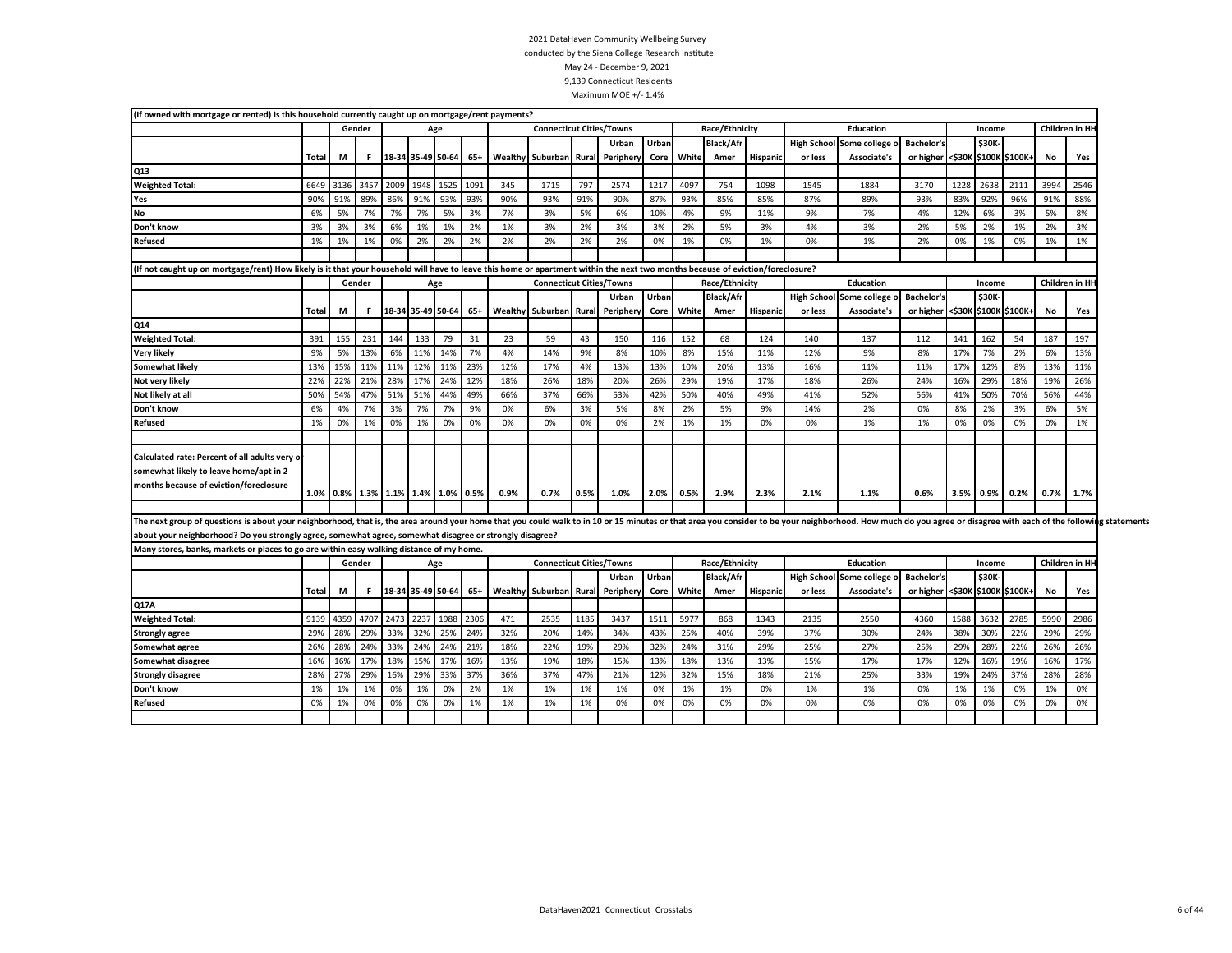| There are places to bicycle in or near my neighborhood that are safe from traffic, such as on the street or on special lanes, separate paths or trails. |              |          |          |          |                   |          |          |          |                                 |          |           |          |          |                          |                 |                               |                               |                   |          |              |                       |           |                 |
|---------------------------------------------------------------------------------------------------------------------------------------------------------|--------------|----------|----------|----------|-------------------|----------|----------|----------|---------------------------------|----------|-----------|----------|----------|--------------------------|-----------------|-------------------------------|-------------------------------|-------------------|----------|--------------|-----------------------|-----------|-----------------|
|                                                                                                                                                         |              |          | Gender   |          | Age               |          |          |          | <b>Connecticut Cities/Towns</b> |          |           |          |          | Race/Ethnicity           |                 |                               | Education                     |                   |          | Income       |                       |           | Children in HI  |
|                                                                                                                                                         |              |          |          |          |                   |          |          |          |                                 |          | Urban     | Urban    |          | <b>Black/Afr</b>         |                 | <b>High School</b>            | Some college                  | <b>Bachelor's</b> |          | <b>\$30K</b> |                       |           |                 |
|                                                                                                                                                         | Total        | M        | F.       |          | 18-34 35-49 50-64 |          | $65+$    | Wealthy  | Suburban                        | Rural    | Periphery | Core     | White    | Amer                     | Hispanic        | or less                       | Associate's                   | or higher         | <\$30K   |              | \$100K \$100K+        | No        | Yes             |
| Q17C                                                                                                                                                    |              |          |          |          |                   |          |          |          |                                 |          |           |          |          |                          |                 |                               |                               |                   |          |              |                       |           |                 |
| <b>Weighted Total:</b>                                                                                                                                  | 9139         | 4359     | 4707     | 2473     | 223               | 1988     | 2306     | 471      | 2535                            | 1185     | 3437      | 1511     | 5977     | 868                      | 1343            | 2135                          | 2550                          | 4360              | 1588     | 3632         | 2785                  | 5990      | 2986            |
| <b>Strongly agree</b>                                                                                                                                   | 37%          | 38%      | 36%      | 35%      | 36%               | 40%      | 38%      | 36%      | 41%                             | 34%      | 38%       | 30%      | 39%      | 36%                      | 32%             | 35%                           | 38%                           | 38%               | 32%      | 35%          | 42%                   | 37%       | 37%             |
| Somewhat agree                                                                                                                                          | 30%          | 31%      | 30%      | 36%      | 31%               | 27%      | 26%      | 28%      | 29%                             | 28%      | 32%       | 31%      | 29%      | 32%                      | 34%             | 29%                           | 28%                           | 32%               | 29%      | 32%          | 30%                   | 29%       | 33%             |
| Somewhat disagree                                                                                                                                       | 13%          | 14%      | 12%      | 15%      | 13%               | 13%      | 12%      | 14%      | 12%                             | 16%      | 12%       | 15%      | 13%      | 13%                      | 13%             | 14%                           | 13%                           | 13%               | 14%      | 14%          | 13%                   | 13%       | 13%             |
| <b>Strongly disagree</b>                                                                                                                                | 17%          | 15%      | 19%      | 13%      | 18%               | 19%      | 19%      | 22%      | 15%                             | 19%      | 15%       | 21%      | 17%      | 16%                      | 20%             | 18%                           | 19%                           | 16%               | 21%      | 17%          | 14%                   | 17%       | 16%             |
| Don't know                                                                                                                                              | 2%           | 2%       | 3%       | 1%       | 2%                | 1%       | 5%       | 0%       | 2%                              | 3%       | 2%        | 3%       | 2%       | 2%                       | 2%              | 4%                            | 2%                            | 2%                | 4%       | 2%           | 1%                    | 3%        | 1%              |
| Refused                                                                                                                                                 | 0%           | 0%       | 0%       | 0%       | 0%                | 0%       | 0%       | 0%       | 0%                              | 1%       | 0%        | 0%       | 0%       | 0%                       | 0%              | 0%                            | 0%                            | 0%                | 0%       | 0%           | 0%                    | 0%        | 0%              |
|                                                                                                                                                         |              |          |          |          |                   |          |          |          |                                 |          |           |          |          |                          |                 |                               |                               |                   |          |              |                       |           |                 |
| My neighborhood has several free or low cost recreation facilities such as parks, playgrounds, public swimming pools, etc.                              |              |          |          |          |                   |          |          |          |                                 |          |           |          |          |                          |                 |                               |                               |                   |          |              |                       |           |                 |
|                                                                                                                                                         |              |          | Gender   |          | Age               |          |          |          | <b>Connecticut Cities/Towns</b> |          |           |          |          | Race/Ethnicity           |                 |                               | Education                     |                   |          | Income       |                       |           | Children in HI  |
|                                                                                                                                                         |              |          |          |          |                   |          |          |          |                                 |          | Urban     | Urban    |          | <b>Black/Afr</b>         |                 | <b>High School</b>            | Some college                  | <b>Bachelor's</b> |          | \$30K        |                       |           |                 |
|                                                                                                                                                         | <b>Total</b> | M        | F.       |          | 18-34 35-49 50-64 |          | $65+$    | Wealthy  | Suburban                        | Rural    | Peripher  | Core     | White    | Amer                     | Hispanic        | or less                       | Associate's                   | or higher         |          |              | <\$30K \$100K \$100K+ | No        | Yes             |
| <b>Q17E</b>                                                                                                                                             |              |          |          |          |                   |          |          |          |                                 |          |           |          |          |                          |                 |                               |                               |                   |          |              |                       |           |                 |
| <b>Weighted Total:</b>                                                                                                                                  | 9139         | 4359     | 4707     | 2473     | 2237              | 1988     | 2306     | 471      | 2535                            | 1185     | 3437      | 1511     | 5977     | 868                      | 1343            | 2135                          | 2550                          | 4360              | 1588     | 3632         | 2785                  | 5990      | 2986            |
| <b>Strongly agree</b>                                                                                                                                   | 41%          | 42%      | 39%      | 39%      | 44%               | 41%      | 41%      | 50%      | 44%                             | 35%      | 41%       | 38%      | 42%      | 41%                      | 39%             | 38%                           | 40%                           | 43%               | 39%      | 39%          | 46%                   | 40%       | 44%             |
| Somewhat agree                                                                                                                                          | 32%          | 33%      | 31%      | 38%      | 31%               | 32%      | 27%      | 32%      | 29%                             | 33%      | 33%       | 34%      | 32%      | 31%                      | 34%             | 32%                           | 33%                           | 31%               | 32%      | 34%          | 31%                   | 31%       | 33%             |
| Somewhat disagree                                                                                                                                       | 11%          | 11%      | 12%      | 14%      | 9%                | 10%      | 11%      | 5%       | 12%                             | 12%      | 11%       | 12%      | 11%      | 12%                      | 13%             | 13%                           | 11%                           | 11%               | 12%      | 12%          | 10%                   | 12%       | 10%             |
| <b>Strongly disagree</b>                                                                                                                                | 14%          | 12%      | 15%      | 8%       | 14%               | 15%      | 18%      | 11%      | 14%                             | 18%      | 12%       | 12%      | 14%      | 12%                      | 12%             | 14%                           | 14%                           | 13%               | 14%      | 13%          | 13%                   | 15%       | 12%             |
| Don't know                                                                                                                                              | 2%           | 2%       | 2%       | 1%       | 2%                | 1%       | 4%       | 1%       | 1%                              | 2%       | 2%        | 3%       | 2%       | 4%                       | 2%              | 3%                            | 2%                            | 2%                | 3%       | 2%           | 1%                    | 2%        | 1%              |
| <b>Refused</b>                                                                                                                                          | 0%           | 0%       | 0%       | 0%       | 0%                | 0%       | 0%       | 0%       | 0%                              | 1%       | 0%        | 0%       | 0%       | 0%                       | 0%              | 0%                            | 0%                            | 0%                | 0%       | 0%           | 0%                    | 0%        | 0%              |
|                                                                                                                                                         |              |          |          |          |                   |          |          |          |                                 |          |           |          |          |                          |                 |                               |                               |                   |          |              |                       |           |                 |
|                                                                                                                                                         |              |          |          |          |                   |          |          |          |                                 |          |           |          |          |                          |                 |                               |                               |                   |          |              |                       |           |                 |
|                                                                                                                                                         |              |          |          |          |                   |          |          |          |                                 |          |           |          |          |                          |                 |                               |                               |                   |          |              |                       |           |                 |
| I do not feel safe to go on walks in my neighborhood at night.                                                                                          |              |          |          |          |                   |          |          |          |                                 |          |           |          |          |                          |                 |                               |                               |                   |          |              |                       |           |                 |
|                                                                                                                                                         |              |          | Gender   |          | Age               |          |          |          | <b>Connecticut Cities/Towns</b> |          |           |          |          | Race/Ethnicity           |                 |                               | Education                     |                   |          | Income       |                       |           | Children in HI- |
|                                                                                                                                                         | <b>Total</b> | М        | F.       |          | 18-34 35-49 50-64 |          |          |          |                                 | Rural    | Urban     | Urban    | White    | <b>Black/Afr</b><br>Amer |                 | <b>High School</b><br>or less | Some college o<br>Associate's | <b>Bachelor's</b> |          | \$30K-       |                       | <b>No</b> |                 |
|                                                                                                                                                         |              |          |          |          |                   |          | $65+$    | Wealthy  | Suburban                        |          | Peripher  | Core     |          |                          | Hispanic        |                               |                               | or higher         | <\$30K   |              | \$100K \$100K+        |           | Yes             |
| Q17F                                                                                                                                                    |              |          |          |          |                   |          |          |          |                                 |          |           |          |          |                          |                 |                               |                               |                   |          |              |                       |           |                 |
| <b>Weighted Total:</b>                                                                                                                                  | 9139         | 4359     | 4707     | 2473     | 2237              | 1988     | 2306     | 471      | 2535                            | 1185     | 3437      | 1511     | 5977     | 868                      | 1343            | 2135                          | 2550                          | 4360              | 1588     | 3632         | 2785                  | 5990      | 2986            |
| <b>Strongly agree</b>                                                                                                                                   | 16%          | 13%      | 18%      | 17%      | 13%               | 15%      | 19%      | 9%       | 12%                             | 14%      | 15%       | 28%      | 14%      | 22%                      | 21%             | 23%                           | 18%                           | 11%               | 29%      | 15%          | 9%                    | 17%       | 14%             |
| Somewhat agree                                                                                                                                          | 13%          | 11%      | 16%      | 17%      | 11%               | 12%      | 13%      | 7%       | 10%                             | 12%      | 14%       | 21%      | 12%      | 21%                      | 14%             | 15%                           | 15%                           | 11%               | 17%      | 16%          | 9%                    | 14%       | 12%             |
| Somewhat disagree                                                                                                                                       | 18%          | 16%      | 20%      | 22%      | 20%               | 15%      | 16%      | 13%      | 15%                             | 17%      | 20%       | 22%      | 18%      | 21%                      | 19%             | 17%                           | 16%                           | 20%               | 17%      | 20%          | 17%                   | 18%       | 19%             |
| <b>Strongly disagree</b>                                                                                                                                | 51%          | 59%      | 44%      | 44%      | 55%               | 58%      | 49%      | 69%      | 61%                             | 55%      | 50%       | 27%      | 54%      | 34%                      | 44%             | 42%                           | 48%                           | 57%               | 35%      | 48%          | 65%                   | 49%       | 54%             |
| Don't know                                                                                                                                              | 2%           | 1%       | 2%       | 1%       | 1%                | 1%       | 4%       | 1%       | 1%                              | 1%       | 2%        | 2%       | 1%       | 3%                       | 1%              | 3%                            | 1%                            | 1%                | 3%       | 1%           | 1%                    | 2%        | 1%              |
| <b>Refused</b>                                                                                                                                          | 0%           | 0%       | 0%       | 0%       | 0%                | 0%       | 0%       | 0%       | 0%                              | 1%       | 0%        | 0%       | 0%       | 0%                       | 0%              | 0%                            | 0%                            | 0%                | 0%       | 0%           | 0%                    | 0%        | 0%              |
|                                                                                                                                                         |              |          |          |          |                   |          |          |          |                                 |          |           |          |          |                          |                 |                               |                               |                   |          |              |                       |           |                 |
| People in this neighborhood can be trusted.                                                                                                             |              |          |          |          |                   |          |          |          |                                 |          |           |          |          |                          |                 |                               |                               |                   |          |              |                       |           |                 |
|                                                                                                                                                         |              |          | Gender   |          | Age               |          |          |          | <b>Connecticut Cities/Towns</b> |          |           |          |          | Race/Ethnicity           |                 |                               | Education                     |                   |          | Income       |                       |           | Children in HI  |
|                                                                                                                                                         |              |          |          |          |                   |          |          |          |                                 |          | Urban     | Urban    |          | <b>Black/Afr</b>         |                 | <b>High School</b>            | Some college o                | Bachelor's        |          | \$30K-       |                       |           |                 |
|                                                                                                                                                         | Total        | М        | F.       |          | 18-34 35-49 50-64 |          | $65+$    | Wealthy  | Suburban                        | Rural    | Peripher  | Core     | White    | Amer                     | <b>Hispanic</b> | or less                       | Associate's                   | or higher         |          |              | <\$30K \$100K \$100K+ | No        | Yes             |
| Q17G                                                                                                                                                    |              |          |          |          |                   |          |          |          |                                 |          |           |          |          |                          |                 |                               |                               |                   |          |              |                       |           |                 |
| <b>Weighted Total:</b>                                                                                                                                  | 9139         | 4359     | 4707     | 2473     | 2237              | 1988     | 2306     | 471      | 2535                            | 1185     | 3437      | 1511     | 5977     | 868                      | 1343            | 2135                          | 2550                          | 4360              | 1588     | 3632         | 2785                  | 5990      | 2986            |
| <b>Strongly agree</b>                                                                                                                                   | 51%          | 51%      | 51%      | 34%      | 48%               | 56%      | 66%      | 73%      | 64%                             | 57%      | 46%       | 27%      | 57%      | 33%                      | 36%             | 44%                           | 47%                           | 56%               | 36%      | 46%          | 62%                   | 50%       | 52%             |
| Somewhat agree                                                                                                                                          | 33%          | 33%      | 33%      | 43%      | 35%               | 30%      | 24%      | 21%      | 28%                             | 31%      | 37%       | 38%      | 31%      | 38%                      | 37%             | 32%                           | 33%                           | 34%               | 32%      | 37%          | 31%                   | 34%       | 32%             |
| <b>Somewhat disagree</b>                                                                                                                                | 7%           | 7%       | 7%       | 11%      | 8%                | 6%       | 3%       | 2%       | 4%                              | 5%       | 7%        | 15%      | 5%       | 12%                      | 12%             | 10%                           | 8%                            | 5%                | 12%      | 8%           | 4%                    | 7%        | 8%              |
| <b>Strongly disagree</b>                                                                                                                                | 6%           | 5%       | 6%       | 8%       | 7%                | 5%       | 3%       | 3%       | 2%                              | 4%       | 5%        | 16%      | 3%       | 12%                      | 11%             | 9%                            | 8%                            | 3%                | 13%      | 6%           | 2%                    | 6%        | 6%              |
| Don't know<br><b>Refused</b>                                                                                                                            | 3%<br>0%     | 3%<br>0% | 3%<br>0% | 4%<br>0% | 2%<br>0%          | 3%<br>0% | 4%<br>0% | 1%<br>0% | 2%<br>0%                        | 3%<br>0% | 4%<br>0%  | 4%<br>0% | 3%<br>0% | 5%<br>0%                 | 4%<br>0%        | 5%<br>0%                      | 3%<br>0%                      | 2%<br>0%          | 6%<br>0% | 3%<br>0%     | 1%<br>0%              | 4%<br>0%  | 2%<br>0%        |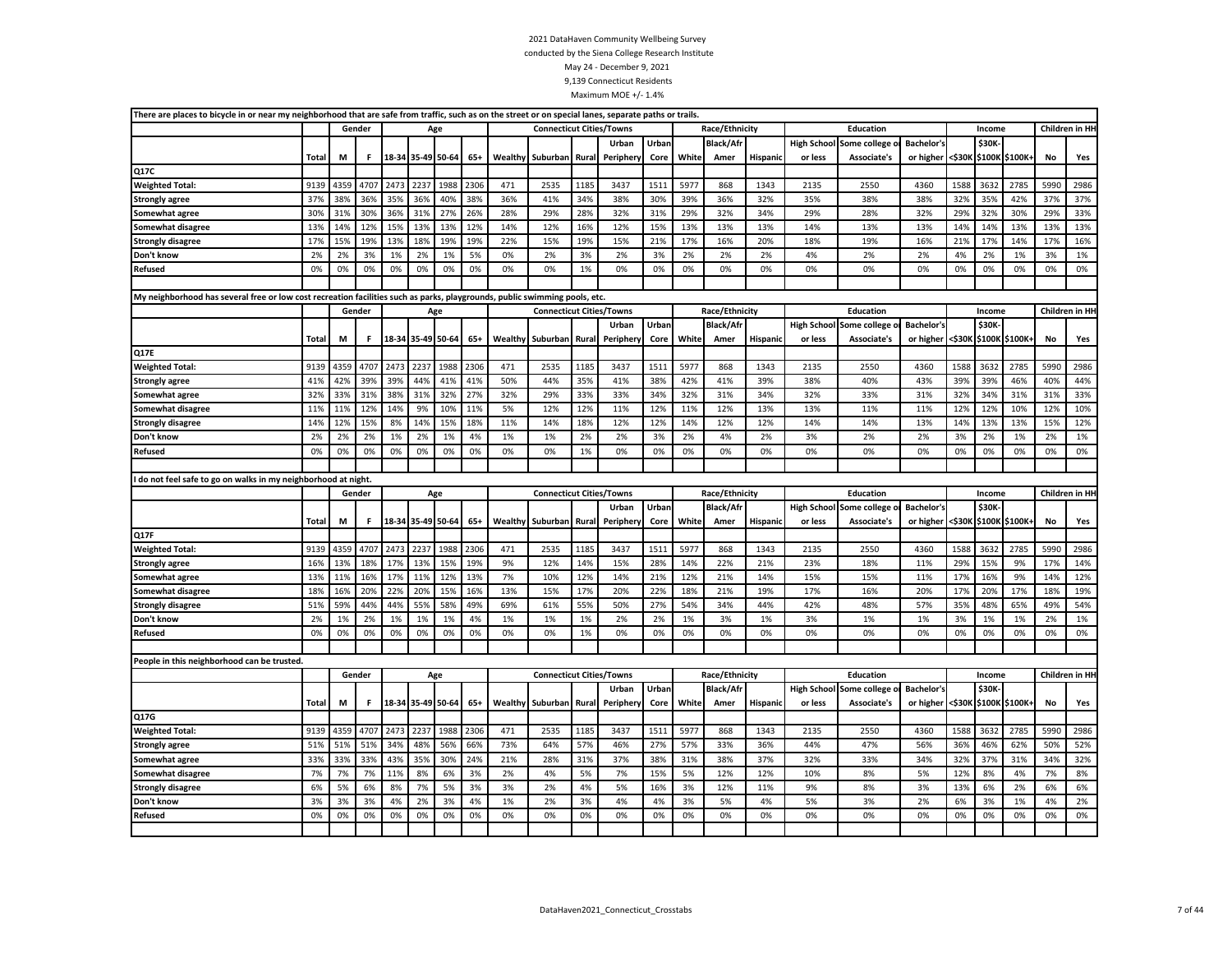| Now thinking about the future of young people in your neighborhood, for each of the following life events, how likely do you think it is that a typical young person in your neighborhood will experience each of the followin |              |     |        |                   |                   |     |       |         |                                 |       |           |       |       |                  |          |         |                                 |                   |        |        |                |           |                |
|--------------------------------------------------------------------------------------------------------------------------------------------------------------------------------------------------------------------------------|--------------|-----|--------|-------------------|-------------------|-----|-------|---------|---------------------------------|-------|-----------|-------|-------|------------------|----------|---------|---------------------------------|-------------------|--------|--------|----------------|-----------|----------------|
| very likely, or not at all likely?                                                                                                                                                                                             |              |     |        |                   |                   |     |       |         |                                 |       |           |       |       |                  |          |         |                                 |                   |        |        |                |           |                |
| Graduate from high school                                                                                                                                                                                                      |              |     |        |                   |                   |     |       |         |                                 |       |           |       |       |                  |          |         |                                 |                   |        |        |                |           |                |
|                                                                                                                                                                                                                                |              |     | Gender |                   |                   | Age |       |         | <b>Connecticut Cities/Towns</b> |       |           |       |       | Race/Ethnicity   |          |         | Education                       |                   |        | Income |                |           | Children in HH |
|                                                                                                                                                                                                                                |              |     |        |                   |                   |     |       |         |                                 |       | Urban     | Urban |       | <b>Black/Afr</b> |          |         | High School Some college o      | <b>Bachelor's</b> |        | \$30K- |                |           |                |
|                                                                                                                                                                                                                                | Total        | M   | F.     | 18-34 35-49 50-64 |                   |     | $65+$ | Wealthy | Suburban                        | Rural | Periphery | Core  | White | Amer             | Hispanic | or less | Associate's                     | or higher <\$30K  |        |        | \$100K \$100K+ | <b>No</b> | Yes            |
| LIFECA                                                                                                                                                                                                                         |              |     |        |                   |                   |     |       |         |                                 |       |           |       |       |                  |          |         |                                 |                   |        |        |                |           |                |
| <b>Weighted Total:</b>                                                                                                                                                                                                         | 713          | 338 | 374    | 183               | 165               | 185 | 166   | 28      | 240                             | 88    | 273       | 84    | 494   | 63               | 79       | 139     | 236                             | 333               | 99     | 297    | 247            | 460       | 237            |
| Almost certain                                                                                                                                                                                                                 | 38%          | 39% | 37%    | 29%               | 36%               | 39% | 48%   | 53%     | 55%                             | 36%   | 27%       | 20%   | 38%   | 35%              | 43%      | 31%     | 34%                             | 43%               | 27%    | 36%    | 44%            | 35%       | 43%            |
| Very likely                                                                                                                                                                                                                    | 53%          | 55% | 52%    | 63%               | 54%               | 52% | 43%   | 45%     | 43%                             | 56%   | 62%       | 54%   | 55%   | 53%              | 43%      | 55%     | 53%                             | 53%               | 59%    | 53%    | 54%            | 56%       | 48%            |
| A toss up                                                                                                                                                                                                                      | 4%           | 4%  | 5%     | 7%                | 3%                | 7%  | 1%    | 0%      | 1%                              | 6%    | 4%        | 16%   | 4%    | 3%               | 11%      | 5%      | 7%                              | 3%                | 7%     | 6%     | 1%             | 5%        | 4%             |
| Not very likely                                                                                                                                                                                                                | 0%           | 0%  | 1%     | 0%                | 0%                | 1%  | 1%    | 0%      | 0%                              | 0%    | 1%        | 2%    | 0%    | 1%               | 0%       | 0%      | 1%                              | 0%                | 1%     | 1%     | 0%             | 1%        | 0%             |
| Not at all likely                                                                                                                                                                                                              | 1%           | 0%  | 1%     | 1%                | 1%                | 1%  | 2%    | 0%      | 1%                              | 0%    | 1%        | 4%    | 1%    | 4%               | 0%       | 2%      | 1%                              | 0%                | 2%     | 1%     | 0%             | 1%        | 0%             |
| Don't know                                                                                                                                                                                                                     | 3%           | 1%  | 5%     | 1%                | 7%                | 1%  | 5%    | 3%      | 0%                              | 2%    | 6%        | 4%    | 2%    | 3%               | 3%       | 6%      | 5%                              | 1%                | 3%     | 4%     | 1%             | 2%        | 5%             |
| Refused                                                                                                                                                                                                                        | 0%           | 0%  | 0%     | 0%                | 0%                | 0%  | 1%    | 0%      | 0%                              | 0%    | 0%        | 0%    | 0%    | 1%               | 0%       | 0%      | 0%                              | 0%                | 1%     | 0%     | 0%             | 0%        | 0%             |
|                                                                                                                                                                                                                                |              |     |        |                   |                   |     |       |         |                                 |       |           |       |       |                  |          |         |                                 |                   |        |        |                |           |                |
| Get a job with opportunities for advancement                                                                                                                                                                                   |              |     |        |                   |                   |     |       |         |                                 |       |           |       |       |                  |          |         |                                 |                   |        |        |                |           |                |
|                                                                                                                                                                                                                                |              |     | Gender |                   |                   | Age |       |         | <b>Connecticut Cities/Towns</b> |       |           |       |       | Race/Ethnicity   |          |         | <b>Education</b>                |                   |        | Income |                |           | Children in HH |
|                                                                                                                                                                                                                                |              |     |        |                   |                   |     |       |         |                                 |       | Urban     | Urban |       | <b>Black/Afr</b> |          |         | <b>High School Some college</b> | Bachelor's        |        | \$30K  |                |           |                |
|                                                                                                                                                                                                                                | <b>Total</b> | M   | F      |                   | 18-34 35-49 50-64 |     | $65+$ | Wealthy | Suburban                        | Rural | Periphery | Core  | White | Amer             | Hispanio | or less | Associate's                     | or higher         | <\$30K |        | \$100K \$100K+ | No        | Yes            |
| LIFECB                                                                                                                                                                                                                         |              |     |        |                   |                   |     |       |         |                                 |       |           |       |       |                  |          |         |                                 |                   |        |        |                |           |                |
| <b>Weighted Total:</b>                                                                                                                                                                                                         | 713          | 338 | 374    | 183               | 165               | 185 | 166   | 28      | 240                             | 88    | 273       | 84    | 494   | 63               | 79       | 139     | 236                             | 333               | 99     | 297    | 247            | 460       | 237            |
| Almost certain                                                                                                                                                                                                                 | 16%          | 18% | 15%    | 18%               | 18%               | 16% | 14%   | 18%     | 22%                             | 9%    | 15%       | 11%   | 15%   | 24%              | 23%      | 15%     | 17%                             | 16%               | 17%    | 15%    | 19%            | 15%       | 19%            |
| Very likely                                                                                                                                                                                                                    | 45%          | 42% | 48%    | 44%               | 40%               | 48% | 46%   | 70%     | 49%                             | 58%   | 37%       | 35%   | 48%   | 41%              | 35%      | 45%     | 36%                             | 51%               | 33%    | 38%    | 58%            | 42%       | 50%            |
| A toss up                                                                                                                                                                                                                      | 22%          | 26% | 19%    | 20%               | 28%               | 21% | 22%   | 7%      | 16%                             | 17%   | 30%       | 27%   | 22%   | 16%              | 19%      | 13%     | 27%                             | 23%               | 18%    | 32%    | 12%            | 23%       | 21%            |
| Not very likely                                                                                                                                                                                                                | 8%           | 9%  | 8%     | 15%               | 7%                | 6%  | 6%    | 0%      | 6%                              | 11%   | 8%        | 16%   | 7%    | 12%              | 16%      | 13%     | 10%                             | 5%                | 15%    | 9%     | 6%             | 10%       | 5%             |
| Not at all likely                                                                                                                                                                                                              | 2%           | 3%  | 1%     | 1%                | 0%                | 5%  | 3%    | 2%      | 3%                              | 1%    | 1%        | 4%    | 3%    | 3%               | 0%       | 3%      | 4%                              | 1%                | 9%     | 1%     | 0%             | 3%        | 1%             |
| Don't know                                                                                                                                                                                                                     | 6%           | 3%  | 8%     | 2%                | 6%                | 5%  | 8%    | 3%      | 4%                              | 4%    | 8%        | 7%    | 5%    | 4%               | 6%       | 10%     | 6%                              | 3%                | 8%     | 5%     | 5%             | 7%        | 4%             |
| Refused                                                                                                                                                                                                                        | 0%           | 0%  | 1%     | 0%                | 0%                | 0%  | 1%    | 0%      | 0%                              | 0%    | 1%        | 0%    | 0%    | 0%               | 0%       | 2%      | 0%                              | 0%                | 1%     | 0%     | 0%             | 1%        | 0%             |
|                                                                                                                                                                                                                                |              |     |        |                   |                   |     |       |         |                                 |       |           |       |       |                  |          |         |                                 |                   |        |        |                |           |                |
| Be in a gang                                                                                                                                                                                                                   |              |     |        |                   |                   |     |       |         |                                 |       |           |       |       |                  |          |         |                                 |                   |        |        |                |           |                |
|                                                                                                                                                                                                                                |              |     | Gender |                   |                   | Age |       |         | <b>Connecticut Cities/Towns</b> |       |           |       |       | Race/Ethnicity   |          |         | <b>Education</b>                |                   |        | Income |                |           | Children in HH |
|                                                                                                                                                                                                                                |              |     |        |                   |                   |     |       |         |                                 |       | Urban     | Urban |       | <b>Black/Afr</b> |          |         | High School Some college        | <b>Bachelor's</b> |        | \$30K  |                |           |                |
|                                                                                                                                                                                                                                | <b>Total</b> | M   | F.     |                   | 18-34 35-49 50-64 |     | $65+$ | Wealthy | Suburban                        | Rural | Periphery | Core  | White | Amer             | Hispanic | or less | Associate's                     | or higher         | <\$30K |        | \$100K \$100K+ | No        | Yes            |
| LIFECC                                                                                                                                                                                                                         |              |     |        |                   |                   |     |       |         |                                 |       |           |       |       |                  |          |         |                                 |                   |        |        |                |           |                |
| <b>Weighted Total:</b>                                                                                                                                                                                                         | 713          | 338 | 374    | 183               | 165               | 185 | 166   | 28      | 240                             | 88    | 273       | 84    | 494   | 63               | 79       | 139     | 236                             | 333               | 99     | 297    | 247            | 460       | 237            |
| Almost certain                                                                                                                                                                                                                 | 2%           | 2%  | 2%     | 4%                | 2%                | 1%  | 1%    | 0%      | 2%                              | 0%    | 1%        | 8%    | 1%    | 5%               | 7%       | 1%      | 4%                              | 1%                | 9%     | 1%     | 0%             | 2%        | 2%             |
| Very likely                                                                                                                                                                                                                    | 5%           | 6%  | 4%     | 7%                | 6%                | 5%  | 2%    | 0%      | 5%                              | 3%    | 5%        | 12%   | 3%    | 12%              | 8%       | 4%      | 11%                             | 1%                | 18%    | 4%     | 2%             | 6%        | 4%             |
| A toss up                                                                                                                                                                                                                      | 7%           | 6%  | 8%     | 10%               | 13%               | 4%  | 3%    | 0%      | 1%                              | 4%    | 10%       | 23%   | 6%    | 20%              | 11%      | 8%      | 7%                              | 7%                | 8%     | 11%    | 3%             | 7%        | 7%             |
| Not very likely                                                                                                                                                                                                                | 35%          | 38% | 33%    | 38%               | 35%               | 31% | 39%   | 14%     | 31%                             | 44%   | 41%       | 29%   | 37%   | 29%              | 23%      | 41%     | 29%                             | 37%               | 26%    | 39%    | 32%            | 36%       | 33%            |
| Not at all likely                                                                                                                                                                                                              | 45%          | 45% | 45%    | 38%               | 34%               | 58% | 49%   | 84%     | 61%                             | 46%   | 35%       | 19%   | 50%   | 26%              | 46%      | 38%     | 41%                             | 51%               | 30%    | 41%    | 59%            | 45%       | 48%            |
| Don't know                                                                                                                                                                                                                     | 5%           | 2%  | 7%     | 1%                | 11%               | 2%  | 5%    | 3%      | 0%                              | 3%    | 8%        | 9%    | 2%    | 8%               | 5%       | 6%      | 7%                              | 2%                | 7%     | 4%     | 3%             | 4%        | 6%             |
| Refused                                                                                                                                                                                                                        | 0%           | 0%  | 1%     | 1%                | 0%                | 0%  | 1%    | 0%      | 0%                              | 0%    | 1%        | 0%    | 0%    | 0%               | 0%       | 1%      | 1%                              | 0%                | 2%     | 0%     | 0%             | 1%        | 0%             |
|                                                                                                                                                                                                                                |              |     |        |                   |                   |     |       |         |                                 |       |           |       |       |                  |          |         |                                 |                   |        |        |                |           |                |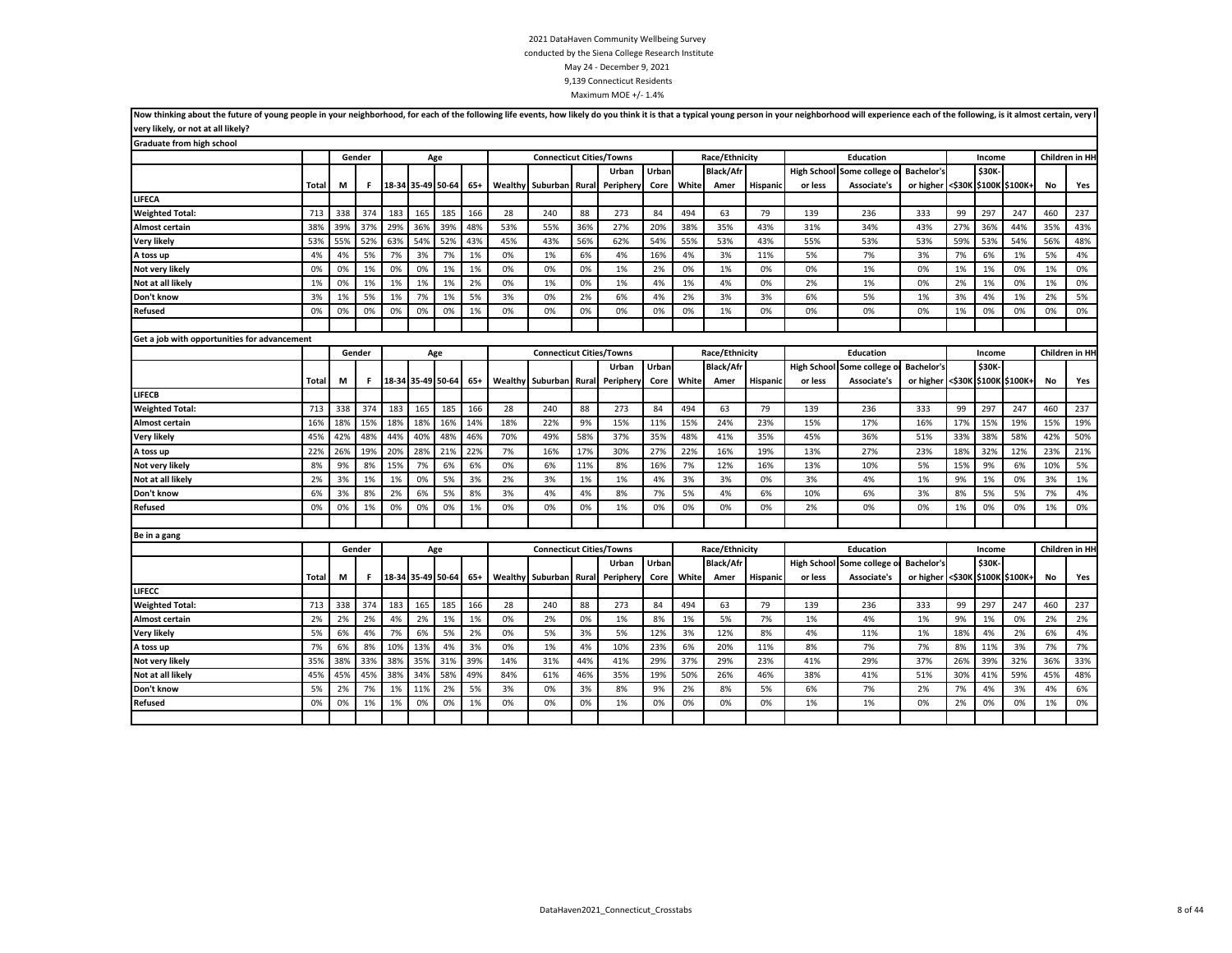| Abuse drugs or alcohol                                                                                                                                         |              |     |        |     |                   |     |       |         |                                 |       |          |       |       |                  |                 |         |                                 |                   |        |        |                |      |                |
|----------------------------------------------------------------------------------------------------------------------------------------------------------------|--------------|-----|--------|-----|-------------------|-----|-------|---------|---------------------------------|-------|----------|-------|-------|------------------|-----------------|---------|---------------------------------|-------------------|--------|--------|----------------|------|----------------|
|                                                                                                                                                                |              |     | Gender |     | Age               |     |       |         | <b>Connecticut Cities/Towns</b> |       |          |       |       | Race/Ethnicity   |                 |         | Education                       |                   |        | Income |                |      | Children in HI |
|                                                                                                                                                                |              |     |        |     |                   |     |       |         |                                 |       | Urban    | Urban |       | <b>Black/Afr</b> |                 |         | High School Some college o      | <b>Bachelor's</b> |        | \$30K  |                |      |                |
|                                                                                                                                                                | Total        | М   | F.     |     | 18-34 35-49 50-64 |     | $65+$ | Wealthy | Suburban                        | Rural | Peripher | Core  | White | Amer             | <b>Hispanic</b> | or less | <b>Associate's</b>              | or higher         | <\$30K |        | \$100K \$100K+ | No   | Yes            |
| LIFECD                                                                                                                                                         |              |     |        |     |                   |     |       |         |                                 |       |          |       |       |                  |                 |         |                                 |                   |        |        |                |      |                |
| <b>Weighted Total:</b>                                                                                                                                         | 713          | 338 | 374    | 183 | 165               | 185 | 166   | 28      | 240                             | 88    | 273      | 84    | 494   | 63               | 79              | 139     | 236                             | 333               | 99     | 297    | 247            | 460  | 237            |
| <b>Almost certain</b>                                                                                                                                          | 5%           | 5%  | 5%     | 4%  | 5%                | 6%  | 6%    | 0%      | 3%                              | 4%    | 7%       | 7%    | 4%    | 13%              | 7%              | 6%      | 8%                              | 3%                | 12%    | 4%     | 2%             | 7%   | 2%             |
| Very likely                                                                                                                                                    | 20%          | 21% | 18%    | 22% | 21%               | 26% | 10%   | 14%     | 18%                             | 28%   | 17%      | 25%   | 19%   | 18%              | 24%             | 14%     | 25%                             | 18%               | 26%    | 18%    | 22%            | 18%  | 24%            |
| A toss up                                                                                                                                                      | 40%          | 39% | 40%    | 39% | 54%               | 34% | 34%   | 48%     | 41%                             | 42%   | 38%      | 37%   | 43%   | 32%              | 31%             | 39%     | 39%                             | 41%               | 26%    | 42%    | 44%            | 39%  | 40%            |
| Not very likely                                                                                                                                                | 20%          | 20% | 20%    | 25% | 10%               | 21% | 26%   | 30%     | 21%                             | 14%   | 21%      | 16%   | 21%   | 16%              | 19%             | 21%     | 15%                             | 24%               | 17%    | 24%    | 17%            | 20%  | 20%            |
| Not at all likely                                                                                                                                              | 9%           | 9%  | 8%     | 8%  | 5%                | 8%  | 12%   | 6%      | 12%                             | 8%    | 6%       | 7%    | 8%    | 12%              | 9%              | 9%      | 8%                              | 9%                | 12%    | 7%     | 10%            | 8%   | 9%             |
| Don't know                                                                                                                                                     | 6%           | 5%  | 8%     | 3%  | 6%                | 5%  | 11%   | 3%      | 4%                              | 5%    | 9%       | 7%    | 6%    | 9%               | 10%             | 11%     | 5%                              | 5%                | 6%     | 6%     | 5%             | 7%   | 4%             |
| <b>Refused</b>                                                                                                                                                 | 0%           | 0%  | 1%     | 0%  | 0%                | 0%  | 1%    | 0%      | 0%                              | 0%    | 1%       | 0%    | 0%    | 0%               | 0%              | 1%      | 0%                              | 0%                | 1%     | 0%     | 0%             | 0%   | 0%             |
|                                                                                                                                                                |              |     |        |     |                   |     |       |         |                                 |       |          |       |       |                  |                 |         |                                 |                   |        |        |                |      |                |
| Get arrested for a felony                                                                                                                                      |              |     |        |     |                   |     |       |         |                                 |       |          |       |       |                  |                 |         |                                 |                   |        |        |                |      |                |
|                                                                                                                                                                |              |     | Gender |     | Age               |     |       |         | <b>Connecticut Cities/Towns</b> |       |          |       |       | Race/Ethnicity   |                 |         | Education                       |                   |        | Income |                |      | Children in HH |
|                                                                                                                                                                |              |     |        |     |                   |     |       |         |                                 |       | Urban    | Urban |       | <b>Black/Afr</b> |                 |         | <b>High School Some college</b> | <b>Bachelor's</b> |        | \$30K  |                |      |                |
|                                                                                                                                                                | Total        | М   | F.     |     | 18-34 35-49 50-64 |     | $65+$ | Wealthy | Suburban                        | Rural | Peripher | Core  | White | Amer             | Hispanic        | or less | <b>Associate's</b>              | or higher         | <\$30К |        | \$100K \$100K+ | No   | Yes            |
| LIFECF                                                                                                                                                         |              |     |        |     |                   |     |       |         |                                 |       |          |       |       |                  |                 |         |                                 |                   |        |        |                |      |                |
| <b>Weighted Total:</b>                                                                                                                                         | 713          | 338 | 374    | 183 | 165               | 185 | 166   | 28      | 240                             | 88    | 273      | 84    | 494   | 63               | 79              | 139     | 236                             | 333               | 99     | 297    | 247            | 460  | 237            |
| <b>Almost certain</b>                                                                                                                                          | 3%           | 3%  | 2%     | 5%  | 2%                | 2%  | 2%    | 0%      | 4%                              | 1%    | 1%       | 7%    | 1%    | 7%               | 7%              | 4%      | 3%                              | 2%                | 13%    | 2%     | 0%             | 3%   | 2%             |
| <b>Very likely</b>                                                                                                                                             | 5%           | 5%  | 5%     | 7%  | 2%                | 6%  | 3%    | 0%      | 0%                              | 3%    | 6%       | 18%   | 3%    | 20%              | 8%              | 6%      | 9%                              | 2%                | 12%    | 6%     | 0%             | 5%   | 5%             |
| A toss up                                                                                                                                                      | 16%          | 16% | 16%    | 23% | 13%               | 17% | 10%   | 5%      | 12%                             | 15%   | 19%      | 24%   | 17%   | 18%              | 16%             | 11%     | 23%                             | 13%               | 18%    | 18%    | 13%            | 17%  | 12%            |
| Not very likely                                                                                                                                                | 44%          | 47% | 41%    | 41% | 44%               | 42% | 49%   | 51%     | 44%                             | 52%   | 43%      | 32%   | 45%   | 36%              | 38%             | 47%     | 34%                             | 49%               | 29%    | 46%    | 46%            | 44%  | 43%            |
| Not at all likely                                                                                                                                              | 27%          | 27% | 26%    | 24% | 27%               | 28% | 28%   | 44%     | 37%                             | 25%   | 21%      | 10%   | 30%   | 14%              | 23%             | 23%     | 22%                             | 32%               | 18%    | 22%    | 37%            | 25%  | 30%            |
| Don't know                                                                                                                                                     | 6%           | 3%  | 9%     | 1%  | 12%               | 5%  | 6%    | 0%      | 2%                              | 4%    | 9%       | 10%   | 4%    | 5%               | 8%              | 7%      | 8%                              | 3%                | 9%     | 6%     | 3%             | 5%   | 7%             |
| <b>Refused</b>                                                                                                                                                 | 0%           | 0%  | 1%     | 0%  | 0%                | 0%  | 1%    | 0%      | 0%                              | 0%    | 1%       | 0%    | 0%    | 0%               | 0%              | 1%      | 0%                              | 0%                | 1%     | 0%     | 0%             | 0%   | 0%             |
|                                                                                                                                                                |              |     |        |     |                   |     |       |         |                                 |       |          |       |       |                  |                 |         |                                 |                   |        |        |                |      |                |
| (If resident of Bridgeport, Stamford, New Haven, Hartford, or Waterbury) Are you afraid you or your family might be hurt by gun violence in your neighborhood? |              |     |        |     |                   |     |       |         |                                 |       |          |       |       |                  |                 |         |                                 |                   |        |        |                |      |                |
|                                                                                                                                                                |              |     | Gender |     | Age               |     |       |         |                                 |       |          |       |       | Race/Ethnicity   |                 |         | Education                       |                   |        | Income |                |      | Children in HH |
|                                                                                                                                                                |              |     |        |     |                   |     |       |         |                                 |       |          |       |       | <b>Black/Afr</b> |                 |         | High School Some college        | <b>Bachelor's</b> |        | \$30K  |                |      |                |
|                                                                                                                                                                | Total        | М   | F.     |     | 18-34 35-49 50-64 |     | $65+$ |         |                                 |       |          |       | White | Amer             | Hispanic        | or less | <b>Associate's</b>              | or higher <\$30K  |        |        | \$100K \$100K+ | No   | Yes            |
| Q18A                                                                                                                                                           |              |     |        |     |                   |     |       |         |                                 |       |          |       |       |                  |                 |         |                                 |                   |        |        |                |      |                |
| <b>Weighted Total:</b>                                                                                                                                         | 1576         | 704 | 858    | 546 | 399               | 320 | 282   |         |                                 |       |          |       | 597   | 399              | 394             | 439     | 485                             | 629               | 465    | 647    | 290            | 1007 | 549            |
| Yes                                                                                                                                                            | 36%          | 31% | 40%    | 44% | 34%               | 34% | 26%   |         |                                 |       |          |       | 25%   | 42%              | 46%             | 45%     | 43%                             | 24%               | 49%    | 35%    | 19%            | 32%  | 44%            |
| No                                                                                                                                                             | 61%          | 67% | 57%    | 53% | 62%               | 64% | 72%   |         |                                 |       |          |       | 72%   | 55%              | 52%             | 53%     | 54%                             | 73%               | 48%    | 62%    | 78%            | 65%  | 54%            |
| Don't know                                                                                                                                                     | 3%           | 3%  | 3%     | 3%  | 4%                | 2%  | 1%    |         |                                 |       |          |       | 3%    | 3%               | 1%              | 3%      | 3%                              | 3%                | 3%     | 3%     | 3%             | 3%   | 3%             |
| <b>Refused</b>                                                                                                                                                 | 0%           | 0%  | 0%     | 0%  | 0%                | 0%  | 1%    |         |                                 |       |          |       | 0%    | 0%               | 0%              | 0%      | 0%                              | 0%                | 0%     | 0%     | 0%             | 0%   | 0%             |
|                                                                                                                                                                |              |     |        |     |                   |     |       |         |                                 |       |          |       |       |                  |                 |         |                                 |                   |        |        |                |      |                |
| (If resident of Bridgeport, Stamford, New Haven, Hartford, or Waterbury) Have any of your family members been hurt or killed by gun violence in the past year? |              |     |        |     |                   |     |       |         |                                 |       |          |       |       |                  |                 |         |                                 |                   |        |        |                |      |                |
|                                                                                                                                                                |              |     | Gender |     |                   | Age |       |         |                                 |       |          |       |       | Race/Ethnicity   |                 |         | Education                       |                   |        | Income |                |      | Children in HH |
|                                                                                                                                                                |              |     |        |     |                   |     |       |         |                                 |       |          |       |       | <b>Black/Afr</b> |                 |         | High School Some college        | <b>Bachelor's</b> |        | \$30K- |                |      |                |
|                                                                                                                                                                | <b>Total</b> | M   | F.     |     | 18-34 35-49 50-64 |     | $65+$ |         |                                 |       |          |       | White | Amer             | <b>Hispanic</b> | or less | Associate's                     | or higher         | <\$30K |        | \$100K \$100K+ | No   | Yes            |
| Q18B                                                                                                                                                           |              |     |        |     |                   |     |       |         |                                 |       |          |       |       |                  |                 |         |                                 |                   |        |        |                |      |                |
| <b>Weighted Total:</b>                                                                                                                                         | 1576         | 704 | 858    | 546 | 399               | 320 | 282   |         |                                 |       |          |       | 597   | 399              | 394             | 439     | 485                             | 629               | 465    | 647    | 290            | 1007 | 549            |
| Yes                                                                                                                                                            | 5%           | 3%  | 7%     | 8%  | 5%                | 3%  | 1%    |         |                                 |       |          |       | 1%    | 9%               | 9%              | 7%      | 6%                              | 3%                | 8%     | 5%     | 2%             | 3%   | 9%             |
| <b>No</b>                                                                                                                                                      | 94%          | 96% | 92%    | 91% | 94%               | 96% | 99%   |         |                                 |       |          |       | 99%   | 89%              | 90%             | 93%     | 92%                             | 97%               | 91%    | 95%    | 98%            | 96%  | 90%            |
| Don't know                                                                                                                                                     | 1%           | 0%  | 1%     | 1%  | 1%                | 0%  | 0%    |         |                                 |       |          |       | 0%    | 1%               | 1%              | 0%      | 1%                              | 0%                | 1%     | 1%     | 0%             | 0%   | 1%             |
| <b>Refused</b>                                                                                                                                                 | 0%           | 0%  | 0%     | 0%  | 0%                | 0%  | 0%    |         |                                 |       |          |       | 0%    | 0%               | 0%              | 0%      | 0%                              | 0%                | 0%     | 0%     | 0%             | 0%   | 0%             |
|                                                                                                                                                                |              |     |        |     |                   |     |       |         |                                 |       |          |       |       |                  |                 |         |                                 |                   |        |        |                |      |                |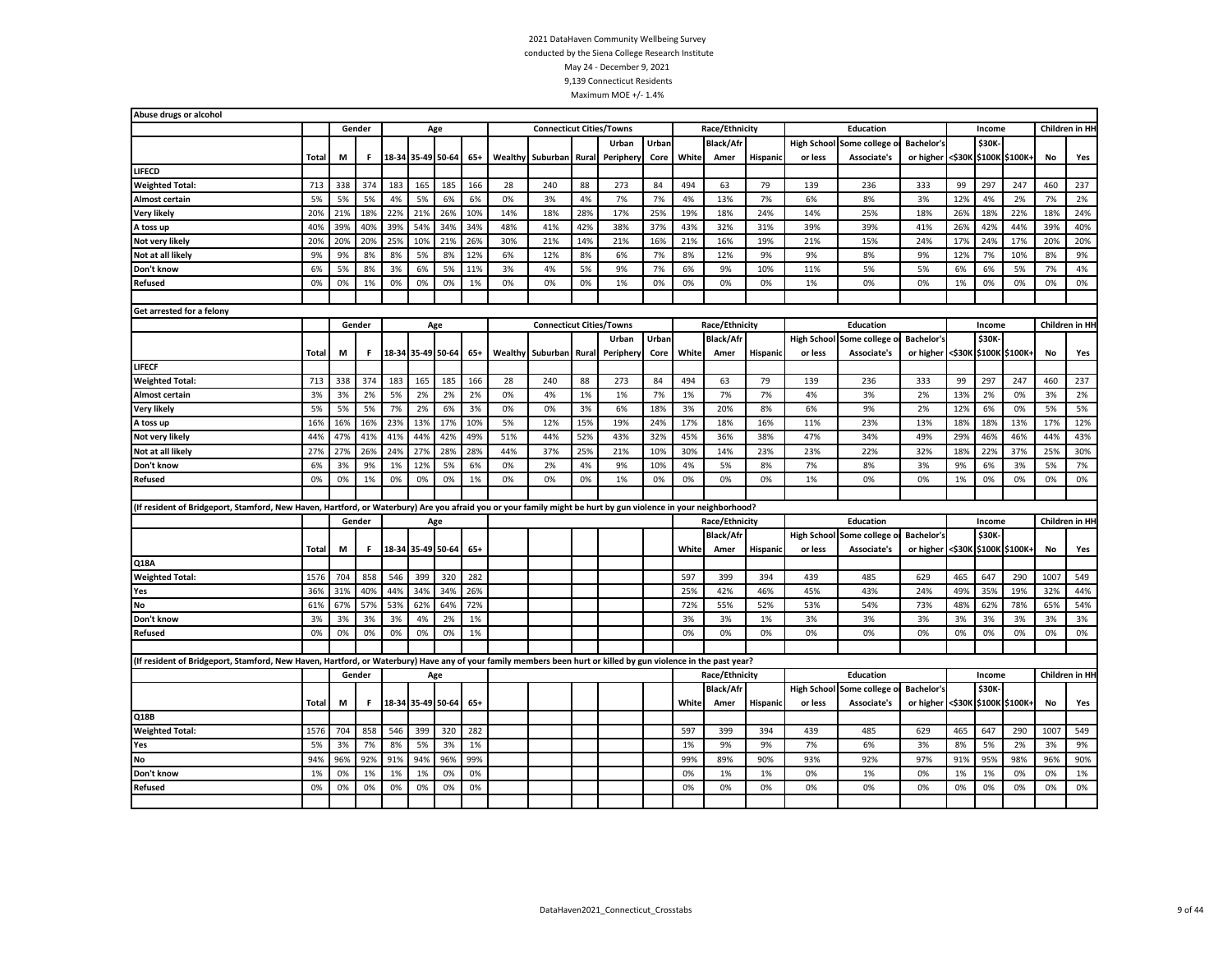| (If resident of Bridgeport, Stamford, New Haven, Hartford, or Waterbury) In the past year, have you ever seen or been present when someone was shot?            |              |      |        |      |                   |      |       |         |                                 |       |          |       |       |                  |                 |         |                                 |                   |        |        |                |           |                |
|-----------------------------------------------------------------------------------------------------------------------------------------------------------------|--------------|------|--------|------|-------------------|------|-------|---------|---------------------------------|-------|----------|-------|-------|------------------|-----------------|---------|---------------------------------|-------------------|--------|--------|----------------|-----------|----------------|
|                                                                                                                                                                 |              |      | Gender |      | Age               |      |       |         |                                 |       |          |       |       | Race/Ethnicity   |                 |         | Education                       |                   |        | Income |                |           | Children in HH |
|                                                                                                                                                                 |              |      |        |      |                   |      |       |         |                                 |       |          |       |       | Black/Af         |                 |         | <b>High School Some college</b> | <b>Bachelor's</b> |        | \$30K  |                |           |                |
|                                                                                                                                                                 | Total        | М    | F.     |      | 18-34 35-49 50-64 |      | $65+$ |         |                                 |       |          |       | White | Amer             | Hispanic        | or less | Associate's                     | or higher         | <\$30К |        | \$100K \$100K  | No        | Yes            |
| Q18C                                                                                                                                                            |              |      |        |      |                   |      |       |         |                                 |       |          |       |       |                  |                 |         |                                 |                   |        |        |                |           |                |
| <b>Weighted Total:</b>                                                                                                                                          | 1576         | 704  | 858    | 546  | 399               | 319  | 282   |         |                                 |       |          |       | 597   | 399              | 394             | 438     | 485                             | 629               | 465    | 647    | 290            | 1007      | 549            |
| Yes                                                                                                                                                             | 10%          | 10%  | 9%     | 14%  | 10%               | 8%   | 4%    |         |                                 |       |          |       | 5%    | 13%              | 15%             | 15%     | 11%                             | 6%                | 15%    | 9%     | 4%             | 8%        | 13%            |
| <b>No</b>                                                                                                                                                       | 90%          | 89%  | 90%    | 84%  | 90%               | 92%  | 96%   |         |                                 |       |          |       | 95%   | 86%              | 84%             | 85%     | 88%                             | 94%               | 85%    | 91%    | 96%            | 91%       | 86%            |
| Don't know                                                                                                                                                      | 0%           | 1%   | 0%     | 1%   | 0%                | 0%   | 0%    |         |                                 |       |          |       | 0%    | 1%               | 1%              | 1%      | 1%                              | 0%                | 0%     | 1%     | 0%             | 0%        | 0%             |
| <b>Refused</b>                                                                                                                                                  | 0%           | 0%   | 0%     | 0%   | 0%                | 0%   | 0%    |         |                                 |       |          |       | 0%    | 0%               | 0%              | 0%      | 0%                              | 0%                | 0%     | 0%     | 0%             | 0%        | 0%             |
|                                                                                                                                                                 |              |      |        |      |                   |      |       |         |                                 |       |          |       |       |                  |                 |         |                                 |                   |        |        |                |           |                |
| The next set of questions are about your health. How would you rate your overall health, would you say your health is excellent, very good, good, fair or poor? |              |      |        |      |                   |      |       |         |                                 |       |          |       |       |                  |                 |         |                                 |                   |        |        |                |           |                |
|                                                                                                                                                                 |              |      | Gender |      | Age               |      |       |         | <b>Connecticut Cities/Towns</b> |       |          |       |       | Race/Ethnicity   |                 |         | Education                       |                   |        | Income |                |           | Children in HH |
|                                                                                                                                                                 |              |      |        |      |                   |      |       |         |                                 |       | Urban    | Urban |       | <b>Black/Afr</b> |                 |         | High School Some college        | <b>Bachelor's</b> |        | \$30K  |                |           |                |
|                                                                                                                                                                 | <b>Total</b> | M    | F.     |      | 18-34 35-49 50-64 |      | $65+$ | Wealthy | Suburban Rural                  |       | Peripher | Core  | White | Amer             | Hispanic        | or less | Associate's                     | or higher <\$30K  |        |        | \$100K \$100K+ | No        | Yes            |
| Q19                                                                                                                                                             |              |      |        |      |                   |      |       |         |                                 |       |          |       |       |                  |                 |         |                                 |                   |        |        |                |           |                |
| <b>Weighted Total:</b>                                                                                                                                          | 9139         | 4359 | 4707   | 2473 | 2237              | 1988 | 2306  | 471     | 2535                            | 1185  | 3437     | 1511  | 5977  | 868              | 1343            | 2135    | 2550                            | 4360              | 1588   | 3632   | 2785           | 5990      | 2986           |
| <b>Excellent</b>                                                                                                                                                | 23%          | 24%  | 21%    | 26%  | 24%               | 24%  | 16%   | 37%     | 26%                             | 22%   | 20%      | 18%   | 23%   | 17%              | 23%             | 17%     | 20%                             | 27%               | 15%    | 19%    | 31%            | 21%       | 27%            |
| Very good                                                                                                                                                       | 35%          | 34%  | 36%    | 35%  | 36%               | 35%  | 34%   | 37%     | 38%                             | 36%   | 35%      | 28%   | 37%   | 31%              | 31%             | 28%     | 33%                             | 40%               | 24%    | 36%    | 41%            | 35%       | 35%            |
| Good                                                                                                                                                            | 26%          | 26%  | 26%    | 25%  | 25%               | 25%  | 29%   | 17%     | 22%                             | 27%   | 28%      | 29%   | 25%   | 32%              | 26%             | 30%     | 28%                             | 22%               | 28%    | 29%    | 22%            | 26%       | 25%            |
| Fair                                                                                                                                                            | 12%          | 11%  | 12%    | 11%  | 11%               | 11%  | 15%   | 7%      | 9%                              | 11%   | 12%      | 18%   | 11%   | 16%              | 14%             | 17%     | 14%                             | 8%                | 23%    | 12%    | 5%             | 13%       | 10%            |
| Poor                                                                                                                                                            | 4%           | 4%   | 4%     | 3%   | 3%                | 5%   | 6%    | 2%      | 4%                              | 3%    | 4%       | 6%    | 4%    | 3%               | 6%              | 8%      | 5%                              | 2%                | 10%    | 3%     | 1%             | 5%        | 3%             |
| Don't know                                                                                                                                                      | 0%           | 0%   | 0%     | 0%   | 0%                | 0%   | 0%    | 0%      | 0%                              | 0%    | 0%       | 0%    | 0%    | 0%               | 0%              | 0%      | 0%                              | 0%                | 0%     | 0%     | 0%             | 0%        | 0%             |
| <b>Refused</b>                                                                                                                                                  | 1%           | 1%   | 0%     | 0%   | 0%                | 0%   | 1%    | 1%      | 0%                              | 1%    | 1%       | 0%    | 0%    | 0%               | 0%              | 0%      | 0%                              | 0%                | 0%     | 0%     | 0%             | 0%        | 0%             |
|                                                                                                                                                                 |              |      |        |      |                   |      |       |         |                                 |       |          |       |       |                  |                 |         |                                 |                   |        |        |                |           |                |
| Overall, how satisfied are you with your life nowadays?                                                                                                         |              |      |        |      |                   |      |       |         |                                 |       |          |       |       |                  |                 |         |                                 |                   |        |        |                |           |                |
|                                                                                                                                                                 |              |      | Gender |      | Age               |      |       |         | <b>Connecticut Cities/Towns</b> |       |          |       |       | Race/Ethnicity   |                 |         | Education                       |                   |        | Income |                |           | Children in HH |
|                                                                                                                                                                 |              |      |        |      |                   |      |       |         |                                 |       | Urban    | Urban |       | <b>Black/Afr</b> |                 |         | High School Some college o      | <b>Bachelor's</b> |        | \$30K  |                |           |                |
|                                                                                                                                                                 | <b>Total</b> | М    | F      |      | 18-34 35-49 50-64 |      | $65+$ | Wealthy | Suburban                        | Rural | Peripher | Core  | White | Amer             | Hispanic        | or less | Associate's                     | or higher         | <\$30K |        | \$100K \$100K+ | <b>No</b> | Yes            |
| Q20                                                                                                                                                             |              |      |        |      |                   |      |       |         |                                 |       |          |       |       |                  |                 |         |                                 |                   |        |        |                |           |                |
| <b>Weighted Total:</b>                                                                                                                                          | 9139         | 4359 | 4707   | 2473 | 2237              | 1988 | 2306  | 471     | 2535                            | 1185  | 3437     | 1511  | 5977  | 868              | 1343            | 2135    | 2550                            | 4360              | 1588   | 3632   | 2785           | 5990      | 2986           |
| Not at all satisfied                                                                                                                                            | 3%           | 3%   | 3%     | 4%   | 3%                | 4%   | 2%    | 2%      | 3%                              | 2%    | 3%       | 6%    | 2%    | 4%               | 6%              | 4%      | 4%                              | 2%                | 8%     | 2%     | 1%             | 4%        | 2%             |
| Only a little bit satisfied                                                                                                                                     | 7%           | 6%   | 7%     | 9%   | 6%                | 6%   | 5%    | 4%      | 6%                              | 5%    | 7%       | 10%   | 6%    | 8%               | 9%              | 10%     | 9%                              | 4%                | 13%    | 7%     | 3%             | 7%        | 6%             |
| Somewhat satisfied                                                                                                                                              | 23%          | 25%  | 22%    | 29%  | 22%               | 21%  | 21%   | 16%     | 20%                             | 23%   | 25%      | 29%   | 23%   | 28%              | 24%             | 30%     | 24%                             | 20%               | 33%    | 26%    | 14%            | 24%       | 21%            |
| <b>Mostly satisfied</b>                                                                                                                                         | 44%          | 42%  | 45%    | 43%  | 47%               | 45%  | 42%   | 52%     | 47%                             | 46%   | 43%      | 36%   | 47%   | 39%              | 38%             | 34%     | 42%                             | 50%               | 32%    | 44%    | 52%            | 42%       | 48%            |
| <b>Completely satisfied</b>                                                                                                                                     | 22%          | 23%  | 21%    | 15%  | 20%               | 25%  | 29%   | 25%     | 24%                             | 23%   | 21%      | 19%   | 22%   | 20%              | 24%             | 21%     | 21%                             | 24%               | 14%    | 19%    | 29%            | 22%       | 22%            |
| Don't know                                                                                                                                                      | 0%           | 0%   | 1%     | 0%   | 0%                | 0%   | 1%    | 0%      | 1%                              | 0%    | 0%       | 0%    | 0%    | 0%               | 0%              | 1%      | 1%                              | 0%                | 0%     | 0%     | 0%             | 0%        | 0%             |
| Refused                                                                                                                                                         | 0%           | 1%   | 0%     | 0%   | 0%                | 0%   | 0%    | 0%      | 0%                              | 1%    | 0%       | 0%    | 0%    | 0%               | 0%              | 0%      | 0%                              | 0%                | 0%     | 0%     | 0%             | 0%        | 0%             |
|                                                                                                                                                                 |              |      |        |      |                   |      |       |         |                                 |       |          |       |       |                  |                 |         |                                 |                   |        |        |                |           |                |
| Overall, how happy did you feel yesterday?                                                                                                                      |              |      |        |      |                   |      |       |         |                                 |       |          |       |       |                  |                 |         |                                 |                   |        |        |                |           |                |
|                                                                                                                                                                 |              |      | Gender |      | Age               |      |       |         | <b>Connecticut Cities/Towns</b> |       |          |       |       | Race/Ethnicity   |                 |         | <b>Education</b>                |                   |        | Income |                |           | Children in HH |
|                                                                                                                                                                 |              |      |        |      |                   |      |       |         |                                 |       | Urban    | Urban |       | Black/Afr        |                 |         | <b>High School Some college</b> | <b>Bachelor's</b> |        | \$30K- |                |           |                |
|                                                                                                                                                                 | Total        | М    | F      |      | 18-34 35-49 50-64 |      | $65+$ |         | Wealthy Suburban                | Rural | Peripher | Core  | White | Amer             | <b>Hispanic</b> | or less | Associate's                     | or higher <\$30K  |        |        | \$100K \$100K+ | No        | Yes            |
| Q21                                                                                                                                                             |              |      |        |      |                   |      |       |         |                                 |       |          |       |       |                  |                 |         |                                 |                   |        |        |                |           |                |
| <b>Weighted Total:</b>                                                                                                                                          | 9139         | 4359 | 4707   | 2473 | 2237              | 1988 | 2306  | 471     | 2535                            | 1185  | 3437     | 1511  | 5977  | 868              | 1343            | 2135    | 2550                            | 4360              | 1588   | 3632   | 2785           | 5990      | 2986           |
| Not at all                                                                                                                                                      | 5%           | 4%   | 5%     | 5%   | 5%                | 5%   | 4%    | 4%      | 5%                              | 5%    | 4%       | 7%    | 4%    | 4%               | 8%              | 6%      | 6%                              | 4%                | 9%     | 5%     | 3%             | 5%        | 4%             |
| Only a little bit                                                                                                                                               | 7%           | 8%   | 7%     | 9%   | 6%                | 7%   | 6%    | 6%      | 6%                              | 6%    | 8%       | 9%    | 6%    | 9%               | 9%              | 10%     | 9%                              | 4%                | 13%    | 8%     | 4%             | 8%        | 6%             |
| Somewhat                                                                                                                                                        | 19%          | 19%  | 19%    | 23%  | 18%               | 17%  | 17%   | 15%     | 17%                             | 18%   | 19%      | 23%   | 18%   | 23%              | 20%             | 21%     | 19%                             | 18%               | 25%    | 20%    | 13%            | 20%       | 17%            |
| <b>Mostly</b>                                                                                                                                                   | 39%          | 40%  | 39%    | 41%  | 41%               | 40%  | 36%   | 44%     | 41%                             | 43%   | 39%      | 33%   | 43%   | 29%              | 32%             | 32%     | 36%                             | 45%               | 28%    | 40%    | 46%            | 37%       | 43%            |
| Completely                                                                                                                                                      | 29%          | 29%  | 30%    | 21%  | 29%               | 31%  | 37%   | 30%     | 31%                             | 27%   | 29%      | 28%   | 28%   | 35%              | 29%             | 30%     | 30%                             | 29%               | 23%    | 27%    | 34%            | 29%       | 29%            |
| Don't know                                                                                                                                                      | 0%           | 1%   | 0%     | 0%   | 0%                | 0%   | 1%    | 0%      | 1%                              | 0%    | 0%       | 1%    | 0%    | 0%               | 1%              | 1%      | 1%                              | 0%                | 1%     | 0%     | 0%             | 1%        | 0%             |
| <b>Refused</b>                                                                                                                                                  | 0%           | 1%   | 0%     | 0%   | 0%                | 0%   | 0%    | 0%      | 0%                              | 1%    | 0%       | 0%    | 0%    | 0%               | 0%              | 0%      | 0%                              | 0%                | 0%     | 0%     | 0%             | 0%        | 1%             |
|                                                                                                                                                                 |              |      |        |      |                   |      |       |         |                                 |       |          |       |       |                  |                 |         |                                 |                   |        |        |                |           |                |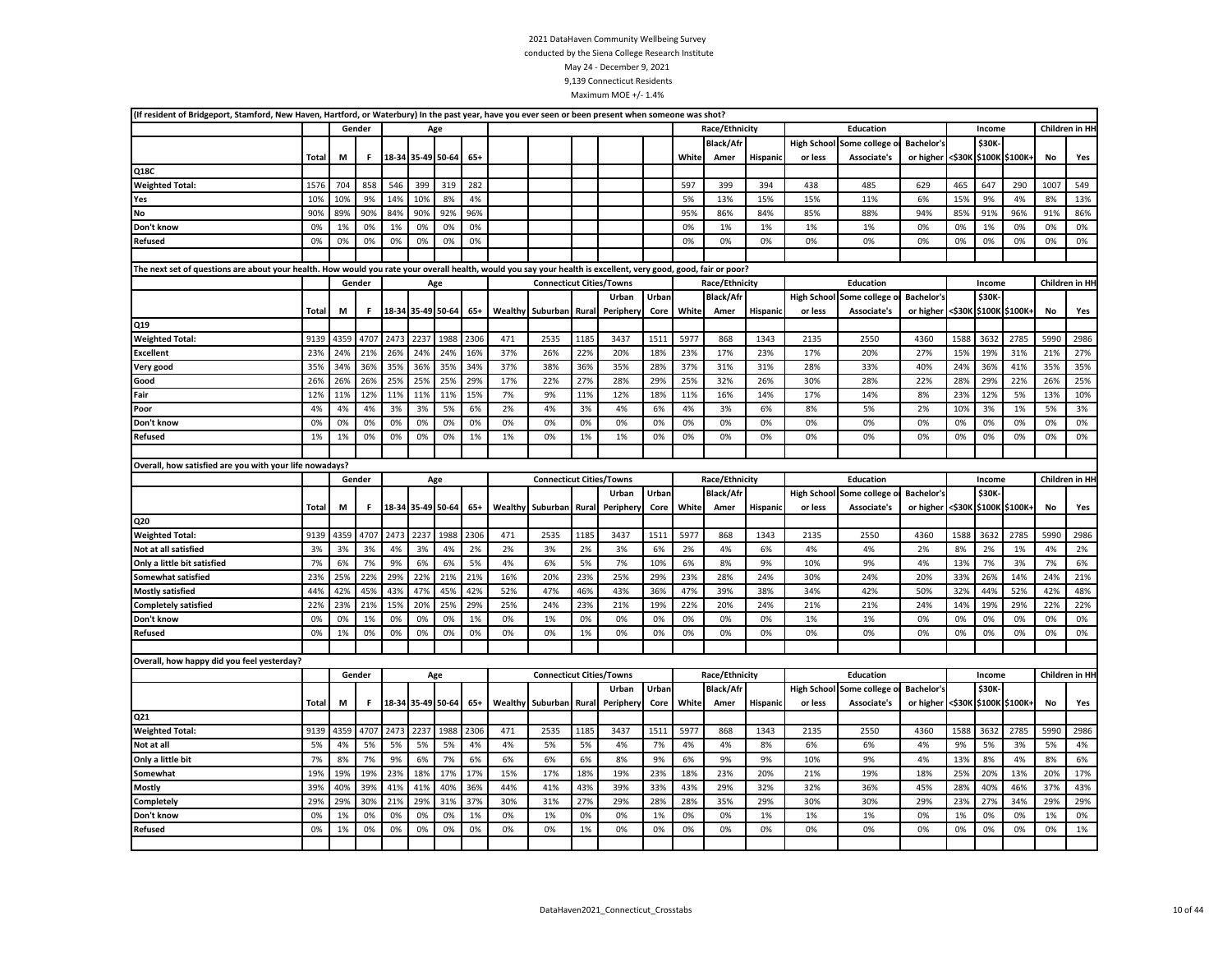| Overall, how anxious did you feel yesterday?                                                                                                                                                                         |              |      |        |      |                   |      |      |     |                                 |              |           |       |       |                  |                 |         |                            |                                 |        |        |                |                |                |
|----------------------------------------------------------------------------------------------------------------------------------------------------------------------------------------------------------------------|--------------|------|--------|------|-------------------|------|------|-----|---------------------------------|--------------|-----------|-------|-------|------------------|-----------------|---------|----------------------------|---------------------------------|--------|--------|----------------|----------------|----------------|
|                                                                                                                                                                                                                      |              |      | Gender |      |                   | Age  |      |     | <b>Connecticut Cities/Towns</b> |              |           |       |       | Race/Ethnicity   |                 |         | <b>Education</b>           |                                 |        | Income |                |                | Children in HH |
|                                                                                                                                                                                                                      |              |      |        |      |                   |      |      |     |                                 |              | Urban     | Urban |       | <b>Black/Afr</b> |                 |         | High School Some college o | <b>Bachelor's</b>               |        | \$30K  |                |                |                |
|                                                                                                                                                                                                                      | Total        | M    | F      |      | 18-34 35-49 50-64 |      | 65+  |     | <b>Wealthy</b> Suburban         | Rural        | Periphery | Core  | White | Amer             | <b>Hispanic</b> | or less | Associate's                | or higher                       | <\$30K |        | \$100K \$100K+ | No             | Yes            |
| Q22                                                                                                                                                                                                                  |              |      |        |      |                   |      |      |     |                                 |              |           |       |       |                  |                 |         |                            |                                 |        |        |                |                |                |
| <b>Weighted Total:</b>                                                                                                                                                                                               | 9139         | 4359 | 4707   | 2473 | 2237              | 1988 | 2306 | 471 | 2535                            | 1185         | 3437      | 1511  | 5977  | 868              | 1343            | 2135    | 2550                       | 4360                            | 1588   | 3632   | 2785           | 5990           | 2986           |
| Not at all                                                                                                                                                                                                           | 43%          | 45%  | 41%    | 29%  | 39%               | 48%  | 55%  | 36% | 45%                             | 45%          | 43%       | 39%   | 43%   | 44%              | 39%             | 40%     | 44%                        | 43%                             | 35%    | 41%    | 46%            | 45%            | 38%            |
| Only a little bit                                                                                                                                                                                                    | 23%          | 22%  | 23%    | 24%  | 25%               | 23%  | 19%  | 27% | 24%                             | 23%          | 22%       | 20%   | 25%   | 18%              | 18%             | 18%     | 21%                        | 26%                             | 21%    | 23%    | 26%            | 21%            | 26%            |
| Somewhat                                                                                                                                                                                                             | 19%          | 19%  | 20%    | 27%  | 20%               | 16%  | 15%  | 23% | 18%                             | 20%          | 19%       | 21%   | 19%   | 19%              | 23%             | 21%     | 19%                        | 19%                             | 22%    | 20%    | 19%            | 19%            | 21%            |
| Mostly                                                                                                                                                                                                               | 8%           | 7%   | 9%     | 12%  | 10%               | 7%   | 5%   | 8%  | 7%                              | 7%           | 9%        | 10%   | 7%    | 10%              | 11%             | 11%     | 8%                         | 7%                              | 11%    | 9%     | 6%             | 8%             | 9%             |
| Completely                                                                                                                                                                                                           | 5%           | 5%   | 6%     | 6%   | 5%                | 5%   | 5%   | 4%  | 5%                              | 3%           | 6%        | 8%    | 5%    | 7%               | 8%              | 8%      | 6%                         | 4%                              | 9%     | 6%     | 3%             | 5%             | 5%             |
| Don't know                                                                                                                                                                                                           | 1%           | 1%   | 1%     | 1%   | 1%                | 1%   | 1%   | 0%  | 1%                              | 1%           | 1%        | 1%    | 1%    | 1%               | 1%              | 1%      | 1%                         | 0%                              | 1%     | 1%     | 0%             | 1%             | 1%             |
| Refused                                                                                                                                                                                                              | 1%           | 1%   | 0%     | 0%   | 1%                | 0%   | 0%   | 1%  | 0%                              | 1%           | 0%        | 1%    | 0%    | 0%               | 1%              | 0%      | 0%                         | 1%                              | 1%     | 0%     | 0%             | 0%             | 1%             |
|                                                                                                                                                                                                                      |              |      |        |      |                   |      |      |     |                                 |              |           |       |       |                  |                 |         |                            |                                 |        |        |                |                |                |
| Overall, to what extent do you have the time you need to do things that you really enjoy?                                                                                                                            |              |      |        |      |                   |      |      |     |                                 |              |           |       |       |                  |                 |         |                            |                                 |        |        |                |                |                |
|                                                                                                                                                                                                                      |              |      | Gender |      |                   | Age  |      |     | <b>Connecticut Cities/Towns</b> |              |           |       |       | Race/Ethnicity   |                 |         | <b>Education</b>           |                                 |        | Income |                |                | Children in HH |
|                                                                                                                                                                                                                      |              |      |        |      |                   |      |      |     |                                 |              | Urban     | Urban |       | <b>Black/Afr</b> |                 |         | High School Some college o | <b>Bachelor's</b>               |        | \$30K  |                |                |                |
|                                                                                                                                                                                                                      | <b>Total</b> | M    | F.     |      | 18-34 35-49 50-64 |      | 65+  |     | <b>Wealthy</b> Suburban         | <b>Rural</b> | Periphery | Core  | White | Amer             | <b>Hispanic</b> | or less | Associate's                | or higher <\$30K \$100K \$100K+ |        |        |                | No             | Yes            |
| Q <sub>23</sub>                                                                                                                                                                                                      |              |      |        |      |                   |      |      |     |                                 |              |           |       |       |                  |                 |         |                            |                                 |        |        |                |                |                |
| <b>Weighted Total:</b>                                                                                                                                                                                               | 2439         | 1151 | 1265   | 666  | 559               | 508  | 677  | 84  | 838                             | 306          | 888       | 323   | 1551  | 229              | 395             | 579     | 666                        | 1168                            | 407    | 939    | 746            | 1612           | 779            |
| Not at all                                                                                                                                                                                                           | 7%           | 7%   | 7%     | 9%   | 9%                | 7%   | 3%   | 1%  | 5%                              | 5%           | 8%        | 12%   | 4%    | 10%              | 16%             | 12%     | 7%                         | 4%                              | 14%    | 7%     | 4%             | 5%             | 8%             |
| Only a little bit                                                                                                                                                                                                    | 15%          | 15%  | 15%    | 19%  | 21%               | 12%  | 8%   | 12% | 11%                             | 20%          | 15%       | 20%   | 15%   | 15%              | 15%             | 16%     | 17%                        | 13%                             | 22%    | 16%    | 11%            | 13%            | 19%            |
| Somewhat                                                                                                                                                                                                             | 31%          | 30%  | 32%    | 36%  | 35%               | 36%  | 18%  | 41% | 35%                             | 30%          | 27%       | 27%   | 31%   | 31%              | 32%             | 25%     | 32%                        | 32%                             | 24%    | 28%    | 41%            | 27%            | 39%            |
| <b>Mostly</b>                                                                                                                                                                                                        | 28%          | 29%  | 27%    | 26%  | 27%               | 27%  | 33%  | 35% | 28%                             | 24%          | 30%       | 25%   | 29%   | 27%              | 22%             | 24%     | 25%                        | 32%                             | 20%    | 31%    | 29%            | 31%            | 23%            |
| Completely                                                                                                                                                                                                           | 19%          | 19%  | 19%    | 11%  | 9%                | 17%  | 38%  | 9%  | 20%                             | 21%          | 20%       | 15%   | 20%   | 16%              | 14%             | 22%     | 19%                        | 18%                             | 20%    | 19%    | 15%            | 24%            | 10%            |
| Don't know                                                                                                                                                                                                           | 0%           | 0%   | 0%     | 0%   | 0%                | 0%   | 1%   | 0%  | 0%                              | 0%           | 0%        | 1%    | 0%    | 0%               | 0%              | 1%      | 0%                         | 0%                              | 1%     | 0%     | 0%             | 0%             | 0%             |
| Refused                                                                                                                                                                                                              | 0%           | 0%   | 0%     | 0%   | 0%                | 0%   | 0%   | 2%  | 0%                              | 0%           | 0%        | 0%    | 0%    | 0%               | 0%              | 0%      | 0%                         | 0%                              | 0%     | 0%     | 0%             | 0%             | 0%             |
|                                                                                                                                                                                                                      |              |      |        |      |                   |      |      |     |                                 |              |           |       |       |                  |                 |         |                            |                                 |        |        |                |                |                |
| How strongly do you agree with this statement: I lead a purposeful and meaningful life. Do you strongly agree, agree, slightly agree, neither agree nor disagree, slightly disagree, disagree, or strongly disagree? |              |      |        |      |                   |      |      |     |                                 |              |           |       |       |                  |                 |         |                            |                                 |        |        |                |                |                |
|                                                                                                                                                                                                                      |              |      | Gender |      |                   | Age  |      |     | <b>Connecticut Cities/Towns</b> |              |           |       |       | Race/Ethnicity   |                 |         | Education                  |                                 |        | Income |                | Children in HI |                |
|                                                                                                                                                                                                                      |              |      |        |      |                   |      |      |     |                                 |              | Urban     | Urban |       | <b>Black/Afr</b> |                 |         | High School Some college o | <b>Bachelor's</b>               |        | \$30K  |                |                |                |
|                                                                                                                                                                                                                      | Total        | M    | F      |      | 18-34 35-49 50-64 |      | 65+  |     | <b>Wealthy Suburban</b>         | Rural        | Periphery | Core  | White | Amer             | Hispanic        | or less | Associate's                | or higher <\$30K \$100K \$100K+ |        |        |                | No             | Yes            |
| Q23PL                                                                                                                                                                                                                |              |      |        |      |                   |      |      |     |                                 |              |           |       |       |                  |                 |         |                            |                                 |        |        |                |                |                |
| <b>Weighted Total:</b>                                                                                                                                                                                               | 2439         | 1151 | 1265   | 666  | 559               | 508  | 677  | 84  | 838                             | 306          | 888       | 323   | 1551  | 229              | 395             | 579     | 666                        | 1168                            | 407    | 939    | 746            | 1612           | 779            |
| <b>Strongly agree</b>                                                                                                                                                                                                | 39%          | 38%  | 40%    | 33%  | 40%               | 42%  | 42%  | 31% | 40%                             | 44%          | 37%       | 39%   | 39%   | 39%              | 37%             | 35%     | 38%                        | 42%                             | 25%    | 40%    | 45%            | 37%            | 45%            |
| Agree                                                                                                                                                                                                                | 31%          | 29%  | 33%    | 25%  | 33%               | 34%  | 35%  | 39% | 32%                             | 31%          | 31%       | 27%   | 35%   | 27%              | 26%             | 31%     | 28%                        | 33%                             | 31%    | 32%    | 32%            | 31%            | 31%            |
| <b>Slightly agree</b>                                                                                                                                                                                                | 14%          | 16%  | 11%    | 17%  | 15%               | 11%  | 10%  | 14% | 14%                             | 9%           | 14%       | 17%   | 14%   | 17%              | 14%             | 13%     | 15%                        | 13%                             | 15%    | 14%    | 14%            | 14%            | 12%            |
| Neither agree nor disagree                                                                                                                                                                                           | 8%           | 8%   | 8%     | 13%  | 8%                | 6%   | 6%   | 7%  | 8%                              | 5%           | 10%       | 6%    | 7%    | 9%               | 11%             | 13%     | 8%                         | 6%                              | 11%    | 9%     | 5%             | 9%             | 6%             |
| <b>Slightly disagree</b>                                                                                                                                                                                             | 3%           | 5%   | 2%     | 5%   | 1%                | 4%   | 3%   | 8%  | 2%                              | 4%           | 3%        | 5%    | 3%    | 4%               | 4%              | 4%      | 5%                         | 2%                              | 7%     | 3%     | 2%             | 4%             | 3%             |
| <b>Disagree</b>                                                                                                                                                                                                      | 2%           | 2%   | 2%     | 4%   | 1%                | 1%   | 1%   | 0%  | 1%                              | 5%           | 2%        | 2%    | 1%    | 1%               | 4%              | 1%      | 4%                         | 2%                              | 6%     | 1%     | 1%             | 2%             | 3%             |
| <b>Strongly disagree</b>                                                                                                                                                                                             | 2%           | 1%   | 2%     | 4%   | 1%                | 1%   | 2%   | 1%  | 2%                              | 1%           | 2%        | 3%    | 1%    | 3%               | 4%              | 2%      | 2%                         | 2%                              | 5%     | 1%     | 0%             | 3%             | 1%             |
| Don't know                                                                                                                                                                                                           | 0%           | 0%   | 0%     | 0%   | 0%                | 1%   | 0%   | 0%  | 0%                              | 1%           | 0%        | 1%    | 0%    | 0%               | 0%              | 1%      | 1%                         | 0%                              | 0%     | 1%     | 0%             | 1%             | 0%             |
| <b>Refused</b>                                                                                                                                                                                                       | 0%           | 0%   | 0%     | 0%   | 0%                | 0%   | 0%   | 0%  | 0%                              | 0%           | 0%        | 0%    | 0%    | 0%               | 0%              | 0%      | 0%                         | 0%                              | 0%     | 0%     | 0%             | 0%             | 0%             |
|                                                                                                                                                                                                                      |              |      |        |      |                   |      |      |     |                                 |              |           |       |       |                  |                 |         |                            |                                 |        |        |                |                |                |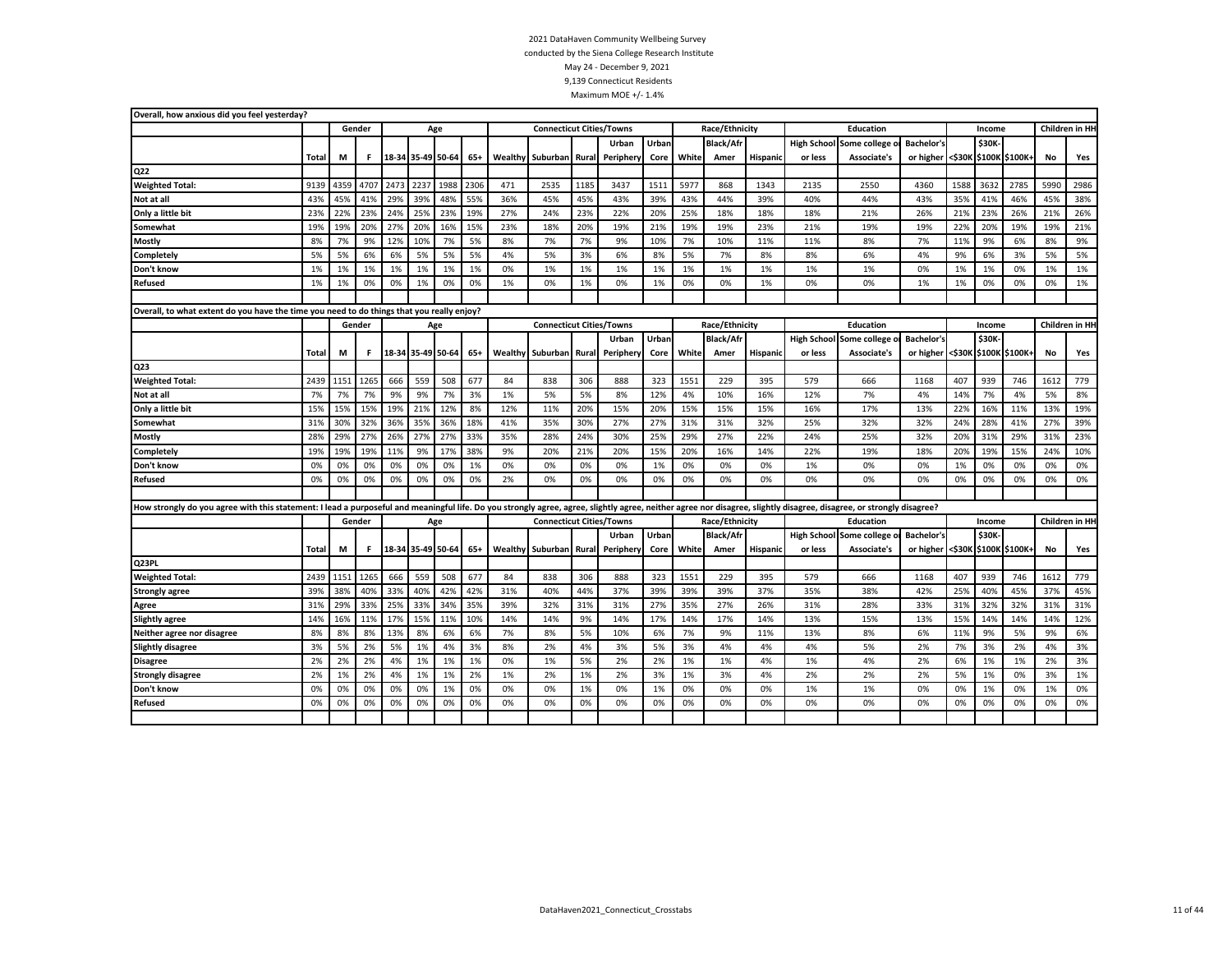| Have you ever been told by a doctor or health professional that you have any of the following?                                                                                                                             |          |          |          |          |                   |           |          |          |                                 |          |                    |               |          |                          |                 |                               |                             |                                |          |          |                       |          |                 |
|----------------------------------------------------------------------------------------------------------------------------------------------------------------------------------------------------------------------------|----------|----------|----------|----------|-------------------|-----------|----------|----------|---------------------------------|----------|--------------------|---------------|----------|--------------------------|-----------------|-------------------------------|-----------------------------|--------------------------------|----------|----------|-----------------------|----------|-----------------|
| High blood pressure or hypertension                                                                                                                                                                                        |          |          |          |          |                   |           |          |          |                                 |          |                    |               |          |                          |                 |                               |                             |                                |          |          |                       |          |                 |
|                                                                                                                                                                                                                            |          |          | Gender   |          |                   | Age       |          |          | <b>Connecticut Cities/Towns</b> |          |                    |               |          | Race/Ethnicity           |                 |                               | Education                   |                                |          | Income   |                       |          | Children in HH  |
|                                                                                                                                                                                                                            | Total    | M        | F        |          | 18-34 35-49 50-64 |           | $65+$    | Wealthy  | Suburban                        | Rural    | Urban<br>Periphery | Urban<br>Core | White    | <b>Black/Afr</b><br>Amer | Hispanic        | <b>High School</b><br>or less | Some college<br>Associate's | <b>Bachelor's</b><br>or higher |          | \$30K    | <\$30K \$100K \$100K+ | No       | Yes             |
| Q23A                                                                                                                                                                                                                       |          |          |          |          |                   |           |          |          |                                 |          |                    |               |          |                          |                 |                               |                             |                                |          |          |                       |          |                 |
| <b>Weighted Total:</b>                                                                                                                                                                                                     | 9139     | 4359     | 4707     | 2473     | 2237              | 1988      | 2306     | 471      | 2535                            | 1185     | 3437               | 1511          | 5977     | 868                      | 1343            | 2135                          | 2550                        | 4360                           | 1588     | 3632     | 2785                  | 5990     | 2986            |
| Yes                                                                                                                                                                                                                        | 31%      | 33%      | 29%      | 11%      | 21%               | 33%       | 59%      | 18%      | 30%                             | 32%      | 31%                | 32%           | 33%      | 37%                      | 21%             | 37%                           | 33%                         | 26%                            | 40%      | 32%      | 23%                   | 37%      | 18%             |
| No                                                                                                                                                                                                                         | 68%      | 65%      | 70%      | 89%      | 77%               | 65%       | 39%      | 81%      | 68%                             | 66%      | 67%                | 67%           | 66%      | 62%                      | 79%             | 62%                           | 66%                         | 72%                            | 60%      | 67%      | 76%                   | 61%      | 81%             |
| Don't know                                                                                                                                                                                                                 | 0%       | 0%       | 0%       | 0%       | 0%                | 0%        | 0%       | 0%       | 0%                              | 0%       | 0%                 | 0%            | 0%       | 0%                       | 0%              | 0%                            | 0%                          | 0%                             | 0%       | 0%       | 0%                    | 0%       | 0%              |
| <b>Refused</b>                                                                                                                                                                                                             | 2%       | 2%       | 1%       | 0%       | 1%                | 2%        | 2%       | 1%       | 2%                              | 1%       | 1%                 | 1%            | 1%       | 1%                       | 0%              | 1%                            | 1%                          | 2%                             | 0%       | 0%       | 1%                    | 1%       | 1%              |
|                                                                                                                                                                                                                            |          |          |          |          |                   |           |          |          |                                 |          |                    |               |          |                          |                 |                               |                             |                                |          |          |                       |          |                 |
| <b>Diabetes</b>                                                                                                                                                                                                            |          |          |          |          |                   |           |          |          |                                 |          |                    |               |          |                          |                 |                               |                             |                                |          |          |                       |          |                 |
|                                                                                                                                                                                                                            |          |          | Gender   |          | Age               |           |          |          | <b>Connecticut Cities/Towns</b> |          |                    |               |          | Race/Ethnicity           |                 |                               | Education                   |                                |          | Income   |                       |          | Children in HI- |
|                                                                                                                                                                                                                            |          |          |          |          |                   |           |          |          |                                 |          | Urban              | Urban         |          | <b>Black/Afr</b>         |                 | <b>High School</b>            | Some college o              | <b>Bachelor's</b>              |          | \$30K-   |                       |          |                 |
|                                                                                                                                                                                                                            | Total    | M        | F        |          | 18-34 35-49 50-64 |           | $65+$    | Wealthy  | Suburban                        | Rural    | Peripher           | Core          | White    | Amer                     | <b>Hispanic</b> | or less                       | Associate's                 | or higher                      |          |          | <\$30K \$100K \$100K+ | No       | Yes             |
| Q23C                                                                                                                                                                                                                       |          |          |          |          |                   |           |          |          |                                 |          |                    |               |          |                          |                 |                               |                             |                                |          |          |                       |          |                 |
| <b>Weighted Total:</b>                                                                                                                                                                                                     | 9139     | 4359     | 4707     | 2473     | 2237              | 1988      | 2306     | 471      | 2535                            | 1185     | 3437               | 1511          | 5977     | 868                      | 1343            | 2135                          | 2550                        | 4360                           | 1588     | 3632     | 2785                  | 5990     | 2986            |
| Yes                                                                                                                                                                                                                        | 10%      | 11%      | 9%       | 3%       | 6%                | 13%       | 21%      | 6%       | 9%                              | 10%      | 11%                | 14%           | 10%      | 15%                      | 9%              | 15%                           | 11%                         | 8%                             | 17%      | 10%      | 7%                    | 13%      | 6%              |
| No                                                                                                                                                                                                                         | 88%      | 87%      | 89%      | 97%      | 93%               | 85%       | 77%      | 92%      | 89%                             | 88%      | 88%                | 85%           | 89%      | 84%                      | 90%             | 85%                           | 88%                         | 90%                            | 82%      | 89%      | 92%                   | 86%      | 93%             |
| Don't know                                                                                                                                                                                                                 | 0%       | 0%       | 0%       | 0%       | 0%                | 0%        | 0%       | 0%       | 0%                              | 0%       | 0%                 | 0%            | 0%       | 0%                       | 0%              | 0%                            | 0%                          | 0%                             | 0%       | 0%       | 0%                    | 0%       | 0%              |
| Refused                                                                                                                                                                                                                    | 1%       | 2%       | 1%       | 0%       | 1%                | 2%        | 2%       | 1%       | 2%                              | 2%       | 2%                 | 1%            | 1%       | 1%                       | 0%              | 1%                            | 1%                          | 2%                             | 0%       | 0%       | 1%                    | 1%       | 1%              |
|                                                                                                                                                                                                                            |          |          |          |          |                   |           |          |          |                                 |          |                    |               |          |                          |                 |                               |                             |                                |          |          |                       |          |                 |
| (If yes) A test of 'A one C' measures the average level of blood sugar over the past three months. About how many times in the past 12 months has a doctor, nurse, or other health professional checked you for 'A one C'? |          |          |          |          |                   |           |          |          |                                 |          |                    |               |          |                          |                 |                               |                             |                                |          |          |                       |          |                 |
|                                                                                                                                                                                                                            |          |          | Gender   |          |                   | Age       |          |          | <b>Connecticut Cities/Towns</b> |          |                    |               |          | Race/Ethnicity           |                 |                               | Education                   |                                |          | Income   |                       |          | Children in HH  |
|                                                                                                                                                                                                                            |          |          |          |          |                   |           |          |          |                                 |          | Urban              | Urban         |          | <b>Black/Afr</b>         |                 | <b>High School</b>            | Some college                | <b>Bachelor's</b>              |          | \$30K    |                       |          |                 |
|                                                                                                                                                                                                                            | Total    | M        | F.       |          | 18-34 35-49 50-64 |           | $65+$    |          | Wealthy Suburban                | Rural    | Periphery          | Core          | White    | Amer                     | <b>Hispanic</b> | or less                       | Associate's                 | or higher                      |          |          | <\$30K \$100K \$100K+ | No       | Yes             |
| Q23C1                                                                                                                                                                                                                      |          |          |          |          |                   |           |          |          |                                 |          |                    |               |          |                          |                 |                               |                             |                                |          |          |                       |          |                 |
| <b>Weighted Total:</b>                                                                                                                                                                                                     | 726      | 399      | 321      | 53       | 85                | 194       | 389      | 24       | 196                             | 86       | 291                | 130           | 473      | 90                       | 88              | 241                           | 209                         | 273                            | 190      | 293      | 154                   | 585      | 129             |
| None                                                                                                                                                                                                                       | 7%       | 7%       | 8%       | 16%      | 13%               | 6%        | 5%       | 8%       | 6%                              | 6%       | 7%                 | 10%           | 6%       | 4%                       | 13%             | 9%                            | 7%                          | 5%                             | 12%      | 6%       | 3%                    | 7%       | 9%              |
| One                                                                                                                                                                                                                        | 18%      | 17%      | 19%      | 29%      | 16%               | 14%       | 18%      | 20%      | 16%                             | 29%      | 16%                | 16%           | 20%      | 15%                      | 17%             | 22%                           | 15%                         | 16%                            | 20%      | 18%      | 17%                   | 16%      | 26%             |
| Two                                                                                                                                                                                                                        | 21%      | 21%      | 21%      | 19%      | 16%               | 23%       | 22%      | 24%      | 22%                             | 20%      | 21%                | 22%           | 24%      | 23%                      | 11%             | 15%                           | 28%                         | 22%                            | 19%      | 26%      | 21%                   | 23%      | 18%             |
| Three                                                                                                                                                                                                                      | 14%      | 15%      | 13%      | 5%       | 10%               | 21%       | 13%      | 10%      | 9%                              | 12%      | 18%                | 16%           | 15%      | 17%                      | 13%             | 9%                            | 17%                         | 17%                            | 12%      | 14%      | 20%                   | 15%      | 14%             |
| Four                                                                                                                                                                                                                       | 22%      | 23%      | 20%      | 10%      | 22%               | 19%       | 25%      | 18%      | 32%                             | 19%      | 19%                | 15%           | 23%      | 20%                      | 17%             | 21%                           | 20%                         | 24%                            | 19%      | 20%      | 22%                   | 23%      | 15%             |
| <b>Five or more</b>                                                                                                                                                                                                        | 6%       | 6%       | 5%       | 2%       | 8%                | 3%        | 8%       | 18%      | 3%                              | 6%       | 7%                 | 7%            | 6%       | 6%                       | 3%              | 7%                            | 5%                          | 6%                             | 6%       | 5%       | 8%                    | 6%       | 4%              |
| Never heard of it                                                                                                                                                                                                          | 2%       | 1%<br>7% | 3%<br>9% | 4%       | 0%                | 2%<br>10% | 2%       | 0%       | 2%                              | 1%       | 1%                 | 3%            | 2%<br>5% | 1%                       | 4%<br>20%       | 4%                            | 1%<br>5%                    | 0%                             | 2%<br>8% | 1%       | 1%                    | 1%       | 2%<br>10%       |
| Don't know<br>Refused                                                                                                                                                                                                      | 8%<br>2% | 2%       | 1%       | 7%<br>8% | 14%<br>0%         | 2%        | 6%<br>1% | 2%<br>0% | 8%                              | 4%<br>2% | 9%                 | 10%<br>0%     | 1%       | 13%                      | 2%              | 10%<br>3%                     | 2%                          | 9%<br>1%                       | 2%       | 8%<br>2% | 6%<br>2%              | 7%<br>2% | 1%              |
|                                                                                                                                                                                                                            |          |          |          |          |                   |           |          |          | 3%                              |          | 2%                 |               |          | 2%                       |                 |                               |                             |                                |          |          |                       |          |                 |
|                                                                                                                                                                                                                            |          |          |          |          |                   |           |          |          |                                 |          |                    |               |          |                          |                 |                               |                             |                                |          |          |                       |          |                 |
| Heart disease or have you ever had a heart attack                                                                                                                                                                          |          |          | Gender   |          | Age               |           |          |          | <b>Connecticut Cities/Towns</b> |          |                    |               |          | Race/Ethnicity           |                 |                               | Education                   |                                |          | Income   |                       |          | Children in HH  |
|                                                                                                                                                                                                                            |          |          |          |          |                   |           |          |          |                                 |          | Urban              | Urban         |          | <b>Black/Afr</b>         |                 | <b>High School</b>            | Some college                | <b>Bachelor's</b>              |          | \$30K    |                       |          |                 |
|                                                                                                                                                                                                                            | Total    | M        | F.       |          | 18-34 35-49 50-64 |           | $65+$    |          | Wealthy Suburban                | Rural    | Periphery          | Core          | White    | Amer                     | <b>Hispanic</b> | or less                       | Associate's                 | or higher                      |          |          | <\$30K \$100K \$100K+ | No       | Yes             |
| Q <sub>23</sub> D                                                                                                                                                                                                          |          |          |          |          |                   |           |          |          |                                 |          |                    |               |          |                          |                 |                               |                             |                                |          |          |                       |          |                 |
| <b>Weighted Total:</b>                                                                                                                                                                                                     | 9139     | 4359     | 4707     | 2473     | 2237              | 1988      | 2306     | 471      | 2535                            | 1185     | 3437               | 1511          | 5977     | 868                      | 1343            | 2135                          | 2550                        | 4360                           | 1588     | 3632     | 2785                  | 5990     | 2986            |
| Yes                                                                                                                                                                                                                        | 6%       | 8%       | 5%       | 1%       | 2%                | 6%        | 16%      | 4%       | 7%                              | 7%       | 6%                 | 7%            | 7%       | 5%                       | 4%              | 8%                            | 6%                          | 5%                             | 9%       | 6%       | 3%                    | 8%       | 2%              |
| No                                                                                                                                                                                                                         | 92%      | 90%      | 94%      | 99%      | 96%               | 92%       | 82%      | 94%      | 91%                             | 91%      | 92%                | 92%           | 91%      | 95%                      | 95%             | 91%                           | 93%                         | 92%                            | 90%      | 93%      | 96%                   | 90%      | 97%             |
| Don't know                                                                                                                                                                                                                 | 0%       | 0%       | 0%       | 0%       | 1%                | 0%        | 1%       | 0%       | 1%                              | 0%       | 0%                 | 0%            | 0%       | 0%                       | 0%              | 0%                            | 0%                          | 0%                             | 0%       | 0%       | 0%                    | 0%       | 0%              |
| <b>Refused</b>                                                                                                                                                                                                             | 2%       | 2%       | 1%       | 0%       | 1%                | 2%        | 2%       | 2%       | 2%                              | 1%       | 2%                 | 1%            | 1%       | 1%                       | 0%              | 1%                            | 1%                          | 2%                             | 0%       | 0%       | 1%                    | 1%       | 1%              |
|                                                                                                                                                                                                                            |          |          |          |          |                   |           |          |          |                                 |          |                    |               |          |                          |                 |                               |                             |                                |          |          |                       |          |                 |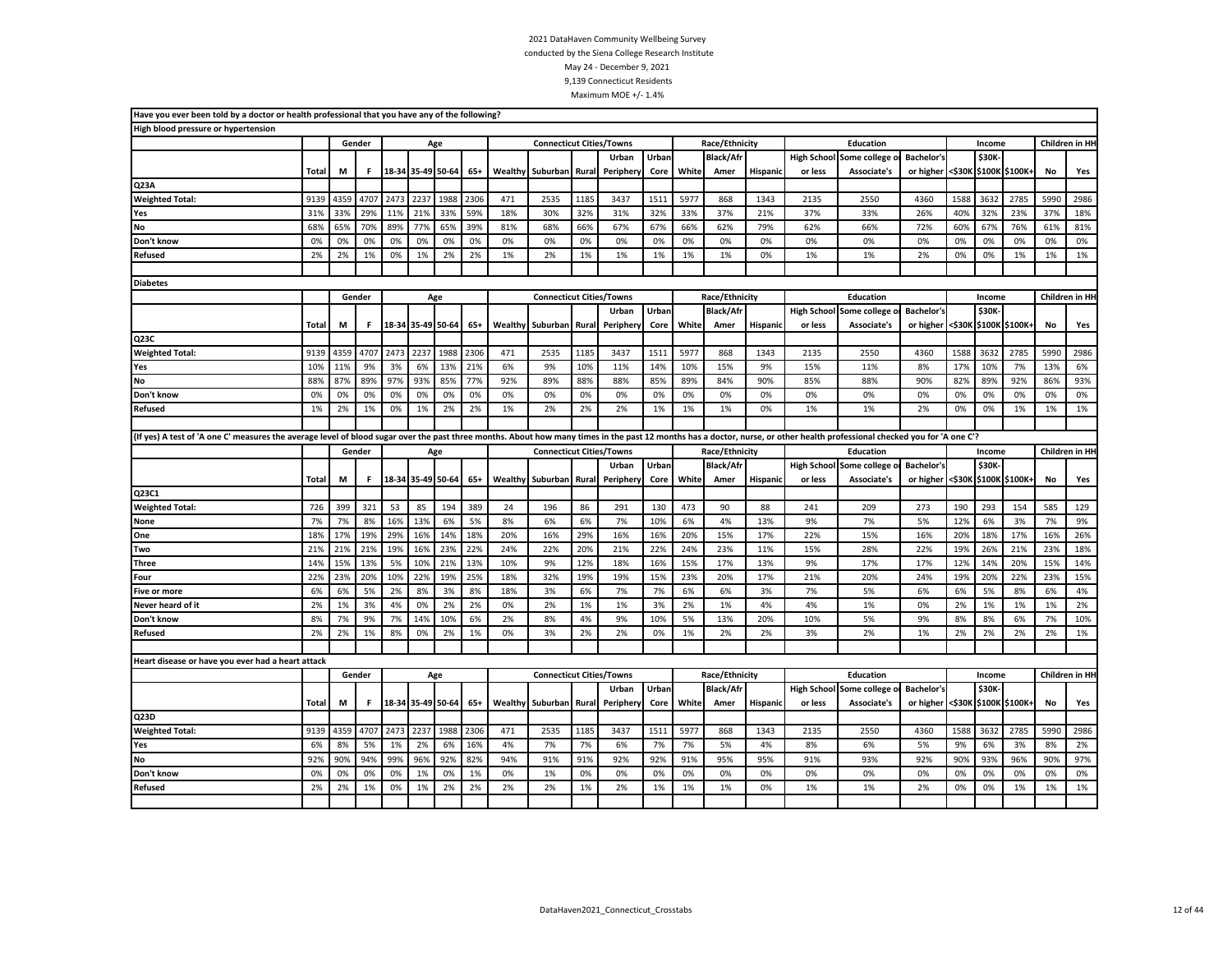| Asthma                                                                                                                                    |              |      |        |      |                   |      |       |         |                                 |       |          |       |            |                  |                 |                    |                                    |                   |        |        |                |            |                 |
|-------------------------------------------------------------------------------------------------------------------------------------------|--------------|------|--------|------|-------------------|------|-------|---------|---------------------------------|-------|----------|-------|------------|------------------|-----------------|--------------------|------------------------------------|-------------------|--------|--------|----------------|------------|-----------------|
|                                                                                                                                           |              |      | Gender |      | Age               |      |       |         | <b>Connecticut Cities/Towns</b> |       |          |       |            | Race/Ethnicity   |                 |                    | Education                          |                   |        | Income |                |            | Children in HI- |
|                                                                                                                                           |              |      |        |      |                   |      |       |         |                                 |       | Urban    | Urbar |            | <b>Black/Afr</b> |                 | <b>High School</b> | Some college                       | <b>Bachelor's</b> |        | \$30K  |                |            |                 |
|                                                                                                                                           | Total        | М    | F.     |      | 18-34 35-49 50-64 |      | $65+$ | Wealthy | Suburban Rural                  |       | Peripher | Core  | White      | Amer             | <b>Hispanic</b> | or less            | Associate's                        | or higher         | <\$30к |        | \$100K \$100K  | No         | Yes             |
| Q <sub>23E</sub>                                                                                                                          |              |      |        |      |                   |      |       |         |                                 |       |          |       |            |                  |                 |                    |                                    |                   |        |        |                |            |                 |
| <b>Weighted Total:</b>                                                                                                                    | 9139         | 4359 | 4707   | 2473 | 2237              | 1988 | 2306  | 471     | 2535                            | 1185  | 3437     | 1511  | 5977       | 868              | 1343            | 2135               | 2550                               | 4360              | 1588   | 3632   | 2785           | 5990       | 2986            |
| Yes                                                                                                                                       | 17%          | 15%  | 18%    | 23%  | 16%               | 15%  | 12%   | 11%     | 15%                             | 18%   | 16%      | 22%   | 15%        | 18%              | 27%             | 19%                | 19%                                | 14%               | 25%    | 17%    | 13%            | 16%        | 19%             |
| No                                                                                                                                        | 82%          | 83%  | 80%    | 76%  | 82%               | 84%  | 86%   | 88%     | 83%                             | 81%   | 82%      | 76%   | 84%        | 81%              | 73%             | 80%                | 80%                                | 83%               | 74%    | 82%    | 86%            | 83%        | 80%             |
| Don't know                                                                                                                                | 0%           | 0%   | 0%     | 0%   | 0%                | 0%   | 0%    | 0%      | 0%                              | 0%    | 0%       | 0%    | 0%         | 0%               | 0%              | 0%                 | 0%                                 | 0%                | 0%     | 0%     | 0%             | 0%         | 0%              |
| <b>Refused</b>                                                                                                                            | 2%           | 2%   | 1%     | 0%   | 1%                | 1%   | 2%    | 2%      | 2%                              | 2%    | 2%       | 1%    | 1%         | 1%               | 0%              | 1%                 | 1%                                 | 2%                | 1%     | 1%     | 1%             | 1%         | 1%              |
|                                                                                                                                           |              |      |        |      |                   |      |       |         |                                 |       |          |       |            |                  |                 |                    |                                    |                   |        |        |                |            |                 |
| (If yes) Do you still have asthma?                                                                                                        |              |      |        |      |                   |      |       |         |                                 |       |          |       |            |                  |                 |                    |                                    |                   |        |        |                |            |                 |
|                                                                                                                                           |              |      | Gender |      | Age               |      |       |         | <b>Connecticut Cities/Towns</b> |       |          |       |            | Race/Ethnicity   |                 |                    | Education                          |                   |        | Income |                |            | Children in HI- |
|                                                                                                                                           |              |      |        |      |                   |      |       |         |                                 |       | Urban    | Urban |            | <b>Black/Afr</b> |                 | <b>High School</b> | Some college                       | <b>Bachelor's</b> |        | \$30K  |                |            |                 |
|                                                                                                                                           | <b>Total</b> | M    | F.     |      | 18-34 35-49 50-64 |      | 65+   |         | <b>Wealthy Suburban Rural</b>   |       | Peripher | Core  | White      | Amer             | <b>Hispanic</b> | or less            | Associate's                        | or higher         | <\$30к |        | \$100K \$100K+ | No         | Yes             |
| Q23E2                                                                                                                                     |              |      |        |      |                   |      |       |         |                                 |       |          |       |            |                  |                 |                    |                                    |                   |        |        |                |            |                 |
| <b>Weighted Total:</b>                                                                                                                    | 1516         | 637  | 861    | 578  | 369               | 290  | 272   | 50      | 368                             | 210   | 549      | 340   | 874        | 157              | 359             | 403                | 479                                | 629               | 402    | 616    | 368            | 936        | 561             |
| Yes                                                                                                                                       | 71%          | 62%  | 78%    | 64%  | 75%               | 79%  | 74%   | 57%     | 69%                             | 79%   | 69%      | 74%   | 70%        | 70%              | 76%             | 75%                | 72%                                | 67%               | 74%    | 72%    | 66%            | 69%        | 75%             |
| No                                                                                                                                        | 28%          | 37%  | 21%    | 35%  | 24%               | 21%  | 25%   | 37%     | 31%                             | 21%   | 30%      | 24%   | 29%        | 28%              | 22%             | 24%                | 27%                                | 31%               | 26%    | 27%    | 32%            | 30%        | 24%             |
| Don't know                                                                                                                                | 1%           | 1%   | 1%     | 1%   | 1%                | 0%   | 1%    | 6%      | 0%                              | 1%    | 1%       | 2%    | 1%         | 2%               | 2%              | 1%                 | 1%                                 | 1%                | 0%     | 1%     | 2%             | 1%         | 1%              |
| <b>Refused</b>                                                                                                                            | 0%           | 0%   | 0%     | 0%   | 0%                | 0%   | 0%    | 0%      | 0%                              | 0%    | 0%       | 0%    | 0%         | 0%               | 0%              | 0%                 | 0%                                 | 0%                | 0%     | 0%     | 0%             | 0%         | 0%              |
|                                                                                                                                           |              |      |        |      |                   |      |       |         |                                 |       |          |       |            |                  |                 |                    |                                    |                   |        |        |                |            |                 |
| Calculated rate: Percent of all adults with                                                                                               | 12%          | 9%   | 14%    | 15%  | 12%               | 12%  | 9%    | 6%      | 10%                             | 14%   | 11%      | 16%   | 11%        | 13%              | 21%             | 14%                | 14%                                | 9%                | 19%    | 12%    | 9%             | 11%        | 14%             |
| current asthma                                                                                                                            |              |      |        |      |                   |      |       |         |                                 |       |          |       |            |                  |                 |                    |                                    |                   |        |        |                |            |                 |
|                                                                                                                                           |              |      |        |      |                   |      |       |         |                                 |       |          |       |            |                  |                 |                    |                                    |                   |        |        |                |            |                 |
| (If still have asthma) During the past 30 days, how often have you used a prescription asthma inhaler during an asthma attack to stop it? |              |      |        |      |                   |      |       |         |                                 |       |          |       |            |                  |                 |                    |                                    |                   |        |        |                |            |                 |
|                                                                                                                                           |              |      |        |      |                   |      |       |         |                                 |       |          |       |            |                  |                 |                    |                                    |                   |        |        |                |            |                 |
|                                                                                                                                           |              |      | Gender |      | Age               |      |       |         | <b>Connecticut Cities/Towns</b> |       |          |       |            | Race/Ethnicity   |                 |                    | Education                          |                   |        | Income |                |            | Children in HI- |
|                                                                                                                                           |              |      |        |      |                   |      |       |         |                                 |       | Urban    | Urban |            | <b>Black/Afr</b> |                 | <b>High School</b> | Some college                       | <b>Bachelor's</b> |        | \$30K  |                |            |                 |
|                                                                                                                                           | Total        | M    | F      |      | 18-34 35-49 50-64 |      | $65+$ | Wealthy | Suburban Rural                  |       | Peripher | Core  | White      | Amer             | <b>Hispanic</b> | or less            | <b>Associate's</b>                 | or higher         | <\$30к |        | \$100K \$100K+ | No         | Yes             |
| Q23E1                                                                                                                                     |              |      |        |      |                   |      |       |         |                                 |       |          |       |            |                  |                 |                    |                                    |                   |        |        |                |            |                 |
|                                                                                                                                           | 828          | 313  | 509    | 266  | 214               | 182  | 166   | 23      | 216                             | 127   | 287      | 176   | 478        | 77               | 210             | 221                | 273                                | 334               | 209    | 339    | 202            | 499        | 321             |
| <b>Weighted Total:</b><br>Never (no attacks in the last 30 days)                                                                          | 56%          | 59%  | 54%    | 66%  | 43%               | 61%  | 53%   | 81%     | 61%                             | 56%   | 54%      | 52%   | 60%        | 60%              | 47%             | 48%                | 53%                                | 65%               | 42%    | 58%    | 65%            | 56%        | 57%             |
| Once a week or less                                                                                                                       | 18%          | 16%  | 19%    | 18%  | 25%               | 8%   | 19%   | 15%     | 17%                             | 21%   | 17%      | 19%   | 16%        | 16%              | 25%             | 18%                | 21%                                | 16%               | 21%    | 21%    | 13%            | 17%        | 20%             |
| <b>Twice a week</b>                                                                                                                       | 7%           | 7%   | 6%     | 6%   | 9%                | 9%   | 2%    | 0%      | 9%                              | 2%    | 6%       | 9%    | 6%         | 7%               | 8%              | 9%                 | 5%                                 | 7%                | 5%     | 7%     | 8%             | 6%         | 7%              |
| 3 to 6 times a week                                                                                                                       | 4%           | 2%   | 5%     | 5%   | 5%                | 2%   | 2%    | 0%      | 3%                              | 7%    | 3%       | 5%    | 1%         | 8%               | 8%              | 5%                 | 5%                                 | 2%                | 7%     | 4%     | 2%             | 4%         | 3%              |
| Once a day                                                                                                                                | 7%           | 9%   | 6%     | 2%   | 7%                | 10%  | 11%   | 3%      | 5%                              | 4%    | 12%      | 4%    | 8%         | 2%               | 5%              | 10%                | 7%                                 | 5%                | 11%    | 6%     | 5%             | 7%         | 6%              |
| More than once a day                                                                                                                      | 7%           | 5%   | 8%     | 2%   | 10%               | 10%  | 10%   | 0%      | 3%                              | 9%    | 8%       | 10%   | 8%         | 6%               | 6%              | 10%                | 8%                                 | 4%                | 14%    | 4%     | 4%             | 8%         | 6%              |
| Don't know                                                                                                                                | 1%           | 2%   | 1%     | 1%   | 2%                | 0%   | 3%    | 0%      | 3%                              | 1%    | 1%       | 1%    | 1%         | 0%               | 1%              | 1%                 | 2%                                 | 2%                | 1%     | 1%     | 3%             | 1%         | 2%              |
| <b>Refused</b>                                                                                                                            | 0%           | 0%   | 0%     | 0%   | 0%                | 0%   | 0%    | 0%      | 0%                              | 0%    | 0%       | 0%    | 0%         | 0%               | 0%              | 0%                 | 0%                                 | 0%                | 0%     | 0%     | 0%             | 0%         | 0%              |
|                                                                                                                                           |              |      |        |      |                   |      |       |         |                                 |       |          |       |            |                  |                 |                    |                                    |                   |        |        |                |            |                 |
| BMI (based on self-reported height and weight, and recalculated without refusals)                                                         |              |      |        |      |                   |      |       |         |                                 |       |          |       |            |                  |                 |                    |                                    |                   |        |        |                |            |                 |
|                                                                                                                                           |              |      | Gender |      | Age               |      |       |         | <b>Connecticut Cities/Towns</b> |       |          |       |            | Race/Ethnicity   |                 |                    | Education                          |                   |        | Income |                |            | Children in HI- |
|                                                                                                                                           |              |      |        |      |                   |      |       |         |                                 |       | Urban    | Urban |            | <b>Black/Afr</b> |                 | <b>High School</b> |                                    | <b>Bachelor's</b> |        | \$30K  |                |            |                 |
|                                                                                                                                           | Total        | М    | F.     |      | 18-34 35-49 50-64 |      | $65+$ | Wealthy | Suburban                        | Rural | Peripher | Core  | White      | Amer             | <b>Hispanic</b> | or less            | Some college<br><b>Associate's</b> | or higher         | <\$30K |        | \$100K \$100K  | No         | Yes             |
| <b>BMIR</b>                                                                                                                               |              |      |        |      |                   |      |       |         |                                 |       |          |       |            |                  |                 |                    |                                    |                   |        |        |                |            |                 |
|                                                                                                                                           | 8249         | 4095 | 4107   | 2351 | 2020              | 1775 | 2053  | 427     | 2250                            | 1050  | 3117     | 1404  | 5397       | 805              | 1273            | 1955               | 2356                               | 3896              | 1497   | 3386   | 2562           | 5425       | 2729            |
| <b>Weighted Total:</b>                                                                                                                    | 2%           | 1%   | 3%     | 4%   | 1%                | 1%   | 2%    | 1%      | 3%                              | 2%    | 2%       | 2%    | 2%         | 3%               | 2%              | 3%                 | 2%                                 | 2%                | 3%     | 2%     | 1%             | 2%         |                 |
| <b>Underweight</b>                                                                                                                        |              |      |        |      |                   |      |       |         |                                 |       |          |       |            |                  |                 |                    |                                    |                   |        |        |                |            | 2%              |
| <b>Normal weight</b>                                                                                                                      | 34%<br>34%   | 29%  | 39%    | 41%  | 31%               | 29%  | 32%   | 49%     | 37%                             | 34%   | 32%      | 28%   | 36%        | 25%              | 28%             | 31%                | 29%<br>31%                         | 38%               | 30%    | 31%    | 38%            | 35%<br>34% | 31%             |
| Overweight                                                                                                                                | 30%          | 39%  | 29%    | 28%  | 35%               | 36%  | 37%   | 33%     | 36%                             | 36%   | 33%      | 30%   | 35%<br>27% | 29%              | 32%             | 31%                | 38%                                | 37%               | 29%    | 34%    | 36%            | 29%        | 33%             |
| Obese                                                                                                                                     |              | 31%  | 30%    | 27%  | 33%               | 34%  | 29%   | 17%     | 24%                             | 28%   | 33%      | 40%   |            | 43%              | 38%             | 35%                |                                    | 24%               | 38%    | 33%    | 25%            |            | 33%             |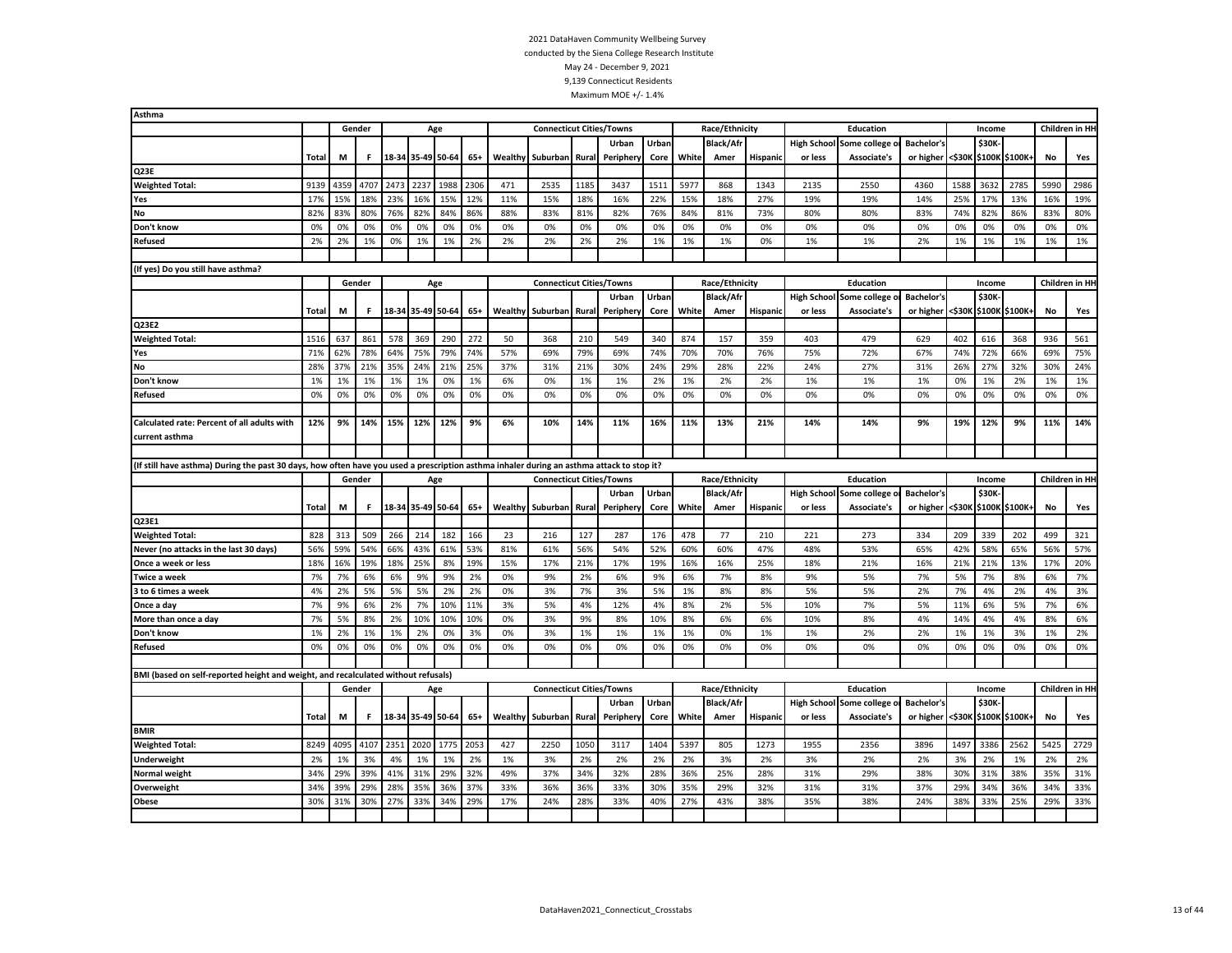| Do you have health insurance?                                                                                               |              |            |        |                   |                   |      |           |           |                                 |       |          |            |           |                  |                 |                    |                    |                   |        |        |                |      |                |
|-----------------------------------------------------------------------------------------------------------------------------|--------------|------------|--------|-------------------|-------------------|------|-----------|-----------|---------------------------------|-------|----------|------------|-----------|------------------|-----------------|--------------------|--------------------|-------------------|--------|--------|----------------|------|----------------|
|                                                                                                                             |              |            | Gender |                   | Age               |      |           |           | <b>Connecticut Cities/Towns</b> |       |          |            |           | Race/Ethnicity   |                 |                    | <b>Education</b>   |                   |        | Income |                |      | Children in HH |
|                                                                                                                             |              |            |        |                   |                   |      |           |           |                                 |       | Urban    | Urban      |           | Black/Af         |                 | <b>High School</b> | Some college       | <b>Bachelor's</b> |        | \$30K  |                |      |                |
|                                                                                                                             | <b>Total</b> | M          | F.     |                   | 18-34 35-49 50-64 |      | $65+$     | Wealthy   | Suburban Rural                  |       | Peripher | Core       | White     | Amer             | Hispanic        | or less            | Associate's        | or higher         | <\$30K | \$100K | \$100K+        | No   | Yes            |
| Q26                                                                                                                         |              |            |        |                   |                   |      |           |           |                                 |       |          |            |           |                  |                 |                    |                    |                   |        |        |                |      |                |
| <b>Weighted Total:</b>                                                                                                      | 9139         | 4359       | 4707   | 2473              | 2237              | 1988 | 2306      | 471       | 2535                            | 1185  | 3437     | 1511       | 5977      | 868              | 1343            | 2135               | 2550               | 4360              | 1588   | 3632   | 2785           | 5990 | 2986           |
| Yes                                                                                                                         | 94%          | 94%        | 95%    | 92%               | 94%               | 95%  | 98%       | 97%       | 95%                             | 95%   | 94%      | 91%        | 96%       | 92%              | 92%             | 91%                | 94%                | 97%               | 92%    | 94%    | 97%            | 95%  | 95%            |
| No                                                                                                                          | 5%           | 6%         | 4%     | 7%                | 5%                | 5%   | 2%        | 2%        | 3%                              | 4%    | 5%       | 8%         | 3%        | 7%               | 8%              | 8%                 | 5%                 | 3%                | 8%     | 5%     | 3%             | 4%   | 5%             |
| Don't know                                                                                                                  | 0%           | 0%         | 0%     | 1%                | 0%                | 0%   | 0%        | 0%        | 0%                              | 0%    | 0%       | 0%         | 0%        | 0%               | 0%              | 1%                 | 0%                 | 0%                | 1%     | 0%     | 0%             | 0%   | 0%             |
| Refused                                                                                                                     | 1%           | 1%         | 1%     | 0%                | 0%                | 1%   | 0%        | 1%        | 1%                              | 1%    | 0%       | 1%         | 0%        | 0%               | 0%              | 0%                 | 0%                 | 1%                | 0%     | 0%     | 0%             | 1%   | 1%             |
|                                                                                                                             |              |            |        |                   |                   |      |           |           |                                 |       |          |            |           |                  |                 |                    |                    |                   |        |        |                |      |                |
| (If yes) What type of health insurance do you have?                                                                         |              |            |        |                   |                   |      |           |           |                                 |       |          |            |           |                  |                 |                    |                    |                   |        |        |                |      |                |
|                                                                                                                             |              |            | Gender |                   | Age               |      |           |           | <b>Connecticut Cities/Towns</b> |       |          |            |           | Race/Ethnicity   |                 |                    | <b>Education</b>   |                   |        | Income |                |      | Children in HH |
|                                                                                                                             |              |            |        |                   |                   |      |           |           |                                 |       | Urban    | Urban      |           | <b>Black/Afr</b> |                 | <b>High School</b> | Some college       | <b>Bachelor's</b> |        | \$30K  |                |      |                |
|                                                                                                                             | <b>Total</b> | M          | F.     |                   | 18-34 35-49 50-64 |      | $65+$     | Wealthy   | Suburban                        | Rural | Peripher | Core       | White     | Amer             | <b>Hispanic</b> | or less            | Associate's        | or higher         | <\$30К |        | \$100K \$100K  | No   | Yes            |
| Q27                                                                                                                         |              |            |        |                   |                   |      |           |           |                                 |       |          |            |           |                  |                 |                    |                    |                   |        |        |                |      |                |
| <b>Weighted Total:</b>                                                                                                      | 4474         | 2187       | 2256   | 1131              | 1043              | 988  | 126       | 165       | 1535                            | 572   | 1657     | 546        | 3033      | 385              | 608             | 971                | 1231               | 2243              | 670    | 1752   | 1459           | 2985 | 1408           |
| Insurance obtained through a current or                                                                                     | 54%          | 55%        | 53%    | 56%               | 70%               | 68%  | 29%       | 66%       | 55%                             | 57%   | 54%      | 41%        | 55%       | 49%              | 54%             | 38%                | 46%                | 65%               | 17%    | 54%    | 76%            | 48%  | 66%            |
| former employer or union                                                                                                    |              |            |        |                   |                   |      |           |           |                                 |       |          |            |           |                  |                 |                    |                    |                   |        |        |                |      |                |
| Insurance purchased directly from an                                                                                        | 13%          | 12%        | 14%    | 13%               | 6%                | 7%   | 22%       | 13%       | 14%                             | 15%   | 12%      | 10%        | 13%       | 10%              | 12%             | 14%                | 14%                | 11%               | 14%    | 14%    | 11%            | 15%  | 7%             |
| insurance company                                                                                                           |              |            |        |                   |                   |      |           |           |                                 |       |          |            |           |                  |                 |                    |                    |                   |        |        |                |      |                |
| <b>Medicare</b>                                                                                                             | 26%          | 25%        | 27%    | 7%                | 6%                | 8%   | 74%       | 18%       | 28%                             | 28%   | 25%      | 24%        | 31%       | 19%              | 14%             | 33%                | 28%                | 22%               | 43%    | 31%    | 11%            | 35%  | 7%             |
| Medicaid, Medical Assistance, HUSKY or any 14%                                                                              |              | 12%        | 15%    | 16%               | 13%               | 12%  | 13%       | 5%        | 9%                              | 12%   | 15%      | 28%        | 11%       | 22%              | 25%             | 23%                | 18%                | 7%                | 46%    | 12%    | 2%             | 14%  | 13%            |
| kind of government-assistance plan                                                                                          |              |            |        |                   |                   |      |           |           |                                 |       |          |            |           |                  |                 |                    |                    |                   |        |        |                |      |                |
| State Health Insurance Exchange such as                                                                                     | 8%           | 7%         | 8%     | 11%               | 8%                | 8%   | 4%        | 5%        | 5%                              | 11%   | 7%       | 13%        | 6%        | 8%               | 14%             | 10%                | 10%                | 5%                | 15%    | 8%     | 4%             | 7%   | 9%             |
| Access Health CT or NY State of Health                                                                                      |              |            |        |                   |                   |      |           |           |                                 |       |          |            |           |                  |                 |                    |                    |                   |        |        |                |      |                |
| Any other type of health insurance plan                                                                                     | 8%           | 8%         | 7%     | 9%                | 6%                | 5%   | 10%       | 3%        | 6%                              | 9%    | 9%       | 9%         | 8%        | 9%               | 6%              | 8%                 | 9%                 | 7%                | 9%     | 8%     | 6%             | 8%   | 7%             |
| Don't know                                                                                                                  | 2%           | 2%         | 2%     | 5%                | 2%                | 1%   | 1%        | 0%        | 4%                              | 2%    | 2%       | 1%         | 2%        | 3%               | 3%              | 3%                 | 3%                 | 1%                | 2%     | 2%     | 2%             | 2%   | 3%             |
| Refused                                                                                                                     | 1%           | 2%         | 1%     | 1%                | 1%                | 1%   | 2%        | 3%        | 2%                              | 0%    | 2%       | 1%         | 1%        | 1%               | 0%              | 1%                 | 2%                 | 1%                | 2%     | 0%     | 0%             | 1%   | 1%             |
|                                                                                                                             |              |            |        |                   |                   |      |           |           |                                 |       |          |            |           |                  |                 |                    |                    |                   |        |        |                |      |                |
| During the past 12 months, was there any time when you didn't get the medical care you needed?                              |              |            |        |                   |                   |      |           |           |                                 |       |          |            |           |                  |                 |                    |                    |                   |        |        |                |      |                |
|                                                                                                                             |              |            | Gender |                   | Age               |      |           |           | <b>Connecticut Cities/Towns</b> |       |          |            |           | Race/Ethnicity   |                 |                    | Education          |                   |        | Income |                |      | Children in HH |
|                                                                                                                             |              |            |        |                   |                   |      |           |           |                                 |       | Urban    | Urban      |           | <b>Black/Afr</b> |                 | <b>High School</b> | Some college       | <b>Bachelor's</b> |        | \$30K  |                |      |                |
|                                                                                                                             | <b>Total</b> | M          | F.     |                   | 18-34 35-49 50-64 |      | $65+$     | Wealthy   | Suburban                        | Rural | Peripher | Core       | White     | Amer             | Hispanic        | or less            | Associate's        | or higher         | <\$30K |        | \$100K \$100K+ | No   | Yes            |
| Q28                                                                                                                         |              |            |        |                   |                   |      |           |           |                                 |       |          |            |           |                  |                 |                    |                    |                   |        |        |                |      |                |
| <b>Weighted Total:</b>                                                                                                      | 9139         | 4359       | 4707   | 2473              | 2237              | 1988 | 2306      | 471       | 2535                            | 1185  | 3437     | 1511       | 5977      | 868              | 1343            | 2135               | 2550               | 4360              | 1588   | 3632   | 2785           | 5990 | 2986           |
|                                                                                                                             | 11%          |            | 12%    | 15%               | 12%               | 11%  |           |           | 11%                             | 10%   | 12%      |            |           | 11%              |                 |                    | 13%                |                   | 18%    | 12%    |                | 11%  | 11%            |
| Yes<br><b>No</b>                                                                                                            | 88%          | 10%<br>89% | 87%    | 85%               | 87%               | 89%  | 7%<br>92% | 9%<br>90% | 89%                             | 89%   | 88%      | 14%<br>86% | 9%<br>90% | 89%              | 19%<br>81%      | 14%<br>86%         | 86%                | 9%<br>91%         | 81%    | 88%    | 8%<br>92%      | 88%  | 88%            |
|                                                                                                                             | 0%           | 0%         | 0%     | 0%                | 0%                | 0%   | 0%        | 0%        | 0%                              | 0%    |          | 0%         | 0%        |                  |                 |                    | 0%                 | 0%                | 0%     | 0%     | 0%             | 0%   | 0%             |
| Don't know                                                                                                                  | 0%           |            | 0%     |                   |                   | 0%   | 0%        | 0%        |                                 | 1%    | 0%       |            |           | 0%               | 0%              | 0%                 |                    | 0%                |        |        |                |      | 1%             |
| Refused                                                                                                                     |              | 1%         |        | 0%                | 0%                |      |           |           | 0%                              |       | 0%       | 0%         | 0%        | 0%               | 0%              | 0%                 | 0%                 |                   | 0%     | 0%     | 0%             | 0%   |                |
|                                                                                                                             |              |            |        |                   |                   |      |           |           |                                 |       |          |            |           |                  |                 |                    |                    |                   |        |        |                |      |                |
| And was there any time during the past 12 months when you put off or postponed getting medical care you thought you needed? |              |            |        |                   |                   |      |           |           |                                 |       |          |            |           |                  |                 |                    |                    |                   |        |        |                |      |                |
|                                                                                                                             |              |            | Gender |                   | Age               |      |           |           | <b>Connecticut Cities/Towns</b> |       |          |            |           | Race/Ethnicity   |                 |                    | Education          |                   |        | Income |                |      | Children in HH |
|                                                                                                                             |              |            |        |                   |                   |      |           |           |                                 |       | Urban    | Urban      |           | <b>Black/Afr</b> |                 | <b>High School</b> | Some college       | <b>Bachelor's</b> |        | \$30K  |                |      |                |
|                                                                                                                             | Total        | М          | F.     | 18-34 35-49 50-64 |                   |      | $65+$     | Wealthy   | Suburban                        | Rural | Peripher | Core       | White     | Amer             | <b>Hispanio</b> | or less            | <b>Associate's</b> | or higher         | <\$30K |        | \$100K \$100K+ | No   | Yes            |
| Q29                                                                                                                         |              |            |        |                   |                   |      |           |           |                                 |       |          |            |           |                  |                 |                    |                    |                   |        |        |                |      |                |
| <b>Weighted Total:</b>                                                                                                      | 9139         | 4359       | 4707   | 2473              | 2237              | 1988 | 2306      | 471       | 2535                            | 1185  | 3437     | 1511       | 5977      | 868              | 1343            | 2135               | 2550               | 4360              | 1588   | 3632   | 2785           | 5990 | 2986           |
| Yes                                                                                                                         | 30%          | 25%        | 33%    | 37%               | 33%               | 30%  | 18%       | 31%       | 28%                             | 29%   | 29%      | 33%        | 28%       | 27%              | 37%             | 26%                | 32%                | 30%               | 36%    | 31%    | 27%            | 28%  | 32%            |
| No                                                                                                                          | 70%          | 74%        | 66%    | 63%               | 67%               | 69%  | 81%       | 68%       | 72%                             | 69%   | 70%      | 67%        | 71%       | 73%              | 63%             | 73%                | 67%                | 70%               | 64%    | 69%    | 73%            | 71%  | 68%            |
| Don't know                                                                                                                  | 0%           | 0%         | 0%     | 0%                | 0%                | 0%   | 0%        | 0%        | 0%                              | 0%    | 0%       | 0%         | 0%        | 0%               | 0%              | 0%                 | 0%                 | 0%                | 0%     | 0%     | 0%             | 0%   | 0%             |
| <b>Refused</b>                                                                                                              | 0%           | 1%         | 0%     | 0%                | 0%                | 0%   | 0%        | 0%        | 0%                              | 1%    | 0%       | 0%         | 0%        | 0%               | 0%              | 0%                 | 0%                 | 0%                | 0%     | 0%     | 0%             | 0%   | 0%             |
|                                                                                                                             |              |            |        |                   |                   |      |           |           |                                 |       |          |            |           |                  |                 |                    |                    |                   |        |        |                |      |                |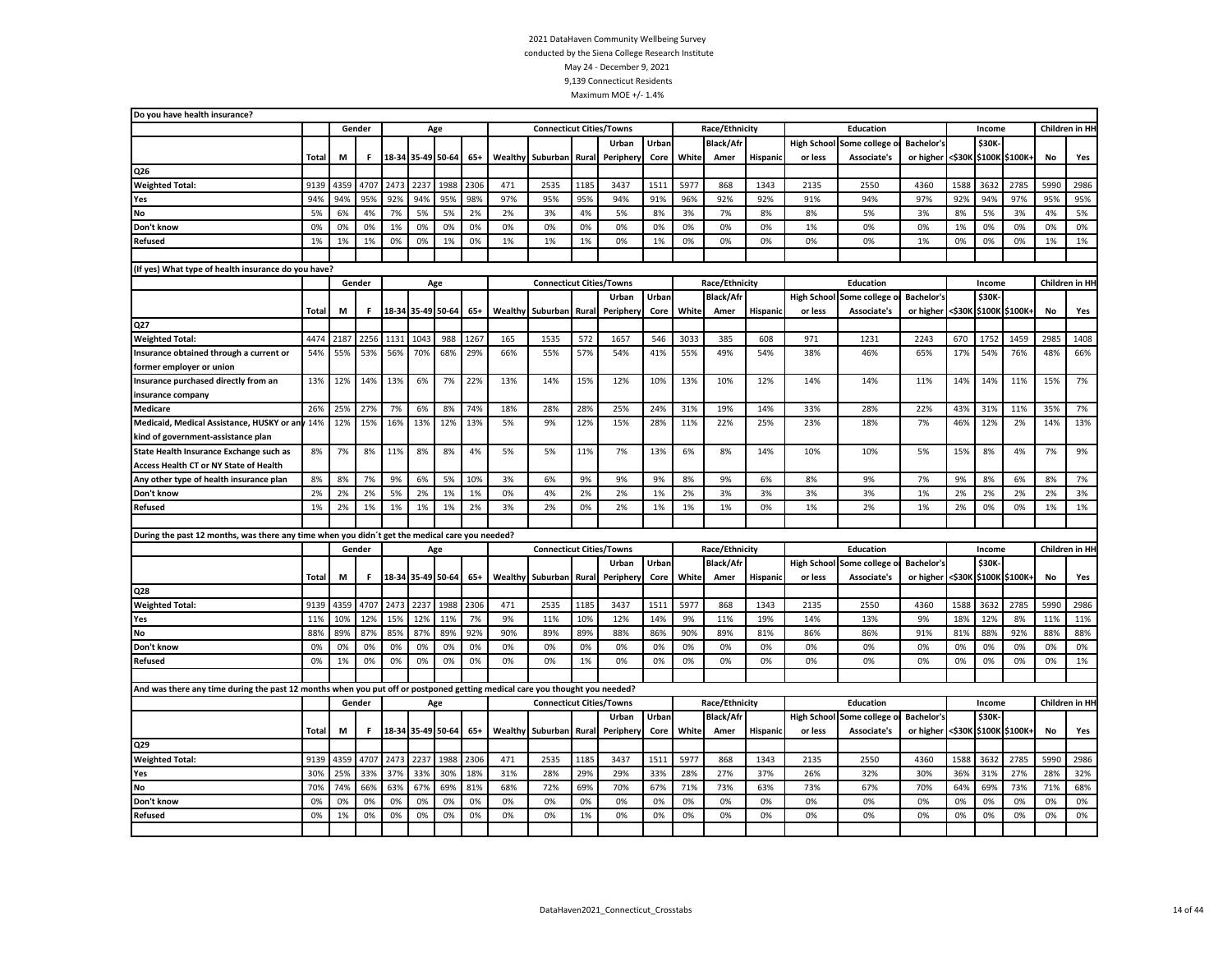| (If did not get or postponed care) Did you not get the medical care you needed or have delays getting medical care you needed for any of the following reasons? |              |  |  |  |  |  |  |  |  |  |  |  |
|-----------------------------------------------------------------------------------------------------------------------------------------------------------------|--------------|--|--|--|--|--|--|--|--|--|--|--|
| You were worried about the cost                                                                                                                                 |              |  |  |  |  |  |  |  |  |  |  |  |
|                                                                                                                                                                 |              |  |  |  |  |  |  |  |  |  |  |  |
|                                                                                                                                                                 | Total        |  |  |  |  |  |  |  |  |  |  |  |
| Q30A                                                                                                                                                            |              |  |  |  |  |  |  |  |  |  |  |  |
| <b>Weighted Total:</b>                                                                                                                                          | 227          |  |  |  |  |  |  |  |  |  |  |  |
| Yes                                                                                                                                                             | 28%          |  |  |  |  |  |  |  |  |  |  |  |
| No                                                                                                                                                              | 72%          |  |  |  |  |  |  |  |  |  |  |  |
| Don't know                                                                                                                                                      | 0%           |  |  |  |  |  |  |  |  |  |  |  |
| <b>Refused</b>                                                                                                                                                  | 0%           |  |  |  |  |  |  |  |  |  |  |  |
|                                                                                                                                                                 |              |  |  |  |  |  |  |  |  |  |  |  |
| You couldn't get care you needed for reasons related to the coronavirus pandemic                                                                                |              |  |  |  |  |  |  |  |  |  |  |  |
|                                                                                                                                                                 |              |  |  |  |  |  |  |  |  |  |  |  |
|                                                                                                                                                                 | Total        |  |  |  |  |  |  |  |  |  |  |  |
| Q30H                                                                                                                                                            |              |  |  |  |  |  |  |  |  |  |  |  |
| <b>Weighted Total:</b>                                                                                                                                          | 227          |  |  |  |  |  |  |  |  |  |  |  |
| Yes                                                                                                                                                             | 54%          |  |  |  |  |  |  |  |  |  |  |  |
| <b>No</b>                                                                                                                                                       | 43%          |  |  |  |  |  |  |  |  |  |  |  |
| Don't know                                                                                                                                                      | 3%           |  |  |  |  |  |  |  |  |  |  |  |
| <b>Refused</b>                                                                                                                                                  | 0%           |  |  |  |  |  |  |  |  |  |  |  |
|                                                                                                                                                                 |              |  |  |  |  |  |  |  |  |  |  |  |
| The doctor or hospital wouldn't accept your health insurance                                                                                                    |              |  |  |  |  |  |  |  |  |  |  |  |
|                                                                                                                                                                 |              |  |  |  |  |  |  |  |  |  |  |  |
|                                                                                                                                                                 | <b>Total</b> |  |  |  |  |  |  |  |  |  |  |  |
| Q30B                                                                                                                                                            |              |  |  |  |  |  |  |  |  |  |  |  |
| <b>Weighted Total:</b>                                                                                                                                          | 218          |  |  |  |  |  |  |  |  |  |  |  |
| Yes                                                                                                                                                             | 9%           |  |  |  |  |  |  |  |  |  |  |  |
| <b>No</b>                                                                                                                                                       | 90%          |  |  |  |  |  |  |  |  |  |  |  |
| Don't know                                                                                                                                                      | 1%           |  |  |  |  |  |  |  |  |  |  |  |
| <b>Refused</b>                                                                                                                                                  | 0%           |  |  |  |  |  |  |  |  |  |  |  |
|                                                                                                                                                                 |              |  |  |  |  |  |  |  |  |  |  |  |
| Your health plan wouldn't pay for the treatment                                                                                                                 |              |  |  |  |  |  |  |  |  |  |  |  |
|                                                                                                                                                                 |              |  |  |  |  |  |  |  |  |  |  |  |
|                                                                                                                                                                 | Total        |  |  |  |  |  |  |  |  |  |  |  |
| Q30C                                                                                                                                                            |              |  |  |  |  |  |  |  |  |  |  |  |
| <b>Weighted Total:</b>                                                                                                                                          | 218          |  |  |  |  |  |  |  |  |  |  |  |
| Yes                                                                                                                                                             | 18%          |  |  |  |  |  |  |  |  |  |  |  |
| <b>No</b>                                                                                                                                                       | 79%          |  |  |  |  |  |  |  |  |  |  |  |
| Don't know                                                                                                                                                      | 3%           |  |  |  |  |  |  |  |  |  |  |  |
| <b>Refused</b>                                                                                                                                                  | 1%           |  |  |  |  |  |  |  |  |  |  |  |
|                                                                                                                                                                 |              |  |  |  |  |  |  |  |  |  |  |  |
| You couldn't get an appointment soon enough                                                                                                                     |              |  |  |  |  |  |  |  |  |  |  |  |
|                                                                                                                                                                 |              |  |  |  |  |  |  |  |  |  |  |  |
|                                                                                                                                                                 | Total        |  |  |  |  |  |  |  |  |  |  |  |
| Q30D                                                                                                                                                            |              |  |  |  |  |  |  |  |  |  |  |  |
| <b>Weighted Total:</b>                                                                                                                                          | 227          |  |  |  |  |  |  |  |  |  |  |  |
| Yes                                                                                                                                                             | 30%          |  |  |  |  |  |  |  |  |  |  |  |
| No                                                                                                                                                              | 69%          |  |  |  |  |  |  |  |  |  |  |  |
| Don't know                                                                                                                                                      | 1%           |  |  |  |  |  |  |  |  |  |  |  |
| <b>Refused</b>                                                                                                                                                  | 0%           |  |  |  |  |  |  |  |  |  |  |  |
|                                                                                                                                                                 |              |  |  |  |  |  |  |  |  |  |  |  |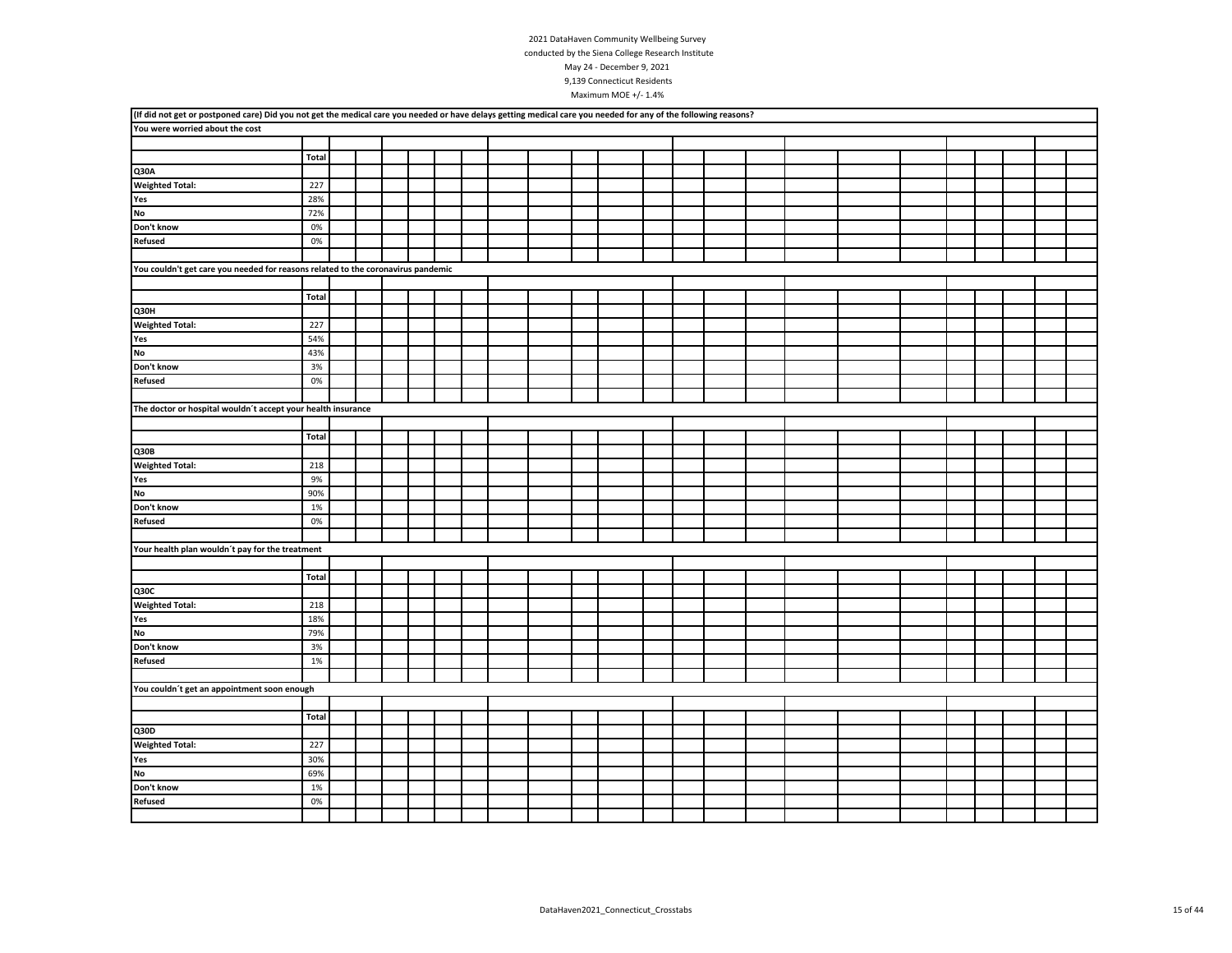| You were too busy with work or other commitments to take the time                                                                   |              |      |        |                   |      |                   |      |     |                                 |       |           |       |       |                  |          |         |                            |                   |      |        |                       |      |                |
|-------------------------------------------------------------------------------------------------------------------------------------|--------------|------|--------|-------------------|------|-------------------|------|-----|---------------------------------|-------|-----------|-------|-------|------------------|----------|---------|----------------------------|-------------------|------|--------|-----------------------|------|----------------|
|                                                                                                                                     |              |      |        |                   |      |                   |      |     |                                 |       |           |       |       |                  |          |         |                            |                   |      |        |                       |      |                |
|                                                                                                                                     | <b>Total</b> |      |        |                   |      |                   |      |     |                                 |       |           |       |       |                  |          |         |                            |                   |      |        |                       |      |                |
| Q30F                                                                                                                                |              |      |        |                   |      |                   |      |     |                                 |       |           |       |       |                  |          |         |                            |                   |      |        |                       |      |                |
| <b>Weighted Total:</b>                                                                                                              | 227          |      |        |                   |      |                   |      |     |                                 |       |           |       |       |                  |          |         |                            |                   |      |        |                       |      |                |
| Yes                                                                                                                                 | 50%          |      |        |                   |      |                   |      |     |                                 |       |           |       |       |                  |          |         |                            |                   |      |        |                       |      |                |
| No                                                                                                                                  | 50%          |      |        |                   |      |                   |      |     |                                 |       |           |       |       |                  |          |         |                            |                   |      |        |                       |      |                |
| Don't know                                                                                                                          | 0%           |      |        |                   |      |                   |      |     |                                 |       |           |       |       |                  |          |         |                            |                   |      |        |                       |      |                |
| <b>Refused</b>                                                                                                                      | 0%           |      |        |                   |      |                   |      |     |                                 |       |           |       |       |                  |          |         |                            |                   |      |        |                       |      |                |
|                                                                                                                                     |              |      |        |                   |      |                   |      |     |                                 |       |           |       |       |                  |          |         |                            |                   |      |        |                       |      |                |
| You didn't think the problem was serious enough                                                                                     |              |      |        |                   |      |                   |      |     |                                 |       |           |       |       |                  |          |         |                            |                   |      |        |                       |      |                |
|                                                                                                                                     |              |      |        |                   |      |                   |      |     |                                 |       |           |       |       |                  |          |         |                            |                   |      |        |                       |      |                |
|                                                                                                                                     | <b>Total</b> |      |        |                   |      |                   |      |     |                                 |       |           |       |       |                  |          |         |                            |                   |      |        |                       |      |                |
| Q30G                                                                                                                                |              |      |        |                   |      |                   |      |     |                                 |       |           |       |       |                  |          |         |                            |                   |      |        |                       |      |                |
| <b>Weighted Total:</b>                                                                                                              | 227          |      |        |                   |      |                   |      |     |                                 |       |           |       |       |                  |          |         |                            |                   |      |        |                       |      |                |
| Yes                                                                                                                                 | 42%          |      |        |                   |      |                   |      |     |                                 |       |           |       |       |                  |          |         |                            |                   |      |        |                       |      |                |
| <b>No</b>                                                                                                                           | 55%          |      |        |                   |      |                   |      |     |                                 |       |           |       |       |                  |          |         |                            |                   |      |        |                       |      |                |
| Don't know                                                                                                                          | 0%           |      |        |                   |      |                   |      |     |                                 |       |           |       |       |                  |          |         |                            |                   |      |        |                       |      |                |
| <b>Refused</b>                                                                                                                      | 2%           |      |        |                   |      |                   |      |     |                                 |       |           |       |       |                  |          |         |                            |                   |      |        |                       |      |                |
|                                                                                                                                     |              |      |        |                   |      |                   |      |     |                                 |       |           |       |       |                  |          |         |                            |                   |      |        |                       |      |                |
| Any other reason not mentioned?                                                                                                     |              |      |        |                   |      |                   |      |     |                                 |       |           |       |       |                  |          |         |                            |                   |      |        |                       |      |                |
|                                                                                                                                     |              |      |        |                   |      |                   |      |     |                                 |       |           |       |       |                  |          |         |                            |                   |      |        |                       |      |                |
|                                                                                                                                     | <b>Total</b> |      |        |                   |      |                   |      |     |                                 |       |           |       |       |                  |          |         |                            |                   |      |        |                       |      |                |
| Q30O                                                                                                                                |              |      |        |                   |      |                   |      |     |                                 |       |           |       |       |                  |          |         |                            |                   |      |        |                       |      |                |
| <b>Weighted Total:</b>                                                                                                              | 227          |      |        |                   |      |                   |      |     |                                 |       |           |       |       |                  |          |         |                            |                   |      |        |                       |      |                |
| Yes                                                                                                                                 | 22%          |      |        |                   |      |                   |      |     |                                 |       |           |       |       |                  |          |         |                            |                   |      |        |                       |      |                |
| No                                                                                                                                  | 74%          |      |        |                   |      |                   |      |     |                                 |       |           |       |       |                  |          |         |                            |                   |      |        |                       |      |                |
| Don't know                                                                                                                          | 4%           |      |        |                   |      |                   |      |     |                                 |       |           |       |       |                  |          |         |                            |                   |      |        |                       |      |                |
| Refused                                                                                                                             | 0%           |      |        |                   |      |                   |      |     |                                 |       |           |       |       |                  |          |         |                            |                   |      |        |                       |      |                |
|                                                                                                                                     |              |      |        |                   |      |                   |      |     |                                 |       |           |       |       |                  |          |         |                            |                   |      |        |                       |      |                |
| During the past 12 months, was there any time you needed prescription medicines but didn't get them because you couldn't afford it? |              |      |        |                   |      |                   |      |     |                                 |       |           |       |       |                  |          |         |                            |                   |      |        |                       |      |                |
|                                                                                                                                     |              |      | Gender |                   |      | Age               |      |     | <b>Connecticut Cities/Towns</b> |       |           |       |       | Race/Ethnicity   |          |         | Education                  |                   |      | Income |                       |      | Children in HH |
|                                                                                                                                     |              |      |        |                   |      |                   |      |     |                                 |       | Urban     | Urban |       | <b>Black/Afr</b> |          |         | High School Some college o | <b>Bachelor's</b> |      | \$30K- |                       |      |                |
|                                                                                                                                     | Total        | M    | F.     | 18-34 35-49 50-64 |      |                   | 65+  |     | Wealthy Suburban Rural          |       | Periphery | Core  | White | Amer             | Hispanic | or less | Associate's                | or higher         |      |        | <\$30K \$100K \$100K+ | No   | Yes            |
| Q31                                                                                                                                 |              |      |        |                   |      |                   |      |     |                                 |       |           |       |       |                  |          |         |                            |                   |      |        |                       |      |                |
| <b>Weighted Total:</b>                                                                                                              | 1087         | 518  | 564    | 304               | 267  | 247               | 250  | 57  | 336                             | 141   | 406       | 147   | 741   | 98               | 145      | 212     | 362                        | 505               | 170  | 447    | 361                   | 700  | 367            |
| Yes                                                                                                                                 | 4%           | 4%   | 3%     | 7%                | 3%   | 3%                | 3%   | 0%  | 4%                              | 2%    | 4%        | 7%    | 3%    | 5%               | 9%       | 2%      | 8%                         | 2%                | 9%   | 4%     | 1%                    | 4%   | 3%             |
| No                                                                                                                                  | 96%          | 95%  | 96%    | 93%               | 97%  | 97%               | 97%  | 98% | 96%                             | 97%   | 96%       | 93%   | 97%   | 95%              | 91%      | 98%     | 92%                        | 98%               | 91%  | 96%    | 99%                   | 96%  | 96%            |
| Don't know                                                                                                                          | 0%           | 0%   | 0%     | 0%                | 0%   | 0%                | 0%   | 0%  | 0%                              | 0%    | 0%        | 0%    | 0%    | 0%               | 0%       | 0%      | 0%                         | 0%                | 0%   | 0%     | 0%                    | 0%   | 0%             |
| Refused                                                                                                                             | 0%           | 0%   | 0%     | 0%                | 0%   | 0%                | 1%   | 2%  | 0%                              | 1%    | 0%        | 0%    | 0%    | 0%               | 0%       | 0%      | 0%                         | 0%                | 0%   | 0%     | 0%                    | 0%   | 1%             |
|                                                                                                                                     |              |      |        |                   |      |                   |      |     |                                 |       |           |       |       |                  |          |         |                            |                   |      |        |                       |      |                |
| Do you have one person or place you think of as your personal doctor or health care provider?                                       |              |      |        |                   |      |                   |      |     |                                 |       |           |       |       |                  |          |         |                            |                   |      |        |                       |      |                |
|                                                                                                                                     |              |      | Gender |                   |      | Age               |      |     | <b>Connecticut Cities/Towns</b> |       |           |       |       | Race/Ethnicity   |          |         | Education                  |                   |      | Income |                       |      | Children in HH |
|                                                                                                                                     |              |      |        |                   |      |                   |      |     |                                 |       | Urban     | Urban |       | <b>Black/Afr</b> |          |         | High School Some college o | <b>Bachelor's</b> |      | \$30K  |                       |      |                |
|                                                                                                                                     | Total        | M    | F.     |                   |      | 18-34 35-49 50-64 | 65+  |     | <b>Wealthy Suburban</b>         | Rural | Periphery | Core  | White | Amer             | Hispanio | or less | Associate's                | or higher         |      |        | <\$30K \$100K \$100K+ | No   | Yes            |
| Q32                                                                                                                                 |              |      |        |                   |      |                   |      |     |                                 |       |           |       |       |                  |          |         |                            |                   |      |        |                       |      |                |
| <b>Weighted Total:</b>                                                                                                              | 7258         | 3522 | 3674   | 1913              | 1737 | 1606              | 1897 | 363 | 2212                            | 975   | 2664      | 1044  | 4817  | 631              | 1033     | 1624    | 2016                       | 3541              | 1167 | 2870   | 2276                  | 4776 | 2346           |
| Yes                                                                                                                                 | 84%          | 81%  | 88%    | 71%               | 84%  | 90%               | 93%  | 84% | 85%                             | 88%   | 84%       | 79%   | 85%   | 85%              | 79%      | 82%     | 85%                        | 85%               | 82%  | 84%    | 86%                   | 85%  | 84%            |
| No                                                                                                                                  | 15%          | 18%  | 12%    | 28%               | 16%  | 10%               | 6%   | 16% | 14%                             | 11%   | 15%       | 20%   | 14%   | 14%              | 21%      | 18%     | 14%                        | 14%               | 18%  | 16%    | 14%                   | 15%  | 15%            |
| Don't know                                                                                                                          | 0%           | 0%   | 0%     | 1%                | 0%   | 0%                | 1%   | 0%  | 0%                              | 0%    | 1%        | 0%    | 0%    | 0%               | 0%       | 0%      | 1%                         | 0%                | 1%   | 1%     | 0%                    | 0%   | 0%             |
| <b>Refused</b>                                                                                                                      | 0%           | 1%   | 0%     | 0%                | 0%   | 0%                | 0%   | 0%  | 0%                              | 1%    | 0%        | 1%    | 0%    | 0%               | 0%       | 0%      | 0%                         | 0%                | 0%   | 0%     | 0%                    | 0%   | 0%             |
|                                                                                                                                     |              |      |        |                   |      |                   |      |     |                                 |       |           |       |       |                  |          |         |                            |                   |      |        |                       |      |                |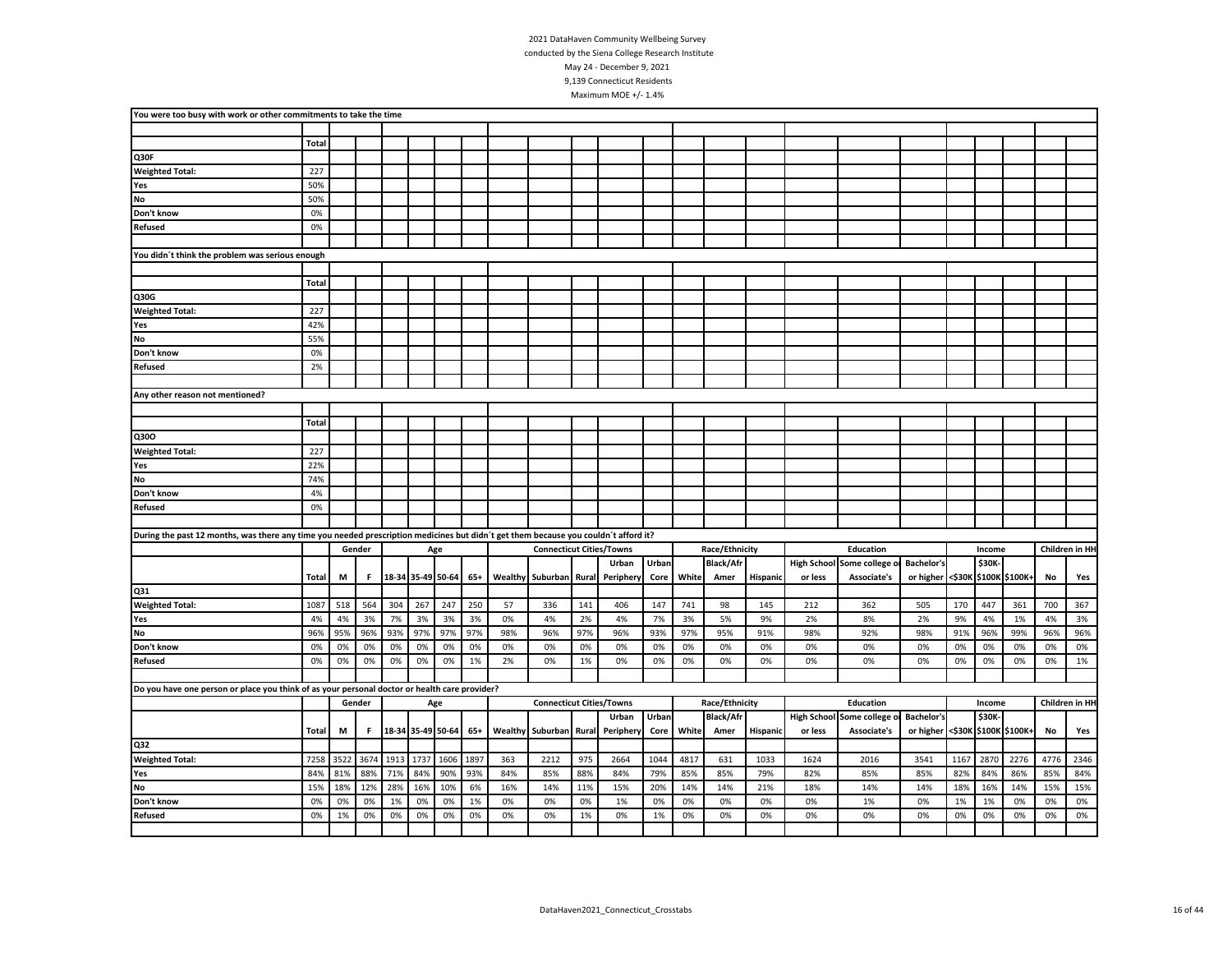|                                                     | (If no person or place you think of as your personal doctor) Is that because you have more than one personal doctor, or none at all?<br>Gender<br>Total<br>М<br>F.<br>543<br>1091<br>641<br>433<br>25%<br>20%<br>33%<br>19%<br>70%<br>74%<br>64%<br>76%<br>5%<br>5%<br>4%<br>4%<br>0%<br>1%<br>0%<br>0%<br>Calculated rate: Percent of all adults with no 11%<br>14%<br>8%<br>22%<br>During the past 12 months, have you had a telemedicine/telehealth appointment (appointment with your health provider by video or phone instead of an in-person appointment)?<br>Gender<br>Total<br>F.<br>М<br>2495<br>1282<br>1192<br>630<br>45%<br>55%<br>49%<br>50%<br>54%<br>44%<br>51%<br>49%<br>0%<br>0%<br>0%<br>0%<br>1%<br>1%<br>0%<br>0%<br>(If yes) How many telehealth appointments have you had?<br>Gender<br>Total<br>M<br>F<br>1255<br>585<br>658<br>308<br>52%<br>47%<br>44%<br>39% |     |        |     |                   |     |       |         |                                 |       |           |       |       |                  |                 |                    |                |                   |        |        |                       |      |                 |
|-----------------------------------------------------|-----------------------------------------------------------------------------------------------------------------------------------------------------------------------------------------------------------------------------------------------------------------------------------------------------------------------------------------------------------------------------------------------------------------------------------------------------------------------------------------------------------------------------------------------------------------------------------------------------------------------------------------------------------------------------------------------------------------------------------------------------------------------------------------------------------------------------------------------------------------------------------------|-----|--------|-----|-------------------|-----|-------|---------|---------------------------------|-------|-----------|-------|-------|------------------|-----------------|--------------------|----------------|-------------------|--------|--------|-----------------------|------|-----------------|
|                                                     |                                                                                                                                                                                                                                                                                                                                                                                                                                                                                                                                                                                                                                                                                                                                                                                                                                                                                         |     |        |     | Age               |     |       |         | <b>Connecticut Cities/Towns</b> |       |           |       |       | Race/Ethnicity   |                 |                    | Education      |                   |        | Income |                       |      | Children in HI- |
|                                                     |                                                                                                                                                                                                                                                                                                                                                                                                                                                                                                                                                                                                                                                                                                                                                                                                                                                                                         |     |        |     |                   |     |       |         |                                 |       | Urban     | Urban |       | <b>Black/Afr</b> |                 | <b>High School</b> | Some college   | <b>Bachelor's</b> |        | \$30K- |                       |      |                 |
|                                                     |                                                                                                                                                                                                                                                                                                                                                                                                                                                                                                                                                                                                                                                                                                                                                                                                                                                                                         |     |        |     |                   |     | $65+$ | Wealthy | Suburban                        | Rural | Peripher  | Core  | White | Amer             | Hispanic        | or less            | Associate's    | or higher         | <\$30K |        | \$100K \$100K+        | No   | Yes             |
| Q33                                                 |                                                                                                                                                                                                                                                                                                                                                                                                                                                                                                                                                                                                                                                                                                                                                                                                                                                                                         |     |        |     |                   |     |       |         |                                 |       |           |       |       |                  |                 |                    |                |                   |        |        |                       |      |                 |
| <b>Weighted Total:</b>                              |                                                                                                                                                                                                                                                                                                                                                                                                                                                                                                                                                                                                                                                                                                                                                                                                                                                                                         |     |        |     | 275               | 157 | 109   | 58      | 315                             | 107   | 398       | 213   | 679   | 90               | 212             | 293                | 280            | 510               | 210    | 454    | 324                   | 715  | 353             |
| More than one                                       |                                                                                                                                                                                                                                                                                                                                                                                                                                                                                                                                                                                                                                                                                                                                                                                                                                                                                         |     |        |     | 22%               | 30% | 52%   | 35%     | 24%                             | 33%   | 22%       | 24%   | 26%   | 25%              | 22%             | 24%                | 21%            | 27%               | 22%    | 22%    | 29%                   | 26%  | 23%             |
| None at all                                         |                                                                                                                                                                                                                                                                                                                                                                                                                                                                                                                                                                                                                                                                                                                                                                                                                                                                                         |     |        |     | 72%               | 65% | 43%   | 62%     | 67%                             | 64%   | 75%       | 72%   | 70%   | 64%              | 71%             | 70%                | 72%            | 69%               | 73%    | 76%    | 65%                   | 70%  | 72%             |
| Don't know                                          |                                                                                                                                                                                                                                                                                                                                                                                                                                                                                                                                                                                                                                                                                                                                                                                                                                                                                         |     |        |     |                   |     |       |         | 7%                              | 4%    | 4%        | 4%    | 4%    | 12%              | 6%              | 6%                 | 5%             | 4%                | 5%     | 2%     | 4%                    | 4%   | 4%              |
| <b>Refused</b>                                      |                                                                                                                                                                                                                                                                                                                                                                                                                                                                                                                                                                                                                                                                                                                                                                                                                                                                                         |     |        |     |                   |     |       |         | 2%                              | 0%    | 0%        | 0%    | 0%    | 0%               | 1%              | 0%                 | 1%             | 0%                | 0%     | 0%     | 1%                    | 0%   | 1%              |
|                                                     | 18-34 35-49 50-64<br>330                                                                                                                                                                                                                                                                                                                                                                                                                                                                                                                                                                                                                                                                                                                                                                                                                                                                |     |        |     |                   |     |       |         |                                 |       |           |       |       |                  |                 |                    |                |                   |        |        |                       |      |                 |
|                                                     |                                                                                                                                                                                                                                                                                                                                                                                                                                                                                                                                                                                                                                                                                                                                                                                                                                                                                         |     |        |     |                   |     |       |         | 10%                             | 7%    | 12%       | 15%   | 10%   | 10%              | 16%             | 13%                | 11%            | 10%               | 14%    | 12%    | 10%                   | 11%  | 11%             |
| medical home                                        |                                                                                                                                                                                                                                                                                                                                                                                                                                                                                                                                                                                                                                                                                                                                                                                                                                                                                         |     |        |     |                   |     |       |         |                                 |       |           |       |       |                  |                 |                    |                |                   |        |        |                       |      |                 |
|                                                     |                                                                                                                                                                                                                                                                                                                                                                                                                                                                                                                                                                                                                                                                                                                                                                                                                                                                                         |     |        |     |                   |     |       |         |                                 |       |           |       |       |                  |                 |                    |                |                   |        |        |                       |      |                 |
|                                                     |                                                                                                                                                                                                                                                                                                                                                                                                                                                                                                                                                                                                                                                                                                                                                                                                                                                                                         |     |        |     |                   |     |       |         |                                 |       |           |       |       |                  |                 |                    |                |                   |        |        |                       |      |                 |
|                                                     |                                                                                                                                                                                                                                                                                                                                                                                                                                                                                                                                                                                                                                                                                                                                                                                                                                                                                         |     |        |     |                   | Age |       |         | <b>Connecticut Cities/Towns</b> |       |           |       |       | Race/Ethnicity   |                 |                    | Education      |                   |        | Income |                       |      | Children in HI- |
|                                                     |                                                                                                                                                                                                                                                                                                                                                                                                                                                                                                                                                                                                                                                                                                                                                                                                                                                                                         |     |        |     |                   |     |       |         |                                 |       | Urban     | Urban |       | <b>Black/Afr</b> |                 | <b>High School</b> | Some college   | <b>Bachelor's</b> |        | \$30K- |                       |      |                 |
|                                                     | 5%<br>1%<br>12%<br>18-34 35-49 50-64<br>54%<br>45%<br>0%<br>0%<br>18-34 35-49 50-64                                                                                                                                                                                                                                                                                                                                                                                                                                                                                                                                                                                                                                                                                                                                                                                                     |     |        |     |                   |     |       |         | Suburban                        | Rural | Periphery | Core  | White | Amer             | <b>Hispanic</b> | or less            | Associate's    | or higher         | <\$30к |        | \$100K \$100K+        | No   | Yes             |
| TELM1                                               |                                                                                                                                                                                                                                                                                                                                                                                                                                                                                                                                                                                                                                                                                                                                                                                                                                                                                         |     |        |     |                   |     |       |         |                                 |       |           |       |       |                  |                 |                    |                |                   |        |        |                       |      |                 |
| <b>Weighted Total:</b>                              |                                                                                                                                                                                                                                                                                                                                                                                                                                                                                                                                                                                                                                                                                                                                                                                                                                                                                         |     |        |     | 608               | 552 | 669   | 123     | 760                             | 333   | 912       | 367   | 1714  | 190              | 331             | 554                | 650            | 1266              | 382    | 988    | 792                   | 1652 | 790             |
| Yes                                                 |                                                                                                                                                                                                                                                                                                                                                                                                                                                                                                                                                                                                                                                                                                                                                                                                                                                                                         |     |        |     |                   | 50% | 48%   | 52%     | 50%                             | 47%   | 49%       | 54%   | 51%   | 44%              | 51%             | 41%                | 49%            | 55%               | 53%    | 48%    | 53%                   | 48%  | 53%             |
| No                                                  |                                                                                                                                                                                                                                                                                                                                                                                                                                                                                                                                                                                                                                                                                                                                                                                                                                                                                         |     |        |     |                   | 50% | 51%   | 48%     | 49%                             | 51%   | 51%       | 44%   | 49%   | 55%              | 49%             | 58%                | 51%            | 45%               | 47%    | 52%    | 47%                   | 52%  | 46%             |
| Don't know                                          |                                                                                                                                                                                                                                                                                                                                                                                                                                                                                                                                                                                                                                                                                                                                                                                                                                                                                         |     |        |     |                   |     |       |         | 0%                              | 0%    | 0%        | 0%    | 0%    | 0%               | 0%              | 0%                 | 0%             | 0%                | 0%     | 0%     | 0%                    | 0%   | 0%              |
| <b>Refused</b>                                      | 27%<br>26%<br>28%<br>26%                                                                                                                                                                                                                                                                                                                                                                                                                                                                                                                                                                                                                                                                                                                                                                                                                                                                |     |        |     |                   |     |       | 0%      | 1%                              | 1%    | 0%        | 1%    | 0%    | 0%               | 0%              | 0%                 | 0%             | 0%                | 0%     | 0%     | 0%                    | 0%   | 1%              |
|                                                     |                                                                                                                                                                                                                                                                                                                                                                                                                                                                                                                                                                                                                                                                                                                                                                                                                                                                                         |     |        |     |                   |     |       |         |                                 |       |           |       |       |                  |                 |                    |                |                   |        |        |                       |      |                 |
|                                                     |                                                                                                                                                                                                                                                                                                                                                                                                                                                                                                                                                                                                                                                                                                                                                                                                                                                                                         |     |        |     |                   |     |       |         |                                 |       |           |       |       |                  |                 |                    |                |                   |        |        |                       |      |                 |
|                                                     |                                                                                                                                                                                                                                                                                                                                                                                                                                                                                                                                                                                                                                                                                                                                                                                                                                                                                         |     |        |     |                   | Age |       |         | <b>Connecticut Cities/Towns</b> |       |           |       |       | Race/Ethnicity   |                 |                    | Education      |                   |        | Income |                       |      | Children in HI- |
|                                                     |                                                                                                                                                                                                                                                                                                                                                                                                                                                                                                                                                                                                                                                                                                                                                                                                                                                                                         |     |        |     |                   |     |       |         |                                 |       | Urban     | Urban |       | <b>Black/Afr</b> |                 | <b>High School</b> | Some college   | <b>Bachelor's</b> |        | \$30K- |                       |      |                 |
|                                                     |                                                                                                                                                                                                                                                                                                                                                                                                                                                                                                                                                                                                                                                                                                                                                                                                                                                                                         |     |        |     |                   |     | $65+$ |         | Wealthy Suburban                | Rural | Peripher  | Core  | White | Amer             | Hispanic        | or less            | Associate's    | or higher         |        |        | <\$30K \$100K \$100K+ | No   | Yes             |
| TELM2                                               |                                                                                                                                                                                                                                                                                                                                                                                                                                                                                                                                                                                                                                                                                                                                                                                                                                                                                         |     |        |     |                   |     |       |         |                                 |       |           |       |       |                  |                 |                    |                |                   |        |        |                       |      |                 |
| <b>Weighted Total:</b>                              |                                                                                                                                                                                                                                                                                                                                                                                                                                                                                                                                                                                                                                                                                                                                                                                                                                                                                         |     |        |     |                   |     |       |         | 380                             | 158   | 450       | 199   | 877   | 85               | 174             | 230                | 321            | 698               | 203    | 481    | 420                   | 799  | 424             |
| 1 or 2                                              |                                                                                                                                                                                                                                                                                                                                                                                                                                                                                                                                                                                                                                                                                                                                                                                                                                                                                         |     |        |     | 48%               | 45% | 58%   | 53%     | 51%                             | 49%   | 43%       | 47%   | 48%   | 44%              | 49%             | 39%                | 45%            | 51%               | 37%    | 45%    | 52%                   | 47%  | 48%             |
| 3 to 5                                              |                                                                                                                                                                                                                                                                                                                                                                                                                                                                                                                                                                                                                                                                                                                                                                                                                                                                                         |     |        |     | 27%               | 31% | 26%   | 29%     | 27%                             | 27%   | 28%       | 27%   | 28%   | 32%              | 26%             | 24%                | 30%            | 28%               | 31%    | 28%    | 27%                   | 26%  | 30%             |
| More than 5                                         | 29%                                                                                                                                                                                                                                                                                                                                                                                                                                                                                                                                                                                                                                                                                                                                                                                                                                                                                     | 26% | 31%    | 39% | 31%               | 29% | 18%   | 24%     | 27%                             | 29%   | 30%       | 32%   | 27%   | 28%              | 32%             | 37%                | 27%            | 27%               | 37%    | 31%    | 26%                   | 30%  | 28%             |
| <b>Refused</b>                                      | 2%                                                                                                                                                                                                                                                                                                                                                                                                                                                                                                                                                                                                                                                                                                                                                                                                                                                                                      | 1%  | 3%     | 2%  | 0%                | 4%  | 2%    | 0%      | 2%                              | 1%    | 3%        | 2%    | 2%    | 7%               | 2%              | 5%                 | 3%             | 1%                | 4%     | 1%     | 1%                    | 2%   | 1%              |
|                                                     |                                                                                                                                                                                                                                                                                                                                                                                                                                                                                                                                                                                                                                                                                                                                                                                                                                                                                         |     |        |     |                   |     |       |         |                                 |       |           |       |       |                  |                 |                    |                |                   |        |        |                       |      |                 |
| (If yes) Was/were your telehealth visit(s) done by: |                                                                                                                                                                                                                                                                                                                                                                                                                                                                                                                                                                                                                                                                                                                                                                                                                                                                                         |     |        |     |                   |     |       |         |                                 |       |           |       |       |                  |                 |                    |                |                   |        |        |                       |      |                 |
|                                                     |                                                                                                                                                                                                                                                                                                                                                                                                                                                                                                                                                                                                                                                                                                                                                                                                                                                                                         |     | Gender |     |                   | Age |       |         | <b>Connecticut Cities/Towns</b> |       |           |       |       | Race/Ethnicity   |                 |                    | Education      |                   |        | Income |                       |      | Children in HI- |
|                                                     |                                                                                                                                                                                                                                                                                                                                                                                                                                                                                                                                                                                                                                                                                                                                                                                                                                                                                         |     |        |     |                   |     |       |         |                                 |       | Urban     | Urban |       | <b>Black/Afr</b> |                 | <b>High School</b> | Some college o | <b>Bachelor's</b> |        | \$30K- |                       |      |                 |
|                                                     | Total                                                                                                                                                                                                                                                                                                                                                                                                                                                                                                                                                                                                                                                                                                                                                                                                                                                                                   | М   | F.     |     | 18-34 35-49 50-64 |     | $65+$ | Wealthy | Suburban                        | Rural | Periphery | Core  | White | Amer             | <b>Hispanic</b> | or less            | Associate's    | or higher         | <\$30K |        | \$100K \$100K         | No   | Yes             |
| <b>TELM3</b>                                        |                                                                                                                                                                                                                                                                                                                                                                                                                                                                                                                                                                                                                                                                                                                                                                                                                                                                                         |     |        |     |                   |     |       |         |                                 |       |           |       |       |                  |                 |                    |                |                   |        |        |                       |      |                 |
| <b>Weighted Total:</b>                              | 1246                                                                                                                                                                                                                                                                                                                                                                                                                                                                                                                                                                                                                                                                                                                                                                                                                                                                                    | 576 | 658    | 308 | 330               | 274 | 322   | 64      | 379                             | 157   | 447       | 199   | 873   | 84               | 170             | 228                | 317            | 694               | 202    | 476    | 418                   | 794  | 420             |
| <b>Telephone</b>                                    | 23%                                                                                                                                                                                                                                                                                                                                                                                                                                                                                                                                                                                                                                                                                                                                                                                                                                                                                     | 26% | 22%    | 14% | 14%               | 23% | 43%   | 16%     | 23%                             | 23%   | 22%       | 30%   | 24%   | 24%              | 22%             | 31%                | 27%            | 19%               | 36%    | 23%    | 17%                   | 29%  | 14%             |
| Videoconference                                     | 42%                                                                                                                                                                                                                                                                                                                                                                                                                                                                                                                                                                                                                                                                                                                                                                                                                                                                                     | 38% | 44%    | 47% | 50%               | 45% | 27%   | 50%     | 47%                             | 40%   | 42%       | 29%   | 44%   | 31%              | 36%             | 35%                | 33%            | 48%               | 29%    | 42%    | 51%                   | 37%  | 49%             |
| <b>Both</b>                                         | 34%                                                                                                                                                                                                                                                                                                                                                                                                                                                                                                                                                                                                                                                                                                                                                                                                                                                                                     | 34% | 33%    | 38% | 36%               | 31% | 29%   | 34%     | 29%                             | 35%   | 34%       | 39%   | 31%   | 42%              | 41%             | 32%                | 38%            | 32%               | 34%    | 34%    | 32%                   | 33%  | 36%             |
| Don't know                                          | 1%                                                                                                                                                                                                                                                                                                                                                                                                                                                                                                                                                                                                                                                                                                                                                                                                                                                                                      | 1%  | 1%     | 0%  | 0%                | 1%  | 2%    | 0%      | 1%                              | 1%    | 1%        | 1%    | 1%    | 2%               | 1%              | 1%                 | 1%             | 1%                | 1%     | 1%     | 0%                    | 1%   | 0%              |
| Refused                                             | 0%                                                                                                                                                                                                                                                                                                                                                                                                                                                                                                                                                                                                                                                                                                                                                                                                                                                                                      | 0%  | 0%     | 1%  | 0%                | 0%  | 0%    | 0%      | 0%                              | 0%    | 0%        | 1%    | 0%    | 0%               | 1%              | 1%                 | 1%             | 0%                | 1%     | 0%     | 0%                    | 0%   | 1%              |
|                                                     |                                                                                                                                                                                                                                                                                                                                                                                                                                                                                                                                                                                                                                                                                                                                                                                                                                                                                         |     |        |     |                   |     |       |         |                                 |       |           |       |       |                  |                 |                    |                |                   |        |        |                       |      |                 |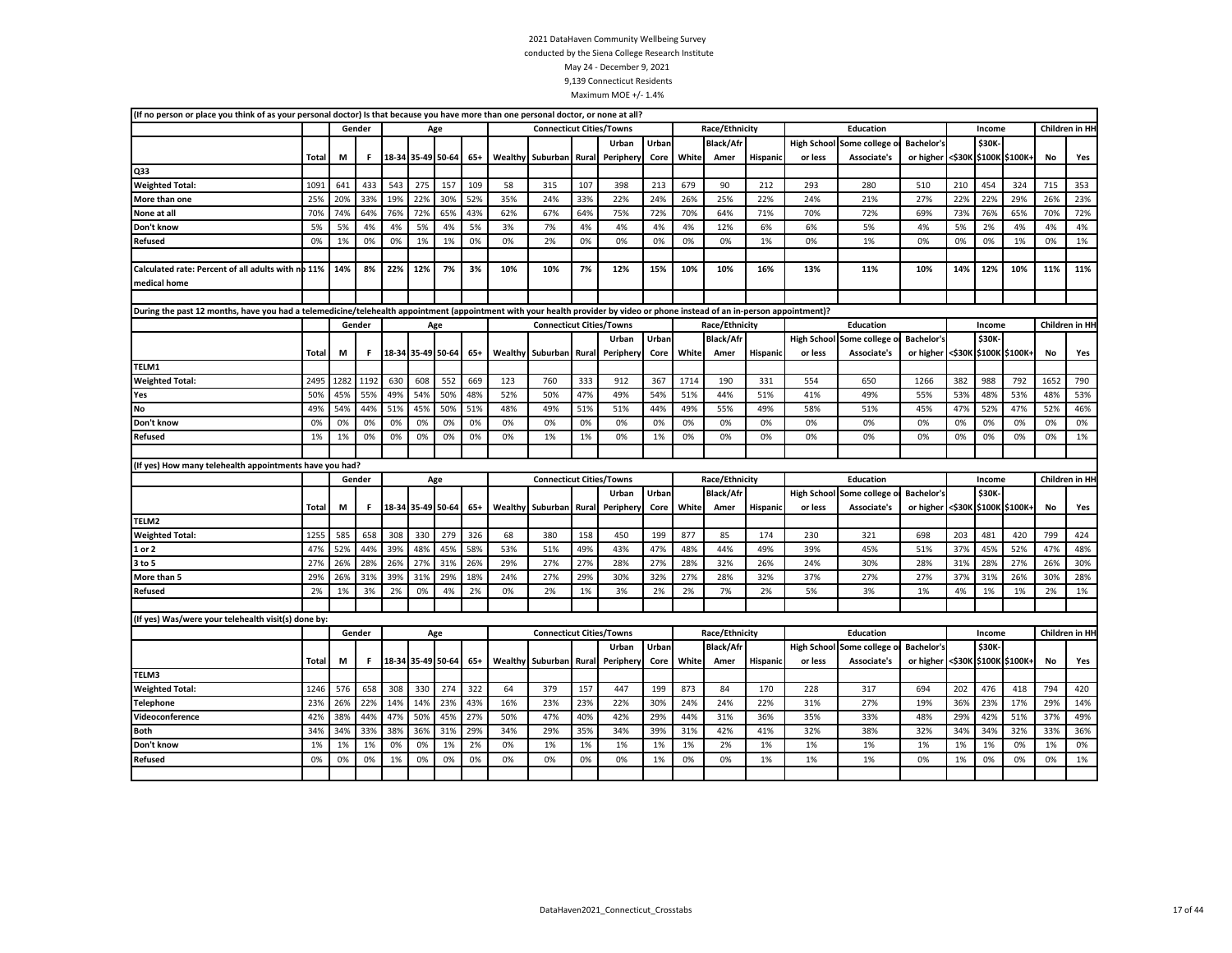| (If yes) How did your most recent telehealth visit compare to a traditional in-person medical visit? |              |      |        |      |                   |      |       |         |                                 |       |                   |               |       |                          |                 |                               |                             |                                |        |        |                |      |                 |
|------------------------------------------------------------------------------------------------------|--------------|------|--------|------|-------------------|------|-------|---------|---------------------------------|-------|-------------------|---------------|-------|--------------------------|-----------------|-------------------------------|-----------------------------|--------------------------------|--------|--------|----------------|------|-----------------|
|                                                                                                      |              |      | Gender |      |                   | Age  |       |         | <b>Connecticut Cities/Towns</b> |       |                   |               |       | Race/Ethnicity           |                 |                               | Education                   |                                |        | Income |                |      | Children in HI- |
|                                                                                                      |              |      |        |      |                   |      |       |         |                                 |       | Urban             | Urban         |       | <b>Black/Afr</b>         |                 | <b>High School</b>            | Some college                | <b>Bachelor's</b>              |        | \$30K  |                |      |                 |
|                                                                                                      | <b>Total</b> | M    | F      |      | 18-34 35-49 50-64 |      | $65+$ | Wealthy | Suburban Rural                  |       | Peripher          | Core          | White | Amer                     | <b>Hispanic</b> | or less                       | Associate's                 | or higher                      | <\$30K |        | \$100K \$100K  | No   | Yes             |
| TELM4                                                                                                |              |      |        |      |                   |      |       |         |                                 |       |                   |               |       |                          |                 |                               |                             |                                |        |        |                |      |                 |
| <b>Weighted Total:</b>                                                                               | 1245         | 575  | 658    | 308  | 330               | 274  | 322   | 64      | 379                             | 157   | 446               | 199           | 873   | 84                       | 170             | 228                           | 317                         | 694                            | 202    | 475    | 418            | 793  | 420             |
| Better                                                                                               | 8%           | 6%   | 9%     | 11%  | 8%                | 8%   | 5%    | 8%      | 4%                              | 6%    | 9%                | 15%           | 7%    | 12%                      | 9%              | 14%                           | 9%                          | 5%                             | 11%    | 8%     | 7%             | 8%   | 9%              |
| Worse                                                                                                | 32%          | 38%  | 27%    | 24%  | 33%               | 35%  | 36%   | 40%     | 42%                             | 27%   | 26%               | 28%           | 32%   | 23%                      | 33%             | 30%                           | 31%                         | 34%                            | 28%    | 30%    | 34%            | 33%  | 28%             |
| Just as good                                                                                         | 58%          | 55%  | 62%    | 64%  | 59%               | 55%  | 57%   | 48%     | 52%                             | 65%   | 64%               | 55%           | 59%   | 64%                      | 56%             | 54%                           | 58%                         | 60%                            | 59%    | 61%    | 57%            | 57%  | 62%             |
| Don't know                                                                                           | 1%           | 1%   | 2%     | 1%   | 0%                | 1%   | 1%    | 3%      | 1%                              | 1%    | 1%                | 0%            | 1%    | 2%                       | 0%              | 1%                            | 1%                          | 1%                             | 1%     | 1%     | 1%             | 1%   | 1%              |
| Refused                                                                                              | 1%           | 1%   | 0%     | 1%   | 0%                | 1%   | 0%    | 0%      | 1%                              | 1%    | 0%                | 1%            | 0%    | 0%                       | 1%              | 1%                            | 1%                          | 0%                             | 1%     | 0%     | 0%             | 1%   | 1%              |
|                                                                                                      |              |      |        |      |                   |      |       |         |                                 |       |                   |               |       |                          |                 |                               |                             |                                |        |        |                |      |                 |
| In the past 12 months, how many times did you receive care in a hospital emergency room?             |              |      |        |      |                   |      |       |         |                                 |       |                   |               |       |                          |                 |                               |                             |                                |        |        |                |      |                 |
|                                                                                                      |              |      | Gender |      |                   | Age  |       |         | <b>Connecticut Cities/Towns</b> |       |                   |               |       | Race/Ethnicity           |                 |                               | <b>Education</b>            |                                |        | Income |                |      | Children in HI- |
|                                                                                                      |              |      |        |      |                   |      |       |         |                                 |       | Urban             | Urban         |       | Black/Afr                |                 | <b>High School</b>            | Some college                | <b>Bachelor's</b>              |        | \$30K- |                |      |                 |
|                                                                                                      | Total        | М    | F.     |      | 18-34 35-49 50-64 |      | 65+   | Wealthy | Suburban                        | Rural | Peripher          | Core          | White | Amer                     | <b>Hispanio</b> | or less                       | <b>Associate's</b>          | or higher                      | <\$30к |        | \$100K \$100K+ | No   | Yes             |
| Q34                                                                                                  |              |      |        |      |                   |      |       |         |                                 |       |                   |               |       |                          |                 |                               |                             |                                |        |        |                |      |                 |
| <b>Weighted Total:</b>                                                                               | 1087         | 518  | 564    | 304  | 267               | 247  | 250   | 57      | 336                             | 141   | 406               | 147           | 741   | 98                       | 145             | 212                           | 362                         | 505                            | 170    | 447    | 361            | 700  | 367             |
| None                                                                                                 | 75%          | 75%  | 75%    | 73%  | 74%               | 80%  | 72%   | 80%     | 72%                             | 77%   | 76%               | 72%           | 74%   | 82%                      | 75%             | 69%                           | 69%                         | 82%                            | 72%    | 72%    | 81%            | 74%  | 76%             |
| 1 to 2                                                                                               | 21%          | 20%  | 22%    | 23%  | 24%               | 16%  | 22%   | 12%     | 25%                             | 19%   | 19%               | 24%           | 22%   | 16%                      | 21%             | 27%                           | 27%                         | 15%                            | 23%    | 24%    | 17%            | 21%  | 22%             |
| 3 or more                                                                                            | 3%           | 4%   | 2%     | 3%   | 1%                | 4%   | 6%    | 7%      | 2%                              | 3%    | 4%                | 3%            | 4%    | 1%                       | 3%              | 3%                            | 4%                          | 3%                             | 4%     | 4%     | 2%             | 4%   | 2%              |
| Don't know                                                                                           | 0%           | 0%   | 0%     | 0%   | 1%                | 0%   | 0%    | 0%      | 0%                              | 0%    | 0%                | 1%            | 0%    | 0%                       | 1%              | 1%                            | 0%                          | 0%                             | 1%     | 0%     | 0%             | 0%   | 0%              |
| Refused                                                                                              | 0%           | 1%   | 0%     | 0%   | 0%                | 0%   | 1%    | 2%      | 0%                              | 1%    | 0%                | 0%            | 0%    | 0%                       | 0%              | 0%                            | 0%                          | 0%                             | 0%     | 0%     | 0%             | 0%   | 1%              |
|                                                                                                      |              |      |        |      |                   |      |       |         |                                 |       |                   |               |       |                          |                 |                               |                             |                                |        |        |                |      |                 |
| When was the last time you were seen by a dentist, was it.                                           |              |      |        |      |                   |      |       |         |                                 |       |                   |               |       |                          |                 |                               |                             |                                |        |        |                |      |                 |
|                                                                                                      |              |      | Gender |      | Age               |      |       |         | <b>Connecticut Cities/Towns</b> |       |                   |               |       | Race/Ethnicity           |                 |                               | Education                   |                                |        | Income |                |      | Children in HI- |
|                                                                                                      |              |      |        |      |                   |      |       |         |                                 |       | Urban             | Urban         |       | <b>Black/Afr</b>         |                 |                               | High School Some college o  | <b>Bachelor's</b>              |        | \$30K  |                |      |                 |
|                                                                                                      | <b>Total</b> | M    | F.     |      | 18-34 35-49 50-64 |      | $65+$ | Wealthy | Suburban                        | Rural | Periphery         | Core          | White | Amer                     | Hispanic        | or less                       | Associate's                 | or higher                      | <\$30K |        | \$100K \$100K+ | No   | Yes             |
| Q35                                                                                                  |              |      |        |      |                   |      |       |         |                                 |       |                   |               |       |                          |                 |                               |                             |                                |        |        |                |      |                 |
| <b>Weighted Total:</b>                                                                               | 9139         | 4359 | 4707   | 2473 | 2237              | 1988 | 2306  | 471     | 2535                            | 1185  | 3437              | 1511          | 5977  | 868                      | 1343            | 2135                          | 2550                        | 4360                           | 1588   | 3632   | 2785           | 5990 | 2986            |
| Within the last 6 months                                                                             | 57%          | 56%  | 58%    | 47%  | 57%               | 62%  | 62%   | 63%     | 63%                             | 58%   | 55%               | 47%           | 60%   | 48%                      | 49%             | 45%                           | 52%                         | 66%                            | 40%    | 54%    | 69%            | 57%  | 57%             |
| More than 6 months but less than a year                                                              | 13%          | 12%  | 14%    | 17%  | 13%               | 10%  | 12%   | 15%     | 12%                             | 11%   | 13%               | 16%           | 12%   | 16%                      | 17%             | 14%                           | 16%                         | 11%                            | 15%    | 14%    | 11%            | 13%  | 14%             |
| More than a year but less than two years                                                             | 15%          | 16%  | 15%    | 20%  | 15%               | 14%  | 11%   | 15%     | 14%                             | 14%   | 15%               | 19%           | 14%   | 20%                      | 19%             | 17%                           | 16%                         | 14%                            | 20%    | 16%    | 12%            | 15%  | 16%             |
| More than two years ago                                                                              | 13%          | 15%  | 12%    | 14%  | 14%               | 13%  | 13%   | 7%      | 9%                              | 15%   | 16%               | 15%           | 13%   | 14%                      | 14%             | 21%                           | 15%                         | 9%                             | 23%    | 15%    | 7%             | 14%  | 12%             |
| Never have gone to a dentist                                                                         | 0%           | 0%   | 1%     | 1%   | 0%                | 0%   | 1%    | 0%      | 1%                              | 0%    | 0%                | 0%            | 0%    | 1%                       | 0%              | 1%                            | 0%                          | 0%                             | 1%     | 0%     | 0%             | 1%   | 0%              |
| Don't know                                                                                           | 0%           | 0%   | 1%     | 1%   | 0%                | 0%   | 1%    | 0%      | 0%                              | 0%    | 1%                | 1%            | 0%    | 1%                       | 1%              | 1%                            | 1%                          | 0%                             | 1%     | 0%     | 0%             | 0%   | 1%              |
| Refused                                                                                              | 1%           | 1%   | 1%     | 0%   | 1%                | 0%   | 1%    | 0%      | 1%                              | 1%    | 1%                | 1%            | 0%    | 0%                       | 0%              | 1%                            | 0%                          | 0%                             | 0%     | 0%     | 0%             | 1%   | 1%              |
|                                                                                                      |              |      |        |      |                   |      |       |         |                                 |       |                   |               |       |                          |                 |                               |                             |                                |        |        |                |      |                 |
| How often do you get the social and emotional support you need?                                      |              |      |        |      |                   |      |       |         |                                 |       |                   |               |       |                          |                 |                               |                             |                                |        |        |                |      |                 |
|                                                                                                      |              |      | Gender |      |                   | Age  |       |         | <b>Connecticut Cities/Towns</b> |       |                   |               |       | Race/Ethnicity           |                 |                               | Education                   |                                |        | Income |                |      | Children in HI- |
|                                                                                                      | <b>Total</b> | М    | F.     |      | 18-34 35-49 50-64 |      | $65+$ | Wealthy | Suburban                        | Rural | Urban<br>Peripher | Urban<br>Core | White | <b>Black/Afr</b><br>Amer | Hispanic        | <b>High School</b><br>or less | Some college<br>Associate's | <b>Bachelor's</b><br>or higher | <\$30К | \$30K  | \$100K \$100K+ | No   | Yes             |
| Q37_1                                                                                                |              |      |        |      |                   |      |       |         |                                 |       |                   |               |       |                          |                 |                               |                             |                                |        |        |                |      |                 |
| <b>Weighted Total:</b>                                                                               | 7258         | 3522 | 3674   | 1913 | 1737              | 1606 | 1897  | 363     | 2212                            | 975   | 2664              | 1044          | 4817  | 631                      | 1033            | 1624                          | 2016                        | 3541                           | 1167   | 2870   | 2276           | 4776 | 2346            |
| Always                                                                                               | 37%          | 35%  | 40%    | 29%  | 33%               | 40%  | 48%   | 40%     | 39%                             | 37%   | 38%               | 34%           | 39%   | 36%                      | 34%             | 39%                           | 36%                         | 38%                            | 29%    | 36%    | 41%            | 38%  | 36%             |
| <b>Usually</b>                                                                                       | 32%          | 32%  | 33%    | 35%  | 33%               | 32%  | 29%   | 33%     | 34%                             | 36%   | 31%               | 27%           | 35%   | 23%                      | 29%             | 24%                           | 31%                         | 37%                            | 27%    | 32%    | 38%            | 32%  | 34%             |
| Sometimes                                                                                            | 18%          | 19%  | 17%    | 23%  | 21%               | 16%  | 13%   | 18%     | 16%                             | 19%   | 19%               | 21%           | 17%   | 22%                      | 20%             | 20%                           | 17%                         | 17%                            | 24%    | 19%    | 14%            | 18%  | 19%             |
| Rarely                                                                                               | 6%           | 6%   | 5%     | 8%   | 5%                | 5%   | 4%    | 2%      | 6%                              | 4%    | 6%                | 8%            | 5%    | 9%                       | 9%              | 8%                            | 8%                          | 3%                             | 10%    | 7%     | 2%             | 5%   | 6%              |
| Never                                                                                                | 5%           | 6%   | 4%     | 4%   | 6%                | 5%   | 5%    | 5%      | 3%                              | 3%    | 5%                | 7%            | 3%    | 7%                       | 7%              | 8%                            | 6%                          | 3%                             | 9%     | 4%     | 3%             | 5%   | 4%              |
| Don't know                                                                                           | 1%           | 1%   | 1%     | 1%   | 1%                | 1%   | 2%    | 1%      | 1%                              | 0%    | 1%                | 2%            | 1%    | 1%                       | 1%              | 1%                            | 1%                          | 1%                             | 1%     | 1%     | 1%             | 1%   | 1%              |
| <b>Refused</b>                                                                                       | 1%           | 1%   | 1%     | 0%   | 1%                | 0%   | 1%    | 1%      | 1%                              | 1%    | 1%                | 1%            | 1%    | 1%                       | 0%              | 1%                            | 0%                          | 1%                             | 0%     | 0%     | 0%             | 1%   | 1%              |
|                                                                                                      |              |      |        |      |                   |      |       |         |                                 |       |                   |               |       |                          |                 |                               |                             |                                |        |        |                |      |                 |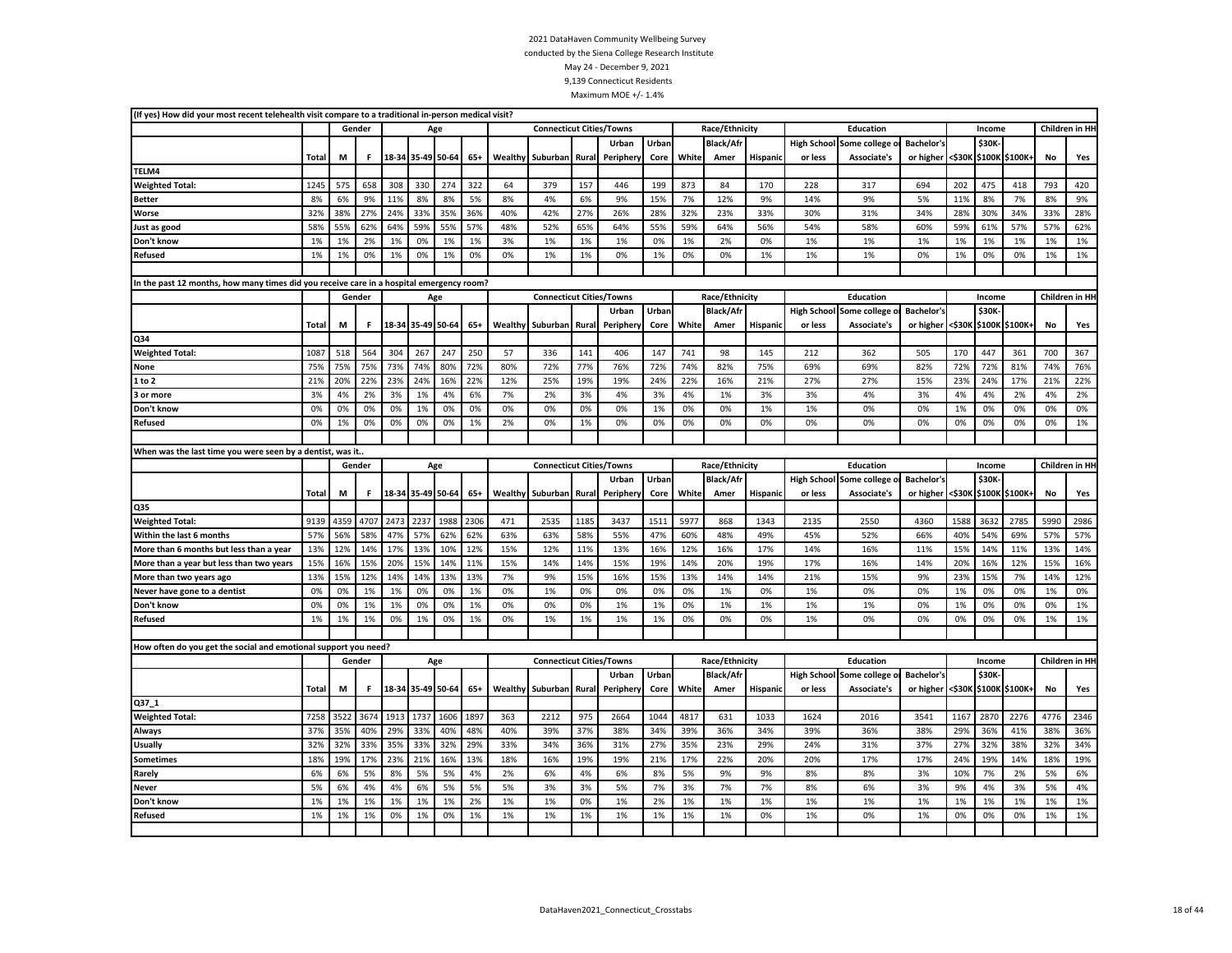| Over the past 2 weeks, how often have you been bothered by any of the following problems? |              |      |        |      |                   |      |       |         |                                 |       |           |       |       |                  |                 |                    |                |                   |      |        |                       |           |                 |
|-------------------------------------------------------------------------------------------|--------------|------|--------|------|-------------------|------|-------|---------|---------------------------------|-------|-----------|-------|-------|------------------|-----------------|--------------------|----------------|-------------------|------|--------|-----------------------|-----------|-----------------|
| Little interest or pleasure in doing things                                               |              |      |        |      |                   |      |       |         |                                 |       |           |       |       |                  |                 |                    |                |                   |      |        |                       |           |                 |
|                                                                                           |              |      | Gender |      | Age               |      |       |         | <b>Connecticut Cities/Towns</b> |       |           |       |       | Race/Ethnicity   |                 |                    | Education      |                   |      | Income |                       |           | Children in HH  |
|                                                                                           |              |      |        |      |                   |      |       |         |                                 |       | Urban     | Urban |       | <b>Black/Afr</b> |                 | <b>High School</b> | Some college o | Bachelor's        |      | \$30K  |                       |           |                 |
|                                                                                           | Total        | М    | F.     |      | 18-34 35-49 50-64 |      | $65+$ | Wealthy | Suburban                        | Rural | Periphery | Core  | White | Amer             | Hispanic        | or less            | Associate's    | or higher         |      |        | <\$30K \$100K \$100K+ | No        | Yes             |
| Q37 2                                                                                     |              |      |        |      |                   |      |       |         |                                 |       |           |       |       |                  |                 |                    |                |                   |      |        |                       |           |                 |
| <b>Weighted Total:</b>                                                                    | 9139         | 4359 | 4707   | 2473 | 2237              | 1988 | 2306  | 471     | 2535                            | 1185  | 3437      | 1511  | 5977  | 868              | 1343            | 2135               | 2550           | 4360              | 1588 | 3632   | 2785                  | 5990      | 2986            |
| Not at all                                                                                | 64%          | 65%  | 63%    | 48%  | 67%               | 70%  | 73%   | 68%     | 68%                             | 64%   | 64%       | 55%   | 66%   | 60%              | 58%             | 56%                | 60%            | 70%               | 49%  | 62%    | 75%                   | 63%       | 66%             |
| Several days                                                                              | 20%          | 19%  | 20%    | 30%  | 19%               | 17%  | 12%   | 21%     | 19%                             | 21%   | 19%       | 20%   | 20%   | 19%              | 20%             | 20%                | 20%            | 19%               | 22%  | 22%    | 17%                   | 20%       | 19%             |
| More than half the days                                                                   | 7%           | 7%   | 7%     | 12%  | 5%                | 6%   | 5%    | 5%      | 6%                              | 6%    | 7%        | 11%   | 6%    | 10%              | 10%             | 10%                | 8%             | 5%                | 13%  | 8%     | 4%                    | 8%        | 6%              |
| Nearly every day                                                                          | 7%           | 6%   | 7%     | 8%   | 7%                | 6%   | 6%    | 5%      | 5%                              | 7%    | 7%        | 11%   | 5%    | 9%               | 10%             | 10%                | 10%            | 4%                | 12%  | 7%     | 3%                    | 7%        | 6%              |
| Don't know                                                                                | 2%           | 2%   | 2%     | 1%   | 2%                | 1%   | 2%    | 1%      | 1%                              | 1%    | 2%        | 3%    | 1%    | 3%               | 2%              | 3%                 | 2%             | 1%                | 3%   | 1%     | 1%                    | 2%        | 1%              |
| <b>Refused</b>                                                                            | 1%           | 1%   | 1%     | 0%   | 1%                | 1%   | 1%    | 1%      | 1%                              | 1%    | 1%        | 1%    | 1%    | 0%               | 0%              | 1%                 | 1%             | 1%                | 0%   | 0%     | 0%                    | 1%        | 1%              |
|                                                                                           |              |      |        |      |                   |      |       |         |                                 |       |           |       |       |                  |                 |                    |                |                   |      |        |                       |           |                 |
| Feeling down, depressed, or hopeless                                                      |              |      |        |      |                   |      |       |         |                                 |       |           |       |       |                  |                 |                    |                |                   |      |        |                       |           |                 |
|                                                                                           |              |      | Gender |      | Age               |      |       |         | <b>Connecticut Cities/Towns</b> |       |           |       |       | Race/Ethnicity   |                 |                    | Education      |                   |      | Income |                       |           | Children in HI- |
|                                                                                           |              |      |        |      |                   |      |       |         |                                 |       | Urban     | Urban |       | <b>Black/Afr</b> |                 | <b>High School</b> | Some college o | <b>Bachelor's</b> |      | \$30K- |                       |           |                 |
|                                                                                           | <b>Total</b> | M    | F.     |      | 18-34 35-49 50-64 |      | $65+$ | Wealthy | Suburban                        | Rural | Periphery | Core  | White | Amer             | <b>Hispanic</b> | or less            | Associate's    | or higher         |      |        | <\$30K \$100K \$100K+ | <b>No</b> | Yes             |
| Q37_3                                                                                     |              |      |        |      |                   |      |       |         |                                 |       |           |       |       |                  |                 |                    |                |                   |      |        |                       |           |                 |
| <b>Weighted Total:</b>                                                                    | 9139         | 4359 | 4707   | 2473 | 2237              | 1988 | 2306  | 471     | 2535                            | 1185  | 3437      | 1511  | 5977  | 868              | 1343            | 2135               | 2550           | 4360              | 1588 | 3632   | 2785                  | 5990      | 2986            |
| Not at all                                                                                | 67%          | 70%  | 65%    | 54%  | 67%               | 72%  | 77%   | 74%     | 70%                             | 68%   | 67%       | 60%   | 69%   | 69%              | 60%             | 60%                | 64%            | 73%               | 54%  | 64%    | 78%                   | 67%       | 68%             |
| Several days                                                                              | 21%          | 19%  | 23%    | 30%  | 22%               | 19%  | 14%   | 19%     | 20%                             | 21%   | 21%       | 24%   | 21%   | 18%              | 24%             | 21%                | 23%            | 20%               | 24%  | 24%    | 17%                   | 20%       | 23%             |
| More than half the days                                                                   | 5%           | 5%   | 6%     | 9%   | 5%                | 3%   | 4%    | 2%      | 4%                              | 5%    | 6%        | 8%    | 5%    | 6%               | 8%              | 9%                 | 6%             | 3%                | 10%  | 6%     | 2%                    | 6%        | 5%              |
| Nearly every day                                                                          | 5%           | 4%   | 5%     | 7%   | 5%                | 5%   | 4%    | 4%      | 4%                              | 5%    | 5%        | 7%    | 4%    | 6%               | 8%              | 7%                 | 6%             | 3%                | 10%  | 5%     | 2%                    | 6%        | 4%              |
| Don't know                                                                                | 1%           | 1%   | 1%     | 1%   | 0%                | 1%   | 1%    | 0%      | 1%                              | 1%    | 1%        | 1%    | 1%    | 1%               | 0%              | 1%                 | 1%             | 1%                | 1%   | 1%     | 1%                    | 1%        | 1%              |
| <b>Refused</b>                                                                            | 1%           | 1%   | 1%     | 0%   | 1%                | 1%   | 1%    | 1%      | 1%                              | 1%    | 1%        | 1%    | 1%    | 0%               | 0%              | 1%                 | 0%             | 1%                | 0%   | 0%     | 0%                    | 1%        | 1%              |
|                                                                                           |              |      |        |      |                   |      |       |         |                                 |       |           |       |       |                  |                 |                    |                |                   |      |        |                       |           |                 |
| In an average week, how many days per week do you exercise?                               |              |      |        |      |                   |      |       |         |                                 |       |           |       |       |                  |                 |                    |                |                   |      |        |                       |           |                 |
|                                                                                           |              |      | Gender |      |                   | Age  |       |         | <b>Connecticut Cities/Towns</b> |       |           |       |       | Race/Ethnicity   |                 |                    | Education      |                   |      | Income |                       |           | Children in HI- |
|                                                                                           |              |      |        |      |                   |      |       |         |                                 |       | Urban     | Urban |       | <b>Black/Afr</b> |                 | <b>High School</b> | Some college o | <b>Bachelor's</b> |      | \$30K- |                       |           |                 |
|                                                                                           | Total        | M    | F.     |      | 18-34 35-49 50-64 |      | $65+$ |         | <b>Wealthy Suburban</b>         | Rural | Peripher  | Core  | White | Amer             | <b>Hispanic</b> | or less            | Associate's    | or higher         |      |        | <\$30K \$100K \$100K+ | No        | Yes             |
| Q38                                                                                       |              |      |        |      |                   |      |       |         |                                 |       |           |       |       |                  |                 |                    |                |                   |      |        |                       |           |                 |
| <b>Weighted Total:</b>                                                                    | 7258         | 3522 | 3674   | 1913 | 1737              | 1606 | 1897  | 363     | 2212                            | 975   | 2664      | 1044  | 4817  | 631              | 1033            | 1624               | 2016           | 3541              | 1167 | 2870   | 2276                  | 4776      | 2346            |
| None                                                                                      | 19%          | 16%  | 22%    | 18%  | 17%               | 18%  | 23%   | 13%     | 17%                             | 19%   | 19%       | 24%   | 18%   | 24%              | 26%             | 26%                | 23%            | 14%               | 30%  | 20%    | 13%                   | 19%       | 19%             |
| One                                                                                       | 7%           | 7%   | 8%     | 9%   | 10%               | 6%   | 6%    | 5%      | 8%                              | 5%    | 8%        | 9%    | 7%    | 10%              | 9%              | 7%                 | 8%             | 7%                | 8%   | 8%     | 7%                    | 7%        | 8%              |
| Two                                                                                       | 13%          | 13%  | 12%    | 15%  | 14%               | 12%  | 10%   | 8%      | 12%                             | 12%   | 13%       | 14%   | 12%   | 14%              | 14%             | 11%                | 12%            | 14%               | 10%  | 13%    | 13%                   | 12%       | 13%             |
| Three                                                                                     | 18%          | 18%  | 18%    | 19%  | 21%               | 18%  | 15%   | 23%     | 18%                             | 16%   | 19%       | 17%   | 18%   | 18%              | 17%             | 17%                | 18%            | 19%               | 15%  | 19%    | 20%                   | 18%       | 19%             |
| Four                                                                                      | 10%          | 11%  | 9%     | 12%  | 10%               | 11%  | 8%    | 13%     | 13%                             | 10%   | 9%        | 7%    | 11%   | 9%               | 9%              | 7%                 | 9%             | 13%               | 7%   | 10%    | 12%                   | 10%       | 11%             |
| <b>Five</b>                                                                               | 12%          | 13%  | 11%    | 12%  | 13%               | 12%  | 11%   | 15%     | 12%                             | 13%   | 11%       | 11%   | 13%   | 9%               | 10%             | 10%                | 10%            | 14%               | 9%   | 11%    | 15%                   | 12%       | 12%             |
| Six                                                                                       | 5%           | 6%   | 4%     | 6%   | 5%                | 5%   | 4%    | 8%      | 4%                              | 6%    | 5%        | 3%    | 5%    | 4%               | 5%              | 3%                 | 4%             | 6%                | 2%   | 4%     | 7%                    | 4%        | 6%              |
| Seven                                                                                     | 15%          | 14%  | 15%    | 8%   | 11%               | 17%  | 22%   | 15%     | 14%                             | 16%   | 14%       | 14%   | 16%   | 12%              | 9%              | 17%                | 15%            | 13%               | 17%  | 14%    | 12%                   | 17%       | 10%             |
| Don't know                                                                                | 1%           | 0%   | 1%     | 1%   | 0%                | 0%   | 1%    | 0%      | 1%                              | 1%    | 1%        | 0%    | 1%    | 0%               | 1%              | 1%                 | 1%             | 0%                | 1%   | 1%     | 0%                    | 1%        | 1%              |
| <b>Refused</b>                                                                            | 1%           | 1%   | 0%     | 0%   | 0%                | 0%   | 0%    | 0%      | 1%                              | 1%    | 0%        | 1%    | 0%    | 0%               | 0%              | 0%                 | 0%             | 0%                | 0%   | 0%     | 0%                    | 0%        | 1%              |
| Calculated rate: Percent of all adults who                                                | 39%          | 36%  | 42%    | 42%  | 41%               | 36%  | 39%   | 26%     | 37%                             | 36%   | 40%       | 47%   | 37%   | 48%              | 49%             | 44%                | 43%            | 35%               | 48%  | 41%    | 33%                   | 38%       | 40%             |
| exercise less than 3 days per week                                                        |              |      |        |      |                   |      |       |         |                                 |       |           |       |       |                  |                 |                    |                |                   |      |        |                       |           |                 |
|                                                                                           |              |      |        |      |                   |      |       |         |                                 |       |           |       |       |                  |                 |                    |                |                   |      |        |                       |           |                 |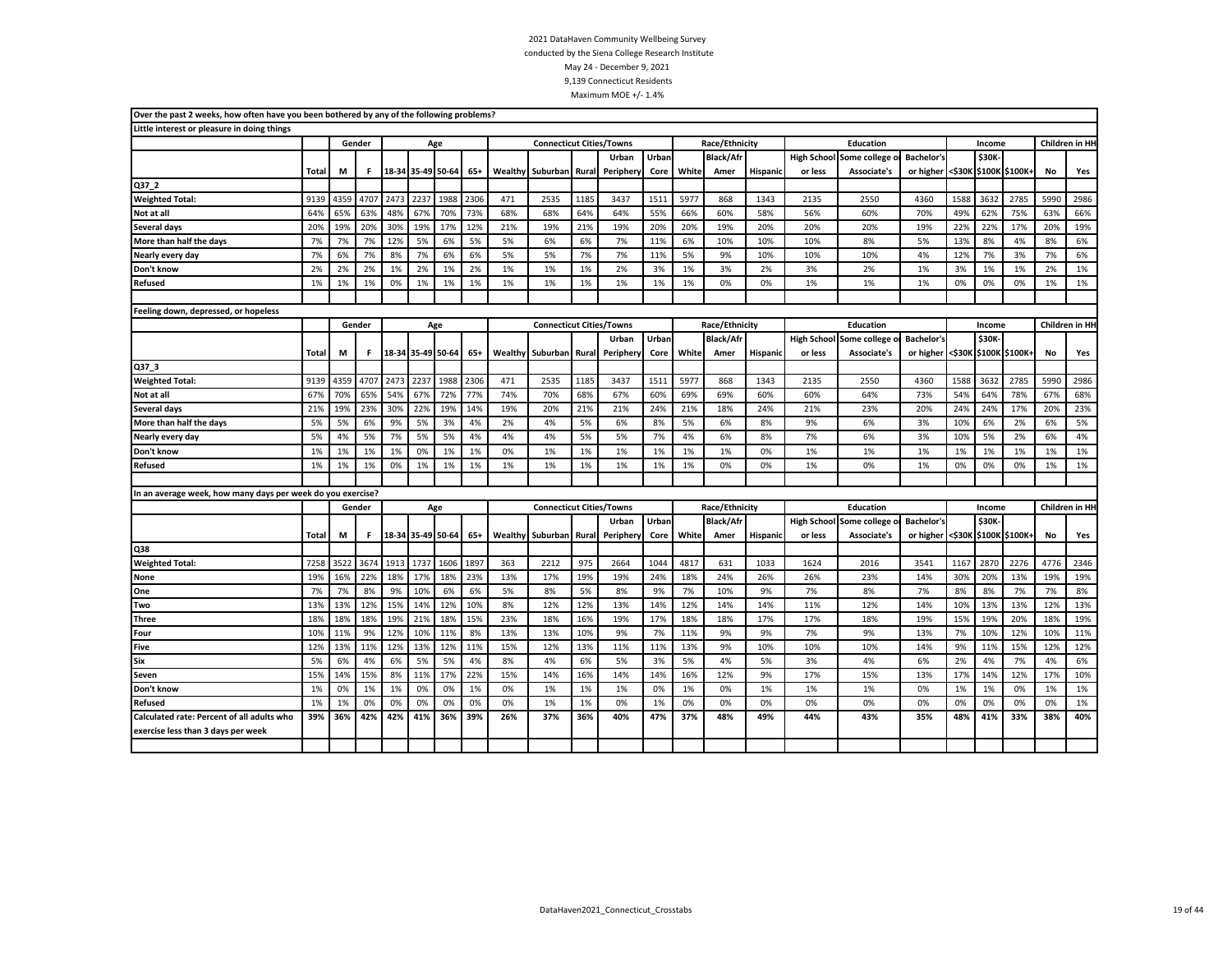|                                                                       | Have you smoked at least 100 cigarettes in your entire life?<br>Gender<br>Total<br>М<br>F.<br>4359<br>4707<br>2473<br>2237<br>9139<br>38%<br>36%<br>22%<br>40%<br>37%<br>62%<br>61%<br>64%<br>78%<br>60%<br>0%<br>0%<br>0%<br>0%<br>0%<br>0%<br>1%<br>0%<br>0%<br>0%<br>(If smoked 100 cigarettes) Do you currently smoke cigarettes every day, some days or not at all?<br>Gender<br>F.<br>Total<br>М<br>1684<br>541<br>884<br>3377<br>1670<br>27%<br>22%<br>22%<br>22%<br>29%<br>10%<br>10%<br>10%<br>21%<br>11%<br>68%<br>67%<br>68%<br>51%<br>60%<br>0%<br>0%<br>0%<br>0%<br>0%<br>0%<br>0%<br>0%<br>0%<br>0%<br>12%<br>12%<br>12%<br>11%<br>16%<br>Have you ever tried using vapor or vape pens, electronic cigarettes or E-cigarettes (such as blu, Vuse), even just one time in your entire life?<br>Gender<br>Total<br>М<br>F.<br>304<br>267<br>1087<br>518<br>564<br>22%<br>21%<br>27%<br>17%<br>45%<br>73%<br>82%<br>55%<br>79%<br>78%<br>0%<br>0%<br>0%<br>0%<br>0%<br>1%<br>1%<br>1%<br>0%<br>0% |     |        |     |    |      |       |         | <b>Connecticut Cities/Towns</b> |       |           |       |       | Race/Ethnicity   |                 |         | Education                       |                                |        | Income |                |      | Children in HH |
|-----------------------------------------------------------------------|--------------------------------------------------------------------------------------------------------------------------------------------------------------------------------------------------------------------------------------------------------------------------------------------------------------------------------------------------------------------------------------------------------------------------------------------------------------------------------------------------------------------------------------------------------------------------------------------------------------------------------------------------------------------------------------------------------------------------------------------------------------------------------------------------------------------------------------------------------------------------------------------------------------------------------------------------------------------------------------------------------------|-----|--------|-----|----|------|-------|---------|---------------------------------|-------|-----------|-------|-------|------------------|-----------------|---------|---------------------------------|--------------------------------|--------|--------|----------------|------|----------------|
|                                                                       | Age<br>18-34 35-49 50-64<br>Age<br>18-34 35-49 50-64<br>Age<br>18-34 35-49 50-64                                                                                                                                                                                                                                                                                                                                                                                                                                                                                                                                                                                                                                                                                                                                                                                                                                                                                                                             |     |        |     |    |      |       |         |                                 |       | Urban     | Urban |       | <b>Black/Afr</b> |                 |         | High School Some college        | <b>Bachelor's</b>              |        | \$30K  |                |      |                |
|                                                                       |                                                                                                                                                                                                                                                                                                                                                                                                                                                                                                                                                                                                                                                                                                                                                                                                                                                                                                                                                                                                              |     |        |     |    |      | $65+$ | Wealthy | Suburban Rural                  |       | Periphery | Core  | White | Amer             | <b>Hispanic</b> | or less | Associate's                     | or higher <\$30K               |        |        | \$100K \$100K+ | No   | Yes            |
| Q39                                                                   |                                                                                                                                                                                                                                                                                                                                                                                                                                                                                                                                                                                                                                                                                                                                                                                                                                                                                                                                                                                                              |     |        |     |    |      |       |         |                                 |       |           |       |       |                  |                 |         |                                 |                                |        |        |                |      |                |
| <b>Weighted Total:</b>                                                |                                                                                                                                                                                                                                                                                                                                                                                                                                                                                                                                                                                                                                                                                                                                                                                                                                                                                                                                                                                                              |     |        |     |    | 1988 | 2306  | 471     | 2535                            | 1185  | 3437      | 1511  | 5977  | 868              | 1343            | 2135    | 2550                            | 4360                           | 1588   | 3632   | 2785           | 5990 | 2986           |
| Yes                                                                   |                                                                                                                                                                                                                                                                                                                                                                                                                                                                                                                                                                                                                                                                                                                                                                                                                                                                                                                                                                                                              |     |        |     |    | 42%  | 47%   | 28%     | 36%                             | 42%   | 38%       | 35%   | 40%   | 29%              | 31%             | 46%     | 44%                             | 29%                            | 45%    | 39%    | 32%            | 40%  | 32%            |
| <b>No</b>                                                             |                                                                                                                                                                                                                                                                                                                                                                                                                                                                                                                                                                                                                                                                                                                                                                                                                                                                                                                                                                                                              |     |        |     |    | 58%  | 52%   | 72%     | 64%                             | 57%   | 61%       | 64%   | 60%   | 70%              | 69%             | 54%     | 56%                             | 71%                            | 54%    | 61%    | 68%            | 60%  | 68%            |
| Don't know                                                            |                                                                                                                                                                                                                                                                                                                                                                                                                                                                                                                                                                                                                                                                                                                                                                                                                                                                                                                                                                                                              |     |        |     |    | 0%   | 1%    | 0%      | 0%                              | 0%    | 0%        | 0%    | 0%    | 0%               | 0%              | 0%      | 0%                              | 0%                             | 0%     | 0%     | 0%             | 0%   | 0%             |
| Refused                                                               |                                                                                                                                                                                                                                                                                                                                                                                                                                                                                                                                                                                                                                                                                                                                                                                                                                                                                                                                                                                                              |     |        |     |    | 0%   | 0%    | 0%      | 0%                              | 1%    | 0%        | 0%    | 0%    | 0%               | 0%              | 0%      | 0%                              | 0%                             | 0%     | 0%     | 0%             | 0%   | 1%             |
|                                                                       |                                                                                                                                                                                                                                                                                                                                                                                                                                                                                                                                                                                                                                                                                                                                                                                                                                                                                                                                                                                                              |     |        |     |    |      |       |         |                                 |       |           |       |       |                  |                 |         |                                 |                                |        |        |                |      |                |
|                                                                       |                                                                                                                                                                                                                                                                                                                                                                                                                                                                                                                                                                                                                                                                                                                                                                                                                                                                                                                                                                                                              |     |        |     |    |      |       |         |                                 |       |           |       |       |                  |                 |         |                                 |                                |        |        |                |      |                |
|                                                                       |                                                                                                                                                                                                                                                                                                                                                                                                                                                                                                                                                                                                                                                                                                                                                                                                                                                                                                                                                                                                              |     |        |     |    |      |       |         | <b>Connecticut Cities/Towns</b> |       |           |       |       | Race/Ethnicity   |                 |         | Education                       |                                |        | Income |                |      | Children in HH |
|                                                                       |                                                                                                                                                                                                                                                                                                                                                                                                                                                                                                                                                                                                                                                                                                                                                                                                                                                                                                                                                                                                              |     |        |     |    |      |       |         |                                 |       | Urban     | Urban |       | <b>Black/Afr</b> |                 |         | <b>High School Some college</b> | <b>Bachelor's</b>              |        | \$30K  |                |      |                |
|                                                                       |                                                                                                                                                                                                                                                                                                                                                                                                                                                                                                                                                                                                                                                                                                                                                                                                                                                                                                                                                                                                              |     |        |     |    |      | $65+$ |         | Wealthy Suburban                | Rural | Periphery | Core  | White | Amer             | <b>Hispanic</b> | or less | Associate's                     | or higher <\$30K               |        |        | \$100K \$100K+ | No   | Yes            |
| Q40                                                                   |                                                                                                                                                                                                                                                                                                                                                                                                                                                                                                                                                                                                                                                                                                                                                                                                                                                                                                                                                                                                              |     |        |     |    |      |       |         |                                 |       |           |       |       |                  |                 |         |                                 |                                |        |        |                |      |                |
| <b>Weighted Total:</b>                                                |                                                                                                                                                                                                                                                                                                                                                                                                                                                                                                                                                                                                                                                                                                                                                                                                                                                                                                                                                                                                              |     |        |     |    | 826  | 109   | 130     | 905                             | 494   | 1317      | 531   | 2391  | 253              | 410             | 977     | 1113                            | 1261                           | 719    | 1410   | 890            | 2372 | 943            |
| Every day                                                             |                                                                                                                                                                                                                                                                                                                                                                                                                                                                                                                                                                                                                                                                                                                                                                                                                                                                                                                                                                                                              |     | 25%    | 11% | 5% | 15%  | 18%   | 25%     | 34%                             | 18%   | 33%       | 33%   | 34%   | 24%              | 11%             | 35%     | 23%                             | 13%                            | 19%    | 26%    |                |      |                |
| Some days                                                             |                                                                                                                                                                                                                                                                                                                                                                                                                                                                                                                                                                                                                                                                                                                                                                                                                                                                                                                                                                                                              |     |        |     |    | 10%  | 5%    | 5%      | 9%                              | 8%    | 11%       | 14%   | 8%    | 19%              | 16%             | 11%     | 11%                             | 8%                             | 13%    | 9%     | 10%            | 10%  | 11%            |
| Not at all                                                            |                                                                                                                                                                                                                                                                                                                                                                                                                                                                                                                                                                                                                                                                                                                                                                                                                                                                                                                                                                                                              |     |        |     |    | 65%  | 84%   | 90%     | 76%                             | 75%   | 64%       | 52%   | 73%   | 48%              | 50%             | 55%     | 64%                             | 81%                            | 51%    | 68%    | 77%            | 70%  | 63%            |
| Don't know                                                            |                                                                                                                                                                                                                                                                                                                                                                                                                                                                                                                                                                                                                                                                                                                                                                                                                                                                                                                                                                                                              |     |        |     |    | 0%   | 0%    | 0%      | 0%                              | 0%    | 0%        | 0%    | 0%    | 0%               | 0%              | 0%      | 0%                              | 0%                             | 0%     | 0%     | 0%             | 0%   | 0%             |
| <b>Refused</b>                                                        |                                                                                                                                                                                                                                                                                                                                                                                                                                                                                                                                                                                                                                                                                                                                                                                                                                                                                                                                                                                                              |     |        |     |    | 0%   | 0%    | 0%      | 0%                              | 0%    | 0%        | 0%    | 0%    | 0%               | 0%              | 0%      | 0%                              | 0%                             | 0%     | 0%     | 0%             | 0%   | 0%             |
| Calculated rate: Percent of all adults who                            |                                                                                                                                                                                                                                                                                                                                                                                                                                                                                                                                                                                                                                                                                                                                                                                                                                                                                                                                                                                                              |     |        |     |    | 15%  | 8%    | 3%      | 9%                              | 11%   | 14%       | 17%   | 10%   | 15%              | 15%             | 21%     | 15%                             | 6%                             | 22%    | 12%    | 7%             | 12%  | 12%            |
| currently smoke cigarettes                                            |                                                                                                                                                                                                                                                                                                                                                                                                                                                                                                                                                                                                                                                                                                                                                                                                                                                                                                                                                                                                              |     |        |     |    |      |       |         |                                 |       |           |       |       |                  |                 |         |                                 |                                |        |        |                |      |                |
|                                                                       |                                                                                                                                                                                                                                                                                                                                                                                                                                                                                                                                                                                                                                                                                                                                                                                                                                                                                                                                                                                                              |     |        |     |    |      |       |         |                                 |       |           |       |       |                  |                 |         |                                 |                                |        |        |                |      |                |
|                                                                       |                                                                                                                                                                                                                                                                                                                                                                                                                                                                                                                                                                                                                                                                                                                                                                                                                                                                                                                                                                                                              |     |        |     |    |      |       |         |                                 |       |           |       |       |                  |                 |         |                                 |                                |        |        |                |      |                |
|                                                                       |                                                                                                                                                                                                                                                                                                                                                                                                                                                                                                                                                                                                                                                                                                                                                                                                                                                                                                                                                                                                              |     |        |     |    |      |       |         | <b>Connecticut Cities/Towns</b> |       |           |       |       | Race/Ethnicity   |                 |         | Education                       |                                |        | Income |                |      | Children in HH |
|                                                                       |                                                                                                                                                                                                                                                                                                                                                                                                                                                                                                                                                                                                                                                                                                                                                                                                                                                                                                                                                                                                              |     |        |     |    |      |       |         |                                 |       | Urban     | Urban |       | <b>Black/Afr</b> |                 |         | High School Some college o      | <b>Bachelor's</b>              |        | \$30K  |                |      |                |
|                                                                       |                                                                                                                                                                                                                                                                                                                                                                                                                                                                                                                                                                                                                                                                                                                                                                                                                                                                                                                                                                                                              |     |        |     |    |      | $65+$ |         | Wealthy Suburban                | Rural | Peripher  | Core  | White | Amer             | <b>Hispanic</b> | or less | Associate's                     | or higher                      | <\$30K |        | \$100K \$100K+ | No   | Yes            |
| Q42                                                                   |                                                                                                                                                                                                                                                                                                                                                                                                                                                                                                                                                                                                                                                                                                                                                                                                                                                                                                                                                                                                              |     |        |     |    |      |       |         |                                 |       |           |       |       |                  |                 |         |                                 |                                |        |        |                |      |                |
| <b>Weighted Total:</b>                                                |                                                                                                                                                                                                                                                                                                                                                                                                                                                                                                                                                                                                                                                                                                                                                                                                                                                                                                                                                                                                              |     |        |     |    | 247  | 250   | 57      | 336                             | 141   | 406       | 147   | 741   | 98               | 145             | 212     | 362                             | 505                            | 170    | 447    | 361            | 700  | 367            |
| Yes                                                                   |                                                                                                                                                                                                                                                                                                                                                                                                                                                                                                                                                                                                                                                                                                                                                                                                                                                                                                                                                                                                              |     |        |     |    | 14%  | 4%    | 8%      | 28%                             | 14%   | 20%       | 26%   | 21%   | 12%              | 40%             | 24%     | 30%                             | 15%                            | 27%    | 23%    | 23%            | 21%  | 24%            |
| No                                                                    |                                                                                                                                                                                                                                                                                                                                                                                                                                                                                                                                                                                                                                                                                                                                                                                                                                                                                                                                                                                                              |     |        |     |    | 85%  | 96%   | 89%     | 72%                             | 83%   | 80%       | 74%   | 78%   | 88%              | 60%             | 75%     | 70%                             | 84%                            | 73%    | 77%    | 77%            | 78%  | 76%            |
| Don't know                                                            |                                                                                                                                                                                                                                                                                                                                                                                                                                                                                                                                                                                                                                                                                                                                                                                                                                                                                                                                                                                                              |     |        |     |    | 0%   | 0%    | 0%      | 0%                              | 0%    | 0%        | 0%    | 0%    | 0%               | 0%              | 0%      | 0%                              | 0%                             | 0%     | 0%     | 0%             | 0%   | 0%             |
| Refused                                                               |                                                                                                                                                                                                                                                                                                                                                                                                                                                                                                                                                                                                                                                                                                                                                                                                                                                                                                                                                                                                              |     |        |     |    | 1%   | 1%    | 4%      | 0%                              | 3%    | 0%        | 0%    | 1%    | 0%               | 0%              | 1%      | 0%                              | 1%                             | 0%     | 0%     | 1%             | 0%   | 1%             |
|                                                                       |                                                                                                                                                                                                                                                                                                                                                                                                                                                                                                                                                                                                                                                                                                                                                                                                                                                                                                                                                                                                              |     |        |     |    |      |       |         |                                 |       |           |       |       |                  |                 |         |                                 |                                |        |        |                |      |                |
| (If yes) During the past 30 days, on how many days did you use these? |                                                                                                                                                                                                                                                                                                                                                                                                                                                                                                                                                                                                                                                                                                                                                                                                                                                                                                                                                                                                              |     |        |     |    |      |       |         |                                 |       |           |       |       |                  |                 |         |                                 |                                |        |        |                |      |                |
|                                                                       |                                                                                                                                                                                                                                                                                                                                                                                                                                                                                                                                                                                                                                                                                                                                                                                                                                                                                                                                                                                                              |     | Gender |     |    |      |       |         |                                 |       |           |       |       |                  |                 |         | <b>Education</b>                |                                |        | Income |                |      | Children in HH |
|                                                                       |                                                                                                                                                                                                                                                                                                                                                                                                                                                                                                                                                                                                                                                                                                                                                                                                                                                                                                                                                                                                              |     |        |     |    |      |       |         |                                 |       |           |       |       |                  |                 |         | High School Some college o      | <b>Bachelor's</b>              |        | \$30K  |                |      |                |
|                                                                       | Total                                                                                                                                                                                                                                                                                                                                                                                                                                                                                                                                                                                                                                                                                                                                                                                                                                                                                                                                                                                                        | М   | F.     |     |    |      |       |         |                                 |       |           |       |       |                  |                 | or less | Associate's                     | or higher <\$30K \$100K \$100K |        |        |                | No   | Yes            |
| Q43                                                                   |                                                                                                                                                                                                                                                                                                                                                                                                                                                                                                                                                                                                                                                                                                                                                                                                                                                                                                                                                                                                              |     |        |     |    |      |       |         |                                 |       |           |       |       |                  |                 |         |                                 |                                |        |        |                |      |                |
| <b>Weighted Total:</b>                                                | 237                                                                                                                                                                                                                                                                                                                                                                                                                                                                                                                                                                                                                                                                                                                                                                                                                                                                                                                                                                                                          | 138 | 98     |     |    |      |       |         |                                 |       |           |       |       |                  |                 | 51      | 109                             | 77                             | 46     | 102    | 81             | 149  | 87             |
| None                                                                  | 58%                                                                                                                                                                                                                                                                                                                                                                                                                                                                                                                                                                                                                                                                                                                                                                                                                                                                                                                                                                                                          | 55% | 64%    |     |    |      |       |         |                                 |       |           |       |       |                  |                 | 53%     | 49%                             | 76%                            | 34%    | 57%    | 73%            | 51%  | 71%            |
| One to five                                                           | 15%                                                                                                                                                                                                                                                                                                                                                                                                                                                                                                                                                                                                                                                                                                                                                                                                                                                                                                                                                                                                          | 17% | 12%    |     |    |      |       |         |                                 |       |           |       |       |                  |                 | 13%     | 18%                             | 13%                            | 23%    | 17%    | 9%             | 18%  | 11%            |
| Six to twenty-nine                                                    | 14%                                                                                                                                                                                                                                                                                                                                                                                                                                                                                                                                                                                                                                                                                                                                                                                                                                                                                                                                                                                                          | 13% | 15%    |     |    |      |       |         |                                 |       |           |       |       |                  |                 | 18%     | 18%                             | 5%                             | 16%    | 13%    | 15%            | 18%  | 7%             |
| Everyday                                                              | 11%                                                                                                                                                                                                                                                                                                                                                                                                                                                                                                                                                                                                                                                                                                                                                                                                                                                                                                                                                                                                          | 14% | 8%     |     |    |      |       |         |                                 |       |           |       |       |                  |                 | 12%     | 14%                             | 7%                             | 21%    | 13%    | 3%             | 13%  | 9%             |
| Don't know                                                            | 0%                                                                                                                                                                                                                                                                                                                                                                                                                                                                                                                                                                                                                                                                                                                                                                                                                                                                                                                                                                                                           | 0%  | 1%     |     |    |      |       |         |                                 |       |           |       |       |                  |                 | 0%      | 1%                              | 0%                             | 2%     | 0%     | 0%             | 1%   | 0%             |
| <b>Refused</b>                                                        | 1%                                                                                                                                                                                                                                                                                                                                                                                                                                                                                                                                                                                                                                                                                                                                                                                                                                                                                                                                                                                                           | 1%  | 0%     |     |    |      |       |         |                                 |       |           |       |       |                  |                 | 4%      | 0%                              | 0%                             | 4%     | 0%     | 0%             | 0%   | 2%             |
|                                                                       |                                                                                                                                                                                                                                                                                                                                                                                                                                                                                                                                                                                                                                                                                                                                                                                                                                                                                                                                                                                                              |     |        |     |    |      |       |         |                                 |       |           |       |       |                  |                 |         |                                 |                                |        |        |                |      |                |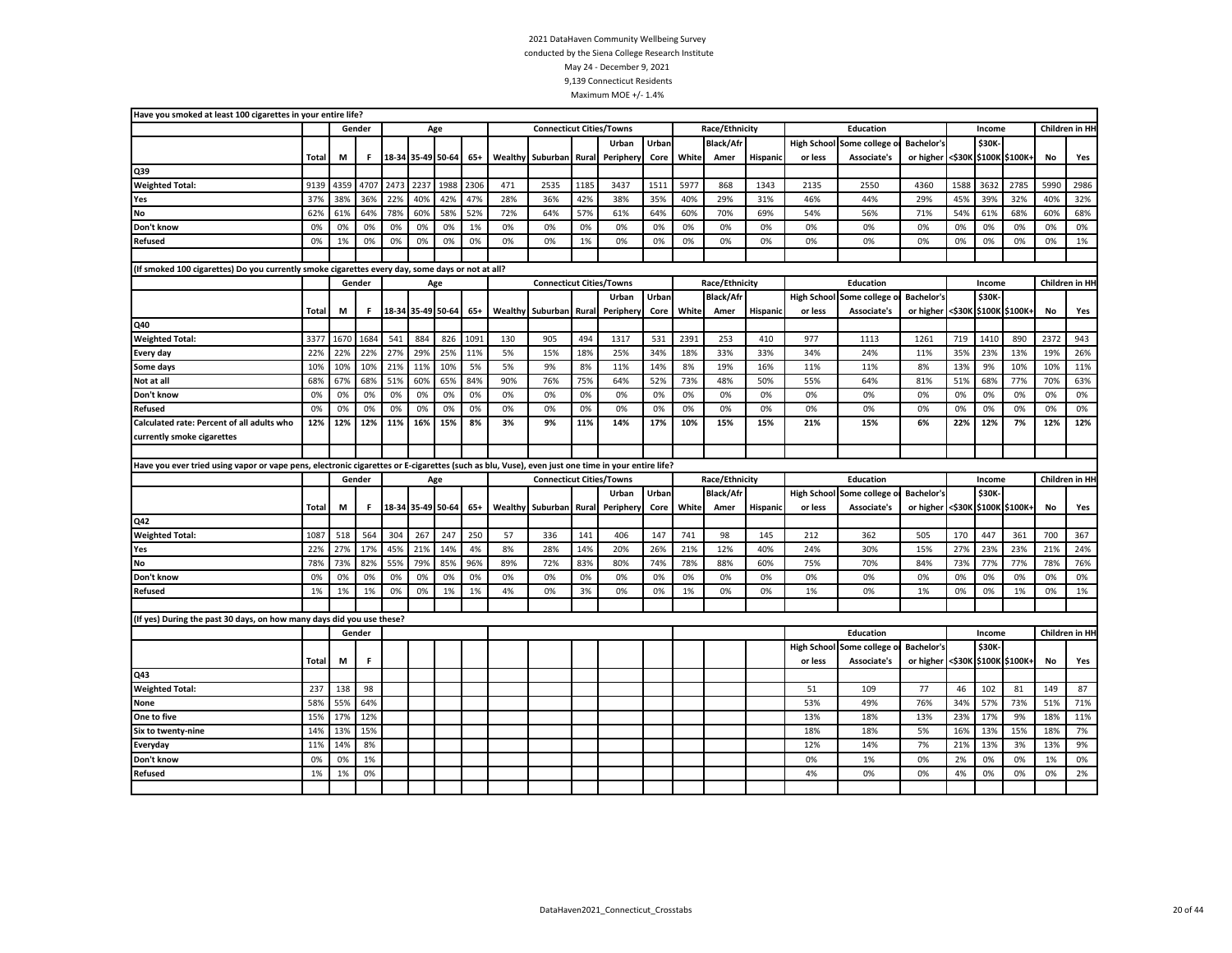| Race/Ethnicity<br>Children in HI-<br>Gender<br><b>Connecticut Cities/Towns</b><br><b>Education</b><br>Income<br>Age<br>Urban<br><b>Black/Afr</b><br><b>High School</b><br>Some college<br><b>Bachelor's</b><br><b>\$30K</b><br>Urban<br>\$100K \$100K+<br>M<br>18-34 35-49 50-64<br>$65+$<br>Wealthy Suburban Rural<br>White<br>Hispanic<br><\$30K<br>Yes<br>Total<br>F<br>Periphery<br>Core<br>Amer<br>or less<br>Associate's<br>or higher<br>No<br><b>ALCR</b><br>2399<br>2297<br>8979<br>4267<br>4642<br>2191<br>195<br>452<br>2490<br>1167<br>3382<br>1488<br>5871<br>864<br>1310<br>2099<br>2516<br>4272<br>1572<br>3560<br>2728<br>5894<br>2923<br><b>Weighted Total:</b><br>79%<br>81%<br>71%<br>75%<br>80%<br>77%<br>91%<br>80%<br>79%<br>79%<br>78%<br>82%<br>80%<br>81%<br>76%<br>82%<br>78%<br>79%<br>83%<br>75%<br>76%<br>79%<br>81%<br>None<br>15%<br>14%<br>13%<br>21%<br>18%<br>13%<br>5%<br>14%<br>15%<br>15%<br>13%<br>14%<br>13%<br>16%<br>11%<br>15%<br>16%<br>9%<br>15%<br>17%<br>13%<br>17%<br>One to five<br>13%<br>3%<br>3%<br>2%<br>5%<br>3%<br>2%<br>1%<br>4%<br>3%<br>3%<br>2%<br>3%<br>2%<br>3%<br>2%<br>3%<br>3%<br>3%<br>2%<br>4%<br>2%<br>3%<br>Six to ten<br>2%<br>2%<br>2%<br>3%<br>2%<br>More than ten<br>3%<br>1%<br>2%<br>1%<br>2%<br>2%<br>2%<br>2%<br>2%<br>1%<br>2%<br>3%<br>3%<br>1%<br>2%<br>2%<br>2%<br>2%<br>2%<br>1%<br>2%<br>0%<br>1%<br>1%<br>1%<br>1%<br>2%<br>2%<br>1%<br>1%<br>2%<br>1%<br>0%<br>1%<br>1%<br>Don't know<br>1%<br>1%<br>1%<br>1%<br>1%<br>1%<br>1%<br>1%<br>1%<br>0%<br>0%<br>0%<br>1%<br>0%<br>1%<br>1%<br>1%<br>0%<br>1%<br>0%<br>0%<br>0%<br>1%<br>0%<br>0%<br>0%<br>0%<br>0%<br>1%<br><b>Refused</b><br>0%<br>During the past 30 days, on how many days did you use marijuana or cannabis?<br><b>Connecticut Cities/Towns</b><br>Race/Ethnicity<br>Education<br>Children in HI-<br>Gender<br>Income<br>Age<br>Urban<br><b>Black/Afr</b><br>\$30K-<br>Urban<br><b>High School</b><br>Bachelor's<br>Some college o<br>18-34 35-49 50-64<br>Wealthy<br>White<br><\$30K \$100K \$100K+<br>Total<br>M<br>F<br>$65+$<br>Suburban<br>Rural<br>Amer<br>Hispanic<br>Associate's<br>or higher<br>No<br>Yes<br>Peripher<br>Core<br>or less<br>POT1R<br>4707<br>2473<br>2237<br>1988<br>2306<br>2785<br>2986<br>9139<br>4359<br>471<br>2535<br>1185<br>3437<br>1511<br>5977<br>868<br>1343<br>2135<br>2550<br>4360<br>1588<br>3632<br>5990<br><b>Weighted Total:</b><br>85%<br>85%<br>84%<br>87%<br>75%<br>90%<br>94%<br>87%<br>85%<br>85%<br>86%<br>85%<br>86%<br>87%<br>80%<br>82%<br>83%<br>89%<br>81%<br>85%<br>87%<br>86%<br>85%<br>None<br>5%<br>5%<br>4%<br>8%<br>4%<br>4%<br>2%<br>4%<br>4%<br>5%<br>5%<br>5%<br>3%<br>6%<br>5%<br>5%<br>4%<br>5%<br>5%<br>5%<br>5%<br>4%<br>One to five<br>6%<br>2%<br>2%<br>2%<br>2%<br>Six to ten<br>2%<br>1%<br>3%<br>1%<br>1%<br>2%<br>2%<br>1%<br>1%<br>1%<br>2%<br>2%<br>2%<br>1%<br>2%<br>2%<br>1%<br>2%<br>2%<br>7%<br>7%<br>6%<br>13%<br>8%<br>4%<br>2%<br>4%<br>7%<br>8%<br>7%<br>8%<br>6%<br>7%<br>11%<br>9%<br>9%<br>5%<br>10%<br>8%<br>5%<br>7%<br>7%<br>More than ten<br>1%<br>1%<br>1%<br>1%<br>1%<br>1%<br>1%<br>0%<br>1%<br>0%<br>1%<br>0%<br>1%<br>1%<br>1%<br>1%<br>1%<br>0%<br>1%<br>Don't know<br>1%<br>1%<br>1%<br>0%<br>1%<br>0%<br>0%<br>1%<br>1%<br>1%<br>1%<br>1%<br>1%<br>1%<br>1%<br>1%<br>1%<br>1%<br>1%<br>1%<br>0%<br>1%<br>0%<br>0%<br>1%<br>0%<br>0%<br><b>Refused</b><br>(If used marijuana in past 30 days) When you used marijuana or cannabis during the past 30 days, was it usually:<br>Children in HI-<br><b>Connecticut Cities/Towns</b><br>Race/Ethnicity<br>Gender<br>Age<br>Education<br>Income<br>Urban<br>Urban<br><b>Black/Afr</b><br><b>Bachelor's</b><br>\$30K<br><b>High School</b><br>Some college<br>M<br>18-34 35-49 50-64<br>$65+$<br>Wealthy Suburban<br>Rural<br>White<br>or higher<br><\$30K \$100K \$100K+<br>Total<br>F<br>Peripher<br>Core<br>Amer<br><b>Hispanic</b><br>or less<br>Associate's<br>No<br>Yes<br>POT2<br><b>Weighted Total:</b><br>1191<br>632<br>540<br>590<br>318<br>168<br>104<br>58<br>334<br>149<br>440<br>210<br>755<br>105<br>248<br>338<br>399<br>448<br>269<br>517<br>333<br>788<br>387<br>25%<br>27%<br>For medical reasons (like to treat or decrease $2\%$<br>16%<br>29%<br>14%<br>28%<br>31%<br>35%<br>29%<br>20%<br>22%<br>21%<br>21%<br>16%<br>29%<br>20%<br>29%<br>18%<br>25%<br>24%<br>18%<br>19%<br>symptoms of a health condition)<br>For nonmedical reasons (like to have fun or fis9%<br>47%<br>30%<br>41%<br>40%<br>33%<br>36%<br>47%<br>40%<br>38%<br>40%<br>34%<br>33%<br>47%<br>24%<br>37%<br>40%<br>37%<br>39%<br>38%<br>35%<br>37%<br>56%<br>in)<br>37%<br>35%<br>40%<br>43%<br>32%<br>36%<br>27%<br>23%<br>38%<br>35%<br>38%<br>40%<br>37%<br>49%<br>37%<br>42%<br>36%<br>35%<br>48%<br>39%<br>25%<br>38%<br>36%<br>For both medical and nonmedical reasons<br>Don't know<br>1%<br>2%<br>0%<br>2%<br>0%<br>0%<br>0%<br>0%<br>0%<br>0%<br>2%<br>1%<br>0%<br>0%<br>1%<br>3%<br>0%<br>3%<br>1%<br>0%<br>2%<br>0%<br>3%<br>0%<br>0%<br>0%<br>0%<br>Refused<br>0%<br>1%<br>0%<br>0%<br>1%<br>1%<br>0%<br>2%<br>0%<br>0%<br>0%<br>0%<br>0%<br>0%<br>0%<br>0%<br>0%<br>1%<br>0%<br>(If used marijuana in past 30 days) During the past 30 days, have you driven a vehicle while you were under the influence of marijuana?<br>Children in HI-<br>Gender<br>Education<br>Age<br>Income<br>\$30K-<br><b>High School</b><br><b>Bachelor's</b><br>Some college o<br>F<br>18-34 35-49 50-64<br><\$30K \$100K \$100K+<br>Total<br>M<br>$65+$<br>Associate's<br>or higher<br>No<br>Yes<br>or less<br>POT3<br><b>Weighted Total:</b><br>413<br>225<br>182<br>198<br>109<br>38<br>128<br>121<br>162<br>119<br>140<br>66<br>94<br>176<br>267<br>16%<br>17%<br>4%<br>9%<br>16%<br>13%<br>9%<br>15%<br>4%<br>21%<br>8%<br>10%<br>15%<br>12%<br>11%<br>Yes<br>83%<br><b>No</b><br>86%<br>89%<br>82%<br>84%<br>94%<br>96%<br>79%<br>90%<br>89%<br>88%<br>85%<br>88%<br>88%<br>84%<br>Don't know<br>1%<br>0%<br>2%<br>1%<br>0%<br>2%<br>0%<br>0%<br>2%<br>4%<br>0%<br>0%<br>1%<br>0%<br>1%<br>Refused<br>0%<br>0%<br>0%<br>0%<br>1%<br>0%<br>0%<br>1%<br>0%<br>0%<br>0%<br>0%<br>0%<br>0%<br>0% | Considering all types of alcoholic beverages, how many times during the past 30 days did you have 4/5 or more drinks on an occasion? |  |  |  |  |  |  |  |  |  |  |  |  |
|----------------------------------------------------------------------------------------------------------------------------------------------------------------------------------------------------------------------------------------------------------------------------------------------------------------------------------------------------------------------------------------------------------------------------------------------------------------------------------------------------------------------------------------------------------------------------------------------------------------------------------------------------------------------------------------------------------------------------------------------------------------------------------------------------------------------------------------------------------------------------------------------------------------------------------------------------------------------------------------------------------------------------------------------------------------------------------------------------------------------------------------------------------------------------------------------------------------------------------------------------------------------------------------------------------------------------------------------------------------------------------------------------------------------------------------------------------------------------------------------------------------------------------------------------------------------------------------------------------------------------------------------------------------------------------------------------------------------------------------------------------------------------------------------------------------------------------------------------------------------------------------------------------------------------------------------------------------------------------------------------------------------------------------------------------------------------------------------------------------------------------------------------------------------------------------------------------------------------------------------------------------------------------------------------------------------------------------------------------------------------------------------------------------------------------------------------------------------------------------------------------------------------------------------------------------------------------------------------------------------------------------------------------------------------------------------------------------------------------------------------------------------------------------------------------------------------------------------------------------------------------------------------------------------------------------------------------------------------------------------------------------------------------------------------------------------------------------------------------------------------------------------------------------------------------------------------------------------------------------------------------------------------------------------------------------------------------------------------------------------------------------------------------------------------------------------------------------------------------------------------------------------------------------------------------------------------------------------------------------------------------------------------------------------------------------------------------------------------------------------------------------------------------------------------------------------------------------------------------------------------------------------------------------------------------------------------------------------------------------------------------------------------------------------------------------------------------------------------------------------------------------------------------------------------------------------------------------------------------------------------------------------------------------------------------------------------------------------------------------------------------------------------------------------------------------------------------------------------------------------------------------------------------------------------------------------------------------------------------------------------------------------------------------------------------------------------------------------------------------------------------------------------------------------------------------------------------------------------------------------------------------------------------------------------------------------------------------------------------------------------------------------------------------------------------------------------------------------------------------------------------------------------------------------------------------------------------------------------------------------------------------------------------------------------------------------------------------------------------------------------------------------------------------------------------------------------------------------------------------------------------------------------------------------------------------------------------------------------------------------------------------------------------------------------------------------------------------------------------------------------------------------------------------------------------------------------------------------------------------------------------------------------------------------------------------------------------------------------------------------------------------------------------------------------------------------------------------------------------------------------------------------------------------------------------|--------------------------------------------------------------------------------------------------------------------------------------|--|--|--|--|--|--|--|--|--|--|--|--|
|                                                                                                                                                                                                                                                                                                                                                                                                                                                                                                                                                                                                                                                                                                                                                                                                                                                                                                                                                                                                                                                                                                                                                                                                                                                                                                                                                                                                                                                                                                                                                                                                                                                                                                                                                                                                                                                                                                                                                                                                                                                                                                                                                                                                                                                                                                                                                                                                                                                                                                                                                                                                                                                                                                                                                                                                                                                                                                                                                                                                                                                                                                                                                                                                                                                                                                                                                                                                                                                                                                                                                                                                                                                                                                                                                                                                                                                                                                                                                                                                                                                                                                                                                                                                                                                                                                                                                                                                                                                                                                                                                                                                                                                                                                                                                                                                                                                                                                                                                                                                                                                                                                                                                                                                                                                                                                                                                                                                                                                                                                                                                                                                                                                                                                                                                                                                                                                                                                                                                                                                                                                                                                                                                                                  |                                                                                                                                      |  |  |  |  |  |  |  |  |  |  |  |  |
|                                                                                                                                                                                                                                                                                                                                                                                                                                                                                                                                                                                                                                                                                                                                                                                                                                                                                                                                                                                                                                                                                                                                                                                                                                                                                                                                                                                                                                                                                                                                                                                                                                                                                                                                                                                                                                                                                                                                                                                                                                                                                                                                                                                                                                                                                                                                                                                                                                                                                                                                                                                                                                                                                                                                                                                                                                                                                                                                                                                                                                                                                                                                                                                                                                                                                                                                                                                                                                                                                                                                                                                                                                                                                                                                                                                                                                                                                                                                                                                                                                                                                                                                                                                                                                                                                                                                                                                                                                                                                                                                                                                                                                                                                                                                                                                                                                                                                                                                                                                                                                                                                                                                                                                                                                                                                                                                                                                                                                                                                                                                                                                                                                                                                                                                                                                                                                                                                                                                                                                                                                                                                                                                                                                  |                                                                                                                                      |  |  |  |  |  |  |  |  |  |  |  |  |
|                                                                                                                                                                                                                                                                                                                                                                                                                                                                                                                                                                                                                                                                                                                                                                                                                                                                                                                                                                                                                                                                                                                                                                                                                                                                                                                                                                                                                                                                                                                                                                                                                                                                                                                                                                                                                                                                                                                                                                                                                                                                                                                                                                                                                                                                                                                                                                                                                                                                                                                                                                                                                                                                                                                                                                                                                                                                                                                                                                                                                                                                                                                                                                                                                                                                                                                                                                                                                                                                                                                                                                                                                                                                                                                                                                                                                                                                                                                                                                                                                                                                                                                                                                                                                                                                                                                                                                                                                                                                                                                                                                                                                                                                                                                                                                                                                                                                                                                                                                                                                                                                                                                                                                                                                                                                                                                                                                                                                                                                                                                                                                                                                                                                                                                                                                                                                                                                                                                                                                                                                                                                                                                                                                                  |                                                                                                                                      |  |  |  |  |  |  |  |  |  |  |  |  |
|                                                                                                                                                                                                                                                                                                                                                                                                                                                                                                                                                                                                                                                                                                                                                                                                                                                                                                                                                                                                                                                                                                                                                                                                                                                                                                                                                                                                                                                                                                                                                                                                                                                                                                                                                                                                                                                                                                                                                                                                                                                                                                                                                                                                                                                                                                                                                                                                                                                                                                                                                                                                                                                                                                                                                                                                                                                                                                                                                                                                                                                                                                                                                                                                                                                                                                                                                                                                                                                                                                                                                                                                                                                                                                                                                                                                                                                                                                                                                                                                                                                                                                                                                                                                                                                                                                                                                                                                                                                                                                                                                                                                                                                                                                                                                                                                                                                                                                                                                                                                                                                                                                                                                                                                                                                                                                                                                                                                                                                                                                                                                                                                                                                                                                                                                                                                                                                                                                                                                                                                                                                                                                                                                                                  |                                                                                                                                      |  |  |  |  |  |  |  |  |  |  |  |  |
|                                                                                                                                                                                                                                                                                                                                                                                                                                                                                                                                                                                                                                                                                                                                                                                                                                                                                                                                                                                                                                                                                                                                                                                                                                                                                                                                                                                                                                                                                                                                                                                                                                                                                                                                                                                                                                                                                                                                                                                                                                                                                                                                                                                                                                                                                                                                                                                                                                                                                                                                                                                                                                                                                                                                                                                                                                                                                                                                                                                                                                                                                                                                                                                                                                                                                                                                                                                                                                                                                                                                                                                                                                                                                                                                                                                                                                                                                                                                                                                                                                                                                                                                                                                                                                                                                                                                                                                                                                                                                                                                                                                                                                                                                                                                                                                                                                                                                                                                                                                                                                                                                                                                                                                                                                                                                                                                                                                                                                                                                                                                                                                                                                                                                                                                                                                                                                                                                                                                                                                                                                                                                                                                                                                  |                                                                                                                                      |  |  |  |  |  |  |  |  |  |  |  |  |
|                                                                                                                                                                                                                                                                                                                                                                                                                                                                                                                                                                                                                                                                                                                                                                                                                                                                                                                                                                                                                                                                                                                                                                                                                                                                                                                                                                                                                                                                                                                                                                                                                                                                                                                                                                                                                                                                                                                                                                                                                                                                                                                                                                                                                                                                                                                                                                                                                                                                                                                                                                                                                                                                                                                                                                                                                                                                                                                                                                                                                                                                                                                                                                                                                                                                                                                                                                                                                                                                                                                                                                                                                                                                                                                                                                                                                                                                                                                                                                                                                                                                                                                                                                                                                                                                                                                                                                                                                                                                                                                                                                                                                                                                                                                                                                                                                                                                                                                                                                                                                                                                                                                                                                                                                                                                                                                                                                                                                                                                                                                                                                                                                                                                                                                                                                                                                                                                                                                                                                                                                                                                                                                                                                                  |                                                                                                                                      |  |  |  |  |  |  |  |  |  |  |  |  |
|                                                                                                                                                                                                                                                                                                                                                                                                                                                                                                                                                                                                                                                                                                                                                                                                                                                                                                                                                                                                                                                                                                                                                                                                                                                                                                                                                                                                                                                                                                                                                                                                                                                                                                                                                                                                                                                                                                                                                                                                                                                                                                                                                                                                                                                                                                                                                                                                                                                                                                                                                                                                                                                                                                                                                                                                                                                                                                                                                                                                                                                                                                                                                                                                                                                                                                                                                                                                                                                                                                                                                                                                                                                                                                                                                                                                                                                                                                                                                                                                                                                                                                                                                                                                                                                                                                                                                                                                                                                                                                                                                                                                                                                                                                                                                                                                                                                                                                                                                                                                                                                                                                                                                                                                                                                                                                                                                                                                                                                                                                                                                                                                                                                                                                                                                                                                                                                                                                                                                                                                                                                                                                                                                                                  |                                                                                                                                      |  |  |  |  |  |  |  |  |  |  |  |  |
|                                                                                                                                                                                                                                                                                                                                                                                                                                                                                                                                                                                                                                                                                                                                                                                                                                                                                                                                                                                                                                                                                                                                                                                                                                                                                                                                                                                                                                                                                                                                                                                                                                                                                                                                                                                                                                                                                                                                                                                                                                                                                                                                                                                                                                                                                                                                                                                                                                                                                                                                                                                                                                                                                                                                                                                                                                                                                                                                                                                                                                                                                                                                                                                                                                                                                                                                                                                                                                                                                                                                                                                                                                                                                                                                                                                                                                                                                                                                                                                                                                                                                                                                                                                                                                                                                                                                                                                                                                                                                                                                                                                                                                                                                                                                                                                                                                                                                                                                                                                                                                                                                                                                                                                                                                                                                                                                                                                                                                                                                                                                                                                                                                                                                                                                                                                                                                                                                                                                                                                                                                                                                                                                                                                  |                                                                                                                                      |  |  |  |  |  |  |  |  |  |  |  |  |
|                                                                                                                                                                                                                                                                                                                                                                                                                                                                                                                                                                                                                                                                                                                                                                                                                                                                                                                                                                                                                                                                                                                                                                                                                                                                                                                                                                                                                                                                                                                                                                                                                                                                                                                                                                                                                                                                                                                                                                                                                                                                                                                                                                                                                                                                                                                                                                                                                                                                                                                                                                                                                                                                                                                                                                                                                                                                                                                                                                                                                                                                                                                                                                                                                                                                                                                                                                                                                                                                                                                                                                                                                                                                                                                                                                                                                                                                                                                                                                                                                                                                                                                                                                                                                                                                                                                                                                                                                                                                                                                                                                                                                                                                                                                                                                                                                                                                                                                                                                                                                                                                                                                                                                                                                                                                                                                                                                                                                                                                                                                                                                                                                                                                                                                                                                                                                                                                                                                                                                                                                                                                                                                                                                                  |                                                                                                                                      |  |  |  |  |  |  |  |  |  |  |  |  |
|                                                                                                                                                                                                                                                                                                                                                                                                                                                                                                                                                                                                                                                                                                                                                                                                                                                                                                                                                                                                                                                                                                                                                                                                                                                                                                                                                                                                                                                                                                                                                                                                                                                                                                                                                                                                                                                                                                                                                                                                                                                                                                                                                                                                                                                                                                                                                                                                                                                                                                                                                                                                                                                                                                                                                                                                                                                                                                                                                                                                                                                                                                                                                                                                                                                                                                                                                                                                                                                                                                                                                                                                                                                                                                                                                                                                                                                                                                                                                                                                                                                                                                                                                                                                                                                                                                                                                                                                                                                                                                                                                                                                                                                                                                                                                                                                                                                                                                                                                                                                                                                                                                                                                                                                                                                                                                                                                                                                                                                                                                                                                                                                                                                                                                                                                                                                                                                                                                                                                                                                                                                                                                                                                                                  |                                                                                                                                      |  |  |  |  |  |  |  |  |  |  |  |  |
|                                                                                                                                                                                                                                                                                                                                                                                                                                                                                                                                                                                                                                                                                                                                                                                                                                                                                                                                                                                                                                                                                                                                                                                                                                                                                                                                                                                                                                                                                                                                                                                                                                                                                                                                                                                                                                                                                                                                                                                                                                                                                                                                                                                                                                                                                                                                                                                                                                                                                                                                                                                                                                                                                                                                                                                                                                                                                                                                                                                                                                                                                                                                                                                                                                                                                                                                                                                                                                                                                                                                                                                                                                                                                                                                                                                                                                                                                                                                                                                                                                                                                                                                                                                                                                                                                                                                                                                                                                                                                                                                                                                                                                                                                                                                                                                                                                                                                                                                                                                                                                                                                                                                                                                                                                                                                                                                                                                                                                                                                                                                                                                                                                                                                                                                                                                                                                                                                                                                                                                                                                                                                                                                                                                  |                                                                                                                                      |  |  |  |  |  |  |  |  |  |  |  |  |
|                                                                                                                                                                                                                                                                                                                                                                                                                                                                                                                                                                                                                                                                                                                                                                                                                                                                                                                                                                                                                                                                                                                                                                                                                                                                                                                                                                                                                                                                                                                                                                                                                                                                                                                                                                                                                                                                                                                                                                                                                                                                                                                                                                                                                                                                                                                                                                                                                                                                                                                                                                                                                                                                                                                                                                                                                                                                                                                                                                                                                                                                                                                                                                                                                                                                                                                                                                                                                                                                                                                                                                                                                                                                                                                                                                                                                                                                                                                                                                                                                                                                                                                                                                                                                                                                                                                                                                                                                                                                                                                                                                                                                                                                                                                                                                                                                                                                                                                                                                                                                                                                                                                                                                                                                                                                                                                                                                                                                                                                                                                                                                                                                                                                                                                                                                                                                                                                                                                                                                                                                                                                                                                                                                                  |                                                                                                                                      |  |  |  |  |  |  |  |  |  |  |  |  |
|                                                                                                                                                                                                                                                                                                                                                                                                                                                                                                                                                                                                                                                                                                                                                                                                                                                                                                                                                                                                                                                                                                                                                                                                                                                                                                                                                                                                                                                                                                                                                                                                                                                                                                                                                                                                                                                                                                                                                                                                                                                                                                                                                                                                                                                                                                                                                                                                                                                                                                                                                                                                                                                                                                                                                                                                                                                                                                                                                                                                                                                                                                                                                                                                                                                                                                                                                                                                                                                                                                                                                                                                                                                                                                                                                                                                                                                                                                                                                                                                                                                                                                                                                                                                                                                                                                                                                                                                                                                                                                                                                                                                                                                                                                                                                                                                                                                                                                                                                                                                                                                                                                                                                                                                                                                                                                                                                                                                                                                                                                                                                                                                                                                                                                                                                                                                                                                                                                                                                                                                                                                                                                                                                                                  |                                                                                                                                      |  |  |  |  |  |  |  |  |  |  |  |  |
|                                                                                                                                                                                                                                                                                                                                                                                                                                                                                                                                                                                                                                                                                                                                                                                                                                                                                                                                                                                                                                                                                                                                                                                                                                                                                                                                                                                                                                                                                                                                                                                                                                                                                                                                                                                                                                                                                                                                                                                                                                                                                                                                                                                                                                                                                                                                                                                                                                                                                                                                                                                                                                                                                                                                                                                                                                                                                                                                                                                                                                                                                                                                                                                                                                                                                                                                                                                                                                                                                                                                                                                                                                                                                                                                                                                                                                                                                                                                                                                                                                                                                                                                                                                                                                                                                                                                                                                                                                                                                                                                                                                                                                                                                                                                                                                                                                                                                                                                                                                                                                                                                                                                                                                                                                                                                                                                                                                                                                                                                                                                                                                                                                                                                                                                                                                                                                                                                                                                                                                                                                                                                                                                                                                  |                                                                                                                                      |  |  |  |  |  |  |  |  |  |  |  |  |
|                                                                                                                                                                                                                                                                                                                                                                                                                                                                                                                                                                                                                                                                                                                                                                                                                                                                                                                                                                                                                                                                                                                                                                                                                                                                                                                                                                                                                                                                                                                                                                                                                                                                                                                                                                                                                                                                                                                                                                                                                                                                                                                                                                                                                                                                                                                                                                                                                                                                                                                                                                                                                                                                                                                                                                                                                                                                                                                                                                                                                                                                                                                                                                                                                                                                                                                                                                                                                                                                                                                                                                                                                                                                                                                                                                                                                                                                                                                                                                                                                                                                                                                                                                                                                                                                                                                                                                                                                                                                                                                                                                                                                                                                                                                                                                                                                                                                                                                                                                                                                                                                                                                                                                                                                                                                                                                                                                                                                                                                                                                                                                                                                                                                                                                                                                                                                                                                                                                                                                                                                                                                                                                                                                                  |                                                                                                                                      |  |  |  |  |  |  |  |  |  |  |  |  |
|                                                                                                                                                                                                                                                                                                                                                                                                                                                                                                                                                                                                                                                                                                                                                                                                                                                                                                                                                                                                                                                                                                                                                                                                                                                                                                                                                                                                                                                                                                                                                                                                                                                                                                                                                                                                                                                                                                                                                                                                                                                                                                                                                                                                                                                                                                                                                                                                                                                                                                                                                                                                                                                                                                                                                                                                                                                                                                                                                                                                                                                                                                                                                                                                                                                                                                                                                                                                                                                                                                                                                                                                                                                                                                                                                                                                                                                                                                                                                                                                                                                                                                                                                                                                                                                                                                                                                                                                                                                                                                                                                                                                                                                                                                                                                                                                                                                                                                                                                                                                                                                                                                                                                                                                                                                                                                                                                                                                                                                                                                                                                                                                                                                                                                                                                                                                                                                                                                                                                                                                                                                                                                                                                                                  |                                                                                                                                      |  |  |  |  |  |  |  |  |  |  |  |  |
|                                                                                                                                                                                                                                                                                                                                                                                                                                                                                                                                                                                                                                                                                                                                                                                                                                                                                                                                                                                                                                                                                                                                                                                                                                                                                                                                                                                                                                                                                                                                                                                                                                                                                                                                                                                                                                                                                                                                                                                                                                                                                                                                                                                                                                                                                                                                                                                                                                                                                                                                                                                                                                                                                                                                                                                                                                                                                                                                                                                                                                                                                                                                                                                                                                                                                                                                                                                                                                                                                                                                                                                                                                                                                                                                                                                                                                                                                                                                                                                                                                                                                                                                                                                                                                                                                                                                                                                                                                                                                                                                                                                                                                                                                                                                                                                                                                                                                                                                                                                                                                                                                                                                                                                                                                                                                                                                                                                                                                                                                                                                                                                                                                                                                                                                                                                                                                                                                                                                                                                                                                                                                                                                                                                  |                                                                                                                                      |  |  |  |  |  |  |  |  |  |  |  |  |
|                                                                                                                                                                                                                                                                                                                                                                                                                                                                                                                                                                                                                                                                                                                                                                                                                                                                                                                                                                                                                                                                                                                                                                                                                                                                                                                                                                                                                                                                                                                                                                                                                                                                                                                                                                                                                                                                                                                                                                                                                                                                                                                                                                                                                                                                                                                                                                                                                                                                                                                                                                                                                                                                                                                                                                                                                                                                                                                                                                                                                                                                                                                                                                                                                                                                                                                                                                                                                                                                                                                                                                                                                                                                                                                                                                                                                                                                                                                                                                                                                                                                                                                                                                                                                                                                                                                                                                                                                                                                                                                                                                                                                                                                                                                                                                                                                                                                                                                                                                                                                                                                                                                                                                                                                                                                                                                                                                                                                                                                                                                                                                                                                                                                                                                                                                                                                                                                                                                                                                                                                                                                                                                                                                                  |                                                                                                                                      |  |  |  |  |  |  |  |  |  |  |  |  |
|                                                                                                                                                                                                                                                                                                                                                                                                                                                                                                                                                                                                                                                                                                                                                                                                                                                                                                                                                                                                                                                                                                                                                                                                                                                                                                                                                                                                                                                                                                                                                                                                                                                                                                                                                                                                                                                                                                                                                                                                                                                                                                                                                                                                                                                                                                                                                                                                                                                                                                                                                                                                                                                                                                                                                                                                                                                                                                                                                                                                                                                                                                                                                                                                                                                                                                                                                                                                                                                                                                                                                                                                                                                                                                                                                                                                                                                                                                                                                                                                                                                                                                                                                                                                                                                                                                                                                                                                                                                                                                                                                                                                                                                                                                                                                                                                                                                                                                                                                                                                                                                                                                                                                                                                                                                                                                                                                                                                                                                                                                                                                                                                                                                                                                                                                                                                                                                                                                                                                                                                                                                                                                                                                                                  |                                                                                                                                      |  |  |  |  |  |  |  |  |  |  |  |  |
|                                                                                                                                                                                                                                                                                                                                                                                                                                                                                                                                                                                                                                                                                                                                                                                                                                                                                                                                                                                                                                                                                                                                                                                                                                                                                                                                                                                                                                                                                                                                                                                                                                                                                                                                                                                                                                                                                                                                                                                                                                                                                                                                                                                                                                                                                                                                                                                                                                                                                                                                                                                                                                                                                                                                                                                                                                                                                                                                                                                                                                                                                                                                                                                                                                                                                                                                                                                                                                                                                                                                                                                                                                                                                                                                                                                                                                                                                                                                                                                                                                                                                                                                                                                                                                                                                                                                                                                                                                                                                                                                                                                                                                                                                                                                                                                                                                                                                                                                                                                                                                                                                                                                                                                                                                                                                                                                                                                                                                                                                                                                                                                                                                                                                                                                                                                                                                                                                                                                                                                                                                                                                                                                                                                  |                                                                                                                                      |  |  |  |  |  |  |  |  |  |  |  |  |
|                                                                                                                                                                                                                                                                                                                                                                                                                                                                                                                                                                                                                                                                                                                                                                                                                                                                                                                                                                                                                                                                                                                                                                                                                                                                                                                                                                                                                                                                                                                                                                                                                                                                                                                                                                                                                                                                                                                                                                                                                                                                                                                                                                                                                                                                                                                                                                                                                                                                                                                                                                                                                                                                                                                                                                                                                                                                                                                                                                                                                                                                                                                                                                                                                                                                                                                                                                                                                                                                                                                                                                                                                                                                                                                                                                                                                                                                                                                                                                                                                                                                                                                                                                                                                                                                                                                                                                                                                                                                                                                                                                                                                                                                                                                                                                                                                                                                                                                                                                                                                                                                                                                                                                                                                                                                                                                                                                                                                                                                                                                                                                                                                                                                                                                                                                                                                                                                                                                                                                                                                                                                                                                                                                                  |                                                                                                                                      |  |  |  |  |  |  |  |  |  |  |  |  |
|                                                                                                                                                                                                                                                                                                                                                                                                                                                                                                                                                                                                                                                                                                                                                                                                                                                                                                                                                                                                                                                                                                                                                                                                                                                                                                                                                                                                                                                                                                                                                                                                                                                                                                                                                                                                                                                                                                                                                                                                                                                                                                                                                                                                                                                                                                                                                                                                                                                                                                                                                                                                                                                                                                                                                                                                                                                                                                                                                                                                                                                                                                                                                                                                                                                                                                                                                                                                                                                                                                                                                                                                                                                                                                                                                                                                                                                                                                                                                                                                                                                                                                                                                                                                                                                                                                                                                                                                                                                                                                                                                                                                                                                                                                                                                                                                                                                                                                                                                                                                                                                                                                                                                                                                                                                                                                                                                                                                                                                                                                                                                                                                                                                                                                                                                                                                                                                                                                                                                                                                                                                                                                                                                                                  |                                                                                                                                      |  |  |  |  |  |  |  |  |  |  |  |  |
|                                                                                                                                                                                                                                                                                                                                                                                                                                                                                                                                                                                                                                                                                                                                                                                                                                                                                                                                                                                                                                                                                                                                                                                                                                                                                                                                                                                                                                                                                                                                                                                                                                                                                                                                                                                                                                                                                                                                                                                                                                                                                                                                                                                                                                                                                                                                                                                                                                                                                                                                                                                                                                                                                                                                                                                                                                                                                                                                                                                                                                                                                                                                                                                                                                                                                                                                                                                                                                                                                                                                                                                                                                                                                                                                                                                                                                                                                                                                                                                                                                                                                                                                                                                                                                                                                                                                                                                                                                                                                                                                                                                                                                                                                                                                                                                                                                                                                                                                                                                                                                                                                                                                                                                                                                                                                                                                                                                                                                                                                                                                                                                                                                                                                                                                                                                                                                                                                                                                                                                                                                                                                                                                                                                  |                                                                                                                                      |  |  |  |  |  |  |  |  |  |  |  |  |
|                                                                                                                                                                                                                                                                                                                                                                                                                                                                                                                                                                                                                                                                                                                                                                                                                                                                                                                                                                                                                                                                                                                                                                                                                                                                                                                                                                                                                                                                                                                                                                                                                                                                                                                                                                                                                                                                                                                                                                                                                                                                                                                                                                                                                                                                                                                                                                                                                                                                                                                                                                                                                                                                                                                                                                                                                                                                                                                                                                                                                                                                                                                                                                                                                                                                                                                                                                                                                                                                                                                                                                                                                                                                                                                                                                                                                                                                                                                                                                                                                                                                                                                                                                                                                                                                                                                                                                                                                                                                                                                                                                                                                                                                                                                                                                                                                                                                                                                                                                                                                                                                                                                                                                                                                                                                                                                                                                                                                                                                                                                                                                                                                                                                                                                                                                                                                                                                                                                                                                                                                                                                                                                                                                                  |                                                                                                                                      |  |  |  |  |  |  |  |  |  |  |  |  |
|                                                                                                                                                                                                                                                                                                                                                                                                                                                                                                                                                                                                                                                                                                                                                                                                                                                                                                                                                                                                                                                                                                                                                                                                                                                                                                                                                                                                                                                                                                                                                                                                                                                                                                                                                                                                                                                                                                                                                                                                                                                                                                                                                                                                                                                                                                                                                                                                                                                                                                                                                                                                                                                                                                                                                                                                                                                                                                                                                                                                                                                                                                                                                                                                                                                                                                                                                                                                                                                                                                                                                                                                                                                                                                                                                                                                                                                                                                                                                                                                                                                                                                                                                                                                                                                                                                                                                                                                                                                                                                                                                                                                                                                                                                                                                                                                                                                                                                                                                                                                                                                                                                                                                                                                                                                                                                                                                                                                                                                                                                                                                                                                                                                                                                                                                                                                                                                                                                                                                                                                                                                                                                                                                                                  |                                                                                                                                      |  |  |  |  |  |  |  |  |  |  |  |  |
|                                                                                                                                                                                                                                                                                                                                                                                                                                                                                                                                                                                                                                                                                                                                                                                                                                                                                                                                                                                                                                                                                                                                                                                                                                                                                                                                                                                                                                                                                                                                                                                                                                                                                                                                                                                                                                                                                                                                                                                                                                                                                                                                                                                                                                                                                                                                                                                                                                                                                                                                                                                                                                                                                                                                                                                                                                                                                                                                                                                                                                                                                                                                                                                                                                                                                                                                                                                                                                                                                                                                                                                                                                                                                                                                                                                                                                                                                                                                                                                                                                                                                                                                                                                                                                                                                                                                                                                                                                                                                                                                                                                                                                                                                                                                                                                                                                                                                                                                                                                                                                                                                                                                                                                                                                                                                                                                                                                                                                                                                                                                                                                                                                                                                                                                                                                                                                                                                                                                                                                                                                                                                                                                                                                  |                                                                                                                                      |  |  |  |  |  |  |  |  |  |  |  |  |
|                                                                                                                                                                                                                                                                                                                                                                                                                                                                                                                                                                                                                                                                                                                                                                                                                                                                                                                                                                                                                                                                                                                                                                                                                                                                                                                                                                                                                                                                                                                                                                                                                                                                                                                                                                                                                                                                                                                                                                                                                                                                                                                                                                                                                                                                                                                                                                                                                                                                                                                                                                                                                                                                                                                                                                                                                                                                                                                                                                                                                                                                                                                                                                                                                                                                                                                                                                                                                                                                                                                                                                                                                                                                                                                                                                                                                                                                                                                                                                                                                                                                                                                                                                                                                                                                                                                                                                                                                                                                                                                                                                                                                                                                                                                                                                                                                                                                                                                                                                                                                                                                                                                                                                                                                                                                                                                                                                                                                                                                                                                                                                                                                                                                                                                                                                                                                                                                                                                                                                                                                                                                                                                                                                                  |                                                                                                                                      |  |  |  |  |  |  |  |  |  |  |  |  |
|                                                                                                                                                                                                                                                                                                                                                                                                                                                                                                                                                                                                                                                                                                                                                                                                                                                                                                                                                                                                                                                                                                                                                                                                                                                                                                                                                                                                                                                                                                                                                                                                                                                                                                                                                                                                                                                                                                                                                                                                                                                                                                                                                                                                                                                                                                                                                                                                                                                                                                                                                                                                                                                                                                                                                                                                                                                                                                                                                                                                                                                                                                                                                                                                                                                                                                                                                                                                                                                                                                                                                                                                                                                                                                                                                                                                                                                                                                                                                                                                                                                                                                                                                                                                                                                                                                                                                                                                                                                                                                                                                                                                                                                                                                                                                                                                                                                                                                                                                                                                                                                                                                                                                                                                                                                                                                                                                                                                                                                                                                                                                                                                                                                                                                                                                                                                                                                                                                                                                                                                                                                                                                                                                                                  |                                                                                                                                      |  |  |  |  |  |  |  |  |  |  |  |  |
|                                                                                                                                                                                                                                                                                                                                                                                                                                                                                                                                                                                                                                                                                                                                                                                                                                                                                                                                                                                                                                                                                                                                                                                                                                                                                                                                                                                                                                                                                                                                                                                                                                                                                                                                                                                                                                                                                                                                                                                                                                                                                                                                                                                                                                                                                                                                                                                                                                                                                                                                                                                                                                                                                                                                                                                                                                                                                                                                                                                                                                                                                                                                                                                                                                                                                                                                                                                                                                                                                                                                                                                                                                                                                                                                                                                                                                                                                                                                                                                                                                                                                                                                                                                                                                                                                                                                                                                                                                                                                                                                                                                                                                                                                                                                                                                                                                                                                                                                                                                                                                                                                                                                                                                                                                                                                                                                                                                                                                                                                                                                                                                                                                                                                                                                                                                                                                                                                                                                                                                                                                                                                                                                                                                  |                                                                                                                                      |  |  |  |  |  |  |  |  |  |  |  |  |
|                                                                                                                                                                                                                                                                                                                                                                                                                                                                                                                                                                                                                                                                                                                                                                                                                                                                                                                                                                                                                                                                                                                                                                                                                                                                                                                                                                                                                                                                                                                                                                                                                                                                                                                                                                                                                                                                                                                                                                                                                                                                                                                                                                                                                                                                                                                                                                                                                                                                                                                                                                                                                                                                                                                                                                                                                                                                                                                                                                                                                                                                                                                                                                                                                                                                                                                                                                                                                                                                                                                                                                                                                                                                                                                                                                                                                                                                                                                                                                                                                                                                                                                                                                                                                                                                                                                                                                                                                                                                                                                                                                                                                                                                                                                                                                                                                                                                                                                                                                                                                                                                                                                                                                                                                                                                                                                                                                                                                                                                                                                                                                                                                                                                                                                                                                                                                                                                                                                                                                                                                                                                                                                                                                                  |                                                                                                                                      |  |  |  |  |  |  |  |  |  |  |  |  |
|                                                                                                                                                                                                                                                                                                                                                                                                                                                                                                                                                                                                                                                                                                                                                                                                                                                                                                                                                                                                                                                                                                                                                                                                                                                                                                                                                                                                                                                                                                                                                                                                                                                                                                                                                                                                                                                                                                                                                                                                                                                                                                                                                                                                                                                                                                                                                                                                                                                                                                                                                                                                                                                                                                                                                                                                                                                                                                                                                                                                                                                                                                                                                                                                                                                                                                                                                                                                                                                                                                                                                                                                                                                                                                                                                                                                                                                                                                                                                                                                                                                                                                                                                                                                                                                                                                                                                                                                                                                                                                                                                                                                                                                                                                                                                                                                                                                                                                                                                                                                                                                                                                                                                                                                                                                                                                                                                                                                                                                                                                                                                                                                                                                                                                                                                                                                                                                                                                                                                                                                                                                                                                                                                                                  |                                                                                                                                      |  |  |  |  |  |  |  |  |  |  |  |  |
|                                                                                                                                                                                                                                                                                                                                                                                                                                                                                                                                                                                                                                                                                                                                                                                                                                                                                                                                                                                                                                                                                                                                                                                                                                                                                                                                                                                                                                                                                                                                                                                                                                                                                                                                                                                                                                                                                                                                                                                                                                                                                                                                                                                                                                                                                                                                                                                                                                                                                                                                                                                                                                                                                                                                                                                                                                                                                                                                                                                                                                                                                                                                                                                                                                                                                                                                                                                                                                                                                                                                                                                                                                                                                                                                                                                                                                                                                                                                                                                                                                                                                                                                                                                                                                                                                                                                                                                                                                                                                                                                                                                                                                                                                                                                                                                                                                                                                                                                                                                                                                                                                                                                                                                                                                                                                                                                                                                                                                                                                                                                                                                                                                                                                                                                                                                                                                                                                                                                                                                                                                                                                                                                                                                  |                                                                                                                                      |  |  |  |  |  |  |  |  |  |  |  |  |
|                                                                                                                                                                                                                                                                                                                                                                                                                                                                                                                                                                                                                                                                                                                                                                                                                                                                                                                                                                                                                                                                                                                                                                                                                                                                                                                                                                                                                                                                                                                                                                                                                                                                                                                                                                                                                                                                                                                                                                                                                                                                                                                                                                                                                                                                                                                                                                                                                                                                                                                                                                                                                                                                                                                                                                                                                                                                                                                                                                                                                                                                                                                                                                                                                                                                                                                                                                                                                                                                                                                                                                                                                                                                                                                                                                                                                                                                                                                                                                                                                                                                                                                                                                                                                                                                                                                                                                                                                                                                                                                                                                                                                                                                                                                                                                                                                                                                                                                                                                                                                                                                                                                                                                                                                                                                                                                                                                                                                                                                                                                                                                                                                                                                                                                                                                                                                                                                                                                                                                                                                                                                                                                                                                                  |                                                                                                                                      |  |  |  |  |  |  |  |  |  |  |  |  |
|                                                                                                                                                                                                                                                                                                                                                                                                                                                                                                                                                                                                                                                                                                                                                                                                                                                                                                                                                                                                                                                                                                                                                                                                                                                                                                                                                                                                                                                                                                                                                                                                                                                                                                                                                                                                                                                                                                                                                                                                                                                                                                                                                                                                                                                                                                                                                                                                                                                                                                                                                                                                                                                                                                                                                                                                                                                                                                                                                                                                                                                                                                                                                                                                                                                                                                                                                                                                                                                                                                                                                                                                                                                                                                                                                                                                                                                                                                                                                                                                                                                                                                                                                                                                                                                                                                                                                                                                                                                                                                                                                                                                                                                                                                                                                                                                                                                                                                                                                                                                                                                                                                                                                                                                                                                                                                                                                                                                                                                                                                                                                                                                                                                                                                                                                                                                                                                                                                                                                                                                                                                                                                                                                                                  |                                                                                                                                      |  |  |  |  |  |  |  |  |  |  |  |  |
|                                                                                                                                                                                                                                                                                                                                                                                                                                                                                                                                                                                                                                                                                                                                                                                                                                                                                                                                                                                                                                                                                                                                                                                                                                                                                                                                                                                                                                                                                                                                                                                                                                                                                                                                                                                                                                                                                                                                                                                                                                                                                                                                                                                                                                                                                                                                                                                                                                                                                                                                                                                                                                                                                                                                                                                                                                                                                                                                                                                                                                                                                                                                                                                                                                                                                                                                                                                                                                                                                                                                                                                                                                                                                                                                                                                                                                                                                                                                                                                                                                                                                                                                                                                                                                                                                                                                                                                                                                                                                                                                                                                                                                                                                                                                                                                                                                                                                                                                                                                                                                                                                                                                                                                                                                                                                                                                                                                                                                                                                                                                                                                                                                                                                                                                                                                                                                                                                                                                                                                                                                                                                                                                                                                  |                                                                                                                                      |  |  |  |  |  |  |  |  |  |  |  |  |
|                                                                                                                                                                                                                                                                                                                                                                                                                                                                                                                                                                                                                                                                                                                                                                                                                                                                                                                                                                                                                                                                                                                                                                                                                                                                                                                                                                                                                                                                                                                                                                                                                                                                                                                                                                                                                                                                                                                                                                                                                                                                                                                                                                                                                                                                                                                                                                                                                                                                                                                                                                                                                                                                                                                                                                                                                                                                                                                                                                                                                                                                                                                                                                                                                                                                                                                                                                                                                                                                                                                                                                                                                                                                                                                                                                                                                                                                                                                                                                                                                                                                                                                                                                                                                                                                                                                                                                                                                                                                                                                                                                                                                                                                                                                                                                                                                                                                                                                                                                                                                                                                                                                                                                                                                                                                                                                                                                                                                                                                                                                                                                                                                                                                                                                                                                                                                                                                                                                                                                                                                                                                                                                                                                                  |                                                                                                                                      |  |  |  |  |  |  |  |  |  |  |  |  |
|                                                                                                                                                                                                                                                                                                                                                                                                                                                                                                                                                                                                                                                                                                                                                                                                                                                                                                                                                                                                                                                                                                                                                                                                                                                                                                                                                                                                                                                                                                                                                                                                                                                                                                                                                                                                                                                                                                                                                                                                                                                                                                                                                                                                                                                                                                                                                                                                                                                                                                                                                                                                                                                                                                                                                                                                                                                                                                                                                                                                                                                                                                                                                                                                                                                                                                                                                                                                                                                                                                                                                                                                                                                                                                                                                                                                                                                                                                                                                                                                                                                                                                                                                                                                                                                                                                                                                                                                                                                                                                                                                                                                                                                                                                                                                                                                                                                                                                                                                                                                                                                                                                                                                                                                                                                                                                                                                                                                                                                                                                                                                                                                                                                                                                                                                                                                                                                                                                                                                                                                                                                                                                                                                                                  |                                                                                                                                      |  |  |  |  |  |  |  |  |  |  |  |  |
|                                                                                                                                                                                                                                                                                                                                                                                                                                                                                                                                                                                                                                                                                                                                                                                                                                                                                                                                                                                                                                                                                                                                                                                                                                                                                                                                                                                                                                                                                                                                                                                                                                                                                                                                                                                                                                                                                                                                                                                                                                                                                                                                                                                                                                                                                                                                                                                                                                                                                                                                                                                                                                                                                                                                                                                                                                                                                                                                                                                                                                                                                                                                                                                                                                                                                                                                                                                                                                                                                                                                                                                                                                                                                                                                                                                                                                                                                                                                                                                                                                                                                                                                                                                                                                                                                                                                                                                                                                                                                                                                                                                                                                                                                                                                                                                                                                                                                                                                                                                                                                                                                                                                                                                                                                                                                                                                                                                                                                                                                                                                                                                                                                                                                                                                                                                                                                                                                                                                                                                                                                                                                                                                                                                  |                                                                                                                                      |  |  |  |  |  |  |  |  |  |  |  |  |
|                                                                                                                                                                                                                                                                                                                                                                                                                                                                                                                                                                                                                                                                                                                                                                                                                                                                                                                                                                                                                                                                                                                                                                                                                                                                                                                                                                                                                                                                                                                                                                                                                                                                                                                                                                                                                                                                                                                                                                                                                                                                                                                                                                                                                                                                                                                                                                                                                                                                                                                                                                                                                                                                                                                                                                                                                                                                                                                                                                                                                                                                                                                                                                                                                                                                                                                                                                                                                                                                                                                                                                                                                                                                                                                                                                                                                                                                                                                                                                                                                                                                                                                                                                                                                                                                                                                                                                                                                                                                                                                                                                                                                                                                                                                                                                                                                                                                                                                                                                                                                                                                                                                                                                                                                                                                                                                                                                                                                                                                                                                                                                                                                                                                                                                                                                                                                                                                                                                                                                                                                                                                                                                                                                                  |                                                                                                                                      |  |  |  |  |  |  |  |  |  |  |  |  |
|                                                                                                                                                                                                                                                                                                                                                                                                                                                                                                                                                                                                                                                                                                                                                                                                                                                                                                                                                                                                                                                                                                                                                                                                                                                                                                                                                                                                                                                                                                                                                                                                                                                                                                                                                                                                                                                                                                                                                                                                                                                                                                                                                                                                                                                                                                                                                                                                                                                                                                                                                                                                                                                                                                                                                                                                                                                                                                                                                                                                                                                                                                                                                                                                                                                                                                                                                                                                                                                                                                                                                                                                                                                                                                                                                                                                                                                                                                                                                                                                                                                                                                                                                                                                                                                                                                                                                                                                                                                                                                                                                                                                                                                                                                                                                                                                                                                                                                                                                                                                                                                                                                                                                                                                                                                                                                                                                                                                                                                                                                                                                                                                                                                                                                                                                                                                                                                                                                                                                                                                                                                                                                                                                                                  |                                                                                                                                      |  |  |  |  |  |  |  |  |  |  |  |  |
|                                                                                                                                                                                                                                                                                                                                                                                                                                                                                                                                                                                                                                                                                                                                                                                                                                                                                                                                                                                                                                                                                                                                                                                                                                                                                                                                                                                                                                                                                                                                                                                                                                                                                                                                                                                                                                                                                                                                                                                                                                                                                                                                                                                                                                                                                                                                                                                                                                                                                                                                                                                                                                                                                                                                                                                                                                                                                                                                                                                                                                                                                                                                                                                                                                                                                                                                                                                                                                                                                                                                                                                                                                                                                                                                                                                                                                                                                                                                                                                                                                                                                                                                                                                                                                                                                                                                                                                                                                                                                                                                                                                                                                                                                                                                                                                                                                                                                                                                                                                                                                                                                                                                                                                                                                                                                                                                                                                                                                                                                                                                                                                                                                                                                                                                                                                                                                                                                                                                                                                                                                                                                                                                                                                  |                                                                                                                                      |  |  |  |  |  |  |  |  |  |  |  |  |
|                                                                                                                                                                                                                                                                                                                                                                                                                                                                                                                                                                                                                                                                                                                                                                                                                                                                                                                                                                                                                                                                                                                                                                                                                                                                                                                                                                                                                                                                                                                                                                                                                                                                                                                                                                                                                                                                                                                                                                                                                                                                                                                                                                                                                                                                                                                                                                                                                                                                                                                                                                                                                                                                                                                                                                                                                                                                                                                                                                                                                                                                                                                                                                                                                                                                                                                                                                                                                                                                                                                                                                                                                                                                                                                                                                                                                                                                                                                                                                                                                                                                                                                                                                                                                                                                                                                                                                                                                                                                                                                                                                                                                                                                                                                                                                                                                                                                                                                                                                                                                                                                                                                                                                                                                                                                                                                                                                                                                                                                                                                                                                                                                                                                                                                                                                                                                                                                                                                                                                                                                                                                                                                                                                                  |                                                                                                                                      |  |  |  |  |  |  |  |  |  |  |  |  |
|                                                                                                                                                                                                                                                                                                                                                                                                                                                                                                                                                                                                                                                                                                                                                                                                                                                                                                                                                                                                                                                                                                                                                                                                                                                                                                                                                                                                                                                                                                                                                                                                                                                                                                                                                                                                                                                                                                                                                                                                                                                                                                                                                                                                                                                                                                                                                                                                                                                                                                                                                                                                                                                                                                                                                                                                                                                                                                                                                                                                                                                                                                                                                                                                                                                                                                                                                                                                                                                                                                                                                                                                                                                                                                                                                                                                                                                                                                                                                                                                                                                                                                                                                                                                                                                                                                                                                                                                                                                                                                                                                                                                                                                                                                                                                                                                                                                                                                                                                                                                                                                                                                                                                                                                                                                                                                                                                                                                                                                                                                                                                                                                                                                                                                                                                                                                                                                                                                                                                                                                                                                                                                                                                                                  |                                                                                                                                      |  |  |  |  |  |  |  |  |  |  |  |  |
|                                                                                                                                                                                                                                                                                                                                                                                                                                                                                                                                                                                                                                                                                                                                                                                                                                                                                                                                                                                                                                                                                                                                                                                                                                                                                                                                                                                                                                                                                                                                                                                                                                                                                                                                                                                                                                                                                                                                                                                                                                                                                                                                                                                                                                                                                                                                                                                                                                                                                                                                                                                                                                                                                                                                                                                                                                                                                                                                                                                                                                                                                                                                                                                                                                                                                                                                                                                                                                                                                                                                                                                                                                                                                                                                                                                                                                                                                                                                                                                                                                                                                                                                                                                                                                                                                                                                                                                                                                                                                                                                                                                                                                                                                                                                                                                                                                                                                                                                                                                                                                                                                                                                                                                                                                                                                                                                                                                                                                                                                                                                                                                                                                                                                                                                                                                                                                                                                                                                                                                                                                                                                                                                                                                  |                                                                                                                                      |  |  |  |  |  |  |  |  |  |  |  |  |
|                                                                                                                                                                                                                                                                                                                                                                                                                                                                                                                                                                                                                                                                                                                                                                                                                                                                                                                                                                                                                                                                                                                                                                                                                                                                                                                                                                                                                                                                                                                                                                                                                                                                                                                                                                                                                                                                                                                                                                                                                                                                                                                                                                                                                                                                                                                                                                                                                                                                                                                                                                                                                                                                                                                                                                                                                                                                                                                                                                                                                                                                                                                                                                                                                                                                                                                                                                                                                                                                                                                                                                                                                                                                                                                                                                                                                                                                                                                                                                                                                                                                                                                                                                                                                                                                                                                                                                                                                                                                                                                                                                                                                                                                                                                                                                                                                                                                                                                                                                                                                                                                                                                                                                                                                                                                                                                                                                                                                                                                                                                                                                                                                                                                                                                                                                                                                                                                                                                                                                                                                                                                                                                                                                                  |                                                                                                                                      |  |  |  |  |  |  |  |  |  |  |  |  |
|                                                                                                                                                                                                                                                                                                                                                                                                                                                                                                                                                                                                                                                                                                                                                                                                                                                                                                                                                                                                                                                                                                                                                                                                                                                                                                                                                                                                                                                                                                                                                                                                                                                                                                                                                                                                                                                                                                                                                                                                                                                                                                                                                                                                                                                                                                                                                                                                                                                                                                                                                                                                                                                                                                                                                                                                                                                                                                                                                                                                                                                                                                                                                                                                                                                                                                                                                                                                                                                                                                                                                                                                                                                                                                                                                                                                                                                                                                                                                                                                                                                                                                                                                                                                                                                                                                                                                                                                                                                                                                                                                                                                                                                                                                                                                                                                                                                                                                                                                                                                                                                                                                                                                                                                                                                                                                                                                                                                                                                                                                                                                                                                                                                                                                                                                                                                                                                                                                                                                                                                                                                                                                                                                                                  |                                                                                                                                      |  |  |  |  |  |  |  |  |  |  |  |  |
|                                                                                                                                                                                                                                                                                                                                                                                                                                                                                                                                                                                                                                                                                                                                                                                                                                                                                                                                                                                                                                                                                                                                                                                                                                                                                                                                                                                                                                                                                                                                                                                                                                                                                                                                                                                                                                                                                                                                                                                                                                                                                                                                                                                                                                                                                                                                                                                                                                                                                                                                                                                                                                                                                                                                                                                                                                                                                                                                                                                                                                                                                                                                                                                                                                                                                                                                                                                                                                                                                                                                                                                                                                                                                                                                                                                                                                                                                                                                                                                                                                                                                                                                                                                                                                                                                                                                                                                                                                                                                                                                                                                                                                                                                                                                                                                                                                                                                                                                                                                                                                                                                                                                                                                                                                                                                                                                                                                                                                                                                                                                                                                                                                                                                                                                                                                                                                                                                                                                                                                                                                                                                                                                                                                  |                                                                                                                                      |  |  |  |  |  |  |  |  |  |  |  |  |
|                                                                                                                                                                                                                                                                                                                                                                                                                                                                                                                                                                                                                                                                                                                                                                                                                                                                                                                                                                                                                                                                                                                                                                                                                                                                                                                                                                                                                                                                                                                                                                                                                                                                                                                                                                                                                                                                                                                                                                                                                                                                                                                                                                                                                                                                                                                                                                                                                                                                                                                                                                                                                                                                                                                                                                                                                                                                                                                                                                                                                                                                                                                                                                                                                                                                                                                                                                                                                                                                                                                                                                                                                                                                                                                                                                                                                                                                                                                                                                                                                                                                                                                                                                                                                                                                                                                                                                                                                                                                                                                                                                                                                                                                                                                                                                                                                                                                                                                                                                                                                                                                                                                                                                                                                                                                                                                                                                                                                                                                                                                                                                                                                                                                                                                                                                                                                                                                                                                                                                                                                                                                                                                                                                                  |                                                                                                                                      |  |  |  |  |  |  |  |  |  |  |  |  |
|                                                                                                                                                                                                                                                                                                                                                                                                                                                                                                                                                                                                                                                                                                                                                                                                                                                                                                                                                                                                                                                                                                                                                                                                                                                                                                                                                                                                                                                                                                                                                                                                                                                                                                                                                                                                                                                                                                                                                                                                                                                                                                                                                                                                                                                                                                                                                                                                                                                                                                                                                                                                                                                                                                                                                                                                                                                                                                                                                                                                                                                                                                                                                                                                                                                                                                                                                                                                                                                                                                                                                                                                                                                                                                                                                                                                                                                                                                                                                                                                                                                                                                                                                                                                                                                                                                                                                                                                                                                                                                                                                                                                                                                                                                                                                                                                                                                                                                                                                                                                                                                                                                                                                                                                                                                                                                                                                                                                                                                                                                                                                                                                                                                                                                                                                                                                                                                                                                                                                                                                                                                                                                                                                                                  |                                                                                                                                      |  |  |  |  |  |  |  |  |  |  |  |  |
|                                                                                                                                                                                                                                                                                                                                                                                                                                                                                                                                                                                                                                                                                                                                                                                                                                                                                                                                                                                                                                                                                                                                                                                                                                                                                                                                                                                                                                                                                                                                                                                                                                                                                                                                                                                                                                                                                                                                                                                                                                                                                                                                                                                                                                                                                                                                                                                                                                                                                                                                                                                                                                                                                                                                                                                                                                                                                                                                                                                                                                                                                                                                                                                                                                                                                                                                                                                                                                                                                                                                                                                                                                                                                                                                                                                                                                                                                                                                                                                                                                                                                                                                                                                                                                                                                                                                                                                                                                                                                                                                                                                                                                                                                                                                                                                                                                                                                                                                                                                                                                                                                                                                                                                                                                                                                                                                                                                                                                                                                                                                                                                                                                                                                                                                                                                                                                                                                                                                                                                                                                                                                                                                                                                  |                                                                                                                                      |  |  |  |  |  |  |  |  |  |  |  |  |
|                                                                                                                                                                                                                                                                                                                                                                                                                                                                                                                                                                                                                                                                                                                                                                                                                                                                                                                                                                                                                                                                                                                                                                                                                                                                                                                                                                                                                                                                                                                                                                                                                                                                                                                                                                                                                                                                                                                                                                                                                                                                                                                                                                                                                                                                                                                                                                                                                                                                                                                                                                                                                                                                                                                                                                                                                                                                                                                                                                                                                                                                                                                                                                                                                                                                                                                                                                                                                                                                                                                                                                                                                                                                                                                                                                                                                                                                                                                                                                                                                                                                                                                                                                                                                                                                                                                                                                                                                                                                                                                                                                                                                                                                                                                                                                                                                                                                                                                                                                                                                                                                                                                                                                                                                                                                                                                                                                                                                                                                                                                                                                                                                                                                                                                                                                                                                                                                                                                                                                                                                                                                                                                                                                                  |                                                                                                                                      |  |  |  |  |  |  |  |  |  |  |  |  |
|                                                                                                                                                                                                                                                                                                                                                                                                                                                                                                                                                                                                                                                                                                                                                                                                                                                                                                                                                                                                                                                                                                                                                                                                                                                                                                                                                                                                                                                                                                                                                                                                                                                                                                                                                                                                                                                                                                                                                                                                                                                                                                                                                                                                                                                                                                                                                                                                                                                                                                                                                                                                                                                                                                                                                                                                                                                                                                                                                                                                                                                                                                                                                                                                                                                                                                                                                                                                                                                                                                                                                                                                                                                                                                                                                                                                                                                                                                                                                                                                                                                                                                                                                                                                                                                                                                                                                                                                                                                                                                                                                                                                                                                                                                                                                                                                                                                                                                                                                                                                                                                                                                                                                                                                                                                                                                                                                                                                                                                                                                                                                                                                                                                                                                                                                                                                                                                                                                                                                                                                                                                                                                                                                                                  |                                                                                                                                      |  |  |  |  |  |  |  |  |  |  |  |  |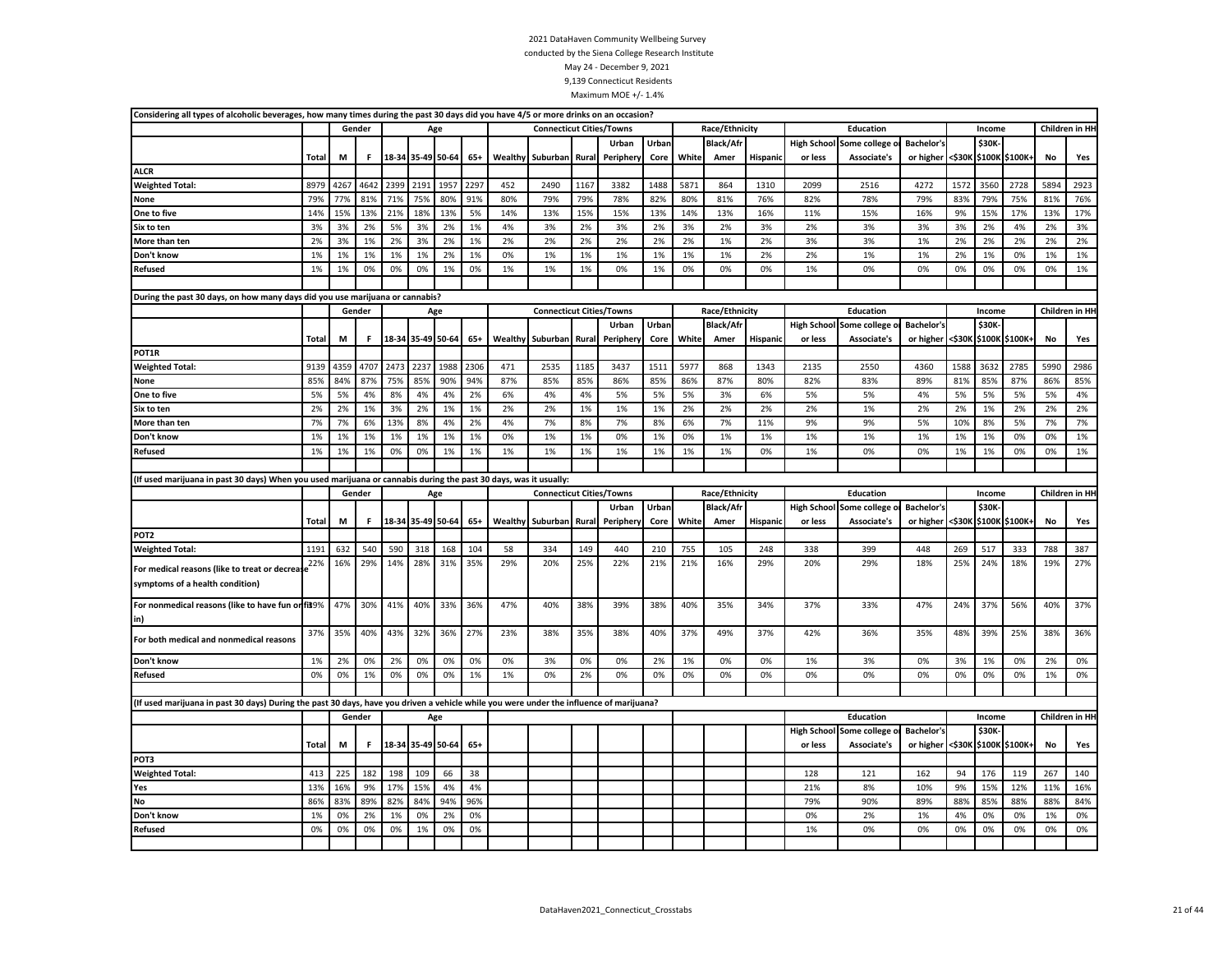| Do you personally know anyone who has struggled with an addiction to heroin or other opiates such as prescription painkillers (like Percocet or OxyContin) at any point during the last 3 years? |       |      |        |                   |      |      |       |         |                                 |       |          |       |       |                  |                 |         |                                 |                   |        |        |                       |                |      |
|--------------------------------------------------------------------------------------------------------------------------------------------------------------------------------------------------|-------|------|--------|-------------------|------|------|-------|---------|---------------------------------|-------|----------|-------|-------|------------------|-----------------|---------|---------------------------------|-------------------|--------|--------|-----------------------|----------------|------|
|                                                                                                                                                                                                  |       |      | Gender |                   | Age  |      |       |         | <b>Connecticut Cities/Towns</b> |       |          |       |       | Race/Ethnicity   |                 |         | Education                       |                   |        | Income |                       | Children in HH |      |
|                                                                                                                                                                                                  |       |      |        |                   |      |      |       |         |                                 |       | Urban    | Urban |       | <b>Black/Afr</b> |                 |         | <b>High School Some college</b> | <b>Bachelor's</b> |        | \$30K- |                       |                |      |
|                                                                                                                                                                                                  | Total | М    | F.     | 18-34 35-49 50-64 |      |      | 65+   | Wealthy | Suburban Rural                  |       | Peripher | Core  | White | Amer             | <b>Hispanic</b> | or less | Associate's                     | or higher         | <\$30К |        | \$100K \$100K+        | No             | Yes  |
| OP1                                                                                                                                                                                              |       |      |        |                   |      |      |       |         |                                 |       |          |       |       |                  |                 |         |                                 |                   |        |        |                       |                |      |
| <b>Weighted Total:</b>                                                                                                                                                                           | 7258  | 3522 | 3674   | 1913              | 1737 | 1606 | 1897  | 363     | 2212                            | 975   | 2664     | 1044  | 4817  | 631              | 1033            | 1624    | 2016                            | 3541              | 1167   | 2870   | 2276                  | 4776           | 2346 |
| Yes                                                                                                                                                                                              | 31%   | 32%  | 29%    | 33%               | 36%  | 33%  | 23%   | 22%     | 32%                             | 34%   | 30%      | 32%   | 33%   | 23%              | 31%             | 32%     | 35%                             | 29%               | 33%    | 32%    | 32%                   | 30%            | 33%  |
| No                                                                                                                                                                                               | 68%   | 66%  | 69%    | 66%               | 63%  | 66%  | 75%   | 77%     | 67%                             | 64%   | 69%      | 67%   | 67%   | 75%              | 68%             | 66%     | 64%                             | 71%               | 66%    | 67%    | 67%                   | 69%            | 66%  |
| Don't know                                                                                                                                                                                       | 1%    | 1%   | 1%     | 1%                | 1%   | 0%   | 1%    | 1%      | 1%                              | 1%    | 1%       | 1%    | 1%    | 2%               | 0%              | 2%      | 1%                              | 1%                | 1%     | 1%     | 0%                    | 1%             | 1%   |
| <b>Refused</b>                                                                                                                                                                                   | 0%    | 1%   | 0%     | 0%                | 0%   | 0%   | 0%    | 1%      | 0%                              | 1%    | 0%       | 1%    | 0%    | 0%               | 0%              | 0%      | 0%                              | 0%                | 0%     | 0%     | 0%                    | 0%             | 1%   |
|                                                                                                                                                                                                  |       |      |        |                   |      |      |       |         |                                 |       |          |       |       |                  |                 |         |                                 |                   |        |        |                       |                |      |
| (If yes) Who do you know that has struggled with this at any point during the past 3 years? Is it                                                                                                |       |      |        |                   |      |      |       |         |                                 |       |          |       |       |                  |                 |         |                                 |                   |        |        |                       |                |      |
|                                                                                                                                                                                                  |       |      | Gender |                   | Age  |      |       |         | <b>Connecticut Cities/Towns</b> |       |          |       |       | Race/Ethnicity   |                 |         | Education                       |                   |        | Income |                       | Children in HH |      |
|                                                                                                                                                                                                  |       |      |        |                   |      |      |       |         |                                 |       | Urban    | Urban |       | <b>Black/Afr</b> |                 |         | <b>High School Some college</b> | <b>Bachelor's</b> |        | \$30K- |                       |                |      |
|                                                                                                                                                                                                  | Total | М    | .F     | 18-34 35-49 50-64 |      |      | 65+   |         | Wealthy Suburban Rural          |       | Peripher | Core  | White | Amer             | <b>Hispanic</b> | or less | Associate's                     | or higher         |        |        | <\$30K \$100K \$100K+ | No             | Yes  |
| OP2_1                                                                                                                                                                                            |       |      |        |                   |      |      |       |         |                                 |       |          |       |       |                  |                 |         |                                 |                   |        |        |                       |                |      |
| <b>Weighted Total:</b>                                                                                                                                                                           | 2248  | 1133 | 1082   | 622               | 627  | 535  | 443   | 80      | 705                             | 332   | 799      | 332   | 1566  | 144              | 321             | 521     | 703                             | 1011              | 380    | 925    | 732                   | 1430           | 765  |
| Yourself                                                                                                                                                                                         | 4%    | 6%   | 3%     | 6%                | 4%   | 4%   | 3%    | 1%      | 5%                              | 1%    | 5%       | 6%    | 4%    | 5%               | 6%              | 6%      | 7%                              | 2%                | 7%     | 4%     | 3%                    | 5%             | 4%   |
| A family member                                                                                                                                                                                  | 44%   | 36%  | 53%    | 45%               | 49%  | 40%  | 42%   | 29%     | 43%                             | 43%   | 46%      | 48%   | 43%   | 41%              | 52%             | 49%     | 47%                             | 40%               | 46%    | 44%    | 44%                   | 42%            | 48%  |
| A close friend                                                                                                                                                                                   | 35%   | 38%  | 32%    | 38%               | 42%  | 31%  | 28%   | 37%     | 36%                             | 27%   | 38%      | 36%   | 35%   | 37%              | 37%             | 41%     | 36%                             | 32%               | 39%    | 37%    | 32%                   | 35%            | 35%  |
| An acquaintance                                                                                                                                                                                  | 41%   | 48%  | 33%    | 39%               | 40%  | 45%  | 40%   | 49%     | 40%                             | 45%   | 40%      | 38%   | 41%   | 39%              | 35%             | 40%     | 39%                             | 43%               | 41%    | 42%    | 39%                   | 41%            | 42%  |
| Don't know                                                                                                                                                                                       | 2%    | 2%   | 2%     | 0%                | 0%   | 3%   | 3%    | 3%      | 2%                              | 0%    | 1%       | 2%    | 1%    | 3%               | 2%              | 0%      | 2%                              | 2%                | 1%     | 2%     | 2%                    | 2%             | 1%   |
| Refused                                                                                                                                                                                          | 2%    | 2%   | 1%     | 2%                | 0%   | 1%   | 3%    | 2%      | 2%                              | 1%    | 2%       | 2%    | 2%    | 0%               | 1%              | 1%      | 3%                              | 1%                | 4%     | 1%     | 0%                    | 2%             | 2%   |
|                                                                                                                                                                                                  |       |      |        |                   |      |      |       |         |                                 |       |          |       |       |                  |                 |         |                                 |                   |        |        |                       |                |      |
| On another topic, how well would you say you are managing financially these days? Would you say you are                                                                                          |       |      |        |                   |      |      |       |         |                                 |       |          |       |       |                  |                 |         |                                 |                   |        |        |                       |                |      |
|                                                                                                                                                                                                  |       |      |        |                   |      |      |       |         |                                 |       |          |       |       |                  |                 |         |                                 |                   |        |        |                       |                |      |
|                                                                                                                                                                                                  |       |      | Gender |                   | Age  |      |       |         | <b>Connecticut Cities/Towns</b> |       |          |       |       | Race/Ethnicity   |                 |         | Education                       |                   |        | Income |                       | Children in HH |      |
|                                                                                                                                                                                                  |       |      |        |                   |      |      |       |         |                                 |       | Urban    | Urban |       | Black/Afr        |                 |         | <b>High School Some college</b> | <b>Bachelor's</b> |        | \$30K- |                       |                |      |
|                                                                                                                                                                                                  | Total | М    | F.     | 18-34 35-49 50-64 |      |      | 65+   | Wealthy | Suburban Rural                  |       | Peripher | Core  | White | Amer             | <b>Hispanic</b> | or less | Associate's                     | or higher <\$30K  |        |        | \$100K \$100K+        | No             | Yes  |
| Q44                                                                                                                                                                                              |       |      |        |                   |      |      |       |         |                                 |       |          |       |       |                  |                 |         |                                 |                   |        |        |                       |                |      |
| <b>Weighted Total:</b>                                                                                                                                                                           | 9139  | 4359 | 4707   | 2473              | 2237 | 1988 | 2306  | 471     | 2535                            | 1185  | 3437     | 1511  | 5977  | 868              | 1343            | 2135    | 2550                            | 4360              | 1588   | 3632   | 2785                  | 5990           | 2986 |
| Living comfortably                                                                                                                                                                               | 38%   | 41%  | 36%    | 29%               | 35%  | 38%  | 53%   | 52%     | 47%                             | 41%   | 35%      | 25%   | 43%   | 24%              | 29%             | 28%     | 30%                             | 48%               | 16%    | 31%    | 60%                   | 41%            | 34%  |
| Doing alright                                                                                                                                                                                    | 34%   | 35%  | 33%    | 38%               | 36%  | 33%  | 28%   | 28%     | 32%                             | 35%   | 36%      | 34%   | 34%   | 35%              | 35%             | 32%     | 35%                             | 34%               | 27%    | 39%    | 32%                   | 33%            | 36%  |
| Just getting by                                                                                                                                                                                  | 17%   | 15%  | 19%    | 21%               | 18%  | 17%  | 14%   | 13%     | 14%                             | 15%   | 18%      | 24%   | 15%   | 27%              | 21%             | 25%     | 20%                             | 12%               | 33%    | 19%    | 6%                    | 16%            | 19%  |
| <b>Finding it difficult</b>                                                                                                                                                                      | 5%    | 5%   | 6%     | 6%                | 6%   | 6%   | 3%    | 4%      | 3%                              | 5%    | 6%       | 9%    | 4%    | 8%               | 9%              | 7%      | 7%                              | 3%                | 10%    | 7%     | 2%                    | 5%             | 6%   |
| Finding it very difficult                                                                                                                                                                        | 4%    | 3%   | 5%     | 4%                | 4%   | 6%   | 2%    | 2%      | 2%                              | 3%    | 4%       | 7%    | 3%    | 6%               | 6%              | 6%      | 5%                              | 2%                | 13%    | 3%     | 1%                    | 4%             | 4%   |
| Don't know                                                                                                                                                                                       | 0%    | 0%   | 0%     | 0%                | 0%   | 0%   | 0%    | 0%      | 0%                              | 0%    | 0%       | 0%    | 0%    | 0%               | 1%              | 1%      | 0%                              | 0%                | 0%     | 0%     | 0%                    | 0%             | 0%   |
| <b>Refused</b>                                                                                                                                                                                   | 1%    | 1%   | 0%     | 1%                | 1%   | 0%   | 0%    | 1%      | 1%                              | 1%    | 1%       | 1%    | 1%    | 0%               | 0%              | 0%      | 1%                              | 1%                | 1%     | 0%     | 0%                    | 1%             | 1%   |
|                                                                                                                                                                                                  |       |      |        |                   |      |      |       |         |                                 |       |          |       |       |                  |                 |         |                                 |                   |        |        |                       |                |      |
| Will the opportunities of children today to succeed be better than or not as good as those you've had?                                                                                           |       |      |        |                   |      |      |       |         |                                 |       |          |       |       |                  |                 |         |                                 |                   |        |        |                       |                |      |
|                                                                                                                                                                                                  |       |      | Gender |                   | Age  |      |       |         | <b>Connecticut Cities/Towns</b> |       |          |       |       | Race/Ethnicity   |                 |         | Education                       |                   |        | Income |                       | Children in HH |      |
|                                                                                                                                                                                                  |       |      |        |                   |      |      |       |         |                                 |       | Urban    | Urban |       | <b>Black/Afr</b> |                 |         | <b>High School Some college</b> | <b>Bachelor's</b> |        | \$30K- |                       |                |      |
|                                                                                                                                                                                                  | Total | М    | F.     | 18-34 35-49 50-64 |      |      | $65+$ | Wealthy | Suburban                        | Rural | Peripher | Core  | White | Amer             | <b>Hispanic</b> | or less | Associate's                     | or higher <\$30K  |        |        | \$100K \$100K+        | No             | Yes  |
| Q45_C                                                                                                                                                                                            |       |      |        |                   |      |      |       |         |                                 |       |          |       |       |                  |                 |         |                                 |                   |        |        |                       |                |      |
| <b>Weighted Total:</b>                                                                                                                                                                           | 1565  | 846  | 709    | 374               | 373  | 345  | 453   | 58      | 535                             | 200   | 588      | 184   | 1094  | 119              | 185             | 334     | 402                             | 813               | 214    | 618    | 504                   | 1066           | 456  |
| Better than those you've had                                                                                                                                                                     | 41%   | 37%  | 46%    | 43%               | 48%  | 37%  | 36%   | 37%     | 37%                             | 31%   | 44%      | 49%   | 37%   | 50%              | 55%             | 51%     | 44%                             | 35%               | 49%    | 38%    | 41%                   | 35%            | 52%  |
| Not as good                                                                                                                                                                                      | 44%   | 46%  | 41%    | 42%               | 38%  | 48%  | 46%   | 46%     | 45%                             | 48%   | 41%      | 41%   | 46%   | 40%              | 37%             | 37%     | 42%                             | 47%               | 35%    | 48%    | 43%                   | 47%            | 36%  |
| Same                                                                                                                                                                                             | 5%    | 6%   | 3%     | 4%                | 3%   | 7%   | 5%    | 5%      | 5%                              | 7%    | 4%       | 2%    | 5%    | 5%               | 2%              | 3%      | 4%                              | 6%                | 2%     | 3%     | 6%                    | 5%             | 4%   |
| Don't know                                                                                                                                                                                       | 10%   | 10%  | 10%    | 10%               | 10%  | 8%   | 12%   | 11%     | 12%                             | 12%   | 8%       | 8%    | 11%   | 4%               | 6%              | 7%      | 10%                             | 11%               | 11%    | 10%    | 9%                    | 12%            | 7%   |
| <b>Refused</b>                                                                                                                                                                                   | 1%    | 2%   | 1%     | 0%                | 0%   | 0%   | 1%    | 0%      | 1%                              | 2%    | 2%       | 0%    | 1%    | 1%               | 0%              | 2%      | 0%                              | 0%                | 2%     | 0%     | 0%                    | 1%             | 1%   |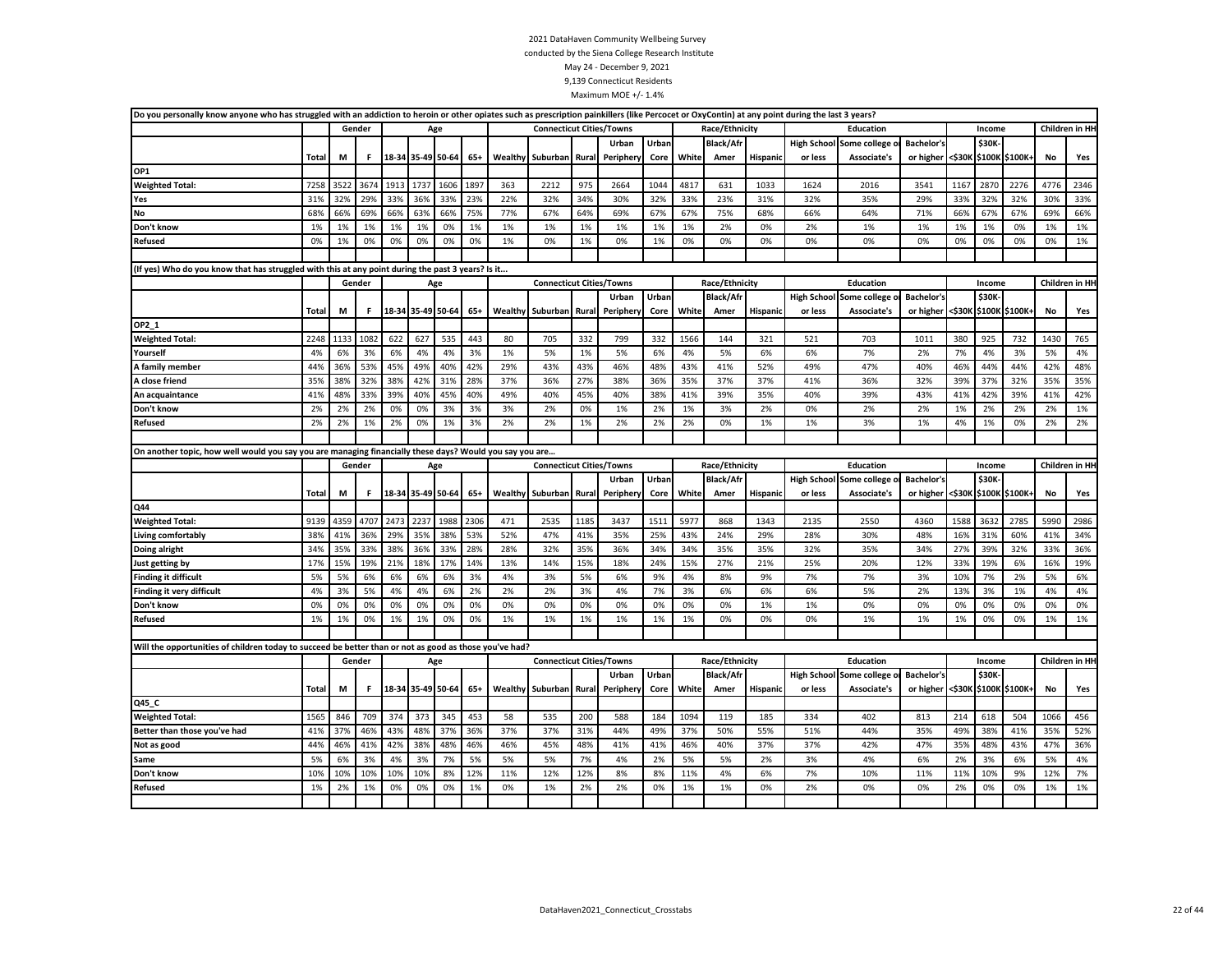| How has your financial situation changed in the past 12 months?                                                                                                                                                                |              |      |           |                   |      |                   |       |         |                                 |      |                    |       |       |                                    |                 |         |                                                     |                   |        |                 |                       |           |                 |  |
|--------------------------------------------------------------------------------------------------------------------------------------------------------------------------------------------------------------------------------|--------------|------|-----------|-------------------|------|-------------------|-------|---------|---------------------------------|------|--------------------|-------|-------|------------------------------------|-----------------|---------|-----------------------------------------------------|-------------------|--------|-----------------|-----------------------|-----------|-----------------|--|
|                                                                                                                                                                                                                                |              |      | Gender    |                   |      | Age               |       |         | <b>Connecticut Cities/Towns</b> |      |                    |       |       | Race/Ethnicity                     |                 |         | <b>Education</b>                                    |                   |        | Income          |                       |           | Children in HH  |  |
|                                                                                                                                                                                                                                |              |      |           |                   |      |                   |       |         |                                 |      | Urban              | Urbar |       | <b>Black/Afr</b>                   |                 |         | <b>High School Some college</b>                     | Bachelor's        |        | \$30K           |                       |           |                 |  |
|                                                                                                                                                                                                                                | <b>Total</b> | М    | F.        |                   |      | 18-34 35-49 50-64 | 65+   | Wealthy | Suburban Rural                  |      | Periphery          | Core  | White | Amer                               | <b>Hispanic</b> | or less | Associate's                                         | or higher         |        |                 | <\$30K \$100K \$100K+ | <b>No</b> | Yes             |  |
| <b>FINSIT</b>                                                                                                                                                                                                                  |              |      |           |                   |      |                   |       |         |                                 |      |                    |       |       |                                    |                 |         |                                                     |                   |        |                 |                       |           |                 |  |
| <b>Weighted Total:</b>                                                                                                                                                                                                         | 9139         | 4359 | 4707      | 2473              | 2237 | 1988              | 2306  | 471     | 2535                            | 1185 | 3437               | 1511  | 5977  | 868                                | 1343            | 2135    | 2550                                                | 4360              | 1588   | 3632            | 2785                  | 5990      | 2986            |  |
| I'm better off financially than I was 12 mont                                                                                                                                                                                  | 25%          | 29%  | 21%       | 35%               | 27%  | 22%               | 15%   | 25%     | 23%                             | 26%  | 26%                | 25%   | 24%   | 24%                                | 29%             | 22%     | 23%                                                 | 28%               | 17%    | 23%             | 36%                   | 24%       | 27%             |  |
| ago                                                                                                                                                                                                                            |              |      |           |                   |      |                   |       |         |                                 |      |                    |       |       |                                    |                 |         |                                                     |                   |        |                 |                       |           |                 |  |
| I'm about the same financially as I was 12                                                                                                                                                                                     | 54%          | 53%  | 57%       | 44%               | 50%  | 54%               | 70%   | 55%     | 59%                             | 56%  | 54%                | 48%   | 58%   | 52%                                | 46%             | 55%     | 52%                                                 | 56%               | 48%    | 56%             | 53%                   | 57%       | 50%             |  |
| months ago                                                                                                                                                                                                                     |              |      |           |                   |      |                   |       |         |                                 |      |                    |       |       |                                    |                 |         |                                                     |                   |        |                 |                       |           |                 |  |
| I'm worse financially than I was 12 months                                                                                                                                                                                     | 19%          | 17%  | 21%       | 20%               | 21%  | 23%               | 13%   | 18%     | 17%                             | 17%  | 19%                | 25%   | 17%   | 22%                                | 25%             | 21%     | 24%                                                 | 16%               | 34%    | 20%             | 11%                   | 18%       | 21%             |  |
| ago                                                                                                                                                                                                                            |              |      |           |                   |      |                   |       |         |                                 |      |                    |       |       |                                    |                 |         |                                                     |                   |        |                 |                       |           |                 |  |
| Don't know                                                                                                                                                                                                                     | 1%           | 0%   | 1%        | 1%                | 0%   | 0%                | 0%    | 0%      | 0%                              | 0%   | 0%                 | 1%    | 0%    | 1%                                 | 1%              | 1%      | 1%                                                  | 0%                | 1%     | 0%              | 0%                    | 1%        | 1%              |  |
| Refused                                                                                                                                                                                                                        | 1%           | 1%   | 1%        | 0%                | 1%   | 0%                | 1%    | 1%      | 1%                              | 1%   | 1%                 | 1%    | 1%    | 0%                                 | 0%              | 1%      | 0%                                                  | 1%                | 0%     | 0%              | 0%                    | 1%        | 1%              |  |
|                                                                                                                                                                                                                                |              |      |           |                   |      |                   |       |         |                                 |      |                    |       |       |                                    |                 |         |                                                     |                   |        |                 |                       |           |                 |  |
|                                                                                                                                                                                                                                |              |      |           |                   |      |                   |       |         |                                 |      |                    |       |       |                                    |                 |         |                                                     |                   |        |                 |                       |           |                 |  |
| Suppose you and others in your household were to sell all of your major possessions (including your home), turn all of your investments and other assets into cash, and pay off all of your debts. Would you have something le |              |      |           |                   |      |                   |       |         |                                 |      |                    |       |       |                                    |                 |         |                                                     |                   |        |                 |                       |           |                 |  |
|                                                                                                                                                                                                                                |              |      | Gender    |                   |      | Age               |       |         | <b>Connecticut Cities/Towns</b> |      |                    |       |       | Race/Ethnicity                     |                 |         | Education                                           |                   |        | Income          |                       |           | Children in HI- |  |
|                                                                                                                                                                                                                                |              |      |           |                   |      |                   |       |         |                                 |      | Urban              | Urban |       | <b>Black/Afr</b>                   |                 |         | High School Some college o                          | <b>Bachelor's</b> |        | \$30K           |                       |           |                 |  |
|                                                                                                                                                                                                                                | Total        | М    | F.        |                   |      | 18-34 35-49 50-64 | 65+   | Wealthy | Suburban Rural                  |      | Periphery          | Core  | White | Amer                               | <b>Hispanic</b> | or less | Associate's                                         | or higher         | <\$30K |                 | \$100K \$100K+        | No        | Yes             |  |
| <b>DEBT</b>                                                                                                                                                                                                                    |              |      |           |                   |      |                   |       |         |                                 |      |                    |       |       |                                    |                 |         |                                                     |                   |        |                 |                       |           |                 |  |
| <b>Weighted Total:</b>                                                                                                                                                                                                         | 5578         | 2570 | 2960      | 1557              | 1364 | 1190              | 1388  | 291     | 1447                            | 714  | 2125               | 1001  | 3531  | 587                                | 873             | 1380    | 1545                                                | 2594              | 1043   | 2209            | 1636                  | 3653      | 1835            |  |
| Something left over                                                                                                                                                                                                            | 60%          | 67%  | 55%       | 51%               | 58%  | 65%               | 71%   | 74%     | 68%                             | 67%  | 59%                | 44%   | 69%   | 41%                                | 44%             | 47%     | 57%                                                 | 71%               | 33%    | 62%             | 82%                   | 62%       | 57%             |  |
| <b>Break even</b>                                                                                                                                                                                                              | 16%          | 14%  | 17%       | 20%               | 17%  | 15%               | 12%   | 10%     | 13%                             | 16%  | 16%                | 22%   | 12%   | 20%                                | 28%             | 22%     | 17%                                                 | 12%               | 25%    | 18%             | 8%                    | 14%       | 18%             |  |
| Be in debt                                                                                                                                                                                                                     | 14%          | 11%  | 16%       | 19%               | 17%  | 14%               | 6%    | 5%      | 10%                             | 9%   | 16%                | 23%   | 11%   | 28%                                | 18%             | 16%     | 18%                                                 | 11%               | 28%    | 14%             | 7%                    | 13%       | 17%             |  |
| Don't know                                                                                                                                                                                                                     | 7%           | 6%   | 9%        | 10%               | 6%   | 4%                | 8%    | 9%      | 7%                              | 6%   | 7%                 | 10%   | 6%    | 10%                                | 10%             | 13%     | 7%                                                  | 5%                | 13%    | 5%              | 2%                    | 8%        | 7%              |  |
| Refused                                                                                                                                                                                                                        | 2%           | 2%   | 2%        | 0%                | 1%   | 2%                | 3%    | 3%      | 2%                              | 2%   | 3%                 | 1%    | 2%    | 1%                                 | 0%              | 2%      | 2%                                                  | 2%                | 1%     | 1%              | 1%                    | 3%        | 1%              |  |
|                                                                                                                                                                                                                                |              |      |           |                   |      |                   |       |         |                                 |      |                    |       |       |                                    |                 |         |                                                     |                   |        |                 |                       |           |                 |  |
| Have you had a paid job in the last 30 days?                                                                                                                                                                                   |              |      |           |                   |      |                   |       |         |                                 |      |                    |       |       |                                    |                 |         |                                                     |                   |        |                 |                       |           | Children in HH  |  |
|                                                                                                                                                                                                                                |              |      | Gender    |                   |      | Age               |       |         | <b>Connecticut Cities/Towns</b> |      |                    | Urban |       | Race/Ethnicity<br><b>Black/Afr</b> |                 |         | <b>Education</b><br><b>High School Some college</b> | <b>Bachelor's</b> |        | Income<br>\$30K |                       |           |                 |  |
|                                                                                                                                                                                                                                | Total        | M    | F.        | 18-34 35-49 50-64 |      |                   | 65+   | Wealthy | Suburban Rural                  |      | Urban<br>Periphery | Core  | White | Amer                               | Hispanic        | or less | Associate's                                         | or higher         |        |                 | <\$30K \$100K \$100K+ | No        | Yes             |  |
| Q47                                                                                                                                                                                                                            |              |      |           |                   |      |                   |       |         |                                 |      |                    |       |       |                                    |                 |         |                                                     |                   |        |                 |                       |           |                 |  |
| <b>Weighted Total:</b>                                                                                                                                                                                                         | 9139         | 4359 | 4707      | 2473              | 223  | 1988              | 2306  | 471     | 2535                            | 1185 | 3437               | 1511  | 597   | 868                                | 1343            | 2135    | 2550                                                | 4360              | 1588   | 3632            | 2785                  | 5990      | 2986            |  |
| Yes                                                                                                                                                                                                                            | 61%          | 65%  | 57%       | 78%               | 80%  | 67%               | 19%   | 66%     | 60%                             | 59%  | 61%                | 60%   | 59%   | 59%                                | 66%             | 47%     | 60%                                                 | 69%               | 36%    | 62%             | 80%                   | 53%       | 77%             |  |
| No, but would like to work                                                                                                                                                                                                     | 7%           | 7%   | 7%        | 9%                | 7%   | 8%                | 4%    | 6%      | 6%                              | 7%   | 7%                 | 11%   | 5%    | 12%                                | 14%             | 11%     | 7%                                                  | 5%                | 15%    | 7%              | 3%                    | 7%        | 7%              |  |
| No, retired                                                                                                                                                                                                                    | 20%          | 18%  | 21%       | 1%                | 0%   | 8%                | 68%   | 16%     | 24%                             | 22%  | 19%                | 13%   | 25%   | 14%                                | 5%              | 23%     | 19%                                                 | 18%               | 23%    | 21%             | 10%                   | 28%       | 3%              |  |
| No, homemaker                                                                                                                                                                                                                  | 3%           | 0%   | 5%        | 2%                | 5%   | 4%                | 1%    | 6%      | 3%                              | 3%   | 3%                 | 2%    | 3%    | 3%                                 | 3%              | 4%      | 3%                                                  | 3%                | 4%     | 3%              | 3%                    | 2%        | 6%              |  |
| No, full time student                                                                                                                                                                                                          | 2%           | 2%   | 2%        | 7%                | 1%   | 0%                | 0%    | 1%      | 2%                              | 1%   | 2%                 | 3%    | 1%    | 2%                                 | 5%              | 3%      | 3%                                                  | 1%                | 4%     | 2%              | 1%                    | 2%        | 3%              |  |
| No, disabled                                                                                                                                                                                                                   | 5%           | 4%   | 5%        | 2%                | 5%   | 10%               | 4%    | 1%      | 3%                              | 5%   | 5%                 | 9%    | 4%    | 8%                                 | 5%              | 10%     | 6%                                                  | 2%                | 16%    | 3%              | 1%                    | 6%        | 2%              |  |
| No, other                                                                                                                                                                                                                      | 2%           | 2%   | 2%        | 1%                | 1%   | 2%                | 2%    | 3%      | 1%                              | 2%   | 2%                 | 2%    | 1%    | 2%                                 | 2%              | 2%      | 2%                                                  | 2%                | 2%     | 1%              | 1%                    | 2%        | 1%              |  |
| <b>Refused</b>                                                                                                                                                                                                                 | 1%           | 1%   | 1%        | 0%                | 1%   | 1%                | 1%    | 1%      | 1%                              | 1%   | 1%                 | 1%    | 1%    | 1%                                 | 0%              | 1%      | 1%                                                  | 0%                | 0%     | 0%              | 0%                    | 1%        | 1%              |  |
|                                                                                                                                                                                                                                |              |      |           |                   |      |                   |       |         |                                 |      |                    |       |       |                                    |                 |         |                                                     |                   |        |                 |                       |           |                 |  |
| (If working) During this time, has your job been full time or part time?                                                                                                                                                       |              |      |           |                   |      |                   |       |         |                                 |      |                    |       |       |                                    |                 |         |                                                     |                   |        |                 |                       |           |                 |  |
|                                                                                                                                                                                                                                |              |      | Gender    |                   |      | Age               |       |         | <b>Connecticut Cities/Towns</b> |      |                    |       |       | Race/Ethnicity                     |                 |         | Education                                           |                   |        | Income          |                       |           | Children in HI- |  |
|                                                                                                                                                                                                                                |              |      |           |                   |      |                   |       |         |                                 |      | Urban              | Urban |       | <b>Black/Afr</b>                   |                 |         | High School Some college o                          | <b>Bachelor's</b> |        | \$30K           |                       |           |                 |  |
|                                                                                                                                                                                                                                | <b>Total</b> | М    | F.        | 18-34 35-49 50-64 |      |                   | $65+$ | Wealthy | Suburban Rural                  |      | Periphery          | Core  | White | Amer                               | Hispanic        | or less | Associate's                                         | or higher         |        | <\$30K \$100K   | \$100K+               | No        | Yes             |  |
| Q49                                                                                                                                                                                                                            |              |      |           |                   |      |                   |       |         |                                 |      |                    |       |       |                                    |                 |         |                                                     |                   |        |                 |                       |           |                 |  |
| <b>Weighted Total:</b>                                                                                                                                                                                                         | 5541         |      | 2842 2654 | 1929              | 1793 | 1328              | 445   | 310     | 1526                            | 696  | 2103               | 906   | 3533  | 517                                | 893             | 996     | 1525                                                | 2991              | 570    | 2263            | 2227                  | 3167      | 2291            |  |
| <b>Full time</b>                                                                                                                                                                                                               | 76%          | 83%  | 70%       | 71%               | 84%  | 81%               | 58%   | 72%     | 78%                             | 71%  | 79%                | 73%   | 78%   | 75%                                | 69%             | 65%     | 73%                                                 | 82%               | 46%    | 76%             | 87%                   | 74%       | 79%             |  |
| Part time                                                                                                                                                                                                                      | 22%          | 15%  | 28%       | 27%               | 14%  | 18%               | 41%   | 27%     | 21%                             | 27%  | 19%                | 24%   | 20%   | 22%                                | 30%             | 33%     | 25%                                                 | 16%               | 51%    | 23%             | 11%                   | 23%       | 20%             |  |
| Other                                                                                                                                                                                                                          | 2%           | 2%   | 1%        | 2%                | 1%   | 2%                | 2%    | 0%      | 2%                              | 1%   | 2%                 | 2%    | 1%    | 2%                                 | 1%              | 1%      | 1%                                                  | 2%                | 2%     | 2%              | 2%                    | 2%        | 1%              |  |
| <b>Refused</b>                                                                                                                                                                                                                 | 0%           | 0%   | 0%        | 0%                | 0%   | 0%                | 0%    | 0%      | 0%                              | 0%   | 0%                 | 0%    | 0%    | 0%                                 | 0%              | 0%      | 0%                                                  | 0%                | 0%     | 0%              | 0%                    | 0%        | 0%              |  |
|                                                                                                                                                                                                                                |              |      |           |                   |      |                   |       |         |                                 |      |                    |       |       |                                    |                 |         |                                                     |                   |        |                 |                       |           |                 |  |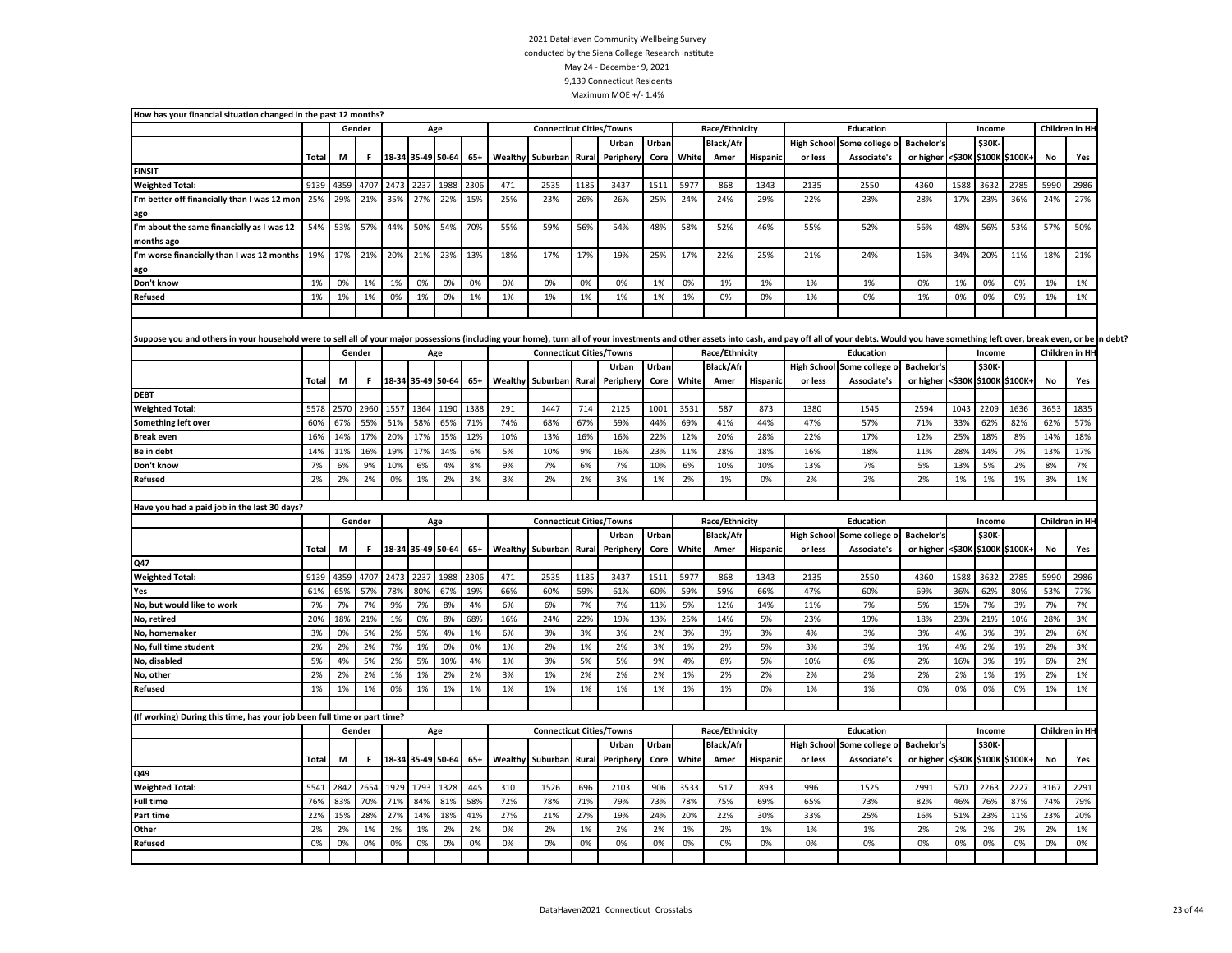| (If working part-time) Are you working part-time by choice, or would you rather have a full-time job?                                                                                                      |       |      |        |      |                   |      |       |                |                                 |       |           |       |       |                  |                 |                    |                          |                   |        |        |                |           |                                        |
|------------------------------------------------------------------------------------------------------------------------------------------------------------------------------------------------------------|-------|------|--------|------|-------------------|------|-------|----------------|---------------------------------|-------|-----------|-------|-------|------------------|-----------------|--------------------|--------------------------|-------------------|--------|--------|----------------|-----------|----------------------------------------|
|                                                                                                                                                                                                            |       |      | Gender |      |                   | Age  |       |                | <b>Connecticut Cities/Towns</b> |       |           |       |       | Race/Ethnicity   |                 |                    | Education                |                   |        | Income |                |           | Children in HH                         |
|                                                                                                                                                                                                            |       |      |        |      |                   |      |       |                |                                 |       | Urban     | Urban |       | <b>Black/Af</b>  |                 | <b>High School</b> | Some college             | Bachelor's        |        | \$30K  |                |           |                                        |
|                                                                                                                                                                                                            | Total | M    | F.     |      | 18-34 35-49 50-64 |      | $65+$ | Wealthy        | Suburban Rural                  |       | Periphery | Core  | White | Amer             | <b>Hispanic</b> | or less            | Associate's              | or higher         | <\$30K |        | \$100K \$100K+ | No        | Yes                                    |
| Q50                                                                                                                                                                                                        |       |      |        |      |                   |      |       |                |                                 |       |           |       |       |                  |                 |                    |                          |                   |        |        |                |           |                                        |
| <b>Weighted Total:</b>                                                                                                                                                                                     | 1211  | 439  | 754    | 533  | 253               | 235  | 180   | 84             | 319                             | 189   | 398       | 221   | 714   | 115              | 267             | 335                | 387                      | 486               | 294    | 512    | 255            | 741       | 450                                    |
| By choice                                                                                                                                                                                                  | 70%   | 71%  | 70%    | 67%  | 60%               | 69%  | 92%   | 65%            | 72%                             | 71%   | 69%       | 70%   | 71%   | 70%              | 64%             | 70%                | 73%                      | 67%               | 63%    | 70%    | 79%            | 71%       | 68%                                    |
| Rather have a full time job                                                                                                                                                                                | 29%   | 28%  | 30%    | 33%  | 36%               | 31%  | 7%    | 35%            | 27%                             | 26%   | 31%       | 28%   | 28%   | 29%              | 35%             | 30%                | 25%                      | 31%               | 36%    | 30%    | 21%            | 28%       | 30%                                    |
| Refused                                                                                                                                                                                                    | 1%    | 1%   | 0%     | 0%   | 4%                | 1%   | 1%    | 0%             | 1%                              | 3%    | 0%        | 2%    | 1%    | 1%               | 1%              | 0%                 | 2%                       | 1%                | 1%     | 0%     | 0%             | 0%        | 2%                                     |
|                                                                                                                                                                                                            |       |      |        |      |                   |      |       |                |                                 |       |           |       |       |                  |                 |                    |                          |                   |        |        |                |           |                                        |
| Calculated rate: Percent of adults in the labor16%                                                                                                                                                         |       | 14%  | 18%    | 18%  | 13%               | 16%  | 20%   | 17%            | 14%                             | 17%   | 16%       | 21%   | 13%   | 22%              | 26%             | 27%                | 16%                      | 11%               | 42%    | 16%    | 6%             | 17%       | 14%                                    |
| force who are underemployed                                                                                                                                                                                |       |      |        |      |                   |      |       |                |                                 |       |           |       |       |                  |                 |                    |                          |                   |        |        |                |           |                                        |
|                                                                                                                                                                                                            |       |      |        |      |                   |      |       |                |                                 |       |           |       |       |                  |                 |                    |                          |                   |        |        |                |           |                                        |
| (If working) How often do you leave your home to go to work?                                                                                                                                               |       |      |        |      |                   |      |       |                |                                 |       |           |       |       |                  |                 |                    |                          |                   |        |        |                |           |                                        |
|                                                                                                                                                                                                            |       |      | Gender |      |                   | Age  |       |                | <b>Connecticut Cities/Towns</b> |       |           |       |       | Race/Ethnicity   |                 |                    | <b>Education</b>         |                   |        | Income |                |           | Children in HH                         |
|                                                                                                                                                                                                            |       |      |        |      |                   |      |       |                |                                 |       | Urban     | Urban |       | <b>Black/Afr</b> |                 |                    | High School Some college | <b>Bachelor's</b> |        | \$30K  |                |           |                                        |
|                                                                                                                                                                                                            | Total | M    | F.     |      | 18-34 35-49 50-64 |      | $65+$ | <b>Wealthy</b> | Suburban Rural                  |       | Periphery | Core  | White | Amer             | Hispanic        | or less            | Associate's              | or higher         | <\$30к |        | \$100K \$100K+ | No        | Yes                                    |
| Q51                                                                                                                                                                                                        |       |      |        |      |                   |      |       |                |                                 |       |           |       |       |                  |                 |                    |                          |                   |        |        |                |           |                                        |
| <b>Weighted Total:</b>                                                                                                                                                                                     | 2192  | 1124 | 1044   | 755  | 687               | 549  | 189   | 125            | 638                             | 291   | 810       | 328   | 1374  | 215              | 359             | 401                | 583                      | 1196              | 217    | 881    | 889            | 1243      | 915                                    |
| Never at all                                                                                                                                                                                               | 16%   | 13%  | 19%    | 14%  | 20%               | 17%  | 12%   | 21%            | 21%                             | 13%   | 16%       | 9%    | 19%   | 10%              | 11%             | 8%                 | 15%                      | 20%               | 12%    | 11%    | 22%            | 16%       | 17%                                    |
| Not very often                                                                                                                                                                                             | 10%   | 12%  | 9%     | 10%  | 11%               | 10%  | 15%   | 20%            | 9%                              | 11%   | 10%       | 9%    | 11%   | 9%               | 8%              | 6%                 | 7%                       | 14%               | 11%    | 8%     | 12%            | 12%       | 9%                                     |
| Somewhat often                                                                                                                                                                                             | 14%   | 13%  | 16%    | 14%  | 15%               | 11%  | 24%   | 12%            | 16%                             | 17%   | 11%       | 16%   | 13%   | 13%              | 16%             | 12%                | 13%                      | 16%               | 18%    | 14%    | 14%            | 14%       | 15%                                    |
| Very often                                                                                                                                                                                                 | 59%   | 62%  | 55%    | 62%  | 55%               | 63%  | 48%   | 45%            | 53%                             | 58%   | 63%       | 65%   | 56%   | 68%              | 65%             | 74%                | 65%                      | 50%               | 59%    | 67%    | 51%            | 58%       | 59%                                    |
| Don't know                                                                                                                                                                                                 | 0%    | 0%   | 0%     | 0%   | 0%                | 0%   | 0%    | 0%             | 0%                              | 0%    | 0%        | 0%    | 0%    | 0%               | 0%              | 0%                 | 0%                       | 0%                | 0%     | 0%     | 0%             | 0%        | 0%                                     |
| Refused                                                                                                                                                                                                    | 0%    | 0%   | 0%     | 0%   | 0%                | 0%   | 0%    | 1%             | 0%                              | 0%    | 0%        | 0%    | 0%    | 0%               | 0%              | 0%                 | 0%                       | 0%                | 0%     | 0%     | 0%             | 0%        | 0%                                     |
|                                                                                                                                                                                                            |       |      |        |      |                   |      |       |                |                                 |       |           |       |       |                  |                 |                    |                          |                   |        |        |                |           |                                        |
|                                                                                                                                                                                                            |       |      |        |      |                   |      |       |                |                                 |       |           |       |       |                  |                 |                    |                          |                   |        |        |                |           |                                        |
| Which of these devices do you have?                                                                                                                                                                        |       |      |        |      |                   |      |       |                |                                 |       |           |       |       |                  |                 |                    |                          |                   |        |        |                |           |                                        |
|                                                                                                                                                                                                            |       |      | Gender |      |                   | Age  |       |                | <b>Connecticut Cities/Towns</b> |       |           |       |       | Race/Ethnicity   |                 |                    | <b>Education</b>         |                   |        | Income |                |           |                                        |
|                                                                                                                                                                                                            |       |      |        |      |                   |      |       |                |                                 |       | Urban     | Urban |       | <b>Black/Afr</b> |                 | <b>High School</b> | Some college             | <b>Bachelor's</b> |        | \$30K  |                |           |                                        |
|                                                                                                                                                                                                            | Total | M    | F.     |      | 18-34 35-49 50-64 |      | $65+$ | Wealthy        | Suburban                        | Rural | Peripher  | Core  | White | Amer             | Hispanio        | or less            | Associate's              | or higher         | <\$30K |        | \$100K \$100K+ | No        | Yes                                    |
| Q61                                                                                                                                                                                                        |       |      |        |      |                   |      |       |                |                                 |       |           |       |       |                  |                 |                    |                          |                   |        |        |                |           |                                        |
| <b>Weighted Total:</b>                                                                                                                                                                                     | 1565  | 846  | 709    | 374  | 373               | 345  | 453   | 58             | 535                             | 200   | 588       | 184   | 1094  | 119              | 185             | 334                | 402                      | 813               | 214    | 618    | 504            | 1066      | 456                                    |
| A computer or tablet with internet access                                                                                                                                                                  | 84%   | 87%  | 82%    | 94%  | 87%               | 87%  | 75%   | 96%            | 86%                             | 86%   | 84%       | 78%   | 86%   | 72%              | 86%             | 72%                | 83%                      | 91%               | 66%    | 86%    | 95%            | 84%       | 86%                                    |
| A smartphone                                                                                                                                                                                               | 81%   | 82%  | 79%    | 92%  | 92%               | 87%  | 59%   | 97%            | 81%                             | 76%   | 79%       | 81%   | 80%   | 81%              | 87%             | 64%                | 81%                      | 87%               | 63%    | 81%    | 92%            | 77%       | 89%                                    |
| A cell phone with text and calling only but ro22%<br>internet                                                                                                                                              |       | 23%  | 21%    | 16%  | 19%               | 20%  | 29%   | 12%            | 22%                             | 23%   | 21%       | 23%   | 21%   | 23%              | 24%             | 21%                | 23%                      | 21%               | 20%    | 21%    | 23%            | 21%       | 23%                                    |
| None of the above                                                                                                                                                                                          | 4%    | 3%   | 5%     | 1%   | 0%                | 2%   | 10%   | 0%             | 3%                              | 3%    | 5%        | 5%    | 4%    | 5%               | 2%              | 9%                 | 3%                       | 2%                | 12%    | 3%     | 1%             | 5%        | 1%                                     |
| Refused                                                                                                                                                                                                    | 1%    | 1%   | 0%     | 0%   | 2%                | 0%   | 0%    | 0%             | 1%                              | 1%    | 1%        | 0%    | 0%    | 0%               | 0%              | 0%                 | 1%                       | 1%                | 0%     | 0%     | 0%             | 1%        | 1%                                     |
|                                                                                                                                                                                                            |       |      |        |      |                   |      |       |                |                                 |       |           |       |       |                  |                 |                    |                          |                   |        |        |                |           |                                        |
| I'm going to read a list of things that you may or may not have experienced in the past 12 months, that is, since <month> 2020. Please let me know if any of these things happened to you, or not.</month> |       |      |        |      |                   |      |       |                |                                 |       |           |       |       |                  |                 |                    |                          |                   |        |        |                |           |                                        |
| Have there been times in the past 12 months when you did not have enough money to buy food that you or your family needed?                                                                                 |       |      |        |      |                   |      |       |                |                                 |       |           |       |       |                  |                 |                    |                          |                   |        |        |                |           |                                        |
|                                                                                                                                                                                                            |       |      | Gender |      |                   | Age  |       |                | <b>Connecticut Cities/Towns</b> |       |           |       |       | Race/Ethnicity   |                 |                    | Education                |                   |        | Income |                |           |                                        |
|                                                                                                                                                                                                            |       |      |        |      |                   |      |       |                |                                 |       | Urban     | Urban |       | <b>Black/Afr</b> |                 | <b>High School</b> | Some college             | Bachelor's        |        | \$30K  |                |           |                                        |
|                                                                                                                                                                                                            | Total | M    | F.     |      | 18-34 35-49 50-64 |      | $65+$ |                | Wealthy Suburban Rural          |       | Periphery | Core  | White | Amer             | <b>Hispanic</b> | or less            | Associate's              | or higher         | <\$30K |        | \$100K \$100K+ | <b>No</b> | Yes                                    |
| Q62                                                                                                                                                                                                        |       |      |        |      |                   |      |       |                |                                 |       |           |       |       |                  |                 |                    |                          |                   |        |        |                |           |                                        |
| <b>Weighted Total:</b>                                                                                                                                                                                     | 9139  | 4359 | 4707   | 2473 | 2237              | 1988 | 2306  | 471            | 2535                            | 1185  | 3437      | 1511  | 5977  | 868              | 1343            | 2135               | 2550                     | 4360              | 1588   | 3632   | 2785           | 5990      | 2986                                   |
| Yes                                                                                                                                                                                                        | 11%   | 8%   | 14%    | 17%  | 13%               | 11%  | 4%    | 6%             | 8%                              | 8%    | 11%       | 20%   | 8%    | 20%              | 22%             | 19%                | 16%                      | 5%                | 28%    | 12%    | 2%             | 10%       | 14%                                    |
| <b>No</b>                                                                                                                                                                                                  | 88%   | 91%  | 86%    | 83%  | 86%               | 89%  | 96%   | 93%            | 91%                             | 91%   | 88%       | 79%   | 92%   | 80%              | 78%             | 80%                | 84%                      | 95%               | 72%    | 87%    | 98%            | 90%       | 85%                                    |
| Don't know                                                                                                                                                                                                 | 0%    | 0%   | 0%     | 0%   | 0%                | 0%   | 0%    | 0%             | 0%                              | 0%    | 0%        | 0%    | 0%    | 0%               | 0%              | 0%                 | 0%                       | 0%                | 0%     | 0%     | 0%             | 0%        | Children in HH<br>Children in HH<br>0% |
| Refused                                                                                                                                                                                                    | 1%    | 1%   | 0%     | 0%   | 1%                | 0%   | 0%    | 0%             | 0%                              | 1%    | 1%        | 0%    | 0%    | 0%               | 0%              | 0%                 | 0%                       | 0%                | 0%     | 0%     | 0%             | 0%        | 1%                                     |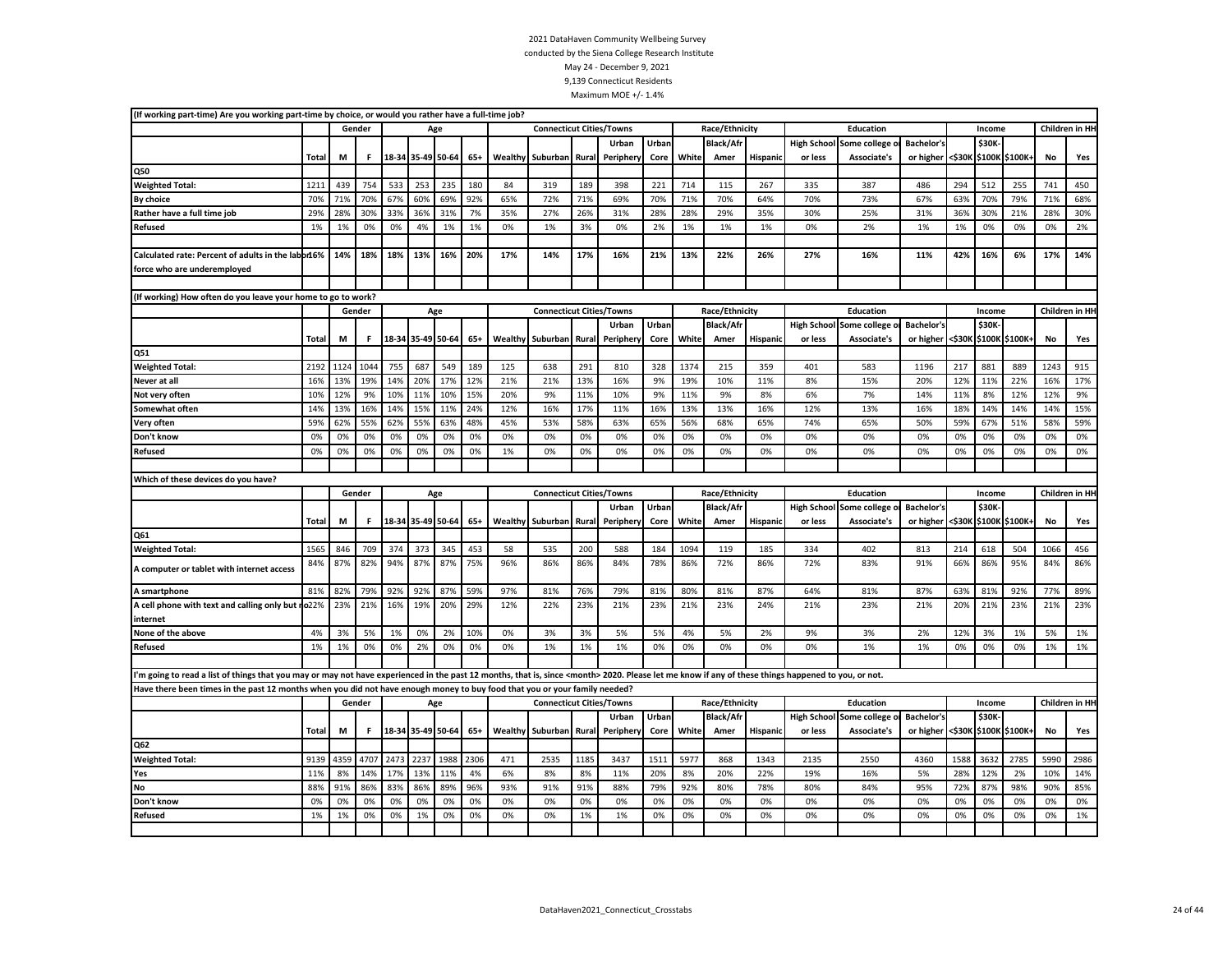| (If yes) How often did this happen - almost every month, some months but not every month, or in only 1 or 2 months?                                                           |              |      |        |                   |                   |                   |       |         |                                 |       |           |       |       |                  |                 |                    |                          |                                 |        |        |                |      |                |
|-------------------------------------------------------------------------------------------------------------------------------------------------------------------------------|--------------|------|--------|-------------------|-------------------|-------------------|-------|---------|---------------------------------|-------|-----------|-------|-------|------------------|-----------------|--------------------|--------------------------|---------------------------------|--------|--------|----------------|------|----------------|
|                                                                                                                                                                               |              |      | Gender |                   |                   | Age               |       |         | <b>Connecticut Cities/Towns</b> |       |           |       |       | Race/Ethnicity   |                 |                    | Education                |                                 |        | Income |                |      | Children in HH |
|                                                                                                                                                                               |              |      |        |                   |                   |                   |       |         |                                 |       | Urban     | Urban |       | <b>Black/Afr</b> |                 | <b>High School</b> | Some college             | <b>Bachelor's</b>               |        | \$30K  |                |      |                |
|                                                                                                                                                                               | <b>Total</b> | M    | F.     |                   | 18-34 35-49 50-64 |                   | $65+$ | Wealthy | Suburban                        | Rural | Peripher  | Core  | White | Amer             | <b>Hispanic</b> | or less            | Associate's              | or higher                       | <\$30K |        | \$100K \$100K+ | No   | Yes            |
| Q63                                                                                                                                                                           |              |      |        |                   |                   |                   |       |         |                                 |       |           |       |       |                  |                 |                    |                          |                                 |        |        |                |      |                |
| <b>Weighted Total:</b>                                                                                                                                                        | 1028         | 360  | 656    | 415               | 298               | 212               | 97    | 29      | 212                             | 94    | 386       | 308   | 456   | 174              | 291             | 415                | 397                      | 212                             | 445    | 451    | 60             | 585  | 417            |
| Almost every month                                                                                                                                                            | 28%          | 28%  | 29%    | 24%               | 28%               | 32%               | 40%   | 18%     | 32%                             | 33%   | 29%       | 25%   | 30%   | 20%              | 25%             | 31%                | 28%                      | 25%                             | 33%    | 22%    | 24%            | 31%  | 24%            |
| Some months but not every month                                                                                                                                               | 37%          | 38%  | 36%    | 41%               | 37%               | 33%               | 27%   | 41%     | 39%                             | 30%   | 35%       | 39%   | 33%   | 39%              | 46%             | 41%                | 34%                      | 34%                             | 34%    | 42%    | 31%            | 33%  | 43%            |
| Only 1 or 2 months                                                                                                                                                            | 33%          | 34%  | 33%    | 35%               | 34%               | 32%               | 28%   | 28%     | 27%                             | 37%   | 35%       | 35%   | 35%   | 40%              | 27%             | 27%                | 37%                      | 39%                             | 33%    | 35%    | 38%            | 34%  | 32%            |
| Don't know                                                                                                                                                                    | 1%           | 0%   | 2%     | 0%                | 1%                | 3%                | 4%    | 13%     | 2%                              | 0%    | 1%        | 1%    | 2%    | 1%               | 1%              | 1%                 | 1%                       | 2%                              | 1%     | 1%     | 6%             | 2%   | 0%             |
| <b>Refused</b>                                                                                                                                                                | 0%           | 0%   | 0%     | 0%                | 0%                | 0%                | 0%    | 0%      | 0%                              | 0%    | 0%        | 0%    | 0%    | 0%               | 0%              | 0%                 | 0%                       | 0%                              | 0%     | 0%     | 0%             | 0%   | 0%             |
|                                                                                                                                                                               |              |      |        |                   |                   |                   |       |         |                                 |       |           |       |       |                  |                 |                    |                          |                                 |        |        |                |      |                |
| In the last 12 months, have you not had enough money to provide adequate shelter or housing for you or your family?                                                           |              |      |        |                   |                   |                   |       |         |                                 |       |           |       |       |                  |                 |                    |                          |                                 |        |        |                |      |                |
|                                                                                                                                                                               |              |      | Gender |                   |                   | Age               |       |         | <b>Connecticut Cities/Towns</b> |       |           |       |       | Race/Ethnicity   |                 |                    | Education                |                                 |        | Income |                |      | Children in HH |
|                                                                                                                                                                               |              |      |        |                   |                   |                   |       |         |                                 |       | Urban     | Urban |       | <b>Black/Afr</b> |                 | <b>High School</b> | Some college             | <b>Bachelor's</b>               |        | \$30K  |                |      |                |
|                                                                                                                                                                               | Total        | M    | F.     |                   |                   | 18-34 35-49 50-64 | $65+$ |         | <b>Wealthy Suburban</b>         | Rural | Periphery | Core  | White | Amer             | Hispanic        | or less            | Associate's              | or higher <\$30K \$100K \$100K+ |        |        |                | No   | Yes            |
| Q64                                                                                                                                                                           |              |      |        |                   |                   |                   |       |         |                                 |       |           |       |       |                  |                 |                    |                          |                                 |        |        |                |      |                |
| <b>Weighted Total:</b>                                                                                                                                                        | 9139         | 4359 | 4707   | 2473              | 2237              | 1988              | 2306  | 471     | 2535                            | 1185  | 3437      | 1511  | 5977  | 868              | 1343            | 2135               | 2550                     | 4360                            | 1588   | 3632   | 2785           | 5990 | 2986           |
| Yes                                                                                                                                                                           | 9%           | 9%   | 10%    | 10%               | 10%               | 10%               | 7%    | 7%      | 8%                              | 8%    | 9%        | 14%   | 8%    | 15%              | 15%             | 13%                | 11%                      | 7%                              | 17%    | 10%    | 6%             | 9%   | 10%            |
| No                                                                                                                                                                            | 90%          | 90%  | 89%    | 89%               | 89%               | 90%               | 92%   | 92%     | 91%                             | 91%   | 90%       | 85%   | 92%   | 84%              | 85%             | 86%                | 89%                      | 93%                             | 83%    | 90%    | 94%            | 90%  | 89%            |
| Don't know                                                                                                                                                                    | 0%           | 0%   | 0%     | 1%                | 0%                | 0%                | 0%    | 0%      | 0%                              | 0%    | 0%        | 1%    | 0%    | 1%               | 0%              | 1%                 | 0%                       | 0%                              | 0%     | 0%     | 0%             | 0%   | 0%             |
| Refused                                                                                                                                                                       | 1%           | 1%   | 0%     | 0%                | 1%                | 0%                | 0%    | 0%      | 0%                              | 1%    | 1%        | 0%    | 0%    | 0%               | 0%              | 0%                 | 0%                       | 0%                              | 0%     | 0%     | 0%             | 0%   | 1%             |
|                                                                                                                                                                               |              |      |        |                   |                   |                   |       |         |                                 |       |           |       |       |                  |                 |                    |                          |                                 |        |        |                |      |                |
| In the past 12 months, did you stay home when you needed or wanted to go someplace because you had no access to reliable transportation?                                      |              |      |        |                   |                   |                   |       |         |                                 |       |           |       |       |                  |                 |                    |                          |                                 |        |        |                |      |                |
|                                                                                                                                                                               |              |      | Gender |                   |                   | Age               |       |         | <b>Connecticut Cities/Towns</b> |       |           |       |       | Race/Ethnicity   |                 |                    | Education                |                                 |        | Income |                |      | Children in HH |
|                                                                                                                                                                               |              |      |        |                   |                   |                   |       |         |                                 |       | Urban     | Urban |       | <b>Black/Afr</b> |                 |                    | High School Some college | <b>Bachelor's</b>               |        | \$30K  |                |      |                |
|                                                                                                                                                                               | Total        | М    | F.     |                   | 18-34 35-49 50-64 |                   | $65+$ |         | Wealthy Suburban                | Rural | Periphery | Core  | White | Amer             | <b>Hispanic</b> | or less            | <b>Associate's</b>       | or higher                       | <\$30K |        | \$100K \$100K+ | No   | Yes            |
| Q65                                                                                                                                                                           |              |      |        |                   |                   |                   |       |         |                                 |       |           |       |       |                  |                 |                    |                          |                                 |        |        |                |      |                |
| <b>Weighted Total:</b>                                                                                                                                                        | 9139         | 4359 | 4707   | 2473              | 2237              | 1988              | 2306  | 471     | 2535                            | 1185  | 3437      | 1511  | 5977  | 868              | 1343            | 2135               | 2550                     | 4360                            | 1588   | 3632   | 2785           | 5990 | 2986           |
| Yes                                                                                                                                                                           | 13%          | 12%  | 13%    | 22%               | 9%                | 9%                | 9%    | 8%      | 10%                             | 11%   | 12%       | 21%   | 9%    | 21%              | 22%             | 22%                | 15%                      | 6%                              | 32%    | 12%    | 3%             | 13%  | 12%            |
| <b>No</b>                                                                                                                                                                     | 87%          | 88%  | 86%    | 78%               | 91%               | 91%               | 90%   | 91%     | 90%                             | 88%   | 87%       | 78%   | 91%   | 79%              | 77%             | 77%                | 84%                      | 93%                             | 68%    | 88%    | 97%            | 86%  | 88%            |
| Don't know                                                                                                                                                                    | 0%           | 0%   | 0%     | 0%                | 0%                | 0%                | 0%    | 0%      | 0%                              | 0%    | 0%        | 0%    | 0%    | 0%               | 0%              | 0%                 | 0%                       | 0%                              | 0%     | 0%     | 0%             | 0%   | 0%             |
| <b>Refused</b>                                                                                                                                                                | 0%           | 1%   | 0%     | 0%                | 0%                | 0%                | 0%    | 0%      | 0%                              | 1%    | 0%        | 0%    | 0%    | 0%               | 0%              | 0%                 | 0%                       | 0%                              | 0%     | 0%     | 0%             | 0%   | 0%             |
|                                                                                                                                                                               |              |      |        |                   |                   |                   |       |         |                                 |       |           |       |       |                  |                 |                    |                          |                                 |        |        |                |      |                |
| (If yes) In the past 12 months, did you ever stay home from a doctor's appointment or a visit to a health care provider because you had no access to reliable transportation? |              |      |        |                   |                   |                   |       |         |                                 |       |           |       |       |                  |                 |                    |                          |                                 |        |        |                |      |                |
|                                                                                                                                                                               |              |      | Gender |                   |                   | Age               |       |         | <b>Connecticut Cities/Towns</b> |       |           |       |       | Race/Ethnicity   |                 |                    | <b>Education</b>         |                                 |        | Income |                |      | Children in HH |
|                                                                                                                                                                               |              |      |        |                   |                   |                   |       |         |                                 |       | Urban     | Urban |       | <b>Black/Afr</b> |                 |                    | High School Some college | <b>Bachelor's</b>               |        | \$30K  |                |      |                |
|                                                                                                                                                                               |              |      |        |                   |                   |                   |       |         |                                 | Rural |           |       |       | Amer             | Hispanic        | or less            | Associate's              | or higher <\$30K                |        |        | \$100K \$100K+ | No   | Yes            |
|                                                                                                                                                                               | <b>Total</b> | M    | F.     | 18-34 35-49 50-64 |                   |                   | $65+$ | Wealthy | Suburban                        |       | Periphery | Core  | White |                  |                 |                    |                          |                                 |        |        |                |      |                |
| Q65_1                                                                                                                                                                         |              |      |        |                   |                   |                   |       |         |                                 |       |           |       |       |                  |                 |                    |                          |                                 |        |        |                |      |                |
| <b>Weighted Total:</b>                                                                                                                                                        | 1153         | 511  | 622    | 547               | 204               | 181               | 210   | 39      | 250                             | 125   | 416       | 323   | 538   | 183              | 302             | 474                | 395                      | 279                             | 504    | 422    | 94             | 790  | 344            |
| Yes                                                                                                                                                                           | 35%          | 30%  | 40%    | 33%               | 43%               | 42%               | 31%   | 30%     | 31%                             | 40%   | 32%       | 43%   | 29%   | 40%              | 43%             | 38%                | 41%                      | 24%                             | 46%    | 31%    | 8%             | 34%  | 37%            |
| <b>No</b>                                                                                                                                                                     | 64%          | 70%  | 60%    | 67%               | 57%               | 58%               | 68%   | 70%     | 69%                             | 59%   | 68%       | 57%   | 71%   | 60%              | 57%             | 62%                | 59%                      | 76%                             | 54%    | 69%    | 92%            | 65%  | 63%            |
| Don't know                                                                                                                                                                    | 0%           | 0%   | 0%     | 0%                | 0%                | 0%                | 0%    | 0%      | 0%                              | 0%    | 0%        | 0%    | 0%    | 0%               | 0%              | 0%                 | 0%                       | 0%                              | 0%     | 0%     | 0%             | 0%   | 0%             |
| <b>Refused</b>                                                                                                                                                                | 0%           | 0%   | 0%     | 0%                | 0%                | 0%                | 1%    | 0%      | 0%                              | 1%    | 0%        | 0%    | 0%    | 0%               | 0%              | 0%                 | 0%                       | 0%                              | 0%     | 0%     | 0%             | 0%   | 0%             |
|                                                                                                                                                                               | 5%           | 4%   | 5%     | 7%                | 4%                | 4%                | 3%    | 2%      | 3%                              | 4%    | 4%        | 9%    | 3%    | 8%               | 9%              | 8%                 | 6%                       | 1%                              | 15%    | 4%     | 0%             | 4%   | 4%             |
| Calculated rate: Percent of adults missing<br>health care due to lack of transportation                                                                                       |              |      |        |                   |                   |                   |       |         |                                 |       |           |       |       |                  |                 |                    |                          |                                 |        |        |                |      |                |
|                                                                                                                                                                               |              |      |        |                   |                   |                   |       |         |                                 |       |           |       |       |                  |                 |                    |                          |                                 |        |        |                |      |                |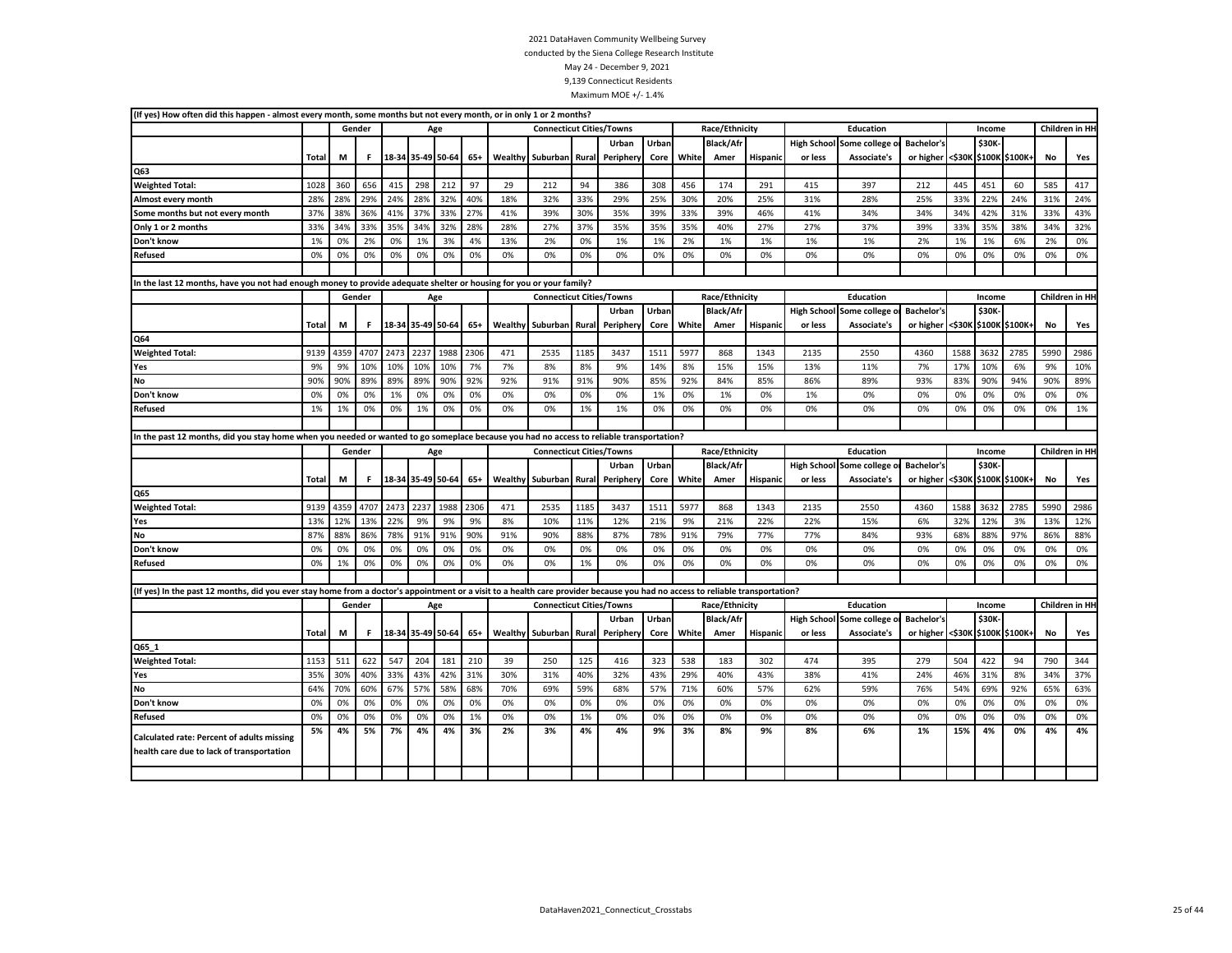| In the past 12 months, have you had anyone deliberately vandalize, try to steal, or steal any property that you own, or anyone attempt to break into your home?                                                                |       |      |        |      |                   |      |       |     |                                 |       |                 |       |       |                  |                 |                    |                            |                   |        |              |                |           |                |
|--------------------------------------------------------------------------------------------------------------------------------------------------------------------------------------------------------------------------------|-------|------|--------|------|-------------------|------|-------|-----|---------------------------------|-------|-----------------|-------|-------|------------------|-----------------|--------------------|----------------------------|-------------------|--------|--------------|----------------|-----------|----------------|
|                                                                                                                                                                                                                                |       |      | Gender |      |                   | Age  |       |     | <b>Connecticut Cities/Towns</b> |       |                 |       |       | Race/Ethnicity   |                 |                    | Education                  |                   |        | Income       |                |           | Children in HH |
|                                                                                                                                                                                                                                |       |      |        |      |                   |      |       |     |                                 |       | Urban           | Urban |       | <b>Black/Afr</b> |                 | <b>High School</b> | Some college               | <b>Bachelor's</b> |        | \$30K        |                |           |                |
|                                                                                                                                                                                                                                | Total | M    | F      |      | 18-34 35-49 50-64 |      | 65+   |     | Wealthy Suburban                | Rural | Periphery       | Core  | White | Amer             | Hispanic        | or less            | Associate's                | or higher <\$30K  |        |              | \$100K \$100K+ | <b>No</b> | Yes            |
| Q68                                                                                                                                                                                                                            |       |      |        |      |                   |      |       |     |                                 |       |                 |       |       |                  |                 |                    |                            |                   |        |              |                |           |                |
| <b>Weighted Total:</b>                                                                                                                                                                                                         | 3676  | 1722 | 1917   | 980  | 862               | 807  | 979   | 183 | 1116                            | 502   | 1345            | 530   | 2361  | 344              | 557             | 859                | 1004                       | 1770              | 615    | 1435         | 1124           | 2424      | 1188           |
| Yes                                                                                                                                                                                                                            | 10%   | 10%  | 10%    | 14%  | 10%               | 12%  | 5%    | 9%  | 10%                             | 7%    | 10%             | 14%   | 8%    | 12%              | 13%             | 11%                | 12%                        | 9%                | 12%    | 10%          | 10%            | 9%        | 12%            |
| No                                                                                                                                                                                                                             | 89%   | 89%  | 90%    | 86%  | 90%               | 88%  | 95%   | 91% | 90%                             | 92%   | 89%             | 86%   | 92%   | 88%              | 87%             | 89%                | 88%                        | 91%               | 88%    | 90%          | 90%            | 90%       | 88%            |
| Don't know                                                                                                                                                                                                                     | 0%    | 0%   | 0%     | 0%   | 0%                | 0%   | 0%    | 0%  | 0%                              | 0%    | 0%              | 0%    | 0%    | 0%               | 0%              | 0%                 | 0%                         | 0%                | 0%     | 0%           | 0%             | 0%        | 0%             |
| Refused                                                                                                                                                                                                                        | 0%    | 1%   | 0%     | 0%   | 0%                | 0%   | 0%    | 0%  | 0%                              | 1%    | 1%              | 0%    | 0%    | 0%               | 0%              | 0%                 | 0%                         | 0%                | 0%     | 0%           | 0%             | 0%        | 0%             |
|                                                                                                                                                                                                                                |       |      |        |      |                   |      |       |     |                                 |       |                 |       |       |                  |                 |                    |                            |                   |        |              |                |           |                |
| In the past 12 months, have you had an experience in which someone attacked you, tried to take something from you by force, or physically threatened you?                                                                      |       |      |        |      |                   |      |       |     |                                 |       |                 |       |       |                  |                 |                    |                            |                   |        |              |                |           |                |
|                                                                                                                                                                                                                                |       |      | Gender |      |                   | Age  |       |     | <b>Connecticut Cities/Towns</b> |       |                 |       |       | Race/Ethnicity   |                 |                    | Education                  |                   |        | Income       |                |           | Children in HH |
|                                                                                                                                                                                                                                |       |      |        |      |                   |      |       |     |                                 |       | Urban           | Urban |       | <b>Black/Afr</b> |                 | <b>High School</b> | Some college               | <b>Bachelor's</b> |        | <b>\$30K</b> |                |           |                |
|                                                                                                                                                                                                                                | Total | M    | F.     |      | 18-34 35-49 50-64 |      | 65+   |     | Wealthy Suburban                |       | Rural Periphery | Core  | White | Amer             | <b>Hispanic</b> | or less            | Associate's                | or higher         | <\$30K |              | \$100K \$100K+ | No        | Yes            |
| Q69                                                                                                                                                                                                                            |       |      |        |      |                   |      |       |     |                                 |       |                 |       |       |                  |                 |                    |                            |                   |        |              |                |           |                |
| <b>Weighted Total:</b>                                                                                                                                                                                                         | 3676  | 1722 | 1917   | 980  | 862               | 807  | 979   | 183 | 1116                            | 502   | 1345            | 530   | 2361  | 344              | 557             | 859                | 1004                       | 1770              | 615    | 1435         | 1124           | 2424      | 1188           |
| Yes                                                                                                                                                                                                                            | 5%    | 5%   | 5%     | 8%   | 5%                | 3%   | 2%    | 1%  | 5%                              | 4%    | 4%              | 8%    | 3%    | 7%               | 7%              | 5%                 | 6%                         | 4%                | 7%     | 5%           | 2%             | 4%        | 5%             |
| No                                                                                                                                                                                                                             | 95%   | 95%  | 95%    | 92%  | 95%               | 96%  | 98%   | 99% | 95%                             | 95%   | 96%             | 92%   | 97%   | 92%              | 93%             | 95%                | 94%                        | 96%               | 93%    | 94%          | 98%            | 96%       | 94%            |
| Don't know                                                                                                                                                                                                                     | 0%    | 0%   | 0%     | 0%   | 0%                | 0%   | 0%    | 0%  | 0%                              | 0%    | 0%              | 0%    | 0%    | 0%               | 0%              | 0%                 | 0%                         | 0%                | 0%     | 0%           | 0%             | 0%        | 0%             |
| Refused                                                                                                                                                                                                                        | 0%    | 1%   | 0%     | 0%   | 0%                | 0%   | 0%    | 0%  | 0%                              | 1%    | 1%              | 0%    | 0%    | 1%               | 0%              | 0%                 | 0%                         | 0%                | 0%     | 0%           | 0%             | 0%        | 0%             |
|                                                                                                                                                                                                                                |       |      |        |      |                   |      |       |     |                                 |       |                 |       |       |                  |                 |                    |                            |                   |        |              |                |           |                |
| (If yes) Thinking of any of the experiences in which you were attacked or threatened, did any of them involve someone that you know or work with?                                                                              |       |      |        |      |                   |      |       |     |                                 |       |                 |       |       |                  |                 |                    |                            |                   |        |              |                |           |                |
|                                                                                                                                                                                                                                |       |      | Gender |      |                   |      |       |     |                                 |       |                 |       |       |                  |                 |                    |                            |                   |        |              |                |           |                |
|                                                                                                                                                                                                                                | Total | M    | F.     |      |                   |      |       |     |                                 |       |                 |       |       |                  |                 |                    |                            |                   |        |              |                |           |                |
| Q77NEW                                                                                                                                                                                                                         |       |      |        |      |                   |      |       |     |                                 |       |                 |       |       |                  |                 |                    |                            |                   |        |              |                |           |                |
| <b>Weighted Total:</b>                                                                                                                                                                                                         | 166   | 78   | 87     |      |                   |      |       |     |                                 |       |                 |       |       |                  |                 |                    |                            |                   |        |              |                |           |                |
| Yes                                                                                                                                                                                                                            | 45%   | 41%  | 50%    |      |                   |      |       |     |                                 |       |                 |       |       |                  |                 |                    |                            |                   |        |              |                |           |                |
| No                                                                                                                                                                                                                             | 54%   | 57%  | 50%    |      |                   |      |       |     |                                 |       |                 |       |       |                  |                 |                    |                            |                   |        |              |                |           |                |
| Don't know                                                                                                                                                                                                                     | 1%    | 2%   | 0%     |      |                   |      |       |     |                                 |       |                 |       |       |                  |                 |                    |                            |                   |        |              |                |           |                |
| Refused                                                                                                                                                                                                                        | 0%    | 0%   | 0%     |      |                   |      |       |     |                                 |       |                 |       |       |                  |                 |                    |                            |                   |        |              |                |           |                |
|                                                                                                                                                                                                                                |       |      |        |      |                   |      |       |     |                                 |       |                 |       |       |                  |                 |                    |                            |                   |        |              |                |           |                |
| In the past 12 months how often have you gambled, meaning playing any of the following Keno, lottery, scratch off tickets, sports betting, dice games, cards for money, casino games, Off Track Betting and Daily Fantasy Spor |       |      |        |      |                   |      |       |     |                                 |       |                 |       |       |                  |                 |                    |                            |                   |        |              |                |           |                |
|                                                                                                                                                                                                                                |       |      | Gender |      |                   | Age  |       |     | <b>Connecticut Cities/Towns</b> |       |                 |       |       | Race/Ethnicity   |                 |                    | Education                  |                   |        | Income       |                |           | Children in HH |
|                                                                                                                                                                                                                                |       |      |        |      |                   |      |       |     |                                 |       | Urban           | Urban |       | <b>Black/Afr</b> |                 |                    | High School Some college o | <b>Bachelor's</b> |        | \$30K        |                |           |                |
|                                                                                                                                                                                                                                | Total | M    | F.     |      | 18-34 35-49 50-64 |      | $65+$ |     | Wealthy Suburban                | Rural | Periphery       | Core  | White | Amer             | Hispanic        | or less            | Associate's                | or higher <\$30K  |        |              | \$100K \$100K+ | No        | Yes            |
| GAMB1                                                                                                                                                                                                                          |       |      |        |      |                   |      |       |     |                                 |       |                 |       |       |                  |                 |                    |                            |                   |        |              |                |           |                |
| <b>Weighted Total:</b>                                                                                                                                                                                                         | 7256  | 3522 | 3672   | 1911 | 1737              | 1606 | 1897  | 363 | 2212                            | 975   | 2662            | 1044  | 4817  | 631              | 1031            | 1624               | 2016                       | 3539              | 1167   | <b>2870</b>  | 2274           | 4776      | 2344           |
| Did not play these games in the past 12                                                                                                                                                                                        | 69%   | 63%  | 74%    | 69%  | 69%               | 63%  | 75%   | 75% | 68%                             | 69%   | 67%             | 71%   | 68%   | 66%              | 74%             | 70%                | 67%                        | 70%               | 75%    | 68%          | 65%            | 70%       | 68%            |
| months                                                                                                                                                                                                                         |       |      |        |      |                   |      |       |     |                                 |       |                 |       |       |                  |                 |                    |                            |                   |        |              |                |           |                |
| 1 to 4 times                                                                                                                                                                                                                   | 18%   | 19%  | 17%    | 22%  | 19%               | 21%  | 11%   | 16% | 18%                             | 19%   | 19%             | 15%   | 19%   | 18%              | 15%             | 17%                | 18%                        | 19%               | 14%    | 20%          | 21%            | 17%       | 19%            |
| Monthly                                                                                                                                                                                                                        | 6%    | 8%   | 5%     | 5%   | 6%                | 8%   | 6%    | 5%  | 6%                              | 6%    | 6%              | 7%    | 6%    | 6%               | 7%              | 5%                 | 7%                         | 6%                | 5%     | 6%           | 7%             | 6%        | 7%             |
| Weekly                                                                                                                                                                                                                         | 5%    | 7%   | 2%     | 3%   | 5%                | 6%   | 5%    | 3%  | 5%                              | 4%    | 5%              | 4%    | 5%    | 6%               | 2%              | 5%                 | 5%                         | 4%                | 4%     | 4%           | 6%             | 5%        | 4%             |
| Daily                                                                                                                                                                                                                          | 1%    | 2%   | 1%     | 0%   | 1%                | 2%   | 1%    | 0%  | 1%                              | 1%    | 1%              | 1%    | 1%    | 2%               | 1%              | 2%                 | 1%                         | 1%                | 1%     | 1%           | 1%             | 1%        | 1%             |
| Don't know                                                                                                                                                                                                                     | 1%    | 1%   | 1%     | 1%   | 0%                | 0%   | 1%    | 0%  | 1%                              | 0%    | 1%              | 1%    | 0%    | 2%               | 1%              | 1%                 | 1%                         | 0%                | 1%     | 1%           | 0%             | 1%        | 1%             |
| Refused                                                                                                                                                                                                                        | 1%    | 1%   | 0%     | 0%   | 0%                | 0%   | 0%    | 0%  | 0%                              | 1%    | 1%              | 0%    | 0%    | 1%               | 0%              | 0%                 | 0%                         | 0%                | 0%     | 0%           | 0%             | 0%        | 1%             |
|                                                                                                                                                                                                                                |       |      |        |      |                   |      |       |     |                                 |       |                 |       |       |                  |                 |                    |                            |                   |        |              |                |           |                |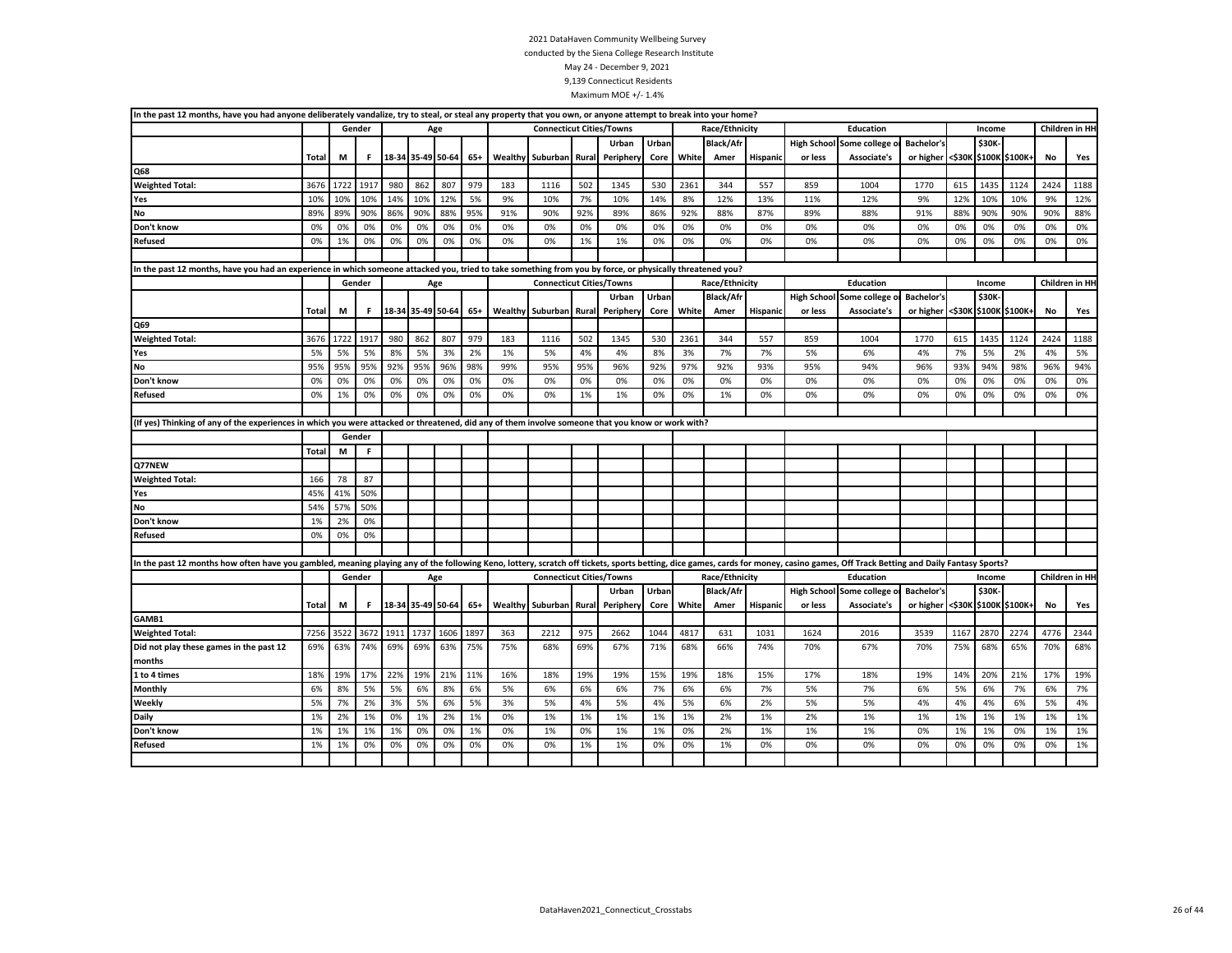| (If gambled once or more) Have you bet more than you could really afford to lose?                                                                                                                                 |              |      |        |      |                   |      |       |     |                                 |       |           |       |       |                  |                 |         |                                 |                                 |      |        |      |                 |                       |
|-------------------------------------------------------------------------------------------------------------------------------------------------------------------------------------------------------------------|--------------|------|--------|------|-------------------|------|-------|-----|---------------------------------|-------|-----------|-------|-------|------------------|-----------------|---------|---------------------------------|---------------------------------|------|--------|------|-----------------|-----------------------|
|                                                                                                                                                                                                                   |              |      | Gender |      |                   | Age  |       |     | <b>Connecticut Cities/Towns</b> |       |           |       |       | Race/Ethnicity   |                 |         | <b>Education</b>                |                                 |      | Income |      |                 | Children in HH        |
|                                                                                                                                                                                                                   |              |      |        |      |                   |      |       |     |                                 |       | Urban     | Urban |       | <b>Black/Afr</b> |                 |         | High School Some college o      | <b>Bachelor's</b>               |      | \$30K  |      |                 |                       |
|                                                                                                                                                                                                                   | Total        | M    | F      |      | 18-34 35-49 50-64 |      | $65+$ |     | Wealthy Suburban                | Rural | Periphery | Core  | White | Amer             | Hispanic        | or less | Associate's                     | or higher <\$30K \$100K \$100K+ |      |        |      | No              | Yes                   |
| GAMB <sub>2</sub>                                                                                                                                                                                                 |              |      |        |      |                   |      |       |     |                                 |       |           |       |       |                  |                 |         |                                 |                                 |      |        |      |                 |                       |
| <b>Weighted Total:</b>                                                                                                                                                                                            | 2166         | 1242 | 916    | 583  | 534               | 586  | 445   | 89  | 676                             | 287   | 833       | 281   | 1504  | 200              | 264             | 459     | 641                             | 1056                            | 284  | 898    | 790  | 1410            | 720                   |
| Yes                                                                                                                                                                                                               | 4%           | 4%   | 5%     | 5%   | 4%                | 4%   | 4%    | 3%  | 5%                              | 3%    | 3%        | 7%    | 3%    | 6%               | 10%             | 6%      | 5%                              | 3%                              | 8%   | 4%     | 3%   | 3%              | 6%                    |
| No                                                                                                                                                                                                                | 96%          | 96%  | 95%    | 95%  | 96%               | 96%  | 96%   | 97% | 95%                             | 97%   | 97%       | 92%   | 97%   | 93%              | 90%             | 94%     | 95%                             | 97%                             | 91%  | 96%    | 97%  | 97%             | 94%                   |
| Don't know                                                                                                                                                                                                        | 0%           | 0%   | 0%     | 0%   | 0%                | 0%   | 0%    | 0%  | 0%                              | 0%    | 0%        | 1%    | 0%    | 1%               | 0%              | 0%      | 0%                              | 0%                              | 1%   | 0%     | 0%   | 0%              | 0%                    |
| Refused                                                                                                                                                                                                           | 0%           | 0%   | 0%     | 0%   | 0%                | 0%   | 0%    | 0%  | 0%                              | 0%    | 0%        | 0%    | 0%    | 0%               | 0%              | 0%      | 0%                              | 0%                              | 0%   | 0%     | 0%   | 0%              | 0%                    |
|                                                                                                                                                                                                                   |              |      |        |      |                   |      |       |     |                                 |       |           |       |       |                  |                 |         |                                 |                                 |      |        |      |                 |                       |
| (If gambled once or more) Have people criticized your betting or told you that you had a gambling problem, regardless of whether or not you thought it was true?                                                  |              |      |        |      |                   |      |       |     |                                 |       |           |       |       |                  |                 |         |                                 |                                 |      |        |      |                 |                       |
|                                                                                                                                                                                                                   |              |      | Gender |      |                   | Age  |       |     | <b>Connecticut Cities/Towns</b> |       |           |       |       | Race/Ethnicity   |                 |         | <b>Education</b>                |                                 |      | Income |      |                 | <b>Children in HH</b> |
|                                                                                                                                                                                                                   |              |      |        |      |                   |      |       |     |                                 |       | Urban     | Urban |       | <b>Black/Afr</b> |                 |         | <b>High School Some college</b> | <b>Bachelor's</b>               |      | \$30K  |      |                 |                       |
|                                                                                                                                                                                                                   | <b>Total</b> | M    | F.     |      | 18-34 35-49 50-64 |      | 65+   |     | Wealthy Suburban                | Rural | Periphery | Core  | White | Amer             | <b>Hispanic</b> | or less | Associate's                     | or higher <\$30K \$100K \$100K+ |      |        |      | No              | Yes                   |
| GAMB3                                                                                                                                                                                                             |              |      |        |      |                   |      |       |     |                                 |       |           |       |       |                  |                 |         |                                 |                                 |      |        |      |                 |                       |
| <b>Weighted Total:</b>                                                                                                                                                                                            | 2166         | 1242 | 916    | 583  | 534               | 586  | 445   | 89  | 676                             | 287   | 833       | 281   | 1504  | 200              | 264             | 459     | 641                             | 1056                            | 284  | 898    | 790  | 1410            | 720                   |
| Yes                                                                                                                                                                                                               | 3%           | 4%   | 3%     | 5%   | 3%                | 2%   | 3%    | 2%  | 6%                              | 2%    | 2%        | 4%    | 3%    | 7%               | 6%              | 7%      | 2%                              | 2%                              | 6%   | 4%     | 3%   | 3%              | 4%                    |
| No                                                                                                                                                                                                                | 96%          | 95%  | 97%    | 95%  | 97%               | 98%  | 96%   | 98% | 94%                             | 98%   | 97%       | 96%   | 97%   | 93%              | 94%             | 92%     | 97%                             | 98%                             | 94%  | 96%    | 97%  | 97%             | 96%                   |
| Don't know                                                                                                                                                                                                        | 0%           | 0%   | 0%     | 0%   | 0%                | 0%   | 0%    | 0%  | 0%                              | 0%    | 0%        | 0%    | 0%    | 0%               | 0%              | 0%      | 0%                              | 0%                              | 0%   | 0%     | 0%   | 0%              | 0%                    |
| <b>Refused</b>                                                                                                                                                                                                    | 0%           | 0%   | 0%     | 0%   | 0%                | 0%   | 0%    | 0%  | 0%                              | 0%    | 0%        | 0%    | 0%    | 1%               | 0%              | 0%      | 0%                              | 0%                              | 0%   | 0%     | 0%   | 0%              | 0%                    |
|                                                                                                                                                                                                                   |              |      |        |      |                   |      |       |     |                                 |       |           |       |       |                  |                 |         |                                 |                                 |      |        |      |                 |                       |
| (If gambled once or more) Have you felt guilty about the way you gamble or what happens when you gamble?                                                                                                          |              |      |        |      |                   |      |       |     |                                 |       |           |       |       |                  |                 |         |                                 |                                 |      |        |      |                 |                       |
|                                                                                                                                                                                                                   |              |      | Gender |      |                   | Age  |       |     | <b>Connecticut Cities/Towns</b> |       |           |       |       | Race/Ethnicity   |                 |         | Education                       |                                 |      | Income |      | Children in HI- |                       |
|                                                                                                                                                                                                                   |              |      |        |      |                   |      |       |     |                                 |       | Urban     | Urban |       | <b>Black/Afr</b> |                 |         | <b>High School Some college</b> | <b>Bachelor's</b>               |      | \$30K  |      |                 |                       |
|                                                                                                                                                                                                                   | Total        | M    | F      |      | 18-34 35-49 50-64 |      | $65+$ |     | Wealthy Suburban                | Rural | Periphery | Core  | White | Amer             | <b>Hispanic</b> | or less | Associate's                     | or higher <\$30K \$100K \$100K+ |      |        |      | No              | Yes                   |
| GAMB4                                                                                                                                                                                                             |              |      |        |      |                   |      |       |     |                                 |       |           |       |       |                  |                 |         |                                 |                                 |      |        |      |                 |                       |
| <b>Weighted Total:</b>                                                                                                                                                                                            | 2166         | 1242 | 916    | 583  | 534               | 586  | 445   | 89  | 676                             | 287   | 833       | 281   | 1504  | 200              | 264             | 459     | 641                             | 1056                            | 284  | 898    | 790  | 1410            | 720                   |
| Yes                                                                                                                                                                                                               | 5%           | 5%   | 4%     | 6%   | 5%                | 4%   | 3%    | 2%  | 4%                              | 2%    | 6%        | 5%    | 3%    | 7%               | 8%              | 4%      | 5%                              | 4%                              | 6%   | 5%     | 4%   | 4%              | 6%                    |
| <b>No</b>                                                                                                                                                                                                         | 95%          | 94%  | 96%    | 94%  | 94%               | 95%  | 97%   | 97% | 96%                             | 97%   | 94%       | 95%   | 97%   | 92%              | 92%             | 95%     | 94%                             | 96%                             | 93%  | 94%    | 96%  | 96%             | 94%                   |
| Don't know                                                                                                                                                                                                        | 0%           | 0%   | 0%     | 0%   | 0%                | 0%   | 0%    | 1%  | 0%                              | 1%    | 0%        | 0%    | 0%    | 0%               | 0%              | 0%      | 1%                              | 0%                              | 0%   | 0%     | 0%   | 0%              | 0%                    |
| <b>Refused</b>                                                                                                                                                                                                    | 0%           | 0%   | 0%     | 0%   | 0%                | 0%   | 0%    | 0%  | 0%                              | 0%    | 0%        | 0%    | 0%    | 1%               | 0%              | 0%      | 0%                              | 0%                              | 0%   | 0%     | 0%   | 0%              | 0%                    |
|                                                                                                                                                                                                                   |              |      |        |      |                   |      |       |     |                                 |       |           |       |       |                  |                 |         |                                 |                                 |      |        |      |                 |                       |
| In the following questions, we are interested in the way other people have treated you or your beliefs about how other people have treated you. Can you tell me if any of the following has ever happened to you: |              |      |        |      |                   |      |       |     |                                 |       |           |       |       |                  |                 |         |                                 |                                 |      |        |      |                 |                       |
| At any time in your life, have you ever been unfairly fired, unfairly denied a promotion or raise, or not hired for a job for unfair reasons?                                                                     |              |      |        |      |                   |      |       |     |                                 |       |           |       |       |                  |                 |         |                                 |                                 |      |        |      |                 |                       |
|                                                                                                                                                                                                                   |              |      | Gender |      |                   | Age  |       |     | <b>Connecticut Cities/Towns</b> |       |           |       |       | Race/Ethnicity   |                 |         | <b>Education</b>                |                                 |      | Income |      |                 | Children in HH        |
|                                                                                                                                                                                                                   |              |      |        |      |                   |      |       |     |                                 |       | Urban     | Urban |       | <b>Black/Afr</b> |                 |         | High School Some college        | <b>Bachelor's</b>               |      | \$30K  |      |                 |                       |
|                                                                                                                                                                                                                   | <b>Total</b> | M    | F      |      | 18-34 35-49 50-64 |      | $65+$ |     | Wealthy Suburban                | Rural | Periphery | Core  | White | Amer             | <b>Hispanic</b> | or less | Associate's                     | or higher <\$30K \$100K \$100K+ |      |        |      | No              | Yes                   |
| DISC1                                                                                                                                                                                                             |              |      |        |      |                   |      |       |     |                                 |       |           |       |       |                  |                 |         |                                 |                                 |      |        |      |                 |                       |
| <b>Weighted Total:</b>                                                                                                                                                                                            | 5578         | 2570 | 2960   | 1557 | 1364              | 1190 | 1388  | 291 | 1447                            | 714   | 2125      | 1001  | 3531  | 587              | 873             | 1380    | 1545                            | 2594                            | 1043 | 2209   | 1636 | 3653            | 1835                  |
|                                                                                                                                                                                                                   | 27%          | 26%  | 29%    | 24%  | 32%               | 35%  | 21%   | 25% | 24%                             | 29%   | 29%       | 30%   | 25%   | 34%              | 26%             | 23%     | 31%                             | 28%                             | 33%  | 28%    | 25%  | 26%             | 30%                   |
| Yes                                                                                                                                                                                                               |              |      |        |      |                   |      |       |     |                                 |       |           |       |       |                  |                 |         |                                 |                                 |      |        |      |                 |                       |
| No                                                                                                                                                                                                                | 71%          | 73%  | 70%    | 76%  | 67%               | 64%  | 77%   | 72% | 75%                             | 70%   | 70%       | 69%   | 74%   | 65%              | 73%             | 76%     | 68%                             | 71%                             | 67%  | 71%    | 74%  | 73%             | 69%                   |
| Don't know                                                                                                                                                                                                        | 1%           | 1%   | 1%     | 0%   | 1%                | 1%   | 1%    | 3%  | 0%                              | 1%    | 1%        | 1%    | 1%    | 1%               | 0%              | 0%      | 0%                              | 1%                              | 1%   | 0%     | 1%   | 1%              | 1%                    |
| <b>Refused</b>                                                                                                                                                                                                    | 0%           | 0%   | 0%     | 0%   | 0%                | 0%   | 1%    | 0%  | 0%                              | 1%    | 1%        | 0%    | 0%    | 0%               | 0%              | 0%      | 0%                              | 0%                              | 0%   | 0%     | 0%   | 0%              | 0%                    |
|                                                                                                                                                                                                                   |              |      |        |      |                   |      |       |     |                                 |       |           |       |       |                  |                 |         |                                 |                                 |      |        |      |                 |                       |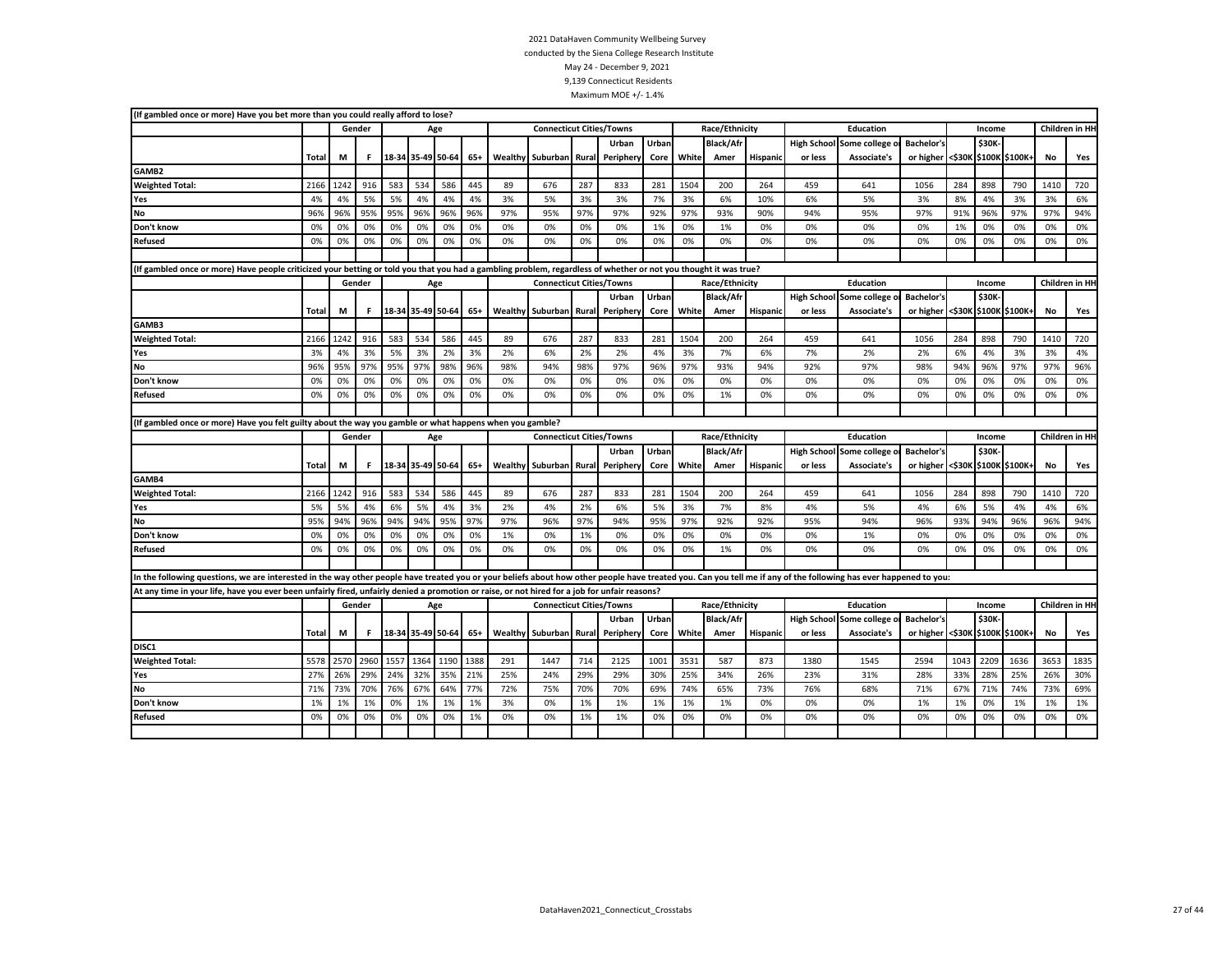| (If yes) What do you think is the main reason for these experiences?                                       |              |      |        |      |                   |      |       |         |                                 |       |          |       |       |                  |                 |                    |                            |                   |        |        |                |      |                |
|------------------------------------------------------------------------------------------------------------|--------------|------|--------|------|-------------------|------|-------|---------|---------------------------------|-------|----------|-------|-------|------------------|-----------------|--------------------|----------------------------|-------------------|--------|--------|----------------|------|----------------|
|                                                                                                            |              |      | Gender |      |                   | Age  |       |         | <b>Connecticut Cities/Towns</b> |       |          |       |       | Race/Ethnicity   |                 |                    | <b>Education</b>           |                   |        | Income |                |      | Children in HH |
|                                                                                                            |              |      |        |      |                   |      |       |         |                                 |       | Urban    | Urban |       | <b>Black/Afr</b> |                 | <b>High School</b> | Some college               | <b>Bachelor's</b> |        | \$30K  |                |      |                |
|                                                                                                            | Total        | М    | F.     |      | 18-34 35-49 50-64 |      | $65+$ | Wealthy | Suburban                        | Rural | Peripher | Core  | White | Amer             | <b>Hispanic</b> | or less            | <b>Associate's</b>         | or higher         | <\$30к |        | \$100K \$100K+ | No   | Yes            |
| DISC1 2                                                                                                    |              |      |        |      |                   |      |       |         |                                 |       |          |       |       |                  |                 |                    |                            |                   |        |        |                |      |                |
| <b>Weighted Total:</b>                                                                                     | 992          | 436  | 540    | 226  | 268               | 277  | 209   | 44      | 280                             | 145   | 367      | 156   | 588   | 120              | 143             | 168                | 317                        | 501               | 207    | 403    | 274            | 614  | 358            |
| <b>Your Ancestry or National Origins</b>                                                                   | 6%           | 5%   | 7%     | 8%   | 5%                | 7%   | 3%    | 6%      | 6%                              | 2%    | 8%       | 5%    | 3%    | 5%               | 16%             | 6%                 | 4%                         | 7%                | 6%     | 6%     | 8%             | 6%   | 6%             |
| Your Gender                                                                                                | 19%          | 8%   | 29%    | 17%  | 22%               | 18%  | 19%   | 27%     | 20%                             | 28%   | 16%      | 16%   | 23%   | 10%              | 13%             | 11%                | 17%                        | 23%               | 15%    | 19%    | 26%            | 19%  | 20%            |
| <b>Your Race</b>                                                                                           | 19%          | 20%  | 18%    | 29%  | 19%               | 13%  | 14%   | 5%      | 16%                             | 13%   | 22%      | 25%   | 7%    | 44%              | 33%             | 17%                | 21%                        | 18%               | 12%    | 21%    | 21%            | 17%  | 22%            |
| <b>Your Age</b>                                                                                            | 16%          | 16%  | 16%    | 23%  | 9%                | 16%  | 18%   | 14%     | 21%                             | 31%   | 11%      | 7%    | 17%   | 6%               | 20%             | 8%                 | 27%                        | 12%               | 25%    | 14%    | 16%            | 16%  | 16%            |
| <b>Your Religion</b>                                                                                       | 3%           | 3%   | 4%     | 1%   | 6%                | 2%   | 3%    | 6%      | 2%                              | 2%    | 4%       | 4%    | 2%    | 3%               | 4%              | 3%                 | 3%                         | 4%                | 4%     | 3%     | 4%             | 3%   | 4%             |
| <b>Your Height</b>                                                                                         | 1%           | 0%   | 1%     | 4%   | 0%                | 0%   | 0%    | 8%      | 1%                              | 0%    | 0%       | 1%    | 1%    | 0%               | 0%              | 2%                 | 1%                         | 1%                | 3%     | 0%     | 1%             | 1%   | 0%             |
| <b>Your Weight</b>                                                                                         | 2%           | 2%   | 2%     | 2%   | 3%                | 1%   | 1%    | 0%      | 3%                              | 0%    | 2%       | 2%    | 1%    | 2%               | 0%              | 2%                 | 3%                         | 1%                | 1%     | 2%     | 3%             | 2%   | 2%             |
| Some other Aspect of Your Physical                                                                         | 7%           | 9%   | 5%     | 7%   | 9%                | 8%   | 4%    | 3%      | 8%                              | 5%    | 8%       | 5%    | 7%    | 6%               | 8%              | 10%                | 8%                         | 5%                | 8%     | 7%     | 6%             | 6%   | 9%             |
| Appearance                                                                                                 |              |      |        |      |                   |      |       |         |                                 |       |          |       |       |                  |                 |                    |                            |                   |        |        |                |      |                |
| <b>Your Sexual Orientation</b>                                                                             | 3%           | 3%   | 3%     | 3%   | 4%                | 3%   | 2%    | 4%      | 2%                              | 3%    | 3%       | 3%    | 3%    | 3%               | 3%              | 3%                 | 2%                         | 3%                | 1%     | 4%     | 2%             | 3%   | 3%             |
| <b>Your Education or Income Level</b>                                                                      | 9%           | 10%  | 9%     | 6%   | 14%               | 10%  | 5%    | 13%     | 5%                              | 10%   | 11%      | 9%    | 7%    | 6%               | 15%             | 12%                | 10%                        | 7%                | 11%    | 8%     | 10%            | 9%   | 8%             |
| A physical disability                                                                                      | 6%           | 4%   | 7%     | 5%   | 9%                | 6%   | 4%    | 5%      | 7%                              | 7%    | 5%       | 7%    | 7%    | 8%               | 0%              | 4%                 | 8%                         | 6%                | 12%    | 6%     | 3%             | 7%   | 5%             |
| Don't know                                                                                                 | 33%          | 36%  | 29%    | 26%  | 33%               | 33%  | 38%   | 36%     | 28%                             | 31%   | 36%      | 31%   | 36%   | 31%              | 21%             | 39%                | 27%                        | 34%               | 26%    | 35%    | 32%            | 35%  | 29%            |
| <b>Refused</b>                                                                                             | 3%           | 4%   | 2%     | 2%   | 2%                | 4%   | 5%    | 9%      | 3%                              | 2%    | 3%       | 4%    | 4%    | 4%               | 1%              | 3%                 | 2%                         | 4%                | 2%     | 4%     | 2%             | 4%   | 2%             |
|                                                                                                            |              |      |        |      |                   |      |       |         |                                 |       |          |       |       |                  |                 |                    |                            |                   |        |        |                |      |                |
| (If yes) How many times did this happen to you during the past 3 years?                                    |              |      |        |      |                   |      |       |         |                                 |       |          |       |       |                  |                 |                    |                            |                   |        |        |                |      |                |
|                                                                                                            |              |      | Gender |      |                   | Age  |       |         | <b>Connecticut Cities/Towns</b> |       |          |       |       | Race/Ethnicity   |                 |                    | Education                  |                   |        | Income |                |      | Children in HH |
|                                                                                                            |              |      |        |      |                   |      |       |         |                                 |       | Urban    | Urban |       | <b>Black/Afr</b> |                 |                    | High School Some college   | <b>Bachelor's</b> |        | \$30K  |                |      |                |
|                                                                                                            | Total        | М    | F.     |      | 18-34 35-49 50-64 |      | $65+$ | Wealthy | Suburban                        | Rural | Peripher | Core  | White | Amer             | <b>Hispanic</b> | or less            | Associate's                | or higher         | <\$30K |        | \$100K \$100K  | No   | Yes            |
| <b>DISC1 1</b>                                                                                             |              |      |        |      |                   |      |       |         |                                 |       |          |       |       |                  |                 |                    |                            |                   |        |        |                |      |                |
| <b>Weighted Total:</b>                                                                                     | 1530         | 659  | 850    | 371  | 430               | 411  | 298   | 73      | 346                             | 206   | 606      | 299   | 897   | 201              | 231             | 316                | 478                        | 730               | 341    | 624    | 414            | 953  | 547            |
| Once every week or more                                                                                    | 3%           | 3%   | 3%     | 5%   | 2%                | 2%   | 3%    | 6%      | 3%                              | 3%    | 3%       | 2%    | 1%    | 5%               | 7%              | 7%                 | 3%                         | 1%                | 9%     | 1%     | 2%             | 3%   | 2%             |
| A few times every month                                                                                    | 4%           | 5%   | 3%     | 10%  | 3%                | 2%   | 1%    | 0%      | 7%                              | 2%    | 3%       | 5%    | 2%    | 3%               | 5%              | 6%                 | 6%                         | 2%                | 7%     | 2%     | 2%             | 3%   | 5%             |
| A few times every year                                                                                     | 5%           | 7%   | 4%     | 8%   | 7%                | 3%   | 2%    | 3%      | 2%                              | 4%    | 6%       | 7%    | 3%    | 9%               | 9%              | 4%                 | 5%                         | 5%                | 6%     | 6%     | 3%             | 5%   | 6%             |
| A few times in the past 3 years                                                                            | 19%          | 16%  | 21%    | 30%  | 21%               | 16%  | 6%    | 8%      | 12%                             | 23%   | 20%      | 23%   | 13%   | 24%              | 33%             | 19%                | 24%                        | 15%               | 18%    | 22%    | 18%            | 16%  | 24%            |
| Once                                                                                                       | 25%          | 25%  | 26%    | 30%  | 30%               | 24%  | 15%   | 34%     | 23%                             | 28%   | 25%      | 26%   | 26%   | 27%              | 22%             | 24%                | 26%                        | 26%               | 20%    | 29%    | 25%            | 25%  | 26%            |
| Never in the past 3 years                                                                                  | 42%          | 43%  | 40%    | 14%  | 36%               | 51%  | 71%   | 49%     | 50%                             | 37%   | 41%      | 35%   | 51%   | 30%              | 23%             | 37%                | 34%                        | 48%               | 38%    | 38%    | 48%            | 46%  | 34%            |
| Don't know                                                                                                 | 2%           | 2%   | 2%     | 2%   | 1%                | 2%   | 2%    | 0%      | 1%                              | 2%    | 2%       | 1%    | 2%    | 2%               | 1%              | 3%                 | 1%                         | 2%                | 2%     | 1%     | 1%             | 2%   | 2%             |
| <b>Refused</b>                                                                                             | 0%           | 1%   | 0%     | 0%   | 1%                | 0%   | 0%    | 0%      | 1%                              | 0%    | 0%       | 0%    | 0%    | 0%               | 0%              | 0%                 | 1%                         | 0%                | 0%     | 0%     | 1%             | 0%   | 1%             |
|                                                                                                            |              |      |        |      |                   |      |       |         |                                 |       |          |       |       |                  |                 |                    |                            |                   |        |        |                |      |                |
| Have you ever been unfairly stopped, searched, questioned, physically threatened, or abused by the police? |              |      |        |      |                   |      |       |         |                                 |       |          |       |       |                  |                 |                    |                            |                   |        |        |                |      |                |
|                                                                                                            |              |      | Gender |      | Age               |      |       |         | <b>Connecticut Cities/Towns</b> |       |          |       |       | Race/Ethnicity   |                 |                    | Education                  |                   |        | Income |                |      | Children in HH |
|                                                                                                            |              |      |        |      |                   |      |       |         |                                 |       | Urban    | Urban |       | <b>Black/Afr</b> |                 |                    | High School Some college o | <b>Bachelor's</b> |        | \$30K  |                |      |                |
|                                                                                                            | <b>Total</b> | M    | F.     |      | 18-34 35-49 50-64 |      | $65+$ | Wealthy | Suburban                        | Rural | Peripher | Core  | White | Amer             | Hispanic        | or less            | <b>Associate's</b>         | or higher         | <\$30K |        | \$100K \$100K  | No   | Yes            |
| DISC <sub>2</sub>                                                                                          |              |      |        |      |                   |      |       |         |                                 |       |          |       |       |                  |                 |                    |                            |                   |        |        |                |      |                |
| <b>Weighted Total:</b>                                                                                     | 5578         | 2570 | 2960   | 1557 | 1364              | 1190 | 1388  | 291     | 1447                            | 714   | 2125     | 1001  | 3531  | 587              | 873             | 1380               | 1545                       | 2594              | 1043   | 2209   | 1636           | 3653 | 1835           |
| Yes                                                                                                        | 15%          | 20%  | 11%    | 16%  | 20%               | 16%  | 8%    | 13%     | 12%                             | 14%   | 16%      | 20%   | 12%   | 25%              | 20%             | 15%                | 18%                        | 14%               | 20%    | 16%    | 14%            | 14%  | 17%            |
| <b>No</b>                                                                                                  | 84%          | 80%  | 89%    | 83%  | 79%               | 84%  | 91%   | 86%     | 88%                             | 84%   | 84%      | 80%   | 88%   | 75%              | 80%             | 84%                | 82%                        | 86%               | 79%    | 84%    | 86%            | 86%  | 82%            |
| Don't know                                                                                                 | 0%           | 0%   | 0%     | 0%   | 0%                | 0%   | 0%    | 1%      | 0%                              | 1%    | 0%       | 0%    | 0%    | 0%               | 0%              | 0%                 | 0%                         | 0%                | 0%     | 0%     | 0%             | 0%   | 0%             |
| <b>Refused</b>                                                                                             | 0%           | 0%   | 0%     | 0%   | 0%                | 0%   | 0%    | 0%      | 0%                              | 1%    | 0%       | 0%    | 0%    | 0%               | 0%              | 0%                 | 0%                         | 0%                | 0%     | 0%     | 0%             | 0%   | 0%             |
|                                                                                                            |              |      |        |      |                   |      |       |         |                                 |       |          |       |       |                  |                 |                    |                            |                   |        |        |                |      |                |
|                                                                                                            |              |      |        |      |                   |      |       |         |                                 |       |          |       |       |                  |                 |                    |                            |                   |        |        |                |      |                |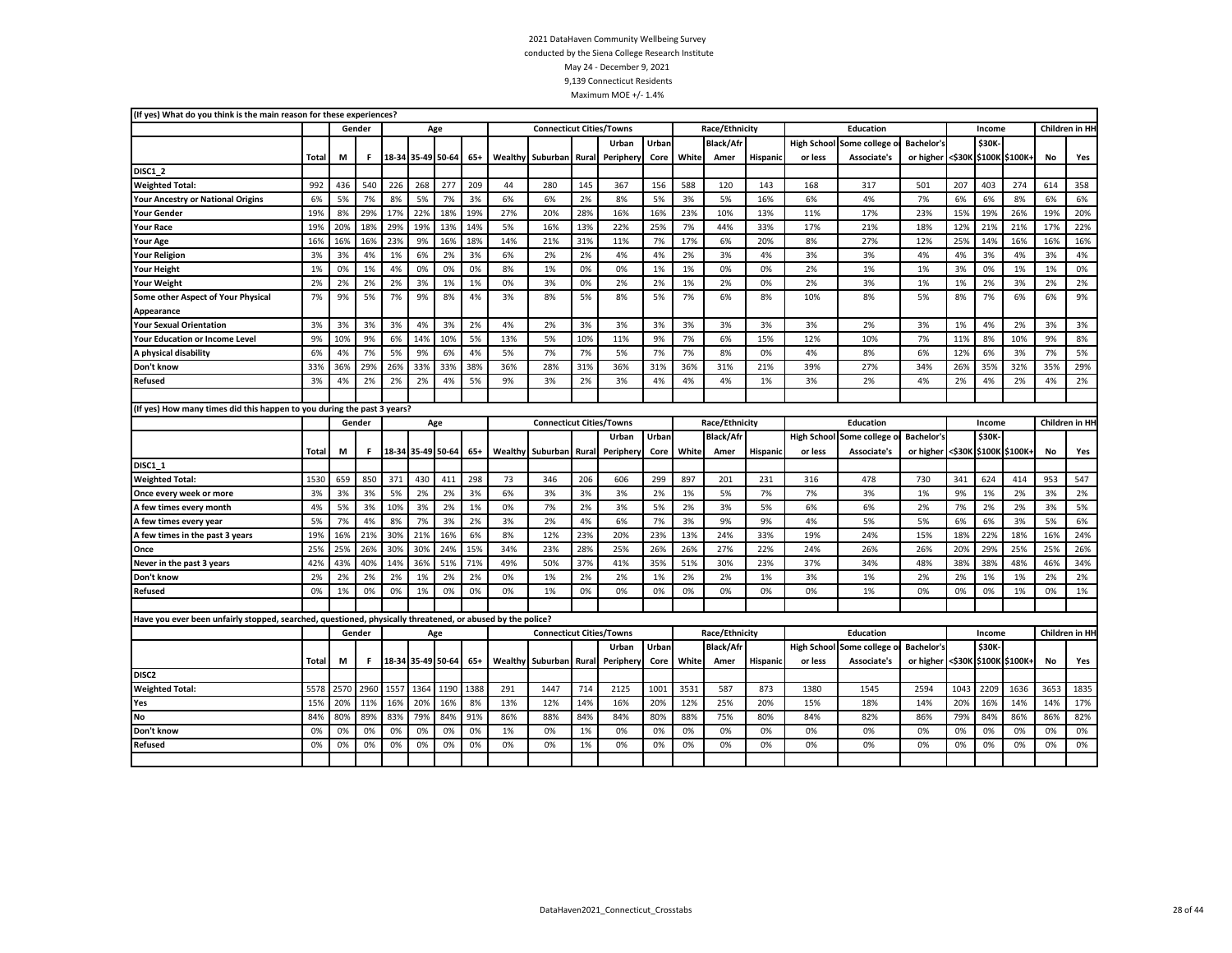| (If yes) What do you think is the main reason for these experiences?                             |              |     |        |     |                   |                   |       |         |                                 |       |           |       |       |                  |          |                    |              |                   |        |        |                |     |                 |
|--------------------------------------------------------------------------------------------------|--------------|-----|--------|-----|-------------------|-------------------|-------|---------|---------------------------------|-------|-----------|-------|-------|------------------|----------|--------------------|--------------|-------------------|--------|--------|----------------|-----|-----------------|
|                                                                                                  |              |     | Gender |     | Age               |                   |       |         | <b>Connecticut Cities/Towns</b> |       |           |       |       | Race/Ethnicity   |          |                    | Education    |                   |        | Income |                |     | Children in HI- |
|                                                                                                  |              |     |        |     |                   |                   |       |         |                                 |       | Urban     | Urban |       | <b>Black/Afr</b> |          | <b>High School</b> | Some college | <b>Bachelor's</b> |        | \$30K  |                |     |                 |
|                                                                                                  | <b>Total</b> | M   | F.     |     | 18-34 35-49 50-64 |                   | $65+$ | Wealthy | Suburban                        | Rural | Peripher  | Core  | White | Amer             | Hispanic | or less            | Associate's  | or higher         | <\$30⊧ |        | \$100K \$100K  | No  | Yes             |
| DISC <sub>2_2</sub>                                                                              |              |     |        |     |                   |                   |       |         |                                 |       |           |       |       |                  |          |                    |              |                   |        |        |                |     |                 |
| <b>Weighted Total:</b>                                                                           | 562          | 334 | 210    | 160 | 182               | 136               | 82    | 24      | 143                             | 69    | 223       | 103   | 283   | 85               | 109      | 117                | 189          | 255               | 134    | 226    | 171            | 342 | 208             |
| <b>Your Ancestry or National Origins</b>                                                         | 13%          | 9%  | 18%    | 14% | 18%               | 7%                | 10%   | 8%      | 13%                             | 12%   | 14%       | 13%   | 6%    | 9%               | 22%      | 18%                | 11%          | 12%               | 14%    | 15%    | 11%            | 14% | 12%             |
| <b>Your Gender</b>                                                                               | 9%           | 5%  | 14%    | 8%  | 13%               | 6%                | 7%    | 14%     | 8%                              | 7%    | 11%       | 6%    | 5%    | 2%               | 17%      | 13%                | 10%          | 6%                | 9%     | 14%    | 4%             | 9%  | 9%              |
| <b>Your Race</b>                                                                                 | 32%          | 22% | 49%    | 33% | 40%               | 24%               | 23%   | 22%     | 21%                             | 16%   | 34%       | 53%   | 11%   | 78%              | 44%      | 36%                | 26%          | 34%               | 23%    | 39%    | 29%            | 26% | 39%             |
| <b>Your Age</b>                                                                                  | 12%          | 14% | 9%     | 13% | 12%               | 14%               | 9%    | 11%     | 9%                              | 22%   | 13%       | 7%    | 14%   | 4%               | 8%       | 16%                | 11%          | 11%               | 4%     | 13%    | 19%            | 12% | 13%             |
| <b>Your Religion</b>                                                                             | 2%           | 1%  | 2%     | 1%  | 2%                | 1%                | 3%    | 4%      | 2%                              | 4%    | 1%        | 2%    | 1%    | 2%               | 3%       | 3%                 | 2%           | 1%                | 2%     | 2%     | 1%             | 2%  | 1%              |
| <b>Your Height</b>                                                                               | 1%           | 1%  | 2%     | 0%  | 2%                | 3%                | 1%    | 6%      | 2%                              | 4%    | 0%        | 1%    | 1%    | 1%               | 3%       | 3%                 | 2%           | 0%                | 1%     | 3%     | 0%             | 0%  | 2%              |
| <b>Your Weight</b>                                                                               | 2%           | 2%  | 2%     | 0%  | 2%                | 4%                | 0%    | 4%      | 2%                              | 5%    | 0%        | 2%    | 1%    | 1%               | 2%       | 2%                 | 3%           | 1%                | 2%     | 3%     | 0%             | 2%  | 2%              |
| Some other Aspect of Your Physical                                                               | 15%          | 19% | 9%     | 11% | 17%               | 16%               | 13%   | 4%      | 20%                             | 10%   | 15%       | 13%   | 15%   | 9%               | 14%      | 19%                | 13%          | 14%               | 15%    | 16%    | 12%            | 16% | 12%             |
| Appearance                                                                                       |              |     |        |     |                   |                   |       |         |                                 |       |           |       |       |                  |          |                    |              |                   |        |        |                |     |                 |
| <b>Your Sexual Orientation</b>                                                                   | 2%           | 1%  | 3%     | 1%  | 3%                | 1%                | 1%    | 4%      | 0%                              | 0%    | 2%        | 3%    | 1%    | 1%               | 2%       | 1%                 | 3%           | 1%                | 1%     | 3%     | 1%             | 2%  | 1%              |
| <b>Your Education or Income Level</b>                                                            | 4%           | 6%  | 1%     | 4%  | 4%                | 5%                | 4%    | 6%      | 3%                              | 5%    | 4%        | 5%    | 4%    | 4%               | 1%       | 5%                 | 4%           | 4%                | 5%     | 4%     | 4%             | 6%  | 2%              |
| A physical disability                                                                            | 1%           | 0%  | 1%     | 1%  | 0%                | 1%                | 2%    | 6%      | 0%                              | 3%    | 1%        | 0%    | 2%    | 1%               | 0%       | 1%                 | 2%           | 0%                | 2%     | 1%     | 0%             | 2%  | 0%              |
| Don't know                                                                                       | 33%          | 39% | 23%    | 34% | 26%               | 34%               | 44%   | 56%     | 39%                             | 32%   | 32%       | 26%   | 46%   | 14%              | 17%      | 26%                | 37%          | 34%               | 40%    | 26%    | 33%            | 36% | 31%             |
| Refused                                                                                          | 2%           | 3%  | 2%     | 2%  | 1%                | 3%                | 4%    | 0%      | 3%                              | 4%    | 2%        | 2%    | 3%    | 0%               | 2%       | 3%                 | 4%           | 1%                | 1%     | 3%     | 3%             | 3%  | 1%              |
|                                                                                                  |              |     |        |     |                   |                   |       |         |                                 |       |           |       |       |                  |          |                    |              |                   |        |        |                |     |                 |
| (If yes) How many times did this happen to you during the past 3 years?                          |              |     |        |     |                   |                   |       |         |                                 |       |           |       |       |                  |          |                    |              |                   |        |        |                |     |                 |
|                                                                                                  |              |     | Gender |     |                   | Age               |       |         | <b>Connecticut Cities/Towns</b> |       |           |       |       | Race/Ethnicity   |          |                    | Education    |                   |        | Income |                |     | Children in HI- |
|                                                                                                  |              |     |        |     |                   |                   |       |         |                                 |       | Urban     | Urban |       | <b>Black/Afr</b> |          | <b>High School</b> | Some college | Bachelor's        |        | \$30K  |                |     |                 |
|                                                                                                  | Total        | М   | F.     |     |                   | 18-34 35-49 50-64 | $65+$ | Wealthy | Suburban                        | Rural | Periphery | Core  | White | Amer             | Hispanic | or less            | Associate's  | or higher         | <\$30K |        | \$100K \$100K+ | No  | Yes             |
| DISC2 1                                                                                          |              |     |        |     |                   |                   |       |         |                                 |       |           |       |       |                  |          |                    |              |                   |        |        |                |     |                 |
| <b>Weighted Total:</b>                                                                           | 843          | 509 | 314    | 257 | 277               | 192               | 115   | 38      | 167                             | 103   | 334       | 201   | 412   | 146              | 171      | 213                | 271          | 358               | 212    | 361    | 223            | 513 | 314             |
| Once every week or more                                                                          | 1%           | 1%  | 1%     | 1%  | 1%                | 1%                | 2%    | 2%      | 1%                              | 2%    | 1%        | 1%    | 0%    | 2%               | 2%       | 2%                 | 1%           | 1%                | 3%     | 0%     | 1%             | 1%  | 1%              |
| A few times every month                                                                          | 4%           | 3%  | 7%     | 7%  | 5%                | 2%                | 1%    | 0%      | 7%                              | 4%    | 3%        | 6%    | 1%    | 4%               | 12%      | 8%                 | 5%           | 2%                | 12%    | 2%     | 2%             | 5%  | 4%              |
| A few times every year                                                                           | 7%           | 6%  | 9%     | 12% | 8%                | 4%                | 3%    | 0%      | 9%                              | 10%   | 5%        | 10%   | 3%    | 7%               | 13%      | 11%                | 8%           | 5%                | 12%    | 9%     | 1%             | 8%  | 6%              |
| A few times in the past 3 years                                                                  | 17%          | 17% | 18%    | 28% | 16%               | 11%               | 9%    | 11%     | 19%                             | 5%    | 17%       | 24%   | 12%   | 27%              | 23%      | 19%                | 26%          | 10%               | 19%    | 22%    | 12%            | 17% | 20%             |
| Once                                                                                             | 21%          | 23% | 21%    | 27% | 20%               | 16%               | 20%   | 25%     | 21%                             | 20%   | 21%       | 22%   | 25%   | 16%              | 19%      | 19%                | 25%          | 21%               | 24%    | 20%    | 22%            | 23% | 19%             |
| Never in the past 3 years                                                                        | 48%          | 50% | 42%    | 25% | 50%               | 65%               | 64%   | 61%     | 42%                             | 58%   | 53%       | 35%   | 57%   | 44%              | 31%      | 40%                | 36%          | 61%               | 29%    | 47%    | 62%            | 46% | 50%             |
| Don't know                                                                                       | 1%           | 0%  | 1%     | 1%  | 1%                | 0%                | 2%    | 0%      | 0%                              | 2%    | 0%        | 1%    | 1%    | 0%               | 0%       | 2%                 | 0%           | 0%                | 2%     | 0%     | 0%             | 1%  | 0%              |
| Refused                                                                                          | 0%           | 0%  | 0%     | 0%  | 0%                | 0%                | 0%    | 1%      | 0%                              | 0%    | 0%        | 0%    | 0%    | 0%               | 0%       | 0%                 | 0%           | 0%                | 0%     | 0%     | 0%             | 0%  | 0%              |
|                                                                                                  |              |     |        |     |                   |                   |       |         |                                 |       |           |       |       |                  |          |                    |              |                   |        |        |                |     |                 |
| (If happened in past 3 years) When this happened during the past 3 years, where did this happen? |              |     |        |     |                   |                   |       |         |                                 |       |           |       |       |                  |          |                    |              |                   |        |        |                |     |                 |
|                                                                                                  |              |     |        |     |                   |                   |       |         |                                 |       |           |       |       |                  |          |                    |              |                   |        |        |                |     |                 |
|                                                                                                  | Total        |     |        |     |                   |                   |       |         |                                 |       |           |       |       |                  |          |                    |              |                   |        |        |                |     |                 |
| DISC2 3                                                                                          |              |     |        |     |                   |                   |       |         |                                 |       |           |       |       |                  |          |                    |              |                   |        |        |                |     |                 |
| <b>Weighted Total:</b>                                                                           | 204          |     |        |     |                   |                   |       |         |                                 |       |           |       |       |                  |          |                    |              |                   |        |        |                |     |                 |
| In a car                                                                                         | 72%          |     |        |     |                   |                   |       |         |                                 |       |           |       |       |                  |          |                    |              |                   |        |        |                |     |                 |
| Walking or biking along a street                                                                 | 9%           |     |        |     |                   |                   |       |         |                                 |       |           |       |       |                  |          |                    |              |                   |        |        |                |     |                 |
| At a bus stop                                                                                    | 4%           |     |        |     |                   |                   |       |         |                                 |       |           |       |       |                  |          |                    |              |                   |        |        |                |     |                 |
| Inside a bus                                                                                     | 2%           |     |        |     |                   |                   |       |         |                                 |       |           |       |       |                  |          |                    |              |                   |        |        |                |     |                 |
| At a public park                                                                                 | 6%           |     |        |     |                   |                   |       |         |                                 |       |           |       |       |                  |          |                    |              |                   |        |        |                |     |                 |
| Inside a house or apartment                                                                      | 12%          |     |        |     |                   |                   |       |         |                                 |       |           |       |       |                  |          |                    |              |                   |        |        |                |     |                 |
| Inside a store                                                                                   | 11%          |     |        |     |                   |                   |       |         |                                 |       |           |       |       |                  |          |                    |              |                   |        |        |                |     |                 |
| Someplace else                                                                                   | 12%          |     |        |     |                   |                   |       |         |                                 |       |           |       |       |                  |          |                    |              |                   |        |        |                |     |                 |
| Don't know                                                                                       | 2%           |     |        |     |                   |                   |       |         |                                 |       |           |       |       |                  |          |                    |              |                   |        |        |                |     |                 |
| Refused                                                                                          | 2%           |     |        |     |                   |                   |       |         |                                 |       |           |       |       |                  |          |                    |              |                   |        |        |                |     |                 |
|                                                                                                  |              |     |        |     |                   |                   |       |         |                                 |       |           |       |       |                  |          |                    |              |                   |        |        |                |     |                 |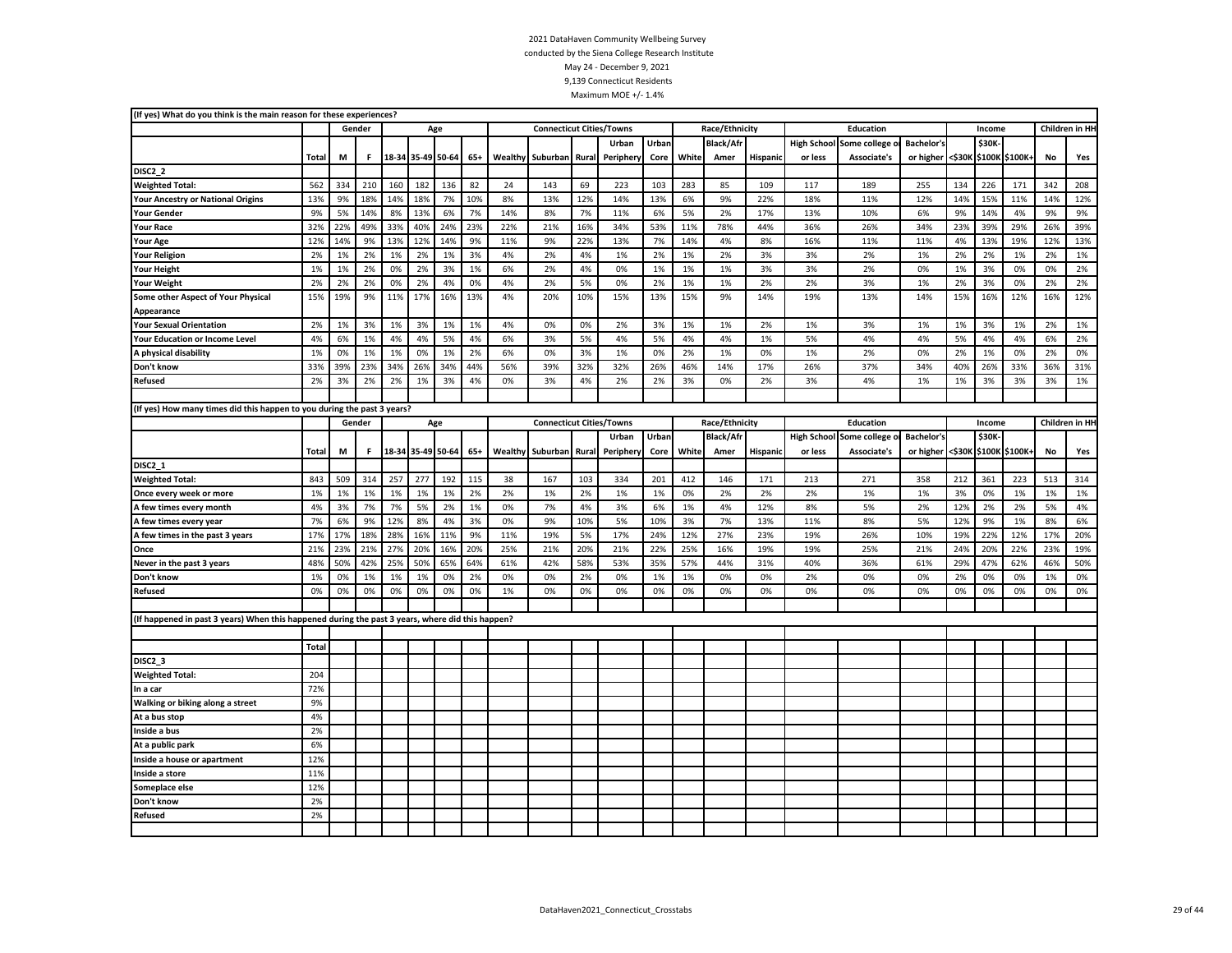|       |      |      |                            |                                                                      |                                                                         |                                                                                  |         |          |                  |                        |                                                                                                       |       |                                                                                                                                             |                 |                                                    | Education          |                                                                                                  |      |           |      |                                                                                                                 |                                                       |
|-------|------|------|----------------------------|----------------------------------------------------------------------|-------------------------------------------------------------------------|----------------------------------------------------------------------------------|---------|----------|------------------|------------------------|-------------------------------------------------------------------------------------------------------|-------|---------------------------------------------------------------------------------------------------------------------------------------------|-----------------|----------------------------------------------------|--------------------|--------------------------------------------------------------------------------------------------|------|-----------|------|-----------------------------------------------------------------------------------------------------------------|-------------------------------------------------------|
|       |      |      |                            |                                                                      |                                                                         |                                                                                  |         |          |                  | Urban                  | Urban                                                                                                 |       | <b>Black/Afr</b>                                                                                                                            |                 |                                                    |                    | Bachelor's                                                                                       |      | \$30K     |      |                                                                                                                 |                                                       |
| Total | M    | F.   |                            |                                                                      |                                                                         | $65+$                                                                            | Wealthy | Suburban | Rural            | Peripher               | Core                                                                                                  | White | Amer                                                                                                                                        | Hispanic        | or less                                            | <b>Associate's</b> |                                                                                                  |      |           |      | No                                                                                                              | Yes                                                   |
|       |      |      |                            |                                                                      |                                                                         |                                                                                  |         |          |                  |                        |                                                                                                       |       |                                                                                                                                             |                 |                                                    |                    |                                                                                                  |      |           |      |                                                                                                                 |                                                       |
| 5578  | 2570 | 2960 | 1557                       | 1364                                                                 | 1190                                                                    | 1388                                                                             | 291     | 1447     | 714              | 2125                   | 1001                                                                                                  | 3531  | 587                                                                                                                                         | 873             | 1380                                               | 1545               | 2594                                                                                             | 1043 | 2209      | 1636 | 3653                                                                                                            | 1835                                                  |
| 13%   | 10%  | 16%  | 16%                        | 16%                                                                  | 14%                                                                     | 6%                                                                               | 11%     | 11%      | 12%              | 13%                    | 18%                                                                                                   | 10%   | 21%                                                                                                                                         | 16%             | 15%                                                | 15%                | 11%                                                                                              | 19%  | 15%       | 8%   | 13%                                                                                                             | 14%                                                   |
| 84%   | 87%  | 82%  | 82%                        | 81%                                                                  | 84%                                                                     | 91%                                                                              | 85%     | 87%      | 85%              | 85%                    | 80%                                                                                                   | 88%   | 77%                                                                                                                                         | 82%             | 82%                                                | 83%                | 86%                                                                                              | 79%  | 84%       | 90%  | 85%                                                                                                             | 84%                                                   |
| 2%    | 2%   | 2%   | 2%                         | 3%                                                                   | 2%                                                                      | 2%                                                                               | 4%      | 2%       | 2%               | 2%                     | 2%                                                                                                    | 2%    | 2%                                                                                                                                          | 2%              | 2%                                                 | 2%                 | 2%                                                                                               | 2%   | 1%        | 2%   | 2%                                                                                                              | 2%                                                    |
| 0%    | 0%   | 0%   | 0%                         | 0%                                                                   | 0%                                                                      | 0%                                                                               | 0%      | 0%       | 1%               | 0%                     | 0%                                                                                                    | 0%    | 0%                                                                                                                                          | 0%              | 0%                                                 | 0%                 | 0%                                                                                               | 0%   | 0%        | 0%   | 0%                                                                                                              | 0%                                                    |
|       |      |      |                            |                                                                      |                                                                         |                                                                                  |         |          |                  |                        |                                                                                                       |       |                                                                                                                                             |                 |                                                    |                    |                                                                                                  |      |           |      |                                                                                                                 |                                                       |
|       |      |      |                            |                                                                      |                                                                         |                                                                                  |         |          |                  |                        |                                                                                                       |       |                                                                                                                                             |                 |                                                    |                    |                                                                                                  |      |           |      |                                                                                                                 |                                                       |
|       |      |      |                            |                                                                      |                                                                         |                                                                                  |         |          |                  |                        |                                                                                                       |       |                                                                                                                                             |                 |                                                    | <b>Education</b>   |                                                                                                  |      |           |      |                                                                                                                 |                                                       |
|       |      |      |                            |                                                                      |                                                                         |                                                                                  |         |          |                  | Urban                  | Urban                                                                                                 |       | <b>Black/Afr</b>                                                                                                                            |                 |                                                    |                    | <b>Bachelor's</b>                                                                                |      | \$30K     |      |                                                                                                                 |                                                       |
| Total | M    | F.   |                            |                                                                      |                                                                         | $65+$                                                                            |         |          | Rural            | Periphery              | Core                                                                                                  | White | Amer                                                                                                                                        | Hispanic        | or less                                            | Associate's        |                                                                                                  |      |           |      | No                                                                                                              | Yes                                                   |
|       |      |      |                            |                                                                      |                                                                         |                                                                                  |         |          |                  |                        |                                                                                                       |       |                                                                                                                                             |                 |                                                    |                    |                                                                                                  |      |           |      |                                                                                                                 |                                                       |
| 439   | 152  | 272  | 143                        | 131                                                                  | 103                                                                     | 59                                                                               | 25      | 120      | 54               | 151                    | 89                                                                                                    | 213   | 75                                                                                                                                          | 68              | 113                                                | 139                | 186                                                                                              | 111  | 194       | 77   | 285                                                                                                             | 144                                                   |
| 6%    | 5%   | 6%   | 6%                         | 6%                                                                   | 7%                                                                      | 4%                                                                               | 3%      | 8%       | 3%               | 4%                     | 10%                                                                                                   | 3%    | 6%                                                                                                                                          | 18%             | 9%                                                 | 6%                 | 4%                                                                                               | 13%  | 5%        | 2%   | 6%                                                                                                              | 4%                                                    |
| 15%   | 9%   | 17%  | 16%                        | 12%                                                                  | 12%                                                                     | 19%                                                                              | 27%     | 18%      | 13%              | 10%                    | 16%                                                                                                   | 20%   | 4%                                                                                                                                          | 12%             | 6%                                                 | 13%                | 21%                                                                                              | 13%  | 16%       | 17%  | 17%                                                                                                             | 10%                                                   |
| 21%   | 19%  | 23%  | 31%                        | 17%                                                                  | 15%                                                                     | 19%                                                                              | 22%     | 23%      | 16%              | 12%                    | 38%                                                                                                   | 4%    | 55%                                                                                                                                         | 24%             | 21%                                                | 26%                | 18%                                                                                              | 19%  | 22%       | 25%  | 17%                                                                                                             | 28%                                                   |
| 12%   | 5%   | 14%  | 16%                        | 13%                                                                  | 3%                                                                      | 10%                                                                              | 25%     | 20%      | 10%              | 7%                     | 6%                                                                                                    | 15%   | 4%                                                                                                                                          | 12%             | 14%                                                | 7%                 | 14%                                                                                              | 15%  | 6%        | 14%  | 12%                                                                                                             | 9%                                                    |
| 1%    | 1%   | 2%   | 2%                         | 0%                                                                   | 1%                                                                      | 4%                                                                               | 3%      | 2%       | 0%               | 2%                     | 1%                                                                                                    | 0%    | 1%                                                                                                                                          | 1%              | 3%                                                 | 2%                 | 0%                                                                                               | 1%   | 2%        | 0%   | 2%                                                                                                              | 0%                                                    |
| 1%    | 0%   | 1%   | 0%                         | 0%                                                                   | 2%                                                                      | 1%                                                                               | 3%      | 1%       | 2%               | 0%                     | 0%                                                                                                    | 1%    | 1%                                                                                                                                          | 0%              | 1%                                                 | 1%                 | 0%                                                                                               | 1%   | 1%        | 0%   | 1%                                                                                                              | 0%                                                    |
| 8%    | 4%   | 9%   | 4%                         | 11%                                                                  | 12%                                                                     | 4%                                                                               | 18%     | 15%      | 10%              | 3%                     | 3%                                                                                                    | 11%   | 2%                                                                                                                                          | 3%              | 4%                                                 | 8%                 | 11%                                                                                              | 8%   | 7%        | 14%  | 6%                                                                                                              | 12%                                                   |
| 6%    | 7%   | 6%   | 6%                         | 7%                                                                   | 6%                                                                      | 7%                                                                               | 6%      | 3%       | 9%               | 6%                     | 9%                                                                                                    | 5%    | 10%                                                                                                                                         | 7%              | 5%                                                 | 6%                 | 7%                                                                                               | 6%   | 5%        | 9%   | 6%                                                                                                              | 7%                                                    |
|       |      |      |                            |                                                                      |                                                                         |                                                                                  |         |          |                  |                        |                                                                                                       |       |                                                                                                                                             |                 |                                                    |                    |                                                                                                  |      |           |      |                                                                                                                 |                                                       |
| 3%    | 1%   | 2%   | 3%                         | 7%                                                                   | 1%                                                                      | 1%                                                                               | 8%      | 4%       | 2%               | 4%                     | 1%                                                                                                    | 5%    | 1%                                                                                                                                          | 0%              | 1%                                                 | 3%                 | 6%                                                                                               | 5%   | 3%        | 2%   | 4%                                                                                                              | 2%                                                    |
| 8%    | 11%  | 7%   | 2%                         | 12%                                                                  | 12%                                                                     | 9%                                                                               | 12%     | 9%       | 1%               | 8%                     | 11%                                                                                                   | 10%   | 7%                                                                                                                                          | 2%              | 8%                                                 | 9%                 | 8%                                                                                               | 14%  | 7%        | 8%   | 9%                                                                                                              | 6%                                                    |
| 5%    | 2%   | 5%   | 3%                         | 6%                                                                   | 5%                                                                      | 7%                                                                               | 11%     | 7%       | 2%               | 3%                     | 5%                                                                                                    | 5%    | 2%                                                                                                                                          | 6%              | 1%                                                 | 5%                 | 7%                                                                                               | 9%   | 5%        | 1%   | 7%                                                                                                              | 0%                                                    |
| 21%   | 25%  | 19%  | 10%                        | 24%                                                                  | 32%                                                                     | 20%                                                                              | 12%     | 17%      | 15%              | 29%                    | 17%                                                                                                   | 28%   | 12%                                                                                                                                         | 11%             | 24%                                                | 26%                | 15%                                                                                              | 23%  | 23%       | 18%  | 22%                                                                                                             | 20%                                                   |
| 23%   | 27%  | 20%  | 22%                        | 22%                                                                  | 21%                                                                     | 30%                                                                              | 12%     | 15%      | 30%              | 31%                    | 20%                                                                                                   | 22%   | 20%                                                                                                                                         | 32%             | 26%                                                | 19%                | 23%                                                                                              | 23%  | 22%       | 13%  | 25%                                                                                                             | 20%                                                   |
| 3%    | 3%   | 3%   | 4%                         | 0%                                                                   | 5%                                                                      | 1%                                                                               | 0%      | 2%       | 1%               | 5%                     | 1%                                                                                                    | 2%    | 5%                                                                                                                                          | 2%              | 4%                                                 | 1%                 | 3%                                                                                               | 0%   | 2%        | 7%   | 3%                                                                                                              | 2%                                                    |
|       |      |      |                            |                                                                      |                                                                         |                                                                                  |         |          |                  |                        |                                                                                                       |       |                                                                                                                                             |                 |                                                    |                    |                                                                                                  |      |           |      |                                                                                                                 |                                                       |
|       |      |      |                            |                                                                      |                                                                         |                                                                                  |         |          |                  |                        |                                                                                                       |       |                                                                                                                                             |                 |                                                    |                    |                                                                                                  |      |           |      |                                                                                                                 |                                                       |
|       |      |      |                            |                                                                      |                                                                         |                                                                                  |         |          |                  |                        |                                                                                                       |       |                                                                                                                                             |                 |                                                    | <b>Education</b>   |                                                                                                  |      |           |      |                                                                                                                 |                                                       |
|       |      |      |                            |                                                                      |                                                                         |                                                                                  |         |          |                  | Urban                  | Urban                                                                                                 |       | <b>Black/Afr</b>                                                                                                                            |                 |                                                    |                    | Bachelor's                                                                                       |      | \$30K     |      |                                                                                                                 |                                                       |
| Total | M    | F.   |                            |                                                                      |                                                                         | $65+$                                                                            |         |          |                  | Peripher               | Core                                                                                                  | White | Amer                                                                                                                                        | <b>Hispanic</b> | or less                                            | Associate's        | or higher                                                                                        |      |           |      | No                                                                                                              | Yes                                                   |
|       |      |      |                            |                                                                      |                                                                         |                                                                                  |         |          |                  |                        |                                                                                                       |       |                                                                                                                                             |                 |                                                    |                    |                                                                                                  |      |           |      |                                                                                                                 |                                                       |
| 733   | 248  | 467  | 255                        | 218                                                                  | 167                                                                     | 90                                                                               | 33      | 159      | 87               | 278                    | 177                                                                                                   | 356   | 123                                                                                                                                         | 143             | 212                                                | 230                | 288                                                                                              | 199  | 330       | 124  | 462                                                                                                             | 256                                                   |
| 4%    | 6%   | 3%   | 4%                         | 2%                                                                   | 7%                                                                      | 3%                                                                               | 15%     | 5%       | 8%               | 2%                     | 3%                                                                                                    | 3%    | 3%                                                                                                                                          | 7%              | 8%                                                 | 3%                 | 3%                                                                                               | 9%   | 3%        | 3%   | 5%                                                                                                              | 2%                                                    |
| 5%    | 5%   | 6%   | 9%                         | 3%                                                                   | 3%                                                                      | 4%                                                                               | 6%      | 5%       | 5%               | 5%                     | 6%                                                                                                    | 3%    | 6%                                                                                                                                          | 10%             | 10%                                                | 4%                 | 3%                                                                                               | 11%  | 4%        | 3%   | 5%                                                                                                              | 5%                                                    |
| 13%   | 13%  | 14%  | 17%                        | 13%                                                                  | 10%                                                                     | 9%                                                                               | 21%     | 9%       | 9%               | 12%                    | 21%                                                                                                   | 11%   | 17%                                                                                                                                         | 15%             | 14%                                                | 16%                | 11%                                                                                              | 14%  | 17%       | 3%   | 13%                                                                                                             | 14%                                                   |
| 32%   | 29%  | 35%  | 32%                        | 37%                                                                  | 32%                                                                     | 23%                                                                              | 13%     | 35%      | 36%              | 32%                    | 32%                                                                                                   | 32%   | 34%                                                                                                                                         | 30%             | 29%                                                | 29%                | 37%                                                                                              | 33%  | 31%       | 41%  | 30%                                                                                                             | 37%                                                   |
| 21%   | 23%  | 21%  | 22%                        | 20%                                                                  | 18%                                                                     | 27%                                                                              | 27%     | 16%      | 15%              | 27%                    | 19%                                                                                                   | 26%   | 21%                                                                                                                                         | 20%             | 15%                                                | 26%                | 22%                                                                                              | 14%  | 24%       | 23%  | 22%                                                                                                             | 21%                                                   |
| 21%   | 22%  | 18%  | 14%                        | 22%                                                                  | 26%                                                                     | 28%                                                                              | 18%     | 26%      | 25%              | 20%                    | 16%                                                                                                   | 22%   | 15%                                                                                                                                         | 15%             | 19%                                                | 20%                | 22%                                                                                              | 18%  | 18%       | 24%  | 22%                                                                                                             | 18%                                                   |
| 3%    | 3%   | 3%   | 1%                         | 3%                                                                   | 5%                                                                      | 4%                                                                               | 0%      | 5%       | 2%               | 2%                     | 3%                                                                                                    | 3%    | 3%                                                                                                                                          | 1%              | 4%                                                 | 3%                 | 2%                                                                                               | 1%   | 4%        | 2%   | 3%                                                                                                              | 2%                                                    |
| 0%    | 0%   | 0%   | 0%                         | 0%                                                                   | 0%                                                                      | 1%                                                                               | 0%      | 0%       | 0%               | 0%                     | 0%                                                                                                    | 0%    | 0%                                                                                                                                          | 0%              | 0%                                                 | 0%                 | 0%                                                                                               | 0%   | 0%        | 0%   | 0%                                                                                                              | 0%                                                    |
|       |      |      |                            |                                                                      |                                                                         |                                                                                  |         |          |                  |                        |                                                                                                       |       |                                                                                                                                             |                 |                                                    |                    |                                                                                                  |      |           |      |                                                                                                                 |                                                       |
|       |      |      | Gender<br>Gender<br>Gender | (If yes) What do you think is the main reason for these experiences? | (If yes) How many times did this happen to you during the past 3 years? | Age<br>18-34 35-49 50-64<br>Age<br>18-34 35-49 50-64<br>Age<br>18-34 35-49 50-64 |         |          | Wealthy Suburban | Wealthy Suburban Rural | <b>Connecticut Cities/Towns</b><br><b>Connecticut Cities/Towns</b><br><b>Connecticut Cities/Towns</b> |       | When seeking health care, have you ever been treated with less respect or received services that were not as good as what other people get? |                 | Race/Ethnicity<br>Race/Ethnicity<br>Race/Ethnicity |                    | <b>High School Some college</b><br>High School Some college o<br><b>High School Some college</b> |      | or higher |      | Income<br>or higher <\$30K \$100K \$100K+<br>Income<br><\$30K \$100K \$100K+<br>Income<br><\$30K \$100K \$100K+ | Children in HI-<br>Children in HI-<br>Children in HI- |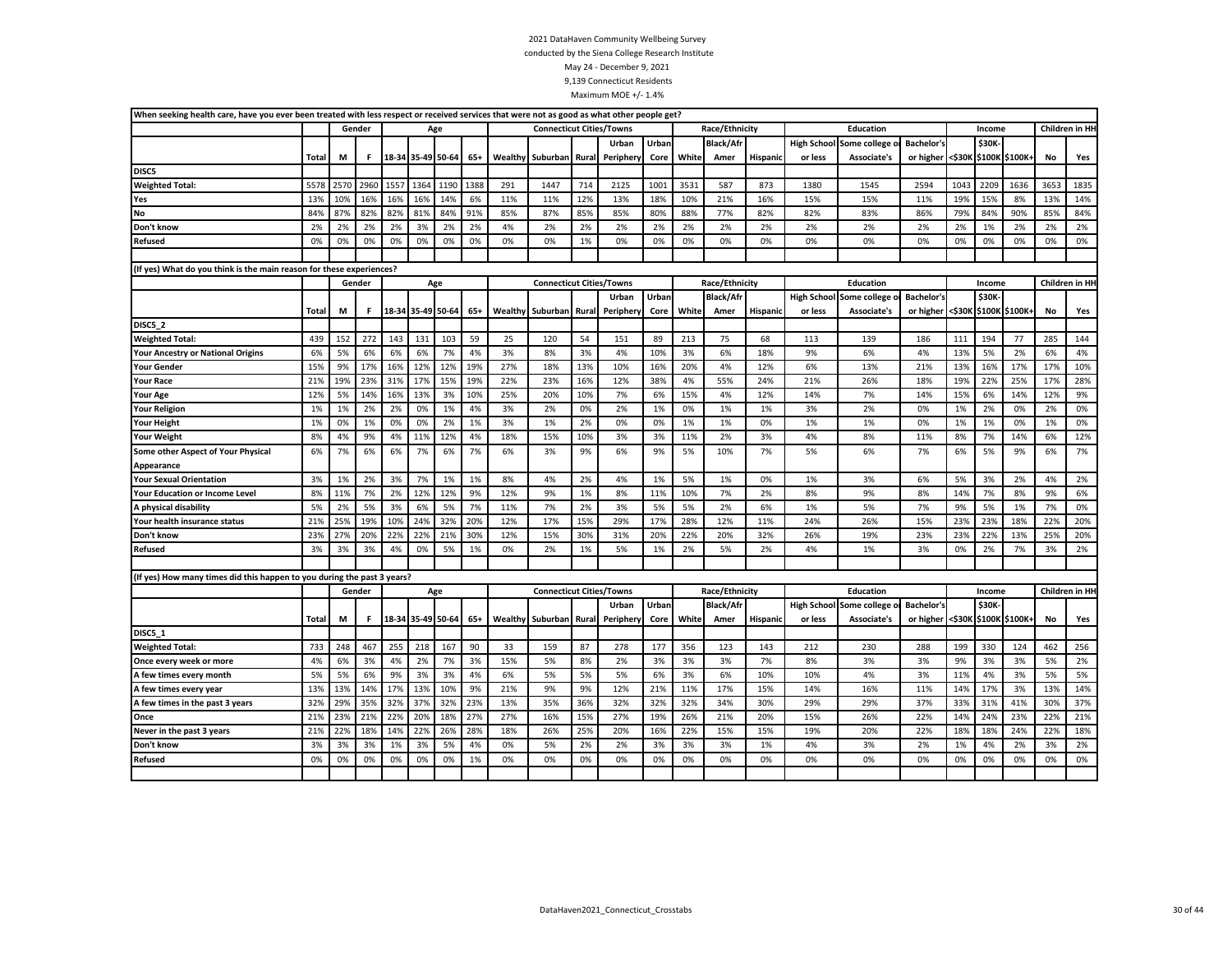| (If happened in past 3 years) When this happened during the past 3 years, where did this happen? |              |  |  |  |  |  |  |  |  |  |  |  |
|--------------------------------------------------------------------------------------------------|--------------|--|--|--|--|--|--|--|--|--|--|--|
|                                                                                                  |              |  |  |  |  |  |  |  |  |  |  |  |
|                                                                                                  | Total        |  |  |  |  |  |  |  |  |  |  |  |
| DISC5_3                                                                                          |              |  |  |  |  |  |  |  |  |  |  |  |
| <b>Weighted Total:</b>                                                                           | 226          |  |  |  |  |  |  |  |  |  |  |  |
| At a doctor's office or when visiting the doctor <sup>60%</sup>                                  |              |  |  |  |  |  |  |  |  |  |  |  |
| At a hospital or emergency room                                                                  | 30%          |  |  |  |  |  |  |  |  |  |  |  |
| At a community health center                                                                     | 12%          |  |  |  |  |  |  |  |  |  |  |  |
| At an urgent care center                                                                         | 13%          |  |  |  |  |  |  |  |  |  |  |  |
| At a pharmacy                                                                                    | 7%           |  |  |  |  |  |  |  |  |  |  |  |
| At a dentist                                                                                     | 7%           |  |  |  |  |  |  |  |  |  |  |  |
| Within a nursing home or other facility                                                          | 1%           |  |  |  |  |  |  |  |  |  |  |  |
| When seeking health insurance coverage (in                                                       | 5%           |  |  |  |  |  |  |  |  |  |  |  |
| person or online)                                                                                |              |  |  |  |  |  |  |  |  |  |  |  |
| Someplace else                                                                                   | 11%          |  |  |  |  |  |  |  |  |  |  |  |
| Don't know                                                                                       | 1%           |  |  |  |  |  |  |  |  |  |  |  |
| <b>Refused</b>                                                                                   | 1%           |  |  |  |  |  |  |  |  |  |  |  |
|                                                                                                  |              |  |  |  |  |  |  |  |  |  |  |  |
| Is English the primary language spoken in your home?                                             |              |  |  |  |  |  |  |  |  |  |  |  |
|                                                                                                  |              |  |  |  |  |  |  |  |  |  |  |  |
|                                                                                                  | <b>Total</b> |  |  |  |  |  |  |  |  |  |  |  |
| Q77                                                                                              |              |  |  |  |  |  |  |  |  |  |  |  |
| <b>Weighted Total:</b>                                                                           | 1087         |  |  |  |  |  |  |  |  |  |  |  |
| Yes                                                                                              | 93%          |  |  |  |  |  |  |  |  |  |  |  |
| No                                                                                               | 7%           |  |  |  |  |  |  |  |  |  |  |  |
| <b>Refused</b>                                                                                   | 0%           |  |  |  |  |  |  |  |  |  |  |  |
|                                                                                                  |              |  |  |  |  |  |  |  |  |  |  |  |
| (If no) What language is the primary language spoken in your home?                               |              |  |  |  |  |  |  |  |  |  |  |  |
|                                                                                                  |              |  |  |  |  |  |  |  |  |  |  |  |
|                                                                                                  | <b>Total</b> |  |  |  |  |  |  |  |  |  |  |  |
| Q78                                                                                              |              |  |  |  |  |  |  |  |  |  |  |  |
|                                                                                                  |              |  |  |  |  |  |  |  |  |  |  |  |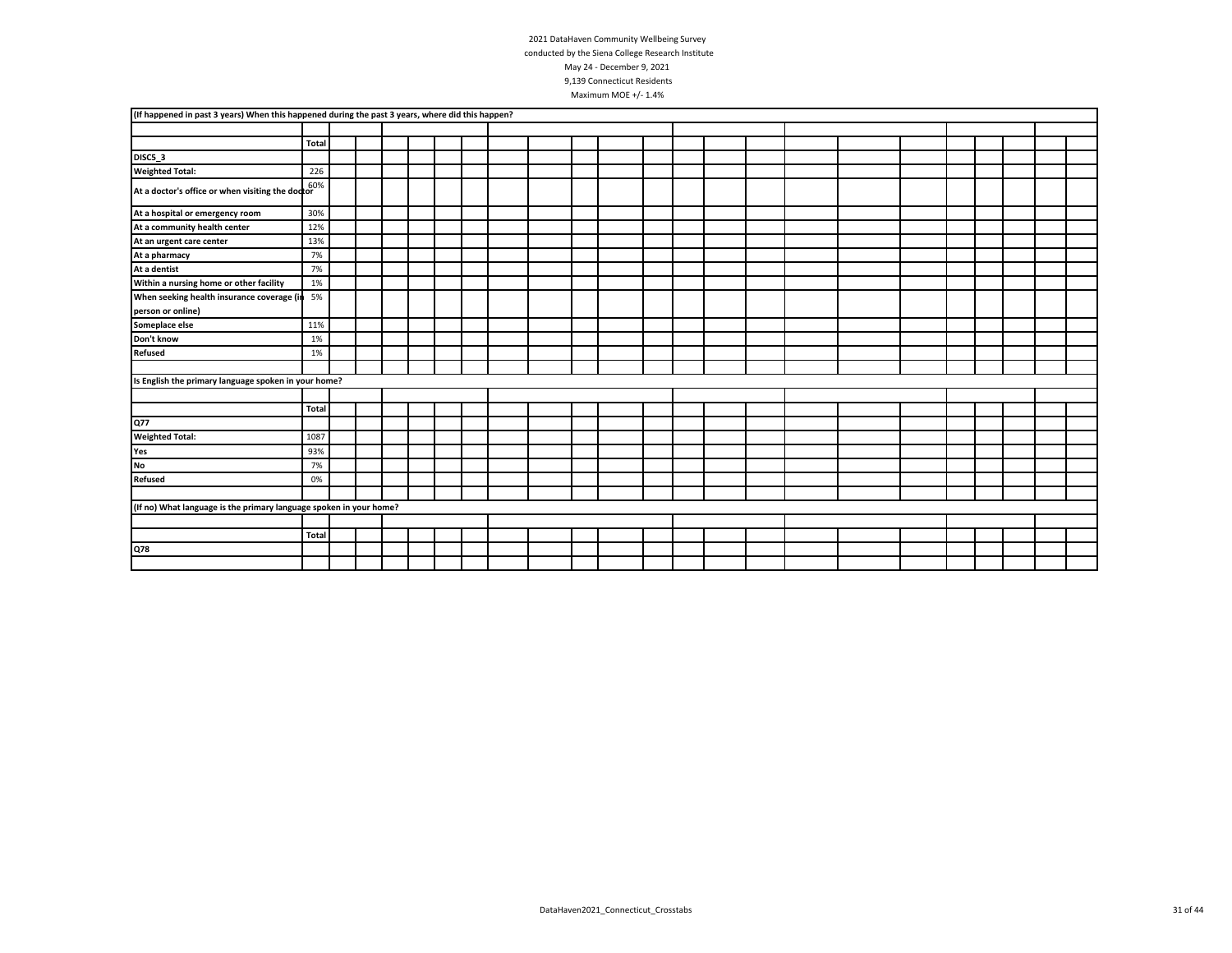| Were you born in the United States?                                                                                                                                |              |     |        |     |                       |     |     |      |                                 |     |                 |       |       |                  |          |         |                            |                                 |     |        |     |      |                |
|--------------------------------------------------------------------------------------------------------------------------------------------------------------------|--------------|-----|--------|-----|-----------------------|-----|-----|------|---------------------------------|-----|-----------------|-------|-------|------------------|----------|---------|----------------------------|---------------------------------|-----|--------|-----|------|----------------|
|                                                                                                                                                                    |              |     |        |     |                       |     |     |      |                                 |     |                 |       |       |                  |          |         |                            |                                 |     |        |     |      |                |
|                                                                                                                                                                    | <b>Total</b> |     |        |     |                       |     |     |      |                                 |     |                 |       |       |                  |          |         |                            |                                 |     |        |     |      |                |
| Q79                                                                                                                                                                |              |     |        |     |                       |     |     |      |                                 |     |                 |       |       |                  |          |         |                            |                                 |     |        |     |      |                |
| <b>Weighted Total:</b>                                                                                                                                             | 2987         |     |        |     |                       |     |     |      |                                 |     |                 |       |       |                  |          |         |                            |                                 |     |        |     |      |                |
| Yes                                                                                                                                                                | 86%          |     |        |     |                       |     |     |      |                                 |     |                 |       |       |                  |          |         |                            |                                 |     |        |     |      |                |
| <b>No</b>                                                                                                                                                          | 14%          |     |        |     |                       |     |     |      |                                 |     |                 |       |       |                  |          |         |                            |                                 |     |        |     |      |                |
| Refused                                                                                                                                                            | 0%           |     |        |     |                       |     |     |      |                                 |     |                 |       |       |                  |          |         |                            |                                 |     |        |     |      |                |
|                                                                                                                                                                    |              |     |        |     |                       |     |     |      |                                 |     |                 |       |       |                  |          |         |                            |                                 |     |        |     |      |                |
| (If no) How many years have you lived in the United States?                                                                                                        |              |     |        |     |                       |     |     |      |                                 |     |                 |       |       |                  |          |         |                            |                                 |     |        |     |      |                |
|                                                                                                                                                                    |              |     |        |     |                       |     |     |      |                                 |     |                 |       |       |                  |          |         |                            |                                 |     |        |     |      |                |
|                                                                                                                                                                    | Total        |     |        |     |                       |     |     |      |                                 |     |                 |       |       |                  |          |         |                            |                                 |     |        |     |      |                |
| Q80                                                                                                                                                                |              |     |        |     |                       |     |     |      |                                 |     |                 |       |       |                  |          |         |                            |                                 |     |        |     |      |                |
|                                                                                                                                                                    |              |     |        |     |                       |     |     |      |                                 |     |                 |       |       |                  |          |         |                            |                                 |     |        |     |      |                |
| Some people who are deaf or have serious difficulty hearing use assistive devices to communicate by phone. Are you deaf or do you have serious difficulty hearing? |              |     |        |     |                       |     |     |      |                                 |     |                 |       |       |                  |          |         |                            |                                 |     |        |     |      |                |
|                                                                                                                                                                    |              |     | Gender |     |                       | Age |     |      | <b>Connecticut Cities/Towns</b> |     |                 |       |       | Race/Ethnicity   |          |         | Education                  |                                 |     | Income |     |      | Children in HH |
|                                                                                                                                                                    |              |     |        |     |                       |     |     |      |                                 |     | Urban           | Urban |       | <b>Black/Afr</b> |          |         | High School Some college o | <b>Bachelor's</b>               |     | \$30K  |     |      |                |
|                                                                                                                                                                    | Total        | M   | F.     |     | 18-34 35-49 50-64 65+ |     |     |      | Wealthy Suburban                |     | Rural Periphery | Core  | White | Amer             | Hispanic | or less | Associate's                | or higher <\$30K \$100K \$100K+ |     |        |     | No   | Yes            |
| DEAF1                                                                                                                                                              |              |     |        |     |                       |     |     |      |                                 |     |                 |       |       |                  |          |         |                            |                                 |     |        |     |      |                |
| <b>Weighted Total:</b>                                                                                                                                             | 1565         | 846 | 709    | 374 | 373                   | 345 | 453 | 58   | 535                             | 200 | 588             | 184   | 1094  | 119              | 185      | 334     | 402                        | 813                             | 214 | 618    | 504 | 1066 | 456            |
| Yes                                                                                                                                                                | 7%           | 6%  | 8%     | 1%  | 3%                    | 6%  | 16% | 4%   | 8%                              | 6%  | 6%              | 9%    | 8%    | 5%               | 4%       | 13%     | 7%                         | 5%                              | 13% | 8%     | 3%  | 9%   | 2%             |
| <b>No</b>                                                                                                                                                          | 92%          | 92% | 92%    | 99% | 97%                   | 94% | 83% | 96%  | 90%                             | 93% | 94%             | 91%   | 92%   | 95%              | 96%      | 87%     | 93%                        | 95%                             | 87% | 92%    | 97% | 90%  | 97%            |
| Refused                                                                                                                                                            | 1%           | 1%  | 0%     | 0%  | 0%                    | 0%  | 1%  | 0%   | 1%                              | 1%  | 1%              | 0%    | 0%    | 0%               | 0%       | 0%      | 0%                         | 0%                              | 0%  | 1%     | 0%  | 1%   | 1%             |
|                                                                                                                                                                    |              |     |        |     |                       |     |     |      |                                 |     |                 |       |       |                  |          |         |                            |                                 |     |        |     |      |                |
| Are you blind or do you have serious difficulty seeing, even when wearing glasses?                                                                                 |              |     |        |     |                       |     |     |      |                                 |     |                 |       |       |                  |          |         |                            |                                 |     |        |     |      |                |
|                                                                                                                                                                    |              |     | Gender |     |                       | Age |     |      | <b>Connecticut Cities/Towns</b> |     |                 |       |       | Race/Ethnicity   |          |         | <b>Education</b>           |                                 |     | Income |     |      | Children in HH |
|                                                                                                                                                                    |              |     |        |     |                       |     |     |      |                                 |     | Urban           | Urban |       | <b>Black/Afr</b> |          |         | High School Some college o | <b>Bachelor's</b>               |     | \$30K  |     |      |                |
|                                                                                                                                                                    | Total        | M   | F.     |     | 18-34 35-49 50-64     |     | 65+ |      | <b>Wealthy Suburban</b>         |     | Rural Periphery | Core  | White | Amer             | Hispanic | or less | Associate's                | or higher <\$30K \$100K \$100K+ |     |        |     | No   | Yes            |
| <b>BLIND1</b>                                                                                                                                                      |              |     |        |     |                       |     |     |      |                                 |     |                 |       |       |                  |          |         |                            |                                 |     |        |     |      |                |
| <b>Weighted Total:</b>                                                                                                                                             | 1565         | 846 | 709    | 374 | 373                   | 345 | 453 | 58   | 535                             | 200 | 588             | 184   | 1094  | 119              | 185      | 334     | 402                        | 813                             | 214 | 618    | 504 | 1066 | 456            |
| Yes                                                                                                                                                                | 4%           | 2%  | 6%     | 2%  | 2%                    | 5%  | 7%  | 0%   | 3%                              | 4%  | 4%              | 6%    | 3%    | 4%               | 8%       | 7%      | 4%                         | 3%                              | 14% | 4%     | 1%  | 4%   | 4%             |
| No                                                                                                                                                                 | 95%          | 97% | 94%    | 98% | 97%                   | 95% | 93% | 100% | 95%                             | 95% | 95%             | 93%   | 97%   | 95%              | 92%      | 93%     | 96%                        | 97%                             | 86% | 96%    | 99% | 96%  | 95%            |
| <b>Refused</b>                                                                                                                                                     | 1%           | 1%  | 0%     | 0%  | 0%                    | 0%  | 0%  | 0%   | 1%                              | 1%  | 0%              | 0%    | 0%    | 0%               | 0%       | 0%      | 0%                         | 0%                              | 0%  | 0%     | 0%  | 0%   | 1%             |
|                                                                                                                                                                    |              |     |        |     |                       |     |     |      |                                 |     |                 |       |       |                  |          |         |                            |                                 |     |        |     |      |                |
| Because of a physical, mental, or emotional condition, do you have serious difficulty concentrating, remembering, or making decisions?                             |              |     |        |     |                       |     |     |      |                                 |     |                 |       |       |                  |          |         |                            |                                 |     |        |     |      |                |
|                                                                                                                                                                    |              |     | Gender |     |                       | Age |     |      | <b>Connecticut Cities/Towns</b> |     |                 |       |       | Race/Ethnicity   |          |         | Education                  |                                 |     | Income |     |      | Children in HH |
|                                                                                                                                                                    |              |     |        |     |                       |     |     |      |                                 |     | Urban           | Urban |       | <b>Black/Afr</b> |          |         | High School Some college o | <b>Bachelor's</b>               |     | \$30K  |     |      |                |
|                                                                                                                                                                    | Total        | М   | F.     |     | 18-34 35-49 50-64 65+ |     |     |      | Wealthy Suburban                |     | Rural Periphery | Core  | White | Amer             | Hispanic | or less | Associate's                | or higher <\$30K \$100K \$100K+ |     |        |     | No   | Yes            |
| MENT1                                                                                                                                                              |              |     |        |     |                       |     |     |      |                                 |     |                 |       |       |                  |          |         |                            |                                 |     |        |     |      |                |
| <b>Weighted Total:</b>                                                                                                                                             | 1565         | 846 | 709    | 374 | 373                   | 345 | 453 | 58   | 535                             | 200 | 588             | 184   | 1094  | 119              | 185      | 334     | 402                        | 813                             | 214 | 618    | 504 | 1066 | 456            |
| Yes                                                                                                                                                                | 12%          | 12% | 13%    | 21% | 12%                   | 9%  | 9%  | 5%   | 12%                             | 13% | 11%             | 17%   | 13%   | 7%               | 19%      | 20%     | 16%                        | 8%                              | 25% | 16%    | 4%  | 13%  | 11%            |
| No                                                                                                                                                                 | 87%          | 87% | 87%    | 79% | 87%                   | 91% | 91% | 95%  | 87%                             | 85% | 88%             | 82%   | 87%   | 93%              | 81%      | 80%     | 84%                        | 92%                             | 75% | 83%    | 96% | 87%  | 88%            |
| Refused                                                                                                                                                            | 1%           | 1%  | 0%     | 0%  | 1%                    | 0%  | 0%  | 0%   | 1%                              | 1%  | 1%              | 1%    | 0%    | 0%               | 0%       | 0%      | 0%                         | 0%                              | 0%  | 0%     | 0%  | 0%   | 1%             |
|                                                                                                                                                                    |              |     |        |     |                       |     |     |      |                                 |     |                 |       |       |                  |          |         |                            |                                 |     |        |     |      |                |
|                                                                                                                                                                    |              |     |        |     |                       |     |     |      |                                 |     |                 |       |       |                  |          |         |                            |                                 |     |        |     |      |                |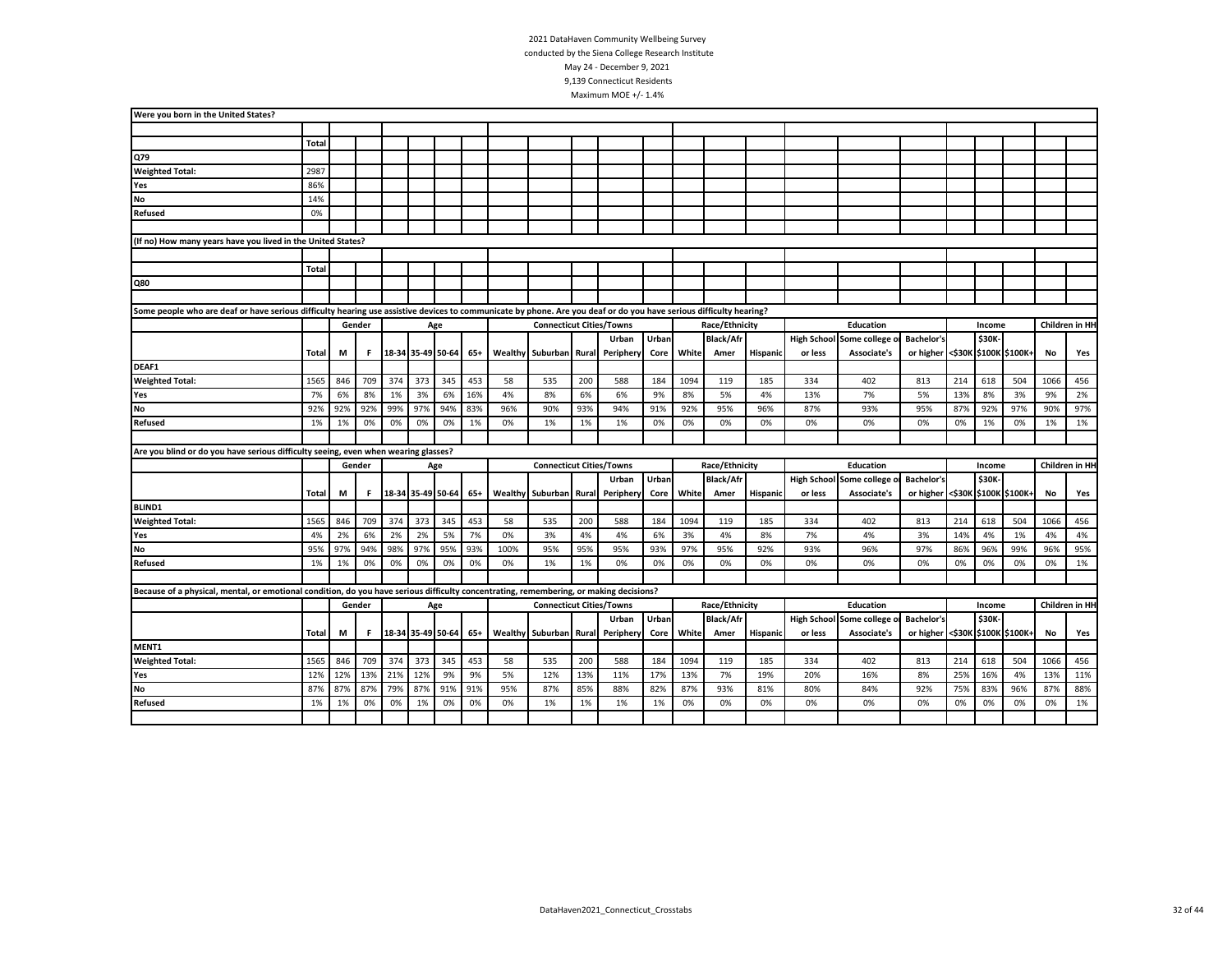| Do you have serious difficulty walking or climbing stairs?                                                                                        |              |     |        |     |                   |                   |       |         |                                 |       |           |       |       |                  |                 |                    |                                 |                   |        |        |                       |      |                |
|---------------------------------------------------------------------------------------------------------------------------------------------------|--------------|-----|--------|-----|-------------------|-------------------|-------|---------|---------------------------------|-------|-----------|-------|-------|------------------|-----------------|--------------------|---------------------------------|-------------------|--------|--------|-----------------------|------|----------------|
|                                                                                                                                                   |              |     | Gender |     | Age               |                   |       |         | <b>Connecticut Cities/Towns</b> |       |           |       |       | Race/Ethnicity   |                 |                    | Education                       |                   |        | Income |                       |      | Children in HH |
|                                                                                                                                                   |              |     |        |     |                   |                   |       |         |                                 |       | Urban     | Urban |       | <b>Black/Afr</b> |                 |                    | High School Some college        | <b>Bachelor's</b> |        | \$30K  |                       |      |                |
|                                                                                                                                                   | Total        | М   | F.     |     | 18-34 35-49 50-64 |                   | $65+$ |         | Wealthy Suburban                | Rural | Periphery | Core  | White | Amer             | Hispanic        | or less            | Associate's                     | or higher         | <\$30K |        | \$100K \$100K+        | No   | Yes            |
| WALK1                                                                                                                                             |              |     |        |     |                   |                   |       |         |                                 |       |           |       |       |                  |                 |                    |                                 |                   |        |        |                       |      |                |
| <b>Weighted Total:</b>                                                                                                                            | 1565         | 846 | 709    | 374 | 373               | 345               | 453   | 58      | 535                             | 200   | 588       | 184   | 1094  | 119              | 185             | 334                | 402                             | 813               | 214    | 618    | 504                   | 1066 | 456            |
| Yes                                                                                                                                               | 13%          | 11% | 16%    | 2%  | 5%                | 14%               | 28%   | 9%      | 13%                             | 15%   | 11%       | 18%   | 14%   | 17%              | 11%             | 22%                | 16%                             | 8%                | 33%    | 12%    | 3%                    | 16%  | 5%             |
| No                                                                                                                                                | 86%          | 88% | 84%    | 98% | 95%               | 85%               | 71%   | 91%     | 86%                             | 84%   | 88%       | 82%   | 86%   | 83%              | 89%             | 77%                | 83%                             | 92%               | 66%    | 88%    | 97%                   | 83%  | 93%            |
| Refused                                                                                                                                           | 1%           | 1%  | 1%     | 0%  | 1%                | 0%                | 1%    | 0%      | 1%                              | 1%    | 1%        | 0%    | 0%    | 0%               | 0%              | 1%                 | 0%                              | 0%                | 2%     | 0%     | 0%                    | 0%   | 2%             |
|                                                                                                                                                   |              |     |        |     |                   |                   |       |         |                                 |       |           |       |       |                  |                 |                    |                                 |                   |        |        |                       |      |                |
| Do you have difficulty dressing or bathing?                                                                                                       |              |     |        |     |                   |                   |       |         |                                 |       |           |       |       |                  |                 |                    |                                 |                   |        |        |                       |      |                |
|                                                                                                                                                   |              |     | Gender |     |                   | Age               |       |         | <b>Connecticut Cities/Towns</b> |       |           |       |       | Race/Ethnicity   |                 |                    | <b>Education</b>                |                   |        | Income |                       |      | Children in HH |
|                                                                                                                                                   |              |     |        |     |                   |                   |       |         |                                 |       | Urban     | Urban |       | <b>Black/Afr</b> |                 | <b>High School</b> | Some college o                  | <b>Bachelor's</b> |        | \$30K  |                       |      |                |
|                                                                                                                                                   | Total        | М   | F.     |     | 18-34 35-49 50-64 |                   | $65+$ | Wealthy | Suburban                        | Rural | Peripher  | Core  | White | Amer             | <b>Hispanic</b> | or less            | Associate's                     | or higher <\$30K  |        |        | \$100K \$100K+        | No   | Yes            |
| DRESS1                                                                                                                                            |              |     |        |     |                   |                   |       |         |                                 |       |           |       |       |                  |                 |                    |                                 |                   |        |        |                       |      |                |
| <b>Weighted Total:</b>                                                                                                                            | 1565         | 846 | 709    | 374 | 373               | 345               | 453   | 58      | 535                             | 200   | 588       | 184   | 1094  | 119              | 185             | 334                | 402                             | 813               | 214    | 618    | 504                   | 1066 | 456            |
| Yes                                                                                                                                               | 3%           | 2%  | 4%     | 1%  | 2%                | 5%                | 4%    | 2%      | 3%                              | 2%    | 2%        | 6%    | 2%    | 4%               | 7%              | 4%                 | 4%                              | 2%                | 9%     | 3%     | 0%                    | 3%   | 3%             |
| No                                                                                                                                                | 96%          | 96% | 96%    | 98% | 97%               | 95%               | 96%   | 98%     | 96%                             | 95%   | 97%       | 94%   | 97%   | 96%              | 93%             | 96%                | 95%                             | 98%               | 91%    | 97%    | 99%                   | 97%  | 95%            |
| Refused                                                                                                                                           | 1%           | 1%  | 0%     | 1%  | 1%                | 0%                | 0%    | 0%      | 1%                              | 3%    | 1%        | 0%    | 0%    | 0%               | 0%              | 0%                 | 1%                              | 0%                | 0%     | 0%     | 1%                    | 0%   | 2%             |
|                                                                                                                                                   |              |     |        |     |                   |                   |       |         |                                 |       |           |       |       |                  |                 |                    |                                 |                   |        |        |                       |      |                |
| Because of a physical, mental, or emotional condition, do you have difficulty doing errands alone such as visiting a doctor's office or shopping? |              |     |        |     |                   |                   |       |         |                                 |       |           |       |       |                  |                 |                    |                                 |                   |        |        |                       |      |                |
|                                                                                                                                                   |              |     | Gender |     | Age               |                   |       |         | <b>Connecticut Cities/Towns</b> |       |           |       |       | Race/Ethnicity   |                 |                    | Education                       |                   |        | Income |                       |      | Children in HH |
|                                                                                                                                                   |              |     |        |     |                   |                   |       |         |                                 |       | Urban     | Urban |       | <b>Black/Afr</b> |                 |                    | <b>High School Some college</b> | <b>Bachelor's</b> |        | \$30K  |                       |      |                |
|                                                                                                                                                   | Total        | М   | F      |     |                   | $65+$             |       |         | Wealthy Suburban                | Rural | Periphery | Core  | White | Amer             | <b>Hispanic</b> | or less            | Associate's                     | or higher         | <\$30К |        | \$100K \$100K+        | No   | Yes            |
| ERRAND1                                                                                                                                           |              |     |        |     |                   | 18-34 35-49 50-64 |       |         |                                 |       |           |       |       |                  |                 |                    |                                 |                   |        |        |                       |      |                |
| <b>Weighted Total:</b>                                                                                                                            | 1565         | 846 | 709    | 374 | 373               | 345               | 453   | 58      | 535                             | 200   | 588       | 184   | 1094  | 119              | 185             | 334                | 402                             | 813               | 214    | 618    | 504                   | 1066 | 456            |
| Yes                                                                                                                                               | 8%           | 6%  | 10%    | 5%  | 5%                | 9%                | 11%   | 3%      | 7%                              | 10%   | 7%        | 8%    | 8%    | 5%               | 9%              | 14%                | 11%                             | 4%                | 21%    | 8%     | 1%                    | 8%   | 6%             |
| No                                                                                                                                                | 91%          | 93% | 89%    | 95% | 93%               | 91%               | 89%   | 96%     | 92%                             | 88%   | 92%       | 92%   | 91%   | 95%              | 91%             | 85%                | 89%                             | 96%               | 79%    | 91%    | 98%                   | 91%  | 92%            |
| <b>Refused</b>                                                                                                                                    | 1%           | 1%  | 1%     | 0%  | 2%                | 0%                | 0%    | 1%      | 1%                              | 2%    | 1%        | 0%    | 0%    | 0%               | 1%              | 1%                 | 0%                              | 0%                | 0%     | 1%     | 0%                    | 0%   | 2%             |
|                                                                                                                                                   |              |     |        |     |                   |                   |       |         |                                 |       |           |       |       |                  |                 |                    |                                 |                   |        |        |                       |      |                |
| Any disability                                                                                                                                    |              |     |        |     |                   |                   |       |         |                                 |       |           |       |       |                  |                 |                    |                                 |                   |        |        |                       |      |                |
|                                                                                                                                                   |              |     | Gender |     |                   | Age               |       |         | <b>Connecticut Cities/Towns</b> |       |           |       |       | Race/Ethnicity   |                 |                    | <b>Education</b>                |                   |        | Income |                       |      | Children in HH |
|                                                                                                                                                   |              |     |        |     |                   |                   |       |         |                                 |       | Urban     | Urban |       | <b>Black/Afr</b> |                 |                    | High School Some college o      | <b>Bachelor's</b> |        | \$30K  |                       |      |                |
|                                                                                                                                                   | <b>Total</b> | M   | F.     |     | 18-34 35-49 50-64 |                   | $65+$ | Wealthy | Suburban                        | Rural | Peripher  | Core  | White | Amer             | <b>Hispanic</b> | or less            | Associate's                     | or higher         |        |        | <\$30K \$100K \$100K+ | No   | Yes            |
| <b>DISAB</b>                                                                                                                                      |              |     |        |     |                   |                   |       |         |                                 |       |           |       |       |                  |                 |                    |                                 |                   |        |        |                       |      |                |
| <b>Weighted Total:</b>                                                                                                                            | 1554         | 841 | 703    | 371 | 373               | 344               | 447   | 58      | 533                             | 197   | 583       | 183   | 1084  | 119              | 185             | 330                | 398                             | 811               | 210    | 617    | 499                   | 1061 | 449            |
| Yes                                                                                                                                               | 28%          | 24% | 32%    | 22% | 17%               | 25%               | 45%   | 14%     | 31%                             | 32%   | 25%       | 31%   | 31%   | 25%              | 25%             | 47%                | 31%                             | 19%               | 59%    | 32%    | 10%                   | 34%  | 15%            |
| No                                                                                                                                                | 71%          | 75% | 68%    | 78% | 83%               | 75%               | 55%   | 86%     | 69%                             | 67%   | 75%       | 69%   | 69%   | 75%              | 75%             | 53%                | 69%                             | 81%               | 41%    | 68%    | 90%                   | 66%  | 84%            |
| Refused                                                                                                                                           | 1%           | 1%  | 0%     | 0%  | 0%                | 0%                | 0%    | 0%      | 1%                              | 1%    | 0%        | 0%    | 0%    | 0%               | 0%              | 0%                 | 0%                              | 0%                | 0%     | 0%     | 0%                    | 0%   | 1%             |
|                                                                                                                                                   |              |     |        |     |                   |                   |       |         |                                 |       |           |       |       |                  |                 |                    |                                 |                   |        |        |                       |      |                |
| The next two questions are about sexual orientation and gender identity. Which of the following best represents how you think of yourself?        |              |     |        |     |                   |                   |       |         |                                 |       |           |       |       |                  |                 |                    |                                 |                   |        |        |                       |      |                |
|                                                                                                                                                   |              |     | Gender |     | Age               |                   |       |         |                                 |       |           |       |       |                  |                 |                    |                                 |                   |        |        |                       |      | Children in HH |
|                                                                                                                                                   | Total        | M   | F      |     | 18-34 35-49 50-64 |                   | $65+$ |         |                                 |       |           |       |       |                  |                 |                    |                                 |                   |        |        |                       | No   | Yes            |
| SOCI1                                                                                                                                             |              |     |        |     |                   |                   |       |         |                                 |       |           |       |       |                  |                 |                    |                                 |                   |        |        |                       |      |                |
| <b>Weighted Total:</b>                                                                                                                            | 1087         | 518 | 564    | 304 | 267               | 247               | 250   |         |                                 |       |           |       |       |                  |                 |                    |                                 |                   |        |        |                       | 700  | 367            |
| Lesbian or Gay                                                                                                                                    | 3%           | 4%  | 2%     | 8%  | 2%                | 1%                | 1%    |         |                                 |       |           |       |       |                  |                 |                    |                                 |                   |        |        |                       | 4%   | 2%             |
| Straight, that is, not gay                                                                                                                        | 87%          | 90% | 84%    | 77% | 89%               | 94%               | 93%   |         |                                 |       |           |       |       |                  |                 |                    |                                 |                   |        |        |                       | 87%  | 86%            |
| <b>Bisexual</b>                                                                                                                                   | 5%           | 2%  | 7%     | 11% | 5%                | 1%                | 1%    |         |                                 |       |           |       |       |                  |                 |                    |                                 |                   |        |        |                       | 5%   | 5%             |
| Something else                                                                                                                                    | 2%           | 1%  | 3%     | 3%  | 4%                | 2%                | 0%    |         |                                 |       |           |       |       |                  |                 |                    |                                 |                   |        |        |                       | 1%   | 4%             |
| I don't know the answer                                                                                                                           | 0%           | 0%  | 1%     | 0%  | 0%                | 1%                | 1%    |         |                                 |       |           |       |       |                  |                 |                    |                                 |                   |        |        |                       | 1%   | 0%             |
| Refused                                                                                                                                           | 3%           | 2%  | 3%     | 1%  | 1%                | 1%                | 4%    |         |                                 |       |           |       |       |                  |                 |                    |                                 |                   |        |        |                       | 3%   | 2%             |
|                                                                                                                                                   |              |     |        |     |                   |                   |       |         |                                 |       |           |       |       |                  |                 |                    |                                 |                   |        |        |                       |      |                |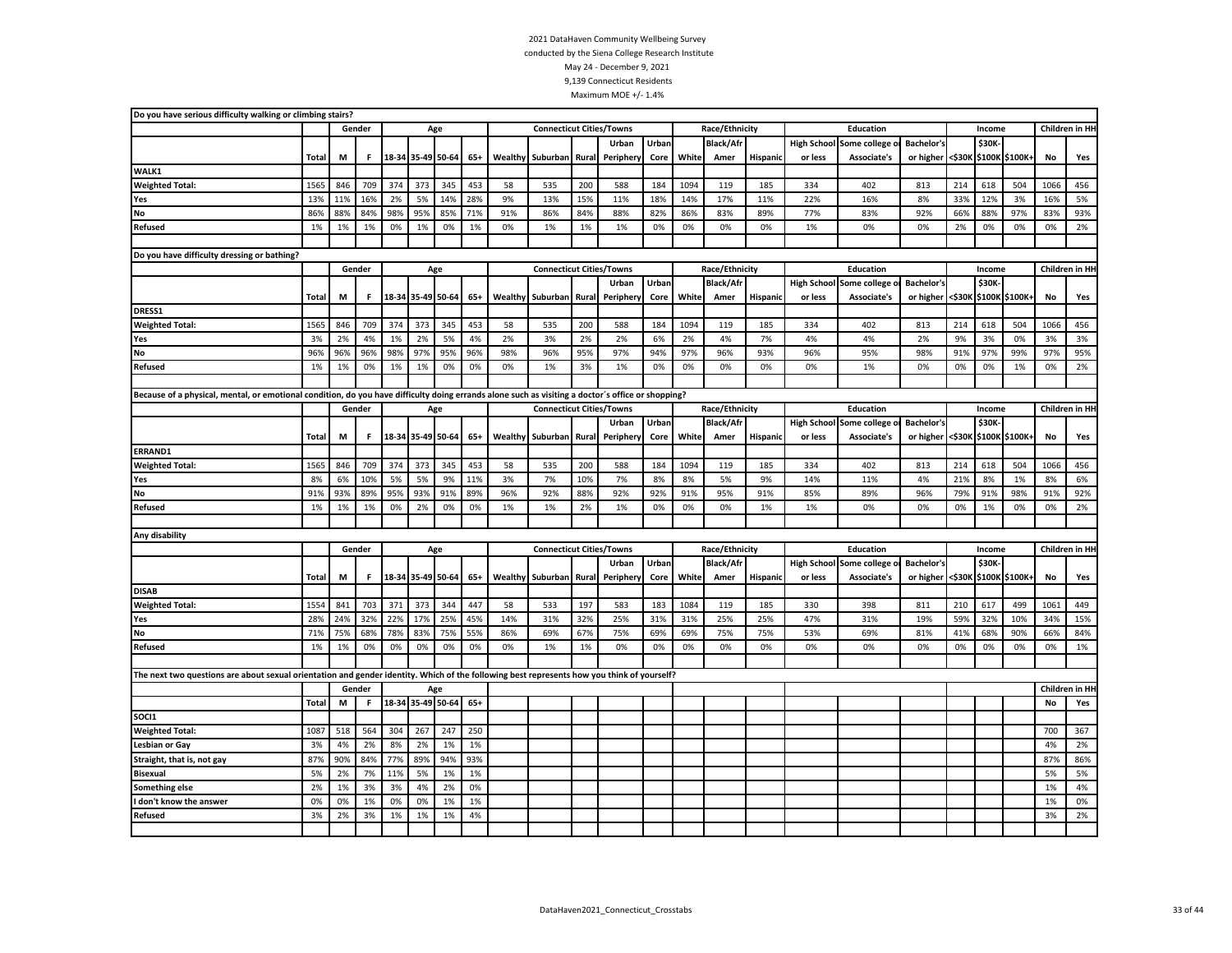| Do you consider yourself to be transgender?                                                                                                                                  |       |      |        |      |                       |      |      |     |                                 |       |           |       |       |                  |          |         |                            |                                 |      |        |      |           |                |
|------------------------------------------------------------------------------------------------------------------------------------------------------------------------------|-------|------|--------|------|-----------------------|------|------|-----|---------------------------------|-------|-----------|-------|-------|------------------|----------|---------|----------------------------|---------------------------------|------|--------|------|-----------|----------------|
|                                                                                                                                                                              |       |      |        |      |                       |      |      |     |                                 |       |           |       |       |                  |          |         |                            |                                 |      |        |      |           |                |
|                                                                                                                                                                              | Total |      |        |      |                       |      |      |     |                                 |       |           |       |       |                  |          |         |                            |                                 |      |        |      |           |                |
| SOCI2                                                                                                                                                                        |       |      |        |      |                       |      |      |     |                                 |       |           |       |       |                  |          |         |                            |                                 |      |        |      |           |                |
| <b>Weighted Total:</b>                                                                                                                                                       | 1087  |      |        |      |                       |      |      |     |                                 |       |           |       |       |                  |          |         |                            |                                 |      |        |      |           |                |
| Yes, Transgender male to female                                                                                                                                              | 0.2%  |      |        |      |                       |      |      |     |                                 |       |           |       |       |                  |          |         |                            |                                 |      |        |      |           |                |
| Yes, Transgender female to male                                                                                                                                              | 0.4%  |      |        |      |                       |      |      |     |                                 |       |           |       |       |                  |          |         |                            |                                 |      |        |      |           |                |
| Yes, Transgender, gender nonconforming                                                                                                                                       | 0.6%  |      |        |      |                       |      |      |     |                                 |       |           |       |       |                  |          |         |                            |                                 |      |        |      |           |                |
| <b>No</b>                                                                                                                                                                    | 97%   |      |        |      |                       |      |      |     |                                 |       |           |       |       |                  |          |         |                            |                                 |      |        |      |           |                |
| Don't know/Not sure                                                                                                                                                          | 0%    |      |        |      |                       |      |      |     |                                 |       |           |       |       |                  |          |         |                            |                                 |      |        |      |           |                |
| <b>Refused</b>                                                                                                                                                               | 2%    |      |        |      |                       |      |      |     |                                 |       |           |       |       |                  |          |         |                            |                                 |      |        |      |           |                |
|                                                                                                                                                                              |       |      |        |      |                       |      |      |     |                                 |       |           |       |       |                  |          |         |                            |                                 |      |        |      |           |                |
| Now we will ask about things you or other adults in your household may have experienced since the coronavirus pandemic began this year.                                      |       |      |        |      |                       |      |      |     |                                 |       |           |       |       |                  |          |         |                            |                                 |      |        |      |           |                |
| Since February 2020, have you or any other adult in your household: Lost your job or gotten laid off                                                                         |       |      |        |      |                       |      |      |     |                                 |       |           |       |       |                  |          |         |                            |                                 |      |        |      |           |                |
|                                                                                                                                                                              |       |      | Gender |      |                       | Age  |      |     | <b>Connecticut Cities/Towns</b> |       |           |       |       | Race/Ethnicity   |          |         | Education                  |                                 |      | Income |      |           | Children in HH |
|                                                                                                                                                                              |       |      |        |      |                       |      |      |     |                                 |       | Urban     | Urban |       | <b>Black/Afr</b> |          |         | High School Some college o | <b>Bachelor's</b>               |      | \$30K- |      |           |                |
|                                                                                                                                                                              | Total | M    | F.     |      | 18-34 35-49 50-64 65+ |      |      |     | Wealthy Suburban                | Rural | Periphery | Core  | White | Amer             | Hispanic | or less | Associate's                | or higher <\$30K \$100K \$100K+ |      |        |      | <b>No</b> | Yes            |
| CVI <sub>2</sub>                                                                                                                                                             |       |      |        |      |                       |      |      |     |                                 |       |           |       |       |                  |          |         |                            |                                 |      |        |      |           |                |
| <b>Weighted Total:</b>                                                                                                                                                       | 9139  | 4359 | 4707   | 2473 | 2237                  | 1988 | 2306 | 471 | 2535                            | 1185  | 3437      | 1511  | 5977  | 868              | 1343     | 2135    | 2550                       | 4360                            | 1588 | 3632   | 2785 | 5990      | 2986           |
| Yes                                                                                                                                                                          | 23%   | 21%  | 25%    | 30%  | 28%                   | 25%  | 9%   | 23% | 20%                             | 21%   | 24%       | 28%   | 20%   | 28%              | 35%      | 26%     | 28%                        | 19%                             | 30%  | 27%    | 18%  | 21%       | 28%            |
| <b>No</b>                                                                                                                                                                    | 76%   | 78%  | 75%    | 69%  | 72%                   | 74%  | 91%  | 76% | 80%                             | 78%   | 75%       | 71%   | 80%   | 72%              | 65%      | 73%     | 72%                        | 80%                             | 70%  | 73%    | 82%  | 79%       | 71%            |
| Don't know                                                                                                                                                                   | 0%    | 0%   | 0%     | 0%   | 0%                    | 0%   | 0%   | 0%  | 0%                              | 0%    | 0%        | 0%    | 0%    | 0%               | 0%       | 1%      | 0%                         | 0%                              | 0%   | 0%     | 0%   | 0%        | 0%             |
| <b>Refused</b>                                                                                                                                                               | 1%    | 1%   | 0%     | 0%   | 0%                    | 0%   | 0%   | 1%  | 0%                              | 1%    | 1%        | 0%    | 0%    | 0%               | 0%       | 0%      | 0%                         | 0%                              | 0%   | 0%     | 0%   | 0%        | 1%             |
|                                                                                                                                                                              |       |      |        |      |                       |      |      |     |                                 |       |           |       |       |                  |          |         |                            |                                 |      |        |      |           |                |
| Since February 2020, have you or any other adult in your household: Received groceries or meals from a food pantry, food bank, soup kitchen, or other emergency food service |       |      |        |      |                       |      |      |     |                                 |       |           |       |       |                  |          |         |                            |                                 |      |        |      |           |                |
|                                                                                                                                                                              |       |      | Gender |      |                       | Age  |      |     | <b>Connecticut Cities/Towns</b> |       |           |       |       | Race/Ethnicity   |          |         | Education                  |                                 |      | Income |      |           | Children in HH |
|                                                                                                                                                                              |       |      |        |      |                       |      |      |     |                                 |       | Urban     | Urban |       | <b>Black/Afr</b> |          |         | High School Some college o | <b>Bachelor's</b>               |      | \$30K- |      |           |                |
|                                                                                                                                                                              | Total | M    | F      |      | 18-34 35-49 50-64     |      | 65+  |     | Wealthy Suburban                | Rural | Periphery | Core  | White | Amer             | Hispanic | or less | Associate's                | or higher <\$30K \$100K \$100K+ |      |        |      | No        | Yes            |
| CVI3                                                                                                                                                                         |       |      |        |      |                       |      |      |     |                                 |       |           |       |       |                  |          |         |                            |                                 |      |        |      |           |                |
| <b>Weighted Total:</b>                                                                                                                                                       | 9139  | 4359 | 4707   | 2473 | 2237                  | 1988 | 2306 | 471 | 2535                            | 1185  | 3437      | 1511  | 5977  | 868              | 1343     | 2135    | 2550                       | 4360                            | 1588 | 3632   | 2785 | 5990      | 2986           |
| Yes                                                                                                                                                                          | 13%   | 10%  | 15%    | 15%  | 15%                   | 11%  | 9%   | 4%  | 6%                              | 12%   | 14%       | 24%   | 8%    | 25%              | 25%      | 21%     | 18%                        | 6%                              | 34%  | 13%    | 3%   | 11%       | 17%            |
| <b>No</b>                                                                                                                                                                    | 86%   | 89%  | 84%    | 84%  | 84%                   | 88%  | 91%  | 95% | 93%                             | 87%   | 85%       | 75%   | 91%   | 74%              | 74%      | 79%     | 81%                        | 94%                             | 66%  | 87%    | 97%  | 88%       | 83%            |
| Don't know                                                                                                                                                                   | 0%    | 0%   | 0%     | 1%   | 0%                    | 0%   | 0%   | 0%  | 0%                              | 0%    | 0%        | 0%    | 0%    | 1%               | 1%       | 1%      | 0%                         | 0%                              | 0%   | 0%     | 0%   | 0%        | 0%             |
| <b>Refused</b>                                                                                                                                                               | 1%    | 1%   | 0%     | 0%   | 0%                    | 0%   | 0%   | 0%  | 0%                              | 1%    | 1%        | 0%    | 0%    | 0%               | 0%       | 0%      | 0%                         | 0%                              | 0%   | 0%     | 0%   | 0%        | 1%             |
|                                                                                                                                                                              |       |      |        |      |                       |      |      |     |                                 |       |           |       |       |                  |          |         |                            |                                 |      |        |      |           |                |
| Since February 2020, have you or any other adult in your household: Found it more difficult than usual to handle child care responsibilities                                 |       |      |        |      |                       |      |      |     |                                 |       |           |       |       |                  |          |         |                            |                                 |      |        |      |           |                |
|                                                                                                                                                                              |       |      | Gender |      |                       |      |      |     |                                 |       |           |       |       |                  |          |         |                            |                                 |      |        |      |           |                |
|                                                                                                                                                                              | Total | М    | F.     |      |                       |      |      |     |                                 |       |           |       |       |                  |          |         |                            |                                 |      |        |      |           |                |
| CVI4                                                                                                                                                                         |       |      |        |      |                       |      |      |     |                                 |       |           |       |       |                  |          |         |                            |                                 |      |        |      |           |                |
| <b>Weighted Total:</b>                                                                                                                                                       | 367   | 167  | 200    |      |                       |      |      |     |                                 |       |           |       |       |                  |          |         |                            |                                 |      |        |      |           |                |
| Yes                                                                                                                                                                          | 34%   | 42%  | 27%    |      |                       |      |      |     |                                 |       |           |       |       |                  |          |         |                            |                                 |      |        |      |           |                |
| No                                                                                                                                                                           | 64%   | 56%  | 72%    |      |                       |      |      |     |                                 |       |           |       |       |                  |          |         |                            |                                 |      |        |      |           |                |
| Don't know                                                                                                                                                                   | 1%    | 1%   | 1%     |      |                       |      |      |     |                                 |       |           |       |       |                  |          |         |                            |                                 |      |        |      |           |                |
| Refused                                                                                                                                                                      | 1%    | 1%   | 0%     |      |                       |      |      |     |                                 |       |           |       |       |                  |          |         |                            |                                 |      |        |      |           |                |
|                                                                                                                                                                              |       |      |        |      |                       |      |      |     |                                 |       |           |       |       |                  |          |         |                            |                                 |      |        |      |           |                |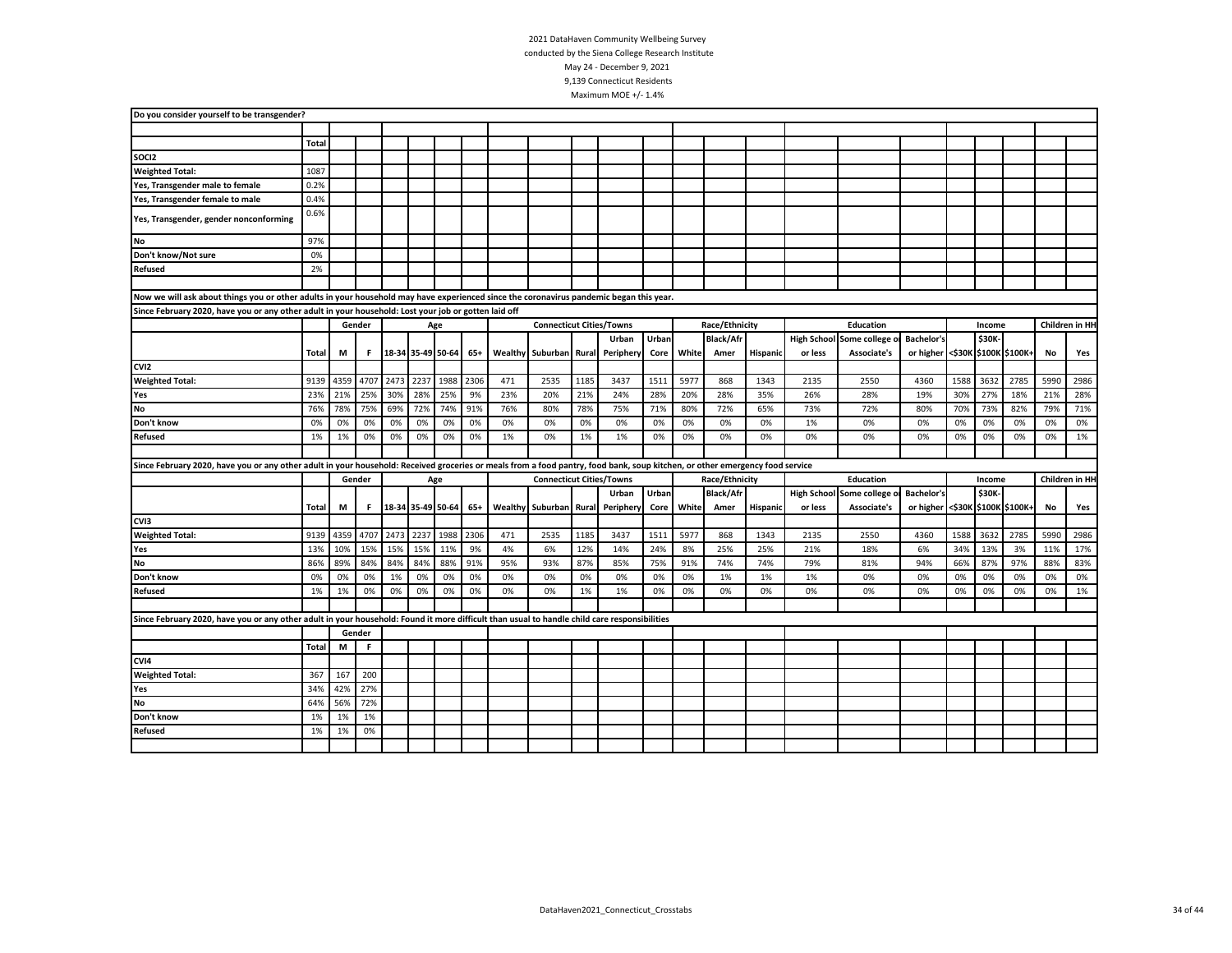| Since February 2020, have you or any other adult in your household: Found it more difficult than usual to get enough sleep              |              |      |        |      |                       |      |       |     |                                 |       |                        |       |       |                  |          |         |                             |                                 |      |        |      |      |                 |
|-----------------------------------------------------------------------------------------------------------------------------------------|--------------|------|--------|------|-----------------------|------|-------|-----|---------------------------------|-------|------------------------|-------|-------|------------------|----------|---------|-----------------------------|---------------------------------|------|--------|------|------|-----------------|
|                                                                                                                                         |              |      | Gender |      |                       | Age  |       |     |                                 |       |                        |       |       |                  |          |         |                             |                                 |      |        |      |      | Children in HH  |
|                                                                                                                                         | <b>Total</b> | М    | F.     |      | 18-34 35-49 50-64     |      | $65+$ |     |                                 |       |                        |       |       |                  |          |         |                             |                                 |      |        |      | No   | Yes             |
| CVI5                                                                                                                                    |              |      |        |      |                       |      |       |     |                                 |       |                        |       |       |                  |          |         |                             |                                 |      |        |      |      |                 |
| <b>Weighted Total:</b>                                                                                                                  | 712          | 338  | 373    | 183  | 164                   | 185  | 166   |     |                                 |       |                        |       |       |                  |          |         |                             |                                 |      |        |      | 460  | 236             |
| Yes                                                                                                                                     | 40%          | 37%  | 44%    | 51%  | 46%                   | 39%  | 27%   |     |                                 |       |                        |       |       |                  |          |         |                             |                                 |      |        |      | 37%  | 49%             |
| <b>No</b>                                                                                                                               | 58%          | 61%  | 56%    | 49%  | 54%                   | 59%  | 73%   |     |                                 |       |                        |       |       |                  |          |         |                             |                                 |      |        |      | 63%  | 49%             |
| Don't know                                                                                                                              | 1%           | 1%   | 1%     | 0%   | 0%                    | 2%   | 0%    |     |                                 |       |                        |       |       |                  |          |         |                             |                                 |      |        |      | 0%   | 2%              |
| <b>Refused</b>                                                                                                                          | 0%           | 1%   | 0%     | 0%   | 0%                    | 0%   | 0%    |     |                                 |       |                        |       |       |                  |          |         |                             |                                 |      |        |      | 0%   | 1%              |
|                                                                                                                                         |              |      |        |      |                       |      |       |     |                                 |       |                        |       |       |                  |          |         |                             |                                 |      |        |      |      |                 |
| Since February 2020, have you or any other adult in your household: Consumed alcohol more often than usual                              |              |      |        |      |                       |      |       |     |                                 |       |                        |       |       |                  |          |         |                             |                                 |      |        |      |      |                 |
|                                                                                                                                         |              |      | Gender |      |                       | Age  |       |     |                                 |       |                        |       |       |                  |          |         |                             |                                 |      |        |      |      | Children in HI  |
|                                                                                                                                         | <b>Total</b> | M    | F.     |      | 18-34 35-49 50-64 65+ |      |       |     |                                 |       |                        |       |       |                  |          |         |                             |                                 |      |        |      | No   | Yes             |
| CVI <sub>6</sub>                                                                                                                        |              |      |        |      |                       |      |       |     |                                 |       |                        |       |       |                  |          |         |                             |                                 |      |        |      |      |                 |
| <b>Weighted Total:</b>                                                                                                                  | 712          | 338  | 373    | 183  | 164                   | 185  | 166   |     |                                 |       |                        |       |       |                  |          |         |                             |                                 |      |        |      | 460  | 236             |
| Yes                                                                                                                                     | 18%          | 22%  | 15%    | 30%  | 18%                   | 19%  | 5%    |     |                                 |       |                        |       |       |                  |          |         |                             |                                 |      |        |      | 17%  | 20%             |
| <b>No</b>                                                                                                                               | 82%          | 77%  | 85%    | 70%  | 82%                   | 81%  | 95%   |     |                                 |       |                        |       |       |                  |          |         |                             |                                 |      |        |      | 82%  | 79%             |
| Don't know                                                                                                                              | 0%           | 0%   | 0%     | 0%   | 0%                    | 0%   | 0%    |     |                                 |       |                        |       |       |                  |          |         |                             |                                 |      |        |      | 0%   | 0%              |
| <b>Refused</b>                                                                                                                          | 0%           | 1%   | 0%     | 0%   | 0%                    | 0%   | 0%    |     |                                 |       |                        |       |       |                  |          |         |                             |                                 |      |        |      | 0%   | 1%              |
|                                                                                                                                         |              |      |        |      |                       |      |       |     |                                 |       |                        |       |       |                  |          |         |                             |                                 |      |        |      |      |                 |
| (if yes) Is that you, another adult in your household, or both you and another adult in your household who has used alcohol more often? |              |      |        |      |                       |      |       |     |                                 |       |                        |       |       |                  |          |         |                             |                                 |      |        |      |      |                 |
|                                                                                                                                         |              |      | Gender |      |                       |      |       |     |                                 |       |                        |       |       |                  |          |         |                             |                                 |      |        |      |      | Children in HI- |
|                                                                                                                                         | <b>Total</b> | М    | F      |      |                       |      |       |     |                                 |       |                        |       |       |                  |          |         |                             |                                 |      |        |      | No   | Yes             |
| CVI6_1                                                                                                                                  |              |      |        |      |                       |      |       |     |                                 |       |                        |       |       |                  |          |         |                             |                                 |      |        |      |      |                 |
| <b>Weighted Total:</b>                                                                                                                  | 129          | 74   | 55     |      |                       |      |       |     |                                 |       |                        |       |       |                  |          |         |                             |                                 |      |        |      | 79   | 48              |
| You                                                                                                                                     | 34%          | 35%  | 33%    |      |                       |      |       |     |                                 |       |                        |       |       |                  |          |         |                             |                                 |      |        |      | 37%  | 27%             |
| Another adult in household                                                                                                              | 19%          | 16%  | 23%    |      |                       |      |       |     |                                 |       |                        |       |       |                  |          |         |                             |                                 |      |        |      | 19%  | 19%             |
|                                                                                                                                         |              |      | 44%    |      |                       |      |       |     |                                 |       |                        |       |       |                  |          |         |                             |                                 |      |        |      |      |                 |
| Both you and another adult in household                                                                                                 | 43%          | 43%  |        |      |                       |      |       |     |                                 |       |                        |       |       |                  |          |         |                             |                                 |      |        |      | 38%  | 54%             |
| <b>Refused</b>                                                                                                                          | 4%           | 7%   | 0%     |      |                       |      |       |     |                                 |       |                        |       |       |                  |          |         |                             |                                 |      |        |      | 6%   | 0%              |
|                                                                                                                                         |              |      |        |      |                       |      |       |     |                                 |       |                        |       |       |                  |          |         |                             |                                 |      |        |      |      |                 |
| Since February 2020, have you personally experienced any of the following? Tested positive for having COVID-19                          |              |      |        |      |                       |      |       |     |                                 |       |                        |       |       |                  |          |         |                             |                                 |      |        |      |      |                 |
|                                                                                                                                         |              |      | Gender |      |                       | Age  |       |     | <b>Connecticut Cities/Towns</b> |       |                        |       |       | Race/Ethnicity   |          |         | Education                   |                                 |      | Income |      |      | Children in HH  |
|                                                                                                                                         |              |      |        |      |                       |      |       |     |                                 |       | Urban                  | Urban |       | <b>Black/Afr</b> |          |         | High School Some college of | <b>Bachelor's</b>               |      | \$30K- |      |      |                 |
|                                                                                                                                         | Total        | M    | F      |      | 18-34 35-49 50-64     |      | 65+   |     | <b>Wealthy Suburban</b>         |       | <b>Rural Periphery</b> | Core  | White | Amer             | Hispanic | or less | Associate's                 | or higher <\$30K \$100K \$100K+ |      |        |      | No   | Yes             |
| Q90                                                                                                                                     |              |      |        |      |                       |      |       |     |                                 |       |                        |       |       |                  |          |         |                             |                                 |      |        |      |      |                 |
| <b>Weighted Total:</b>                                                                                                                  | 9139         | 4359 | 4707   | 2473 | 2237                  | 1988 | 2306  | 471 | 2535                            | 1185  | 3437                   | 1511  | 5977  | 868              | 1343     | 2135    | 2550                        | 4360                            | 1588 | 3632   | 2785 | 5990 | 2986            |
| Yes                                                                                                                                     | 14%          | 14%  | 15%    | 22%  | 15%                   | 13%  | 8%    | 17% | 14%                             | 12%   | 14%                    | 18%   | 12%   | 14%              | 25%      | 16%     | 17%                         | 13%                             | 15%  | 15%    | 15%  | 12%  | 20%             |
| <b>No</b>                                                                                                                               | 85%          | 85%  | 85%    | 78%  | 85%                   | 87%  | 92%   | 83% | 86%                             | 87%   | 85%                    | 82%   | 88%   | 86%              | 74%      | 84%     | 83%                         | 87%                             | 85%  | 85%    | 85%  | 88%  | 79%             |
| Refused                                                                                                                                 | 1%           | 1%   | 0%     | 0%   | 0%                    | 0%   | 0%    | 0%  | 1%                              | 1%    | 1%                     | 1%    | 0%    | 0%               | 1%       | 0%      | 0%                          | 0%                              | 0%   | 0%     | 0%   | 0%   | 1%              |
|                                                                                                                                         |              |      |        |      |                       |      |       |     |                                 |       |                        |       |       |                  |          |         |                             |                                 |      |        |      |      |                 |
| Since February 2020, have you personally experienced any of the following? Tested positive for having antibodies to COVID-19            |              |      |        |      |                       |      |       |     |                                 |       |                        |       |       |                  |          |         |                             |                                 |      |        |      |      |                 |
|                                                                                                                                         |              |      | Gender |      |                       | Age  |       |     | <b>Connecticut Cities/Towns</b> |       |                        |       |       | Race/Ethnicity   |          |         | Education                   |                                 |      | Income |      |      | Children in HH  |
|                                                                                                                                         |              |      |        |      |                       |      |       |     |                                 |       | Urban                  | Urban |       | <b>Black/Afr</b> |          |         | High School Some college o  | <b>Bachelor's</b>               |      | \$30K- |      |      |                 |
|                                                                                                                                         | Total        | М    | F.     |      | 18-34 35-49 50-64     |      | 65+   |     | <b>Wealthy Suburban</b>         | Rural | Periphery              | Core  | White | Amer             | Hispanic | or less | Associate's                 | or higher <\$30K \$100K \$100K+ |      |        |      | No   | Yes             |
| Q91                                                                                                                                     |              |      |        |      |                       |      |       |     |                                 |       |                        |       |       |                  |          |         |                             |                                 |      |        |      |      |                 |
| <b>Weighted Total:</b>                                                                                                                  | 9139         | 4359 | 4707   |      | 2473 2237             | 1988 | 2306  | 471 | 2535                            | 1185  | 3437                   | 1511  | 5977  | 868              | 1343     | 2135    | 2550                        | 4360                            | 1588 | 3632   | 2785 | 5990 | 2986            |
| Yes                                                                                                                                     | 8%           | 8%   | 7%     | 12%  | 8%                    | 6%   | 4%    | 12% | 8%                              | 6%    | 7%                     | 8%    | 6%    | 6%               | 13%      | 8%      | 8%                          | 7%                              | 7%   | 8%     | 8%   | 6%   | 11%             |
| No                                                                                                                                      | 90%          | 90%  | 90%    | 86%  | 90%                   | 92%  | 94%   | 86% | 90%                             | 92%   | 91%                    | 89%   | 92%   | 93%              | 85%      | 90%     | 90%                         | 91%                             | 90%  | 90%    | 91%  | 92%  | 87%             |
| Refused                                                                                                                                 | 2%           | 2%   | 2%     | 2%   | 2%                    | 2%   | 2%    | 2%  | 2%                              | 2%    | 2%                     | 3%    | 2%    | 2%               | 2%       | 2%      | 2%                          | 2%                              | 2%   | 2%     | 1%   | 2%   | 2%              |
|                                                                                                                                         |              |      |        |      |                       |      |       |     |                                 |       |                        |       |       |                  |          |         |                             |                                 |      |        |      |      |                 |
|                                                                                                                                         |              |      |        |      |                       |      |       |     |                                 |       |                        |       |       |                  |          |         |                             |                                 |      |        |      |      |                 |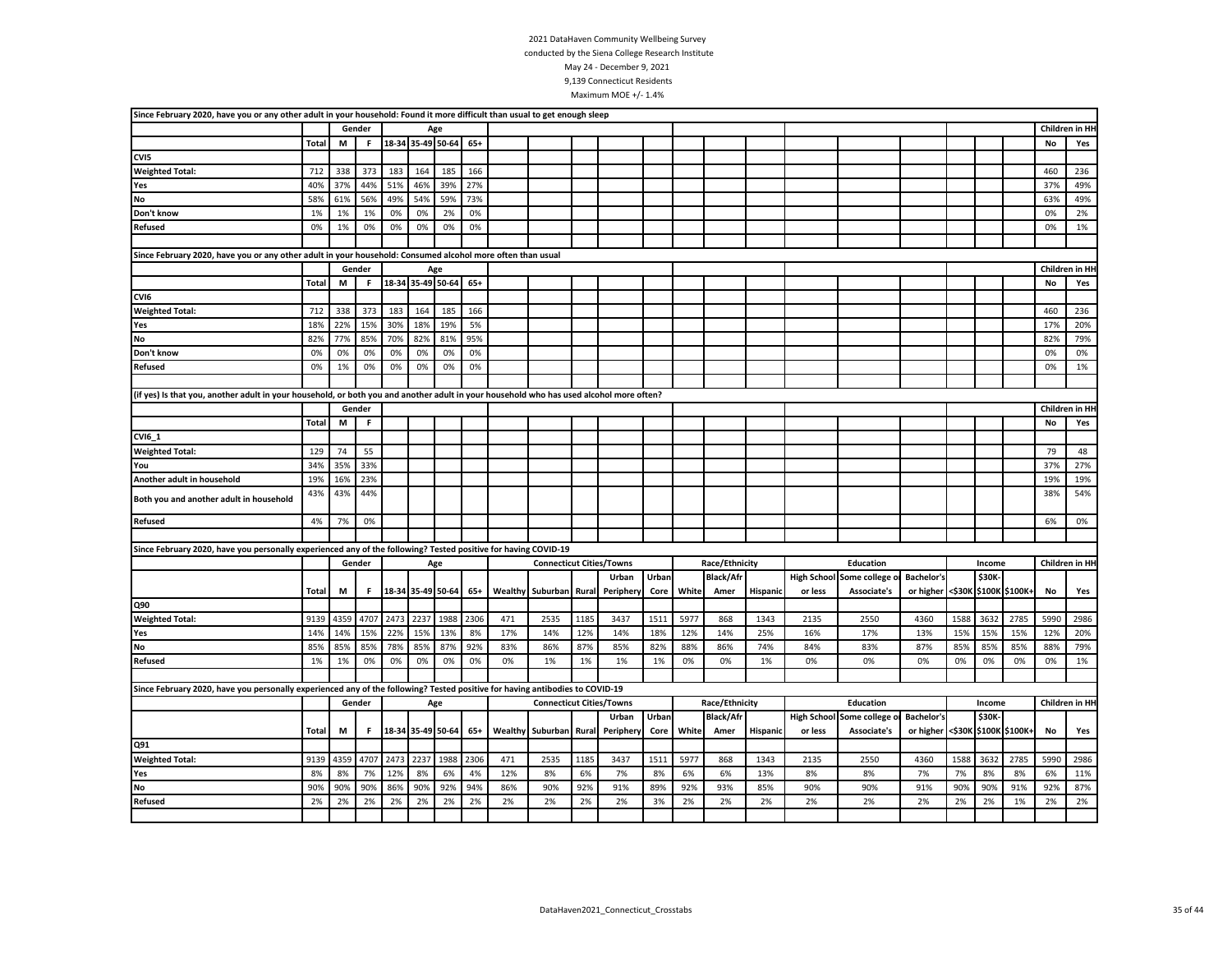| (If No to both of above items) Since February 2020, have you personally experienced any of the following? Been pretty sure you had COVID-19, but did not get officially diagnosed |              |      |        |      |      |                       |       |     |                                 |       |                 |       |       |                  |                 |                    |                |                                 |      |        |                       |      |                |
|-----------------------------------------------------------------------------------------------------------------------------------------------------------------------------------|--------------|------|--------|------|------|-----------------------|-------|-----|---------------------------------|-------|-----------------|-------|-------|------------------|-----------------|--------------------|----------------|---------------------------------|------|--------|-----------------------|------|----------------|
|                                                                                                                                                                                   |              |      | Gender |      |      | Age                   |       |     | <b>Connecticut Cities/Towns</b> |       |                 |       |       | Race/Ethnicity   |                 |                    | Education      |                                 |      | Income |                       |      | Children in HH |
|                                                                                                                                                                                   |              |      |        |      |      |                       |       |     |                                 |       | Urban           | Urban |       | <b>Black/Afr</b> |                 | <b>High School</b> | Some college o | <b>Bachelor's</b>               |      | \$30K  |                       |      |                |
|                                                                                                                                                                                   | Total        | M    | F      |      |      | 18-34 35-49 50-64 65+ |       |     | Wealthy Suburban                |       | Rural Periphery | Core  | White | Amer             | <b>Hispanic</b> | or less            | Associate's    | or higher                       |      |        | <\$30K \$100K \$100K+ | No   | Yes            |
| Q92                                                                                                                                                                               |              |      |        |      |      |                       |       |     |                                 |       |                 |       |       |                  |                 |                    |                |                                 |      |        |                       |      |                |
| <b>Weighted Total:</b>                                                                                                                                                            | 7817         | 3738 | 4014   | 1929 | 1902 | 1729                  | 2131  | 389 | 2185                            | 1041  | 2955            | 1247  | 5256  | 749              | 1008            | 1794               | 2125           | 3815                            | 1349 | 3079   | 2382                  | 5284 | 2393           |
| Yes                                                                                                                                                                               | 9%           | 10%  | 9%     | 13%  | 15%  | 7%                    | 3%    | 10% | 8%                              | 9%    | 9%              | 11%   | 9%    | 11%              | 12%             | 8%                 | 11%            | 10%                             | 9%   | 10%    | 11%                   | 8%   | 13%            |
| No                                                                                                                                                                                | 89%          | 89%  | 90%    | 87%  | 84%  | 92%                   | 96%   | 89% | 91%                             | 90%   | 89%             | 88%   | 90%   | 88%              | 87%             | 92%                | 89%            | 90%                             | 91%  | 90%    | 89%                   | 91%  | 86%            |
| Refused                                                                                                                                                                           | 1%           | 1%   | 1%     | 0%   | 1%   | 1%                    | 1%    | 1%  | 1%                              | 1%    | 1%              | 1%    | 1%    | 1%               | 1%              | 1%                 | 0%             | 0%                              | 0%   | 1%     | 0%                    | 1%   | 1%             |
|                                                                                                                                                                                   |              |      |        |      |      |                       |       |     |                                 |       |                 |       |       |                  |                 |                    |                |                                 |      |        |                       |      |                |
| (If yes to any of above items) Which best describes your experience with COVID-19?                                                                                                |              |      |        |      |      |                       |       |     |                                 |       |                 |       |       |                  |                 |                    |                |                                 |      |        |                       |      |                |
|                                                                                                                                                                                   |              |      | Gender |      |      | Age                   |       |     | <b>Connecticut Cities/Towns</b> |       |                 |       |       | Race/Ethnicity   |                 |                    | Education      |                                 |      | Income |                       |      | Children in HH |
|                                                                                                                                                                                   |              |      |        |      |      |                       |       |     |                                 |       | Urban           | Urban |       | <b>Black/Afr</b> |                 | <b>High School</b> | Some college   | <b>Bachelor's</b>               |      | \$30K  |                       |      |                |
|                                                                                                                                                                                   | Total        | M    | F      |      |      | 18-34 35-49 50-64 65+ |       |     | Wealthy Suburban                | Rural | Periphery       | Core  | White | Amer             | Hispanic        | or less            | Associate's    | or higher <\$30K \$100K \$100K+ |      |        |                       | No   | Yes            |
| Q93                                                                                                                                                                               |              |      |        |      |      |                       |       |     |                                 |       |                 |       |       |                  |                 |                    |                |                                 |      |        |                       |      |                |
| <b>Weighted Total:</b>                                                                                                                                                            | 2175         | 1052 | 1114   | 824  | 665  | 404                   | 270   | 126 | 567                             | 255   | 813             | 414   | 1260  | 210              | 470             | 499                | 695            | 970                             | 368  | 915    | 708                   | 1181 | 961            |
| No symptoms                                                                                                                                                                       | 18%          | 21%  | 16%    | 20%  | 16%  | 18%                   | 23%   | 24% | 20%                             | 19%   | 18%             | 15%   | 15%   | 22%              | 23%             | 25%                | 16%            | 17%                             | 21%  | 18%    | 16%                   | 18%  | 19%            |
| Mild symptoms                                                                                                                                                                     | 32%          | 32%  | 31%    | 34%  | 33%  | 31%                   | 25%   | 37% | 32%                             | 30%   | 31%             | 31%   | 34%   | 32%              | 29%             | 30%                | 32%            | 33%                             | 27%  | 33%    | 36%                   | 31%  | 34%            |
| <b>Moderate symptoms</b>                                                                                                                                                          | 35%          | 33%  | 37%    | 37%  | 34%  | 34%                   | 33%   | 29% | 35%                             | 41%   | 35%             | 34%   | 38%   | 34%              | 33%             | 29%                | 37%            | 37%                             | 33%  | 34%    | 37%                   | 36%  | 35%            |
| Severe symptoms                                                                                                                                                                   | 13%          | 10%  | 15%    | 8%   | 15%  | 16%                   | 17%   | 7%  | 11%                             | 9%    | 13%             | 18%   | 12%   | 12%              | 14%             | 13%                | 14%            | 11%                             | 18%  | 12%    | 10%                   | 13%  | 12%            |
| Don't know                                                                                                                                                                        | 2%           | 2%   | 1%     | 1%   | 3%   | 1%                    | 2%    | 3%  | 1%                              | 0%    | 3%              | 1%    | 2%    | 0%               | 0%              | 2%                 | 1%             | 1%                              | 0%   | 2%     | 1%                    | 2%   | 1%             |
| <b>Refused</b>                                                                                                                                                                    | 0%           | 1%   | 0%     | 0%   | 0%   | 1%                    | 0%    | 0%  | 0%                              | 1%    | 0%              | 0%    | 0%    | 0%               | 1%              | 0%                 | 0%             | 0%                              | 1%   | 0%     | 0%                    | 1%   | 0%             |
|                                                                                                                                                                                   |              |      |        |      |      |                       |       |     |                                 |       |                 |       |       |                  |                 |                    |                |                                 |      |        |                       |      |                |
| (If had mild, moderate, or severe symptoms) Are you currently experiencing any symptoms, even mild ones?                                                                          |              |      |        |      |      |                       |       |     |                                 |       |                 |       |       |                  |                 |                    |                |                                 |      |        |                       |      |                |
|                                                                                                                                                                                   |              |      | Gender |      |      | Age                   |       |     | <b>Connecticut Cities/Towns</b> |       |                 |       |       | Race/Ethnicity   |                 |                    | Education      |                                 |      | Income |                       |      | Children in HH |
|                                                                                                                                                                                   |              |      |        |      |      |                       |       |     |                                 |       |                 |       |       |                  |                 |                    |                |                                 |      |        |                       |      |                |
|                                                                                                                                                                                   |              |      |        |      |      |                       |       |     |                                 |       | Urban           | Urban |       | <b>Black/Afr</b> |                 | <b>High School</b> | Some college   | <b>Bachelor's</b>               |      | \$30K  |                       |      |                |
|                                                                                                                                                                                   | Total        | M    | F.     |      |      | 18-34 35-49 50-64     | $65+$ |     | Wealthy Suburban                | Rural | Periphery       | Core  | White | Amer             | Hispanic        | or less            | Associate's    | or higher <\$30K                |      |        | \$100K \$100K+        | No   | Yes            |
| Q94                                                                                                                                                                               |              |      |        |      |      |                       |       |     |                                 |       |                 |       |       |                  |                 |                    |                |                                 |      |        |                       |      |                |
| <b>Weighted Total:</b>                                                                                                                                                            | 1771         | 829  | 937    | 659  | 559  | 332                   | 209   | 96  | 453                             | 207   | 663             | 352   | 1072  | 164              | 362             | 374                | 586            | 803                             | 291  | 744    | 594                   | 968  | 779            |
| Yes                                                                                                                                                                               | 13%          | 9%   | 16%    | 12%  | 13%  | 14%                   | 16%   | 12% | 11%                             | 16%   | 11%             | 18%   | 11%   | 10%              | 21%             | 13%                | 14%            | 12%                             | 23%  | 13%    | 8%                    | 12%  | 14%            |
| No                                                                                                                                                                                | 87%          | 90%  | 84%    | 88%  | 87%  | 85%                   | 84%   | 87% | 89%                             | 84%   | 89%             | 81%   | 89%   | 90%              | 79%             | 87%                | 86%            | 88%                             | 76%  | 86%    | 92%                   | 87%  | 86%            |
| Refused                                                                                                                                                                           | 0%           | 0%   | 0%     | 0%   | 0%   | 1%                    | 0%    | 0%  | 0%                              | 0%    | 0%              | 0%    | 0%    | 0%               | 0%              | 1%                 | 0%             | 0%                              | 1%   | 0%     | 0%                    | 0%   | 0%             |
|                                                                                                                                                                                   |              |      |        |      |      |                       |       |     |                                 |       |                 |       |       |                  |                 |                    |                |                                 |      |        |                       |      |                |
| (If yes) For how long have you been having any symptoms?                                                                                                                          |              |      |        |      |      |                       |       |     |                                 |       |                 |       |       |                  |                 |                    |                |                                 |      |        |                       |      |                |
|                                                                                                                                                                                   |              |      |        |      |      |                       |       |     |                                 |       |                 |       |       |                  |                 |                    |                |                                 |      |        |                       |      |                |
|                                                                                                                                                                                   | <b>Total</b> |      |        |      |      |                       |       |     |                                 |       |                 |       |       |                  |                 |                    |                |                                 |      |        |                       |      |                |
| Q95                                                                                                                                                                               |              |      |        |      |      |                       |       |     |                                 |       |                 |       |       |                  |                 |                    |                |                                 |      |        |                       |      |                |
| <b>Weighted Total:</b>                                                                                                                                                            | 229          |      |        |      |      |                       |       |     |                                 |       |                 |       |       |                  |                 |                    |                |                                 |      |        |                       |      |                |
| Less than 1 month                                                                                                                                                                 | 20%          |      |        |      |      |                       |       |     |                                 |       |                 |       |       |                  |                 |                    |                |                                 |      |        |                       |      |                |
| Between 1 month and 2 months                                                                                                                                                      | 6%           |      |        |      |      |                       |       |     |                                 |       |                 |       |       |                  |                 |                    |                |                                 |      |        |                       |      |                |
| Between 2 months and 6 months                                                                                                                                                     | 20%          |      |        |      |      |                       |       |     |                                 |       |                 |       |       |                  |                 |                    |                |                                 |      |        |                       |      |                |
| More than 6 months                                                                                                                                                                | 54%          |      |        |      |      |                       |       |     |                                 |       |                 |       |       |                  |                 |                    |                |                                 |      |        |                       |      |                |
| Don't know                                                                                                                                                                        | 0%           |      |        |      |      |                       |       |     |                                 |       |                 |       |       |                  |                 |                    |                |                                 |      |        |                       |      |                |
| Refused                                                                                                                                                                           | 0%           |      |        |      |      |                       |       |     |                                 |       |                 |       |       |                  |                 |                    |                |                                 |      |        |                       |      |                |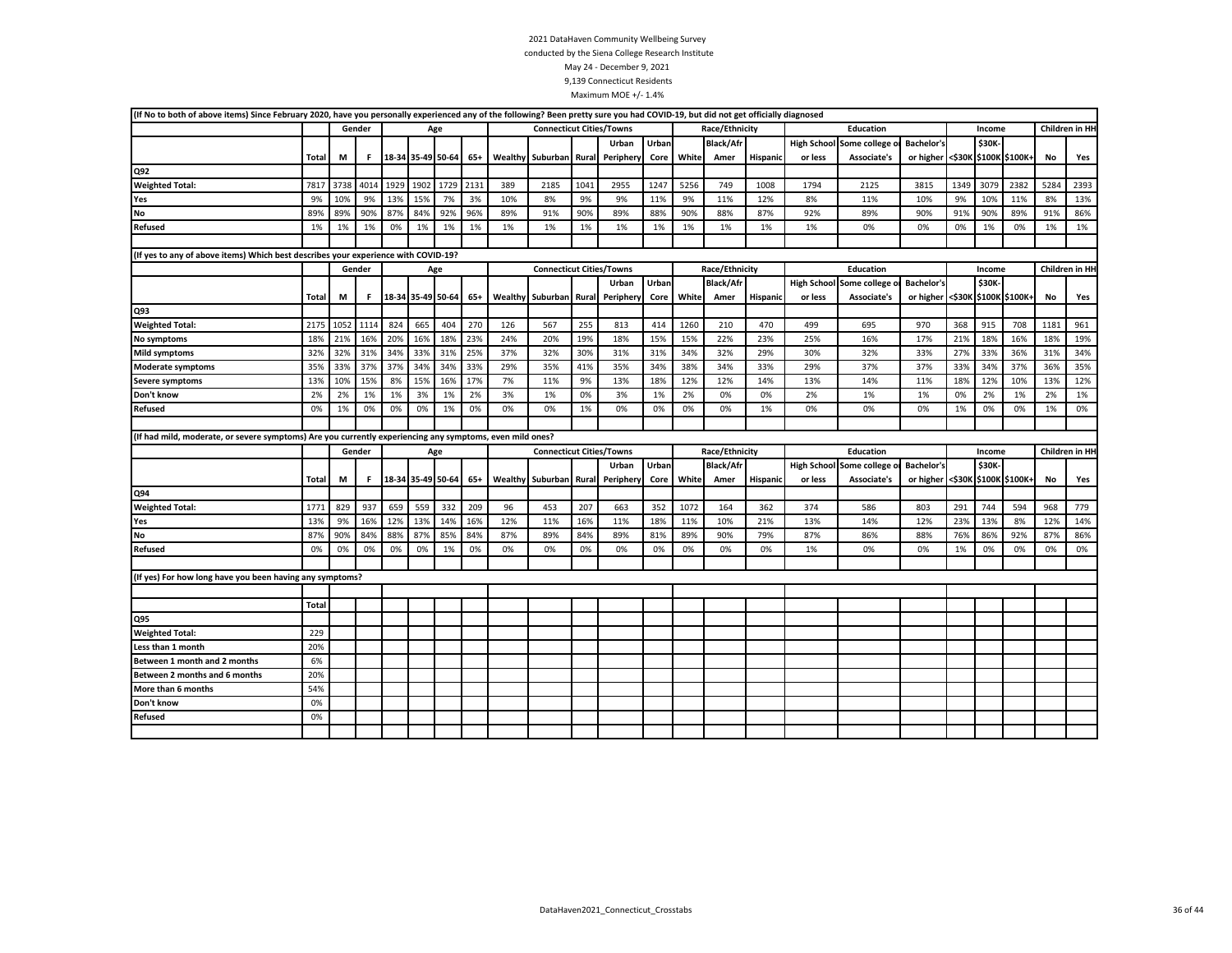|                                                                                                                    | (If experiencing symptoms for more than 1 month) Which symptoms are those? |      |        |                         |     |     |     |     |                                 |     |                                  |       |            |                  |          |         |                            |                                 |     |        |     |      |                |
|--------------------------------------------------------------------------------------------------------------------|----------------------------------------------------------------------------|------|--------|-------------------------|-----|-----|-----|-----|---------------------------------|-----|----------------------------------|-------|------------|------------------|----------|---------|----------------------------|---------------------------------|-----|--------|-----|------|----------------|
|                                                                                                                    |                                                                            |      |        |                         |     |     |     |     |                                 |     |                                  |       |            |                  |          |         |                            |                                 |     |        |     |      |                |
|                                                                                                                    | Total                                                                      |      |        |                         |     |     |     |     |                                 |     |                                  |       |            |                  |          |         |                            |                                 |     |        |     |      |                |
| Q96                                                                                                                |                                                                            |      |        |                         |     |     |     |     |                                 |     |                                  |       |            |                  |          |         |                            |                                 |     |        |     |      |                |
| <b>Weighted Total:</b>                                                                                             | 150                                                                        |      |        |                         |     |     |     |     |                                 |     |                                  |       |            |                  |          |         |                            |                                 |     |        |     |      |                |
| <b>Fatigue/Tiredness</b>                                                                                           | 51%                                                                        |      |        |                         |     |     |     |     |                                 |     |                                  |       |            |                  |          |         |                            |                                 |     |        |     |      |                |
| Cough                                                                                                              | 30%                                                                        |      |        |                         |     |     |     |     |                                 |     |                                  |       |            |                  |          |         |                            |                                 |     |        |     |      |                |
| <b>Body aches</b>                                                                                                  | 20%                                                                        |      |        |                         |     |     |     |     |                                 |     |                                  |       |            |                  |          |         |                            |                                 |     |        |     |      |                |
| Headache                                                                                                           | 27%                                                                        |      |        |                         |     |     |     |     |                                 |     |                                  |       |            |                  |          |         |                            |                                 |     |        |     |      |                |
| Loss of taste or smell                                                                                             | 35%                                                                        |      |        |                         |     |     |     |     |                                 |     |                                  |       |            |                  |          |         |                            |                                 |     |        |     |      |                |
| <b>Congestion or difficulty breathing</b>                                                                          | 39%                                                                        |      |        |                         |     |     |     |     |                                 |     |                                  |       |            |                  |          |         |                            |                                 |     |        |     |      |                |
| <b>Difficulty sleeping</b>                                                                                         | 17%                                                                        |      |        |                         |     |     |     |     |                                 |     |                                  |       |            |                  |          |         |                            |                                 |     |        |     |      |                |
| <b>Confusion or Brain Fog</b>                                                                                      | 21%                                                                        |      |        |                         |     |     |     |     |                                 |     |                                  |       |            |                  |          |         |                            |                                 |     |        |     |      |                |
| Chest pain                                                                                                         | 21%                                                                        |      |        |                         |     |     |     |     |                                 |     |                                  |       |            |                  |          |         |                            |                                 |     |        |     |      |                |
| Other symptoms not listed                                                                                          | 33%                                                                        |      |        |                         |     |     |     |     |                                 |     |                                  |       |            |                  |          |         |                            |                                 |     |        |     |      |                |
| Don't know                                                                                                         | 0%                                                                         |      |        |                         |     |     |     |     |                                 |     |                                  |       |            |                  |          |         |                            |                                 |     |        |     |      |                |
| Refused                                                                                                            | 0%                                                                         |      |        |                         |     |     |     |     |                                 |     |                                  |       |            |                  |          |         |                            |                                 |     |        |     |      |                |
|                                                                                                                    |                                                                            |      |        |                         |     |     |     |     |                                 |     |                                  |       |            |                  |          |         |                            |                                 |     |        |     |      |                |
| (If experiencing symptoms for more than 1 month) How often do these symptoms interfere with your daily activities? |                                                                            |      |        |                         |     |     |     |     |                                 |     |                                  |       |            |                  |          |         |                            |                                 |     |        |     |      |                |
|                                                                                                                    |                                                                            |      |        |                         |     |     |     |     |                                 |     |                                  |       |            |                  |          |         |                            |                                 |     |        |     |      |                |
|                                                                                                                    | Total                                                                      |      |        |                         |     |     |     |     |                                 |     |                                  |       |            |                  |          |         |                            |                                 |     |        |     |      |                |
| Q97                                                                                                                |                                                                            |      |        |                         |     |     |     |     |                                 |     |                                  |       |            |                  |          |         |                            |                                 |     |        |     |      |                |
| <b>Weighted Total:</b>                                                                                             | 183                                                                        |      |        |                         |     |     |     |     |                                 |     |                                  |       |            |                  |          |         |                            |                                 |     |        |     |      |                |
| <b>Never</b>                                                                                                       | 12%                                                                        |      |        |                         |     |     |     |     |                                 |     |                                  |       |            |                  |          |         |                            |                                 |     |        |     |      |                |
| Rarely                                                                                                             | 23%                                                                        |      |        |                         |     |     |     |     |                                 |     |                                  |       |            |                  |          |         |                            |                                 |     |        |     |      |                |
| <b>Sometimes</b>                                                                                                   | 23%                                                                        |      |        |                         |     |     |     |     |                                 |     |                                  |       |            |                  |          |         |                            |                                 |     |        |     |      |                |
| Often                                                                                                              | 15%                                                                        |      |        |                         |     |     |     |     |                                 |     |                                  |       |            |                  |          |         |                            |                                 |     |        |     |      |                |
| Very often                                                                                                         | 26%                                                                        |      |        |                         |     |     |     |     |                                 |     |                                  |       |            |                  |          |         |                            |                                 |     |        |     |      |                |
| Don't know                                                                                                         | 0%                                                                         |      |        |                         |     |     |     |     |                                 |     |                                  |       |            |                  |          |         |                            |                                 |     |        |     |      |                |
| <b>Refused</b>                                                                                                     | 0%                                                                         |      |        |                         |     |     |     |     |                                 |     |                                  |       |            |                  |          |         |                            |                                 |     |        |     |      |                |
|                                                                                                                    |                                                                            |      |        |                         |     |     |     |     |                                 |     |                                  |       |            |                  |          |         |                            |                                 |     |        |     |      |                |
| Since February 2020, have you had any close friends or family members who have: Tested positive for COVID-19       |                                                                            |      |        |                         |     |     |     |     |                                 |     |                                  |       |            |                  |          |         |                            |                                 |     |        |     |      |                |
|                                                                                                                    |                                                                            |      | Gender |                         |     | Age |     |     | <b>Connecticut Cities/Towns</b> |     |                                  |       |            | Race/Ethnicity   |          |         | Education                  |                                 |     | Income |     |      | Children in HH |
|                                                                                                                    |                                                                            |      |        |                         |     |     |     |     |                                 |     | Urban                            | Urban |            | <b>Black/Afr</b> |          |         | High School Some college o | <b>Bachelor's</b>               |     | \$30K- |     |      |                |
|                                                                                                                    | Total                                                                      | M    |        | F 38-34 35-49 50-64 65+ |     |     |     |     |                                 |     | Wealthy Suburban Rural Periphery |       | Core White | Amer             | Hispanic | or less | Associate's                | or higher <\$30K \$100K \$100K+ |     |        |     | No   | Yes            |
| CVI8A                                                                                                              |                                                                            |      |        |                         |     |     |     |     |                                 |     |                                  |       |            |                  |          |         |                            |                                 |     |        |     |      |                |
| <b>Weighted Total:</b>                                                                                             | 2494                                                                       | 1282 | 1190   | 628                     | 608 | 552 | 669 | 123 | 760                             | 333 | 910                              | 367   | 1714       | 190              | 329      | 554     | 650                        | 1264                            | 382 | 988    | 790 | 1652 | 788            |
| Yes                                                                                                                | 48%                                                                        | 47%  | 48%    | 55%                     | 58% | 47% | 34% | 69% | 46%                             | 40% | 48%                              | 52%   | 48%        | 47%              | 49%      | 43%     | 49%                        | 50%                             | 43% | 49%    | 52% | 44%  | 57%            |
| No                                                                                                                 | 51%                                                                        | 51%  | 51%    | 45%                     | 42% | 53% | 65% | 30% | 53%                             | 58% | 52%                              | 46%   | 51%        | 52%              | 50%      | 57%     | 50%                        | 50%                             | 56% | 50%    | 48% | 56%  | 42%            |
| Don't know                                                                                                         | 0%                                                                         | 0%   | 1%     | 0%                      | 1%  | 0%  | 1%  | 1%  | 0%                              | 1%  | 0%                               | 0%    | 0%         | 1%               | 0%       | 0%      | 0%                         | 0%                              | 1%  | 0%     | 0%  | 0%   | 0%             |
| <b>Refused</b>                                                                                                     | 1%                                                                         | 1%   | 0%     | 0%                      | 0%  | 0%  | 0%  | 1%  | 1%                              | 1%  | 0%                               | 1%    | 0%         | 0%               | 0%       | 0%      | 0%                         | 0%                              | 0%  | 0%     | 0%  | 0%   | 1%             |
|                                                                                                                    |                                                                            |      |        |                         |     |     |     |     |                                 |     |                                  |       |            |                  |          |         |                            |                                 |     |        |     |      |                |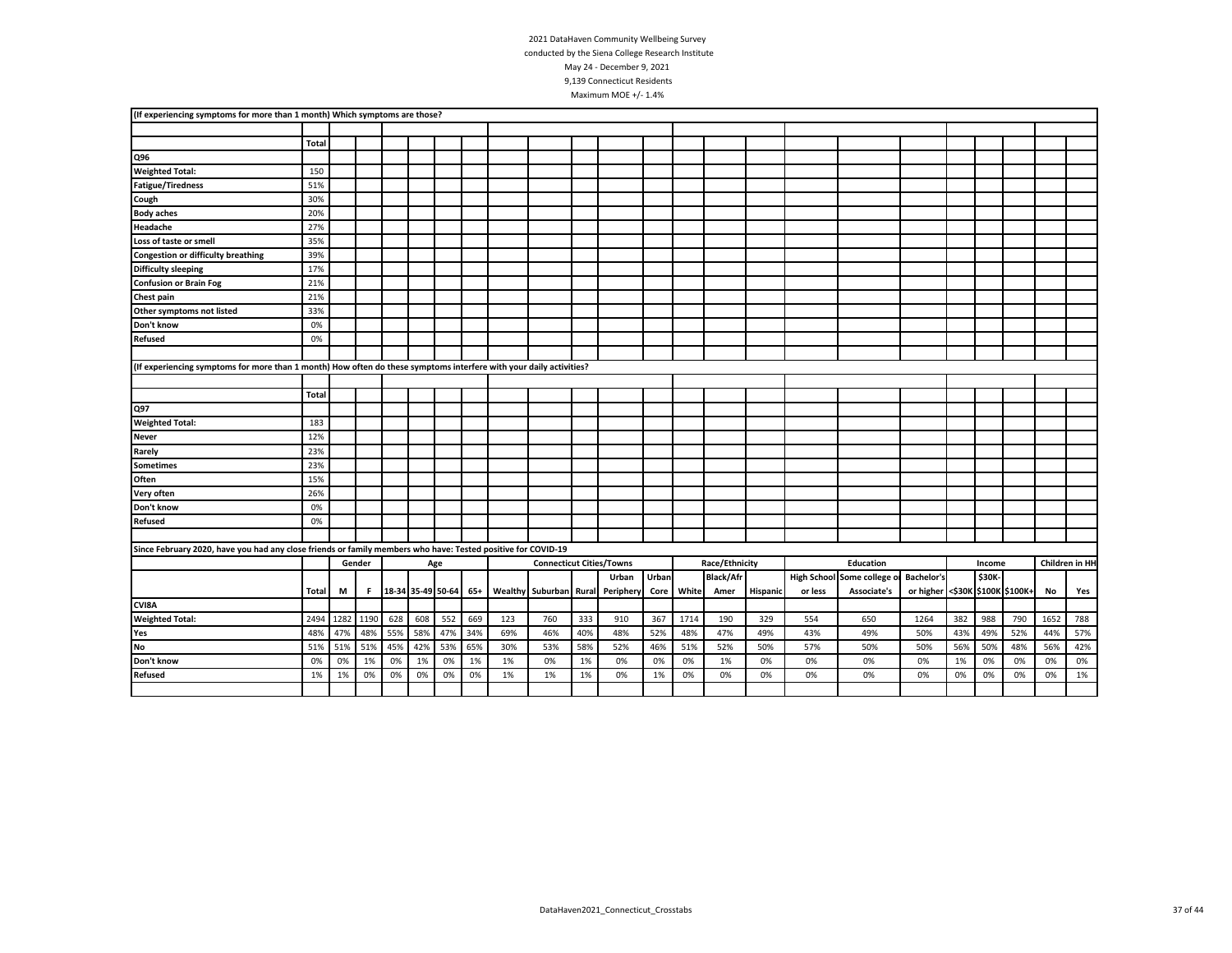|                                                                                                                        | Since February 2020, have you had any close friends or family members who have: Been hospitalized for COVID-19<br>Gender<br><b>Connecticut Cities/Towns</b> |                                       |        |      |                       |      |       |     |                                 |       |           |       |       |                  |          |                    |                |                                 |      |              |                       |                |                |
|------------------------------------------------------------------------------------------------------------------------|-------------------------------------------------------------------------------------------------------------------------------------------------------------|---------------------------------------|--------|------|-----------------------|------|-------|-----|---------------------------------|-------|-----------|-------|-------|------------------|----------|--------------------|----------------|---------------------------------|------|--------------|-----------------------|----------------|----------------|
|                                                                                                                        |                                                                                                                                                             |                                       |        |      | Age                   |      |       |     |                                 |       |           |       |       | Race/Ethnicity   |          |                    | Education      |                                 |      | Income       |                       |                | Children in HH |
|                                                                                                                        |                                                                                                                                                             |                                       |        |      |                       |      |       |     |                                 |       | Urban     | Urban |       | <b>Black/Afr</b> |          | <b>High School</b> | Some college o | <b>Bachelor's</b>               |      | \$30K        |                       |                |                |
|                                                                                                                        | Total<br>M<br>18-34 35-49 50-64 65+<br>F                                                                                                                    |                                       |        |      |                       |      |       |     | Wealthy Suburban                | Rural | Periphery | Core  | White | Amer             | Hispanic | or less            | Associate's    | or higher                       |      |              | <\$30K \$100K \$100K+ | No             | Yes            |
| CVI8B                                                                                                                  |                                                                                                                                                             |                                       |        |      |                       |      |       |     |                                 |       |           |       |       |                  |          |                    |                |                                 |      |              |                       |                |                |
| <b>Weighted Total:</b>                                                                                                 | 2494                                                                                                                                                        | 1282                                  | 1190   | 628  | 608                   | 552  | 669   | 123 | 760                             | 333   | 910       | 367   | 1714  | 190              | 329      | 554                | 650            | 1264                            | 382  | 988          | 790                   | 1652           | 788            |
| Yes                                                                                                                    | 20%                                                                                                                                                         | 18%                                   | 22%    | 20%  | 24%                   | 24%  | 15%   | 27% | 19%                             | 14%   | 20%       | 28%   | 18%   | 33%              | 27%      | 19%                | 23%            | 20%                             | 23%  | 22%          | 19%                   | 18%            | 24%            |
| No                                                                                                                     | 79%                                                                                                                                                         | 80%                                   | 77%    | 79%  | 76%                   | 76%  | 84%   | 71% | 81%                             | 85%   | 80%       | 69%   | 82%   | 66%              | 72%      | 80%                | 77%            | 80%                             | 76%  | 77%          | 81%                   | 81%            | 74%            |
| Don't know                                                                                                             | 0%                                                                                                                                                          | 1%                                    | 0%     | 1%   | 0%                    | 0%   | 1%    | 2%  | 0%                              | 0%    | 0%        | 1%    | 0%    | 1%               | 0%       | 1%                 | 1%             | 0%                              | 0%   | 1%           | 0%                    | 0%             | 0%             |
| <b>Refused</b>                                                                                                         | 1%                                                                                                                                                          | 1%                                    | 0%     | 0%   | 0%                    | 0%   | 0%    | 1%  | 1%                              | 1%    | 0%        | 2%    | 0%    | 0%               | 1%       | 1%                 | 0%             | 0%                              | 1%   | 0%           | 0%                    | 0%             | 1%             |
|                                                                                                                        |                                                                                                                                                             |                                       |        |      |                       |      |       |     |                                 |       |           |       |       |                  |          |                    |                |                                 |      |              |                       |                |                |
| Since February 2020, have you had any close friends or family members who have: Died from COVID-19                     |                                                                                                                                                             |                                       |        |      |                       |      |       |     |                                 |       |           |       |       |                  |          |                    |                |                                 |      |              |                       |                |                |
|                                                                                                                        |                                                                                                                                                             |                                       | Gender |      | Age                   |      |       |     | <b>Connecticut Cities/Towns</b> |       |           |       |       | Race/Ethnicity   |          |                    | Education      |                                 |      | Income       |                       | Children in HI |                |
|                                                                                                                        |                                                                                                                                                             |                                       |        |      |                       |      |       |     |                                 |       | Urban     | Urban |       | <b>Black/Afr</b> |          | <b>High School</b> | Some college   | <b>Bachelor's</b>               |      | <b>\$30K</b> |                       |                |                |
|                                                                                                                        | Total                                                                                                                                                       | M<br>F.<br>18-34 35-49 50-64<br>$65+$ |        |      |                       |      |       |     | <b>Wealthy Suburban</b>         | Rural | Periphery | Core  | White | Amer             | Hispanic | or less            | Associate's    | or higher <\$30K \$100K \$100K+ |      |              |                       | No             | Yes            |
| CVI8C                                                                                                                  |                                                                                                                                                             |                                       |        |      |                       |      |       |     |                                 |       |           |       |       |                  |          |                    |                |                                 |      |              |                       |                |                |
| <b>Weighted Total:</b>                                                                                                 | 2494                                                                                                                                                        | 1282                                  | 1190   | 628  | 608                   | 552  | 669   | 123 | 760                             | 333   | 910       | 367   | 1714  | 190              | 329      | 554                | 650            | 1264                            | 382  | 988          | 790                   | 1652           | 788            |
| Yes                                                                                                                    | 18%                                                                                                                                                         | 17%                                   | 18%    | 13%  | 18%                   | 24%  | 17%   | 35% | 18%                             | 11%   | 15%       | 22%   | 14%   | 29%              | 25%      | 15%                | 22%            | 17%                             | 20%  | 17%          | 16%                   | 17%            | 19%            |
| No                                                                                                                     | 81%                                                                                                                                                         | 82%                                   | 81%    | 86%  | 81%                   | 76%  | 83%   | 65% | 81%                             | 88%   | 84%       | 75%   | 85%   | 70%              | 74%      | 84%                | 78%            | 83%                             | 80%  | 82%          | 83%                   | 83%            | 79%            |
| Don't know                                                                                                             | 0%                                                                                                                                                          | 0%                                    | 0%     | 1%   | 1%                    | 0%   | 0%    | 0%  | 0%                              | 0%    | 0%        | 1%    | 0%    | 1%               | 0%       | 1%                 | 0%             | 0%                              | 0%   | 1%           | 1%                    | 0%             | 1%             |
| Refused                                                                                                                | 1%                                                                                                                                                          | 1%                                    | 0%     | 0%   | 0%                    | 0%   | 0%    | 1%  | 1%                              | 1%    | 0%        | 2%    | 0%    | 0%               | 1%       | 1%                 | 0%             | 0%                              | 1%   | 0%           | 0%                    | 0%             | 1%             |
|                                                                                                                        |                                                                                                                                                             |                                       |        |      |                       |      |       |     |                                 |       |           |       |       |                  |          |                    |                |                                 |      |              |                       |                |                |
| When leaving your home, how often are you wearing a mask? Never at all, not very often, somewhat often, or very often? |                                                                                                                                                             |                                       |        |      |                       |      |       |     |                                 |       |           |       |       |                  |          |                    |                |                                 |      |              |                       |                |                |
|                                                                                                                        |                                                                                                                                                             |                                       | Gender |      |                       |      |       |     | <b>Connecticut Cities/Towns</b> |       |           |       |       | Race/Ethnicity   |          |                    |                |                                 |      |              |                       |                |                |
|                                                                                                                        |                                                                                                                                                             |                                       |        |      | Age                   |      |       |     |                                 |       |           |       |       |                  |          |                    | Education      |                                 |      | Income       |                       | Children in HH |                |
|                                                                                                                        |                                                                                                                                                             |                                       |        |      |                       |      |       |     |                                 |       | Urban     | Urban |       | <b>Black/Afr</b> |          | <b>High School</b> | Some college   | <b>Bachelor's</b>               |      | \$30K        |                       |                |                |
|                                                                                                                        | Total                                                                                                                                                       | M                                     | F      |      | 18-34 35-49 50-64     |      | $65+$ |     | Wealthy Suburban                | Rural | Peripher  | Core  | White | Amer             | Hispanio | or less            | Associate's    | or higher <\$30K                |      |              | \$100K \$100K+        | No             | Yes            |
| CVB4                                                                                                                   |                                                                                                                                                             |                                       |        |      |                       |      |       |     |                                 |       |           |       |       |                  |          |                    |                |                                 |      |              |                       |                |                |
| <b>Weighted Total:</b>                                                                                                 | 2492                                                                                                                                                        | 1281                                  | 1190   | 626  | 608                   | 552  | 669   | 123 | 760                             | 333   | 910       | 365   | 1714  | 188              | 329      | 554                | 648            | 1264                            | 382  | 986          | 790                   | 1651           | 788            |
| Never at all                                                                                                           | 14%                                                                                                                                                         | 20%                                   | 7%     | 11%  | 17%                   | 14%  | 14%   | 15% | 17%                             | 18%   | 12%       | 9%    | 15%   | 6%               | 9%       | 16%                | 14%            | 13%                             | 9%   | 13%          | 17%                   | 13%            | 15%            |
| Not very often                                                                                                         | 12%                                                                                                                                                         | 16%                                   | 9%     | 13%  | 12%                   | 13%  | 12%   | 9%  | 15%                             | 15%   | 12%       | 6%    | 15%   | 2%               | 7%       | 11%                | 13%            | 13%                             | 7%   | 11%          | 17%                   | 13%            | 11%            |
| Somewhat often                                                                                                         | 20%                                                                                                                                                         | 21%                                   | 19%    | 19%  | 18%                   | 23%  | 19%   | 23% | 23%                             | 25%   | 17%       | 13%   | 21%   | 15%              | 21%      | 20%                | 18%            | 21%                             | 20%  | 21%          | 20%                   | 19%            | 21%            |
| Very often                                                                                                             | 53%                                                                                                                                                         | 42%                                   | 64%    | 55%  | 52%                   | 50%  | 53%   | 52% | 43%                             | 40%   | 58%       | 69%   | 48%   | 77%              | 61%      | 52%                | 54%            | 52%                             | 63%  | 54%          | 44%                   | 54%            | 51%            |
| Don't know                                                                                                             | 0%                                                                                                                                                          | 1%                                    | 0%     | 0%   | 0%                    | 0%   | 1%    | 0%  | 0%                              | 1%    | 0%        | 1%    | 1%    | 0%               | 0%       | 0%                 | 1%             | 0%                              | 0%   | 0%           | 0%                    | 0%             | 0%             |
| Refused                                                                                                                | 1%                                                                                                                                                          | 2%                                    | 1%     | 1%   | 1%                    | 0%   | 1%    | 1%  | 1%                              | 1%    | 1%        | 2%    | 1%    | 0%               | 1%       | 1%                 | 0%             | 0%                              | 1%   | 0%           | 1%                    | 1%             | 2%             |
|                                                                                                                        |                                                                                                                                                             |                                       |        |      |                       |      |       |     |                                 |       |           |       |       |                  |          |                    |                |                                 |      |              |                       |                |                |
| Have you personally received the COVID-19 vaccine, or not?                                                             |                                                                                                                                                             |                                       |        |      |                       |      |       |     |                                 |       |           |       |       |                  |          |                    |                |                                 |      |              |                       |                |                |
|                                                                                                                        |                                                                                                                                                             |                                       | Gender |      |                       | Age  |       |     | <b>Connecticut Cities/Towns</b> |       |           |       |       | Race/Ethnicity   |          |                    | Education      |                                 |      | Income       |                       |                | Children in HH |
|                                                                                                                        |                                                                                                                                                             |                                       |        |      |                       |      |       |     |                                 |       | Urban     | Urban |       | <b>Black/Afr</b> |          | <b>High School</b> | Some college o | <b>Bachelor's</b>               |      | \$30K        |                       |                |                |
|                                                                                                                        | Total                                                                                                                                                       | M                                     | F      |      | 18-34 35-49 50-64 65+ |      |       |     | Wealthy Suburban                | Rural | Periphery | Core  | White | Amer             | Hispanic | or less            | Associate's    | or higher <\$30K \$100K \$100K+ |      |              |                       | No             | Yes            |
| CVAX1                                                                                                                  |                                                                                                                                                             |                                       |        |      |                       |      |       |     |                                 |       |           |       |       |                  |          |                    |                |                                 |      |              |                       |                |                |
| <b>Weighted Total:</b>                                                                                                 | 9139                                                                                                                                                        | 4359                                  | 4707   | 2473 | 2237                  | 1988 | 2306  | 471 | 2535                            | 1185  | 3437      | 1511  | 5977  | 868              | 1343     | 2135               | 2550           | 4360                            | 1588 | 3632         | 2785                  | 5990           | 2986           |
| Yes                                                                                                                    | 82%                                                                                                                                                         | 82%                                   | 82%    | 76%  | 76%                   | 86%  | 92%   | 89% | 86%                             | 81%   | 81%       | 76%   | 86%   | 74%              | 72%      | 75%                | 78%            | 89%                             | 75%  | 81%          | 87%                   | 86%            | 75%            |
| No                                                                                                                     | 16%                                                                                                                                                         | 17%                                   | 16%    | 24%  | 22%                   | 13%  | 7%    | 9%  | 12%                             | 17%   | 18%       | 22%   | 13%   | 25%              | 27%      | 24%                | 21%            | 10%                             | 24%  | 18%          | 12%                   | 13%            | 23%            |
| <b>Refused</b>                                                                                                         | 2%                                                                                                                                                          | 2%                                    | 1%     | 1%   | 1%                    | 1%   | 1%    | 2%  | 2%                              | 2%    | 1%        | 2%    | 1%    | 1%               | 1%       | 1%                 | 1%             | 1%                              | 1%   | 1%           | 1%                    | 1%             | 2%             |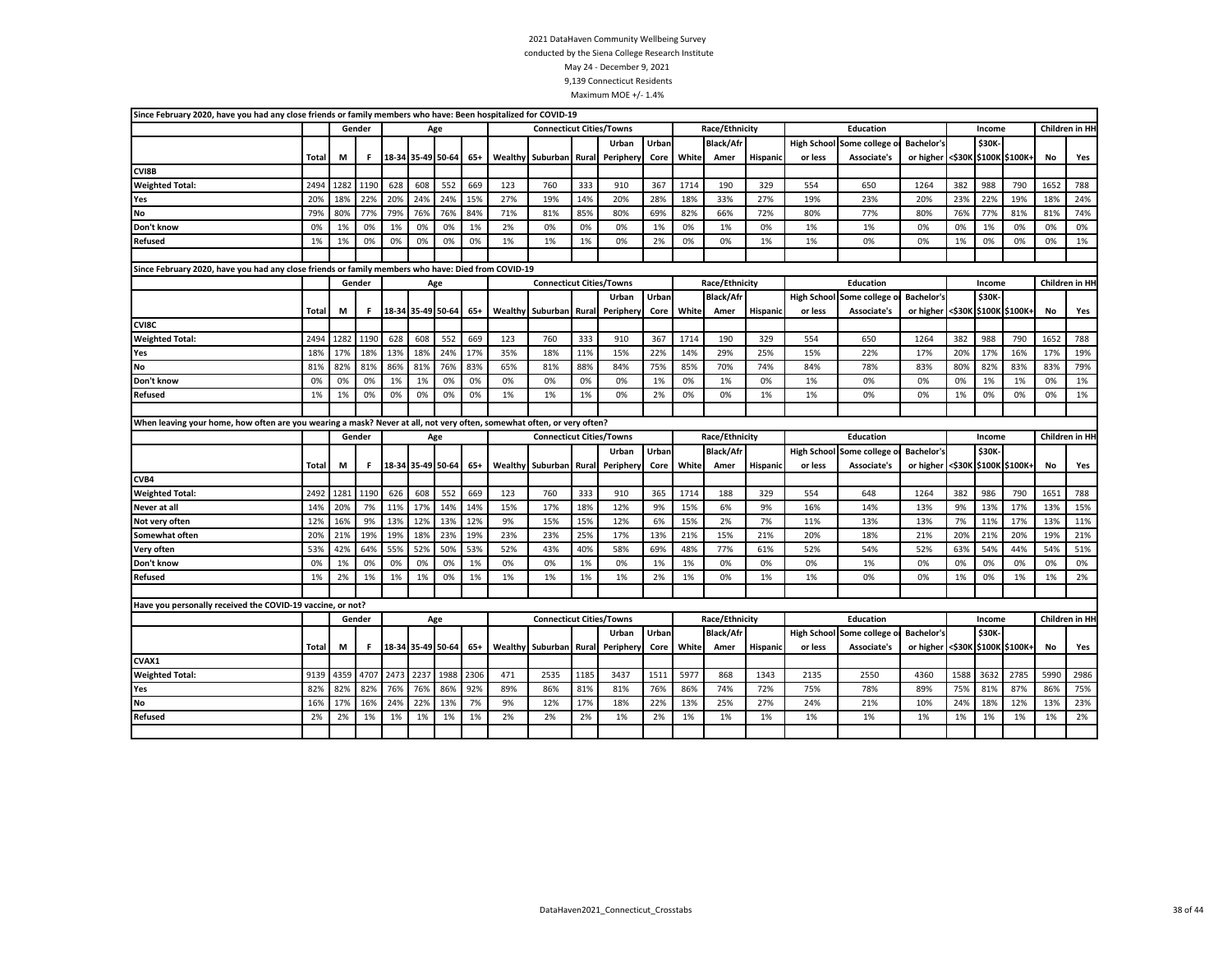|                                                                                                                                                                                                                                | (If vaccinated) Did you receive a single-dose vaccine, the first of two doses, or have you gotten both doses of a two-dose vaccine?<br>Gender<br><b>Connecticut Cities/Towns</b><br>Race/Ethnicity<br>Education<br>Age<br>Income |      |        |                                                                              |      |      |      |         |                                 |       |           |       |       |                  |                |         |                                 |                                 |                |        |                |      |                |
|--------------------------------------------------------------------------------------------------------------------------------------------------------------------------------------------------------------------------------|----------------------------------------------------------------------------------------------------------------------------------------------------------------------------------------------------------------------------------|------|--------|------------------------------------------------------------------------------|------|------|------|---------|---------------------------------|-------|-----------|-------|-------|------------------|----------------|---------|---------------------------------|---------------------------------|----------------|--------|----------------|------|----------------|
|                                                                                                                                                                                                                                |                                                                                                                                                                                                                                  |      |        |                                                                              |      |      |      |         |                                 |       |           |       |       |                  | Children in HH |         |                                 |                                 |                |        |                |      |                |
|                                                                                                                                                                                                                                |                                                                                                                                                                                                                                  |      |        |                                                                              |      |      |      |         |                                 |       | Urban     | Urban |       | <b>Black/Afr</b> |                |         | <b>High School Some college</b> | <b>Bachelor's</b>               |                | \$30K- |                |      |                |
|                                                                                                                                                                                                                                | <b>Total</b>                                                                                                                                                                                                                     | M    | F      | 18-34 35-49 50-64                                                            |      |      | 65+  | Wealthy | Suburban                        | Rural | Peripher  | Core  | White | Amer             | Hispanic       | or less | Associate's                     | or higher <\$30K                |                |        | \$100K \$100K+ | No   | Yes            |
| CVAX2                                                                                                                                                                                                                          |                                                                                                                                                                                                                                  |      |        |                                                                              |      |      |      |         |                                 |       |           |       |       |                  |                |         |                                 |                                 |                |        |                |      |                |
| <b>Weighted Total:</b>                                                                                                                                                                                                         | 7492                                                                                                                                                                                                                             | 3556 | 3880   | 1868                                                                         | 1708 | 1713 | 2124 | 420     | 2185                            | 964   | 2771      | 1152  | 5126  | 644              | 966            | 1604    | 1991                            | 3864                            | 1199           | 2959   | 2430           | 5141 | 2245           |
| Single-dose vaccine                                                                                                                                                                                                            | 8%                                                                                                                                                                                                                               | 9%   | 8%     | 10%                                                                          | 12%  | 9%   | 4%   | 8%      | 8%                              | 9%    | 8%        | 9%    | 8%    | 8%               | 10%            | 9%      | 10%                             | 7%                              | 11%            | 8%     | 9%             | 7%   | 11%            |
| <b>First of two doses</b>                                                                                                                                                                                                      | 4%                                                                                                                                                                                                                               | 4%   | 5%     | 6%                                                                           | 6%   | 3%   | 2%   | 2%      | 4%                              | 4%    | 4%        | 7%    | 3%    | 7%               | 9%             | 6%      | 6%                              | 2%                              | 7%             | 4%     | 3%             | 3%   | 6%             |
| Both doses of two-dose vaccine                                                                                                                                                                                                 | 87%                                                                                                                                                                                                                              | 87%  | 87%    | 84%                                                                          | 82%  | 87%  | 94%  | 90%     | 88%                             | 86%   | 88%       | 83%   | 89%   | 84%              | 80%            | 84%     | 84%                             | 90%                             | 82%            | 87%    | 88%            | 89%  | 84%            |
| Refused                                                                                                                                                                                                                        | 0%                                                                                                                                                                                                                               | 0%   | 0%     | 0%                                                                           | 0%   | 0%   | 0%   | 0%      | 0%                              | 0%    | 0%        | 0%    | 0%    | 0%               | 0%             | 0%      | 0%                              | 0%                              | 0%             | 0%     | 0%             | 0%   | 0%             |
|                                                                                                                                                                                                                                |                                                                                                                                                                                                                                  |      |        |                                                                              |      |      |      |         |                                 |       |           |       |       |                  |                |         |                                 |                                 |                |        |                |      |                |
| If not vaccinated) Do you think you will                                                                                                                                                                                       |                                                                                                                                                                                                                                  |      |        |                                                                              |      |      |      |         |                                 |       |           |       |       |                  |                |         |                                 |                                 |                |        |                |      |                |
|                                                                                                                                                                                                                                |                                                                                                                                                                                                                                  |      | Gender | Age<br><b>Connecticut Cities/Towns</b><br>Race/Ethnicity<br><b>Education</b> |      |      |      |         |                                 |       |           |       |       |                  |                | Income  |                                 |                                 | Children in HH |        |                |      |                |
|                                                                                                                                                                                                                                |                                                                                                                                                                                                                                  |      |        |                                                                              |      |      |      |         |                                 |       | Urban     | Urban |       | <b>Black/Afr</b> |                |         | <b>High School Some college</b> | <b>Bachelor's</b>               |                | \$30K  |                |      |                |
|                                                                                                                                                                                                                                | Total                                                                                                                                                                                                                            | M    | F.     | 18-34 35-49 50-64                                                            |      |      | 65+  |         | Wealthy Suburban                | Rural | Periphery | Core  | White | Amer             | Hispanio       | or less | Associate's                     | or higher <\$30K                |                |        | \$100K \$100K+ | No   | Yes            |
| CVAX3                                                                                                                                                                                                                          |                                                                                                                                                                                                                                  |      |        |                                                                              |      |      |      |         |                                 |       |           |       |       |                  |                |         |                                 |                                 |                |        |                |      |                |
| <b>Weighted Total:</b>                                                                                                                                                                                                         | 1507                                                                                                                                                                                                                             | 727  | 769    | 586                                                                          | 498  | 255  | 159  | 42      | 311                             | 200   | 620       | 333   | 786   | 218              | 364            | 512     | 530                             | 456                             | 374            | 639    | 336            | 775  | 691            |
| Get the vaccine as soon as you can                                                                                                                                                                                             | 11%                                                                                                                                                                                                                              | 10%  | 11%    | 11%                                                                          | 9%   | 11%  | 16%  | 4%      | 8%                              | 9%    | 11%       | 16%   | 7%    | 13%              | 19%            | 14%     | 9%                              | 8%                              | 18%            | 12%    | 3%             | 12%  | 11%            |
| Wait until it has been available for a while t                                                                                                                                                                                 | 25%                                                                                                                                                                                                                              | 23%  | 27%    | 31%                                                                          | 24%  | 18%  | 18%  | 17%     | 30%                             | 22%   | 25%       | 24%   | 24%   | 23%              | 32%            | 26%     | 25%                             | 24%                             | 22%            | 26%    | 24%            | 23%  | 28%            |
| see how it is working for other people                                                                                                                                                                                         |                                                                                                                                                                                                                                  |      |        |                                                                              |      |      |      |         |                                 |       |           |       |       |                  |                |         |                                 |                                 |                |        |                |      |                |
|                                                                                                                                                                                                                                |                                                                                                                                                                                                                                  |      |        |                                                                              |      |      |      |         |                                 |       |           |       |       |                  |                |         |                                 |                                 |                |        |                |      |                |
| Only get the vaccine if required to do so for                                                                                                                                                                                  | 16%                                                                                                                                                                                                                              | 17%  | 16%    | 21%                                                                          | 15%  | 14%  | 6%   | 19%     | 15%                             | 20%   | 16%       | 15%   | 15%   | 21%              | 18%            | 17%     | 15%                             | 17%                             | 13%            | 18%    | 18%            | 16%  | 16%            |
| work, school, or other activities                                                                                                                                                                                              |                                                                                                                                                                                                                                  |      |        |                                                                              |      |      |      |         |                                 |       |           |       |       |                  |                |         |                                 |                                 |                |        |                |      |                |
| Definitely not get the vaccine                                                                                                                                                                                                 | 43%                                                                                                                                                                                                                              | 45%  | 41%    | 32%                                                                          | 48%  | 50%  | 50%  | 57%     | 44%                             | 43%   | 43%       | 39%   | 48%   | 36%              | 29%            | 37%     | 45%                             | 47%                             | 38%            | 40%    | 52%            | 43%  | 41%            |
| Don't know                                                                                                                                                                                                                     | 5%                                                                                                                                                                                                                               | 4%   | 5%     | 4%                                                                           | 3%   | 6%   | 9%   | 3%      | 4%                              | 5%    | 4%        | 6%    | 6%    | 7%               | 2%             | 5%      | 5%                              | 3%                              | 9%             | 3%     | 2%             | 6%   | 4%             |
| Refused                                                                                                                                                                                                                        | 0%                                                                                                                                                                                                                               | 0%   | 0%     | 1%                                                                           | 0%   | 1%   | 1%   | 0%      | 0%                              | 1%    | 0%        | 0%    | 1%    | 0%               | 0%             | 0%      | 0%                              | 1%                              | 0%             | 0%     | 1%             | 1%   | 0%             |
|                                                                                                                                                                                                                                |                                                                                                                                                                                                                                  |      |        |                                                                              |      |      |      |         |                                 |       |           |       |       |                  |                |         |                                 |                                 |                |        |                |      |                |
| (If vaccinated but only with first of two doses) Do you think you will get the second dose of the COVID-19 vaccine according to the schedule recommended by your healthcare provider, normally 3-4 weeks after the first dose? |                                                                                                                                                                                                                                  |      |        |                                                                              |      |      |      |         |                                 |       |           |       |       |                  |                |         |                                 |                                 |                |        |                |      |                |
|                                                                                                                                                                                                                                |                                                                                                                                                                                                                                  |      |        |                                                                              |      |      |      |         |                                 |       |           |       |       |                  |                |         |                                 |                                 |                |        |                |      |                |
|                                                                                                                                                                                                                                | <b>Total</b>                                                                                                                                                                                                                     |      |        |                                                                              |      |      |      |         |                                 |       |           |       |       |                  |                |         |                                 |                                 |                |        |                |      |                |
| CVAX4                                                                                                                                                                                                                          |                                                                                                                                                                                                                                  |      |        |                                                                              |      |      |      |         |                                 |       |           |       |       |                  |                |         |                                 |                                 |                |        |                |      |                |
| <b>Weighted Total:</b>                                                                                                                                                                                                         | 316                                                                                                                                                                                                                              |      |        |                                                                              |      |      |      |         |                                 |       |           |       |       |                  |                |         |                                 |                                 |                |        |                |      |                |
| Yes                                                                                                                                                                                                                            | 84%                                                                                                                                                                                                                              |      |        |                                                                              |      |      |      |         |                                 |       |           |       |       |                  |                |         |                                 |                                 |                |        |                |      |                |
| No                                                                                                                                                                                                                             | 12%                                                                                                                                                                                                                              |      |        |                                                                              |      |      |      |         |                                 |       |           |       |       |                  |                |         |                                 |                                 |                |        |                |      |                |
| Not sure                                                                                                                                                                                                                       | 5%                                                                                                                                                                                                                               |      |        |                                                                              |      |      |      |         |                                 |       |           |       |       |                  |                |         |                                 |                                 |                |        |                |      |                |
|                                                                                                                                                                                                                                |                                                                                                                                                                                                                                  |      |        |                                                                              |      |      |      |         |                                 |       |           |       |       |                  |                |         |                                 |                                 |                |        |                |      |                |
| (If not vaccinated) How concerned are you, if at all, that you might get COVID-19 from the vaccine? Are you                                                                                                                    |                                                                                                                                                                                                                                  |      |        |                                                                              |      |      |      |         |                                 |       |           |       |       |                  |                |         |                                 |                                 |                |        |                |      |                |
|                                                                                                                                                                                                                                |                                                                                                                                                                                                                                  |      | Gender |                                                                              | Age  |      |      |         | <b>Connecticut Cities/Towns</b> |       |           |       |       | Race/Ethnicity   |                |         | Education                       |                                 |                | Income |                |      | Children in HH |
|                                                                                                                                                                                                                                |                                                                                                                                                                                                                                  |      |        |                                                                              |      |      |      |         |                                 |       | Urban     | Urban |       | <b>Black/Afr</b> |                |         | <b>High School Some college</b> | <b>Bachelor's</b>               |                | \$30K  |                |      |                |
|                                                                                                                                                                                                                                | Total                                                                                                                                                                                                                            | М    | F.     | 18-34 35-49 50-64                                                            |      |      | 65+  |         | Wealthy Suburban                | Rural | Periphery | Core  | White | Amer             | Hispanic       | or less | Associate's                     | or higher <\$30K \$100K \$100K+ |                |        |                | No   | Yes            |
| CVAX5                                                                                                                                                                                                                          |                                                                                                                                                                                                                                  |      |        |                                                                              |      |      |      |         |                                 |       |           |       |       |                  |                |         |                                 |                                 |                |        |                |      |                |
| <b>Weighted Total:</b>                                                                                                                                                                                                         | 1174                                                                                                                                                                                                                             | 575  | 588    | 447                                                                          | 388  | 198  | 132  | 28      | 275                             | 165   | 479       | 227   | 613   | 157              | 285            | 375     | 423                             | 368                             | 267            | 510    | 269            | 607  | 529            |
| Very concerned                                                                                                                                                                                                                 | 17%                                                                                                                                                                                                                              | 13%  | 20%    | 14%                                                                          | 15%  | 24%  | 16%  | 14%     | 14%                             | 11%   | 16%       | 24%   | 12%   | 22%              | 20%            | 17%     | 17%                             | 15%                             | 20%            | 16%    | 12%            | 17%  | 16%            |
| Somewhat concerned                                                                                                                                                                                                             | 14%                                                                                                                                                                                                                              | 11%  | 16%    | 14%                                                                          | 14%  | 10%  | 15%  | 0%      | 11%                             | 5%    | 17%       | 17%   | 13%   | 13%              | 14%            | 17%     | 14%                             | 10%                             | 20%            | 13%    | 11%            | 13%  | 15%            |
| Not too concerned                                                                                                                                                                                                              | 13%                                                                                                                                                                                                                              | 11%  | 15%    | 15%                                                                          | 10%  | 11%  | 17%  | 11%     | 14%                             | 16%   | 11%       | 14%   | 14%   | 12%              | 12%            | 15%     | 12%                             | 12%                             | 15%            | 13%    | 9%             | 14%  | 12%            |
| Not at all concerned                                                                                                                                                                                                           | 55%                                                                                                                                                                                                                              | 62%  | 47%    | 54%                                                                          | 58%  | 54%  | 49%  | 75%     | 58%                             | 68%   | 52%       | 44%   | 60%   | 47%              | 51%            | 48%     | 55%                             | 61%                             | 42%            | 56%    | 67%            | 54%  | 54%            |
| Don't know                                                                                                                                                                                                                     | 2%                                                                                                                                                                                                                               | 2%   | 1%     | 2%                                                                           | 2%   | 1%   | 2%   | 0%      | 1%                              | 0%    | 3%        | 2%    | 1%    | 5%               | 1%             | 2%      | 2%                              | 2%                              | 2%             | 2%     | 0%             | 2%   | 2%             |
| Refused                                                                                                                                                                                                                        | 0%                                                                                                                                                                                                                               | 1%   | 0%     | 0%                                                                           | 1%   | 0%   | 0%   | 0%      | 2%                              | 0%    | 0%        | 0%    | 0%    | 0%               | 1%             | 0%      | 1%                              | 1%                              | 0%             | 1%     | 1%             | 0%   | 1%             |
|                                                                                                                                                                                                                                |                                                                                                                                                                                                                                  |      |        |                                                                              |      |      |      |         |                                 |       |           |       |       |                  |                |         |                                 |                                 |                |        |                |      |                |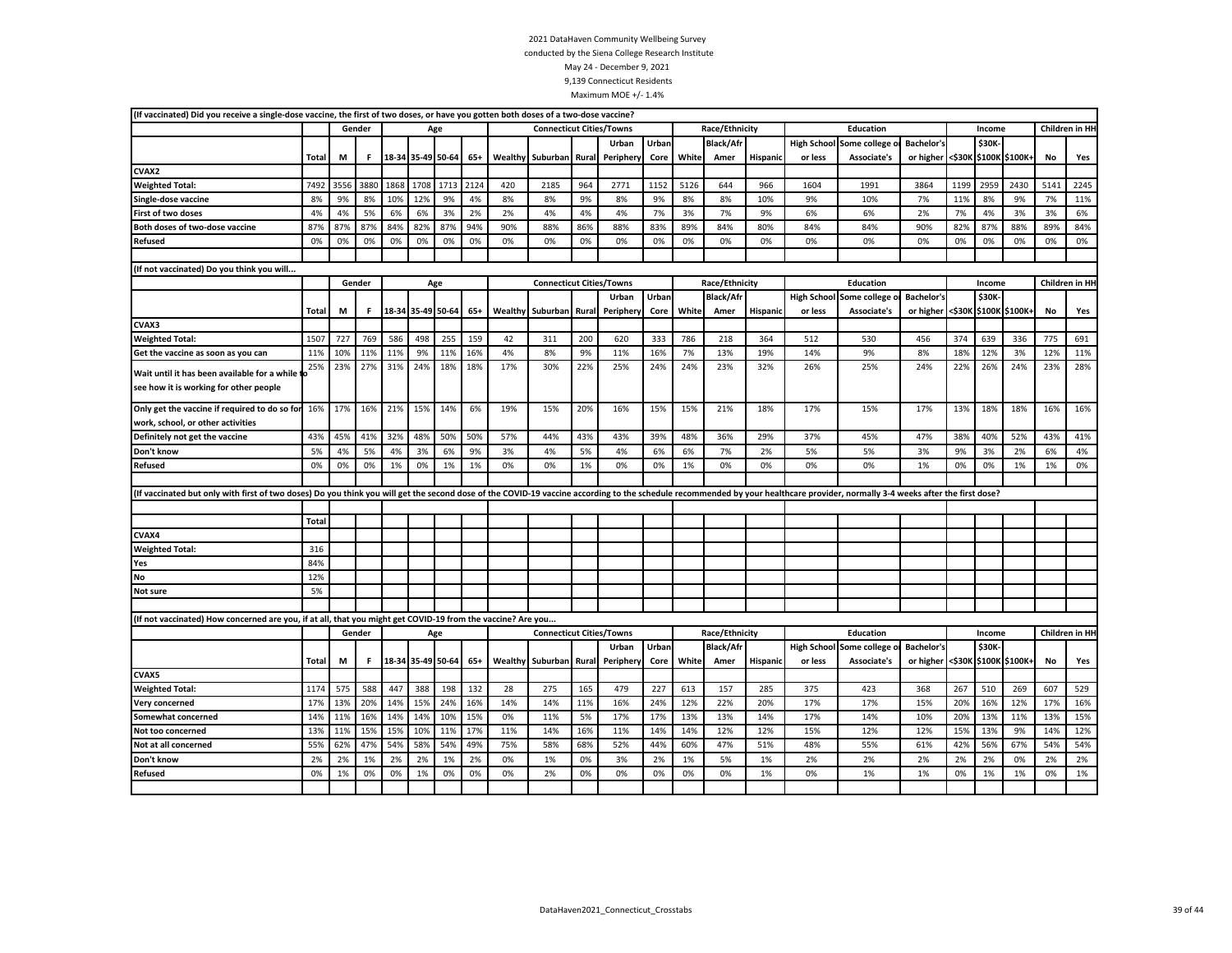| (If not vaccinated) How concerned are you, if at all, that you might experience serious side effects from the COVID-19 vaccine? Are you                      |              |     |        |     |                   |       |       |         |                                 |       |           |       |       |                  |                 |         |                                 |                   |        |              |                       |           |                |
|--------------------------------------------------------------------------------------------------------------------------------------------------------------|--------------|-----|--------|-----|-------------------|-------|-------|---------|---------------------------------|-------|-----------|-------|-------|------------------|-----------------|---------|---------------------------------|-------------------|--------|--------------|-----------------------|-----------|----------------|
|                                                                                                                                                              |              |     | Gender |     |                   | Age   |       |         | <b>Connecticut Cities/Towns</b> |       |           |       |       | Race/Ethnicity   |                 |         | Education                       |                   |        | Income       |                       |           | Children in HI |
|                                                                                                                                                              |              |     |        |     |                   |       |       |         |                                 |       | Urban     | Urban |       | <b>Black/Afr</b> |                 |         | High School Some college        | Bachelor's        |        | <b>\$30K</b> |                       |           |                |
|                                                                                                                                                              | Total        | М   | F      |     | 18-34 35-49       | 50-64 | $65+$ | Wealthy | Suburban Rural                  |       | Periphery | Core  | White | Amer             | <b>Hispanic</b> | or less | <b>Associate's</b>              | or higher         | <\$30к | \$100K       | \$100K+               | No        | Yes            |
| CVAX6                                                                                                                                                        |              |     |        |     |                   |       |       |         |                                 |       |           |       |       |                  |                 |         |                                 |                   |        |              |                       |           |                |
| <b>Weighted Total:</b>                                                                                                                                       | 1174         | 575 | 588    | 447 | 388               | 198   | 132   | 28      | 275                             | 165   | 479       | 227   | 613   | 157              | 285             | 375     | 423                             | 368               | 267    | 510          | 269                   | 607       | 529            |
| Very concerned                                                                                                                                               | 41%          | 33% | 48%    | 33% | 44%               | 54%   | 34%   | 46%     | 31%                             | 38%   | 43%       | 50%   | 39%   | 46%              | 35%             | 36%     | 42%                             | 44%               | 45%    | 37%          | 46%                   | 40%       | 41%            |
| Somewhat concerned                                                                                                                                           | 28%          | 30% | 28%    | 32% | 27%               | 25%   | 25%   | 16%     | 36%                             | 29%   | 29%       | 19%   | 33%   | 18%              | 28%             | 31%     | 28%                             | 26%               | 27%    | 31%          | 28%                   | 26%       | 31%            |
| Not too concerned                                                                                                                                            | 10%          | 13% | 7%     | 14% | 9%                | 3%    | 9%    | 28%     | 13%                             | 12%   | 8%        | 8%    | 10%   | 8%               | 15%             | 12%     | 7%                              | 11%               | 7%     | 10%          | 11%                   | 10%       | 11%            |
| Not at all concerned                                                                                                                                         | 20%          | 23% | 16%    | 20% | 19%               | 16%   | 31%   | 11%     | 19%                             | 22%   | 19%       | 22%   | 18%   | 27%              | 21%             | 20%     | 22%                             | 18%               | 21%    | 22%          | 16%                   | 23%       | 16%            |
| Don't know                                                                                                                                                   | 0%           | 1%  | 0%     | 1%  | 0%                | 1%    | 0%    | 0%      | 1%                              | 0%    | 1%        | 0%    | 1%    | 1%               | 0%              | 1%      | 1%                              | 0%                | 0%     | 1%           | 0%                    | 0%        | 0%             |
| Refused                                                                                                                                                      | 0%           | 0%  | 0%     | 0%  | 0%                | 0%    | 0%    | 0%      | 1%                              | 0%    | 0%        | 0%    | 0%    | 0%               | 0%              | 0%      | 0%                              | 0%                | 0%     | 0%           | 0%                    | 0%        | 0%             |
|                                                                                                                                                              |              |     |        |     |                   |       |       |         |                                 |       |           |       |       |                  |                 |         |                                 |                   |        |              |                       |           |                |
| (If not vaccinated) How concerned are you, if at all, that you might need to take time off work to go and get the COVID vaccine? Are you                     |              |     |        |     |                   |       |       |         |                                 |       |           |       |       |                  |                 |         |                                 |                   |        |              |                       |           |                |
|                                                                                                                                                              |              |     | Gender |     |                   | Age   |       |         | <b>Connecticut Cities/Towns</b> |       |           |       |       | Race/Ethnicity   |                 |         | Education                       |                   |        | Income       |                       |           | Children in HI |
|                                                                                                                                                              |              |     |        |     |                   |       |       |         |                                 |       | Urban     | Urban |       | <b>Black/Afr</b> |                 |         | High School Some college o      | <b>Bachelor's</b> |        | \$30K        |                       |           |                |
|                                                                                                                                                              | Total<br>M   |     |        |     | 18-34 35-49 50-64 |       | $65+$ |         | Wealthy Suburban                | Rural | Periphery | Core  | White | Amer             | <b>Hispanic</b> | or less | Associate's                     | or higher         |        |              | <\$30K \$100K \$100K+ | No        | Yes            |
| CVAX7                                                                                                                                                        |              |     |        |     |                   |       |       |         |                                 |       |           |       |       |                  |                 |         |                                 |                   |        |              |                       |           |                |
| <b>Weighted Total:</b>                                                                                                                                       | 1174         | 575 | 588    | 447 | 388               | 198   | 132   | 28      | 275                             | 165   | 479       | 227   | 613   | 157              | 285             | 375     | 423                             | 368               | 267    | 510          | 269                   | 607       | 529            |
| Very concerned                                                                                                                                               | 7%           | 7%  | 6%     | 11% | 5%                | 5%    | 2%    | 0%      | 3%                              | 3%    | 8%        | 11%   | 4%    | 8%               | 11%             | 8%      | 5%                              | 7%                | 13%    | 6%           | 1%                    | 8%        | 5%             |
| Somewhat concerned                                                                                                                                           | 6%           | 7%  | 6%     | 9%  | 8%                | 1%    | 2%    | 0%      | 7%                              | 4%    | 8%        | 5%    | 5%    | 5%               | 6%              | 7%      | 5%                              | 7%                | 5%     | 6%           | 9%                    | 4%        | 9%             |
| Not too concerned                                                                                                                                            | 9%           | 10% | 9%     | 15% | 7%                | 6%    | 2%    | 4%      | 12%                             | 6%    | 7%        | 16%   | 8%    | 11%              | 12%             | 12%     | 10%                             | 6%                | 10%    | 11%          | 4%                    | 9%        | 10%            |
| Not at all concerned                                                                                                                                         | 76%          | 74% | 78%    | 64% | 79%               | 87%   | 91%   | 96%     | 77%                             | 87%   | 75%       | 66%   | 81%   | 72%              | 70%             | 71%     | 77%                             | 79%               | 69%    | 75%          | 86%                   | 77%       | 74%            |
| Don't know                                                                                                                                                   | 1%           | 1%  | 1%     | 1%  | 1%                | 1%    | 2%    | 0%      | 1%                              | 0%    | 1%        | 2%    | 1%    | 2%               | 0%              | 1%      | 1%                              | 0%                | 2%     | 1%           | 0%                    | 1%        | 1%             |
| Refused                                                                                                                                                      | 1%           | 1%  | 1%     | 0%  | 1%                | 0%    | 2%    | 0%      | 1%                              | 0%    | 1%        | 0%    | 1%    | 2%               | 0%              | 1%      | 1%                              | 0%                | 1%     | 1%           | 0%                    | 1%        | 0%             |
|                                                                                                                                                              |              |     |        |     |                   |       |       |         |                                 |       |           |       |       |                  |                 |         |                                 |                   |        |              |                       |           |                |
|                                                                                                                                                              |              |     |        |     |                   |       |       |         |                                 |       |           |       |       |                  |                 |         |                                 |                   |        |              |                       |           |                |
| (If not vaccinated) How concerned are you, if at all, that you might have to pay out of pocket to get the COVID-19 vaccine? Are you                          |              |     |        |     |                   |       |       |         |                                 |       |           |       |       |                  |                 |         |                                 |                   |        |              |                       |           |                |
|                                                                                                                                                              |              |     | Gender |     |                   | Age   |       |         | <b>Connecticut Cities/Towns</b> |       |           |       |       | Race/Ethnicity   |                 |         | Education                       |                   |        | Income       |                       |           | Children in HI |
|                                                                                                                                                              |              |     |        |     |                   |       |       |         |                                 |       | Urban     | Urban |       | <b>Black/Afr</b> |                 |         | High School Some college o      | <b>Bachelor's</b> |        | \$30K        |                       |           |                |
|                                                                                                                                                              | <b>Total</b> | M   | F.     |     | 18-34 35-49 50-64 |       | $65+$ | Wealthy | Suburban                        | Rural | Peripher  | Core  | White | Amer             | Hispanio        | or less | Associate's                     | or higher         | <\$30K |              | \$100K \$100K+        | No        | Yes            |
| CVAX8                                                                                                                                                        |              |     |        |     |                   |       |       |         |                                 |       |           |       |       |                  |                 |         |                                 |                   |        |              |                       |           |                |
| <b>Weighted Total:</b>                                                                                                                                       | 1174         | 575 | 588    | 447 | 388               | 198   | 132   | 28      | 275                             | 165   | 479       | 227   | 613   | 157              | 285             | 375     | 423                             | 368               | 267    | 510          | 269                   | 607       | 529            |
| Very concerned                                                                                                                                               | 7%           | 7%  | 8%     | 8%  | 7%                | 10%   | 5%    | 8%      | 3%                              | 2%    | 10%       | 12%   | 4%    | 14%              | 8%              | 7%      | 8%                              | 7%                | 10%    | 9%           | 4%                    | 8%        | 7%             |
| Somewhat concerned                                                                                                                                           | 8%           | 10% | 6%     | 12% | 6%                | 4%    | 8%    | 3%      | 10%                             | 5%    | 8%        | 11%   | 8%    | 5%               | 12%             | 12%     | 5%                              | 7%                | 7%     | 8%           | 9%                    | 8%        | 7%             |
| Not too concerned                                                                                                                                            | 10%          | 9%  | 12%    | 15% | 8%                | 6%    | 9%    | 19%     | 15%                             | 2%    | 10%       | 9%    | 10%   | 15%              | 11%             | 11%     | 11%                             | 9%                | 10%    | 11%          | 8%                    | 10%       | 10%            |
| Not at all concerned                                                                                                                                         | 72%          | 73% | 72%    | 65% | 77%               | 79%   | 76%   | 70%     | 70%                             | 90%   | 71%       | 66%   | 77%   | 63%              | 67%             | 68%     | 73%                             | 76%               | 71%    | 71%          | 78%                   | 73%       | 74%            |
| Don't know                                                                                                                                                   | 1%           | 1%  | 1%     | 1%  | 1%                | 1%    | 1%    | 0%      | 1%                              | 1%    | 1%        | 2%    | 1%    | 3%               | 1%              | 1%      | 2%                              | 0%                | 2%     | 2%           | 0%                    | 1%        | 1%             |
| Refused                                                                                                                                                      | 0%           | 0%  | 0%     | 0%  | 1%                | 0%    | 1%    | 0%      | 1%                              | 0%    | 0%        | 0%    | 0%    | 0%               | 1%              | 0%      | 1%                              | 0%                | 0%     | 0%           | 1%                    | 0%        | 1%             |
|                                                                                                                                                              |              |     |        |     |                   |       |       |         |                                 |       |           |       |       |                  |                 |         |                                 |                   |        |              |                       |           |                |
| (If not vaccinated) How concerned are you, if at all, that it will be difficult for you to travel to a vaccination site to get the COVID-19 vaccine? Are you |              |     |        |     |                   |       |       |         |                                 |       |           |       |       |                  |                 |         |                                 |                   |        |              |                       |           |                |
|                                                                                                                                                              |              |     | Gender |     |                   | Age   |       |         | <b>Connecticut Cities/Towns</b> |       |           |       |       | Race/Ethnicity   |                 |         | Education                       |                   |        | Income       |                       |           | Children in HH |
|                                                                                                                                                              |              |     |        |     |                   |       |       |         |                                 |       | Urban     | Urban |       | <b>Black/Afr</b> |                 |         | <b>High School Some college</b> | <b>Bachelor's</b> |        | \$30K        |                       |           |                |
|                                                                                                                                                              | Total        | M   | F.     |     | 18-34 35-49 50-64 |       | $65+$ |         | Wealthy Suburban Rural          |       | Periphery | Core  | White | Amer             | Hispanic        | or less | Associate's                     | or higher         |        |              | <\$30K \$100K \$100K+ | <b>No</b> | Yes            |
| CVAX9                                                                                                                                                        |              |     |        |     |                   |       |       |         |                                 |       |           |       |       |                  |                 |         |                                 |                   |        |              |                       |           |                |
| <b>Weighted Total:</b>                                                                                                                                       | 1174         | 575 | 588    | 447 | 388               | 198   | 132   | 28      | 275                             | 165   | 479       | 227   | 613   | 157              | 285             | 375     | 423                             | 368               | 267    | 510          | 269                   | 607       | 529            |
| Very concerned                                                                                                                                               | 4%           | 3%  | 5%     | 4%  | 2%                | 7%    | 6%    | 0%      | 4%                              | 1%    | 3%        | 8%    | 3%    | 7%               | 6%              | 4%      | 2%                              | 6%                | 7%     | 3%           | 2%                    | 4%        | 4%             |
| Somewhat concerned                                                                                                                                           | 4%           | 3%  | 5%     | 2%  | 6%                | 4%    | 4%    | 2%      | 4%                              | 2%    | 5%        | 5%    | 3%    | 3%               | 6%              | 4%      | 4%                              | 4%                | 9%     | 4%           | 1%                    | 5%        | 4%             |
| Not too concerned                                                                                                                                            | 11%          | 12% | 10%    | 14% | 10%               | 8%    | 13%   | 6%      | 11%                             | 9%    | 10%       | 16%   | 8%    | 17%              | 12%             | 17%     | 9%                              | 7%                | 13%    | 12%          | 4%                    | 11%       | 11%            |
| Not at all concerned                                                                                                                                         | 79%          | 80% | 78%    | 79% | 81%               | 80%   | 76%   | 93%     | 79%                             | 88%   | 80%       | 69%   | 85%   | 71%              | 75%             | 73%     | 83%                             | 82%               | 69%    | 80%          | 91%                   | 79%       | 79%            |
| Don't know                                                                                                                                                   | 1%           | 0%  | 1%     | 1%  | 1%                | 1%    | 0%    | 0%      | 0%                              | 0%    | 1%        | 2%    | 1%    | 1%               | 0%              | 1%      | 1%                              | 0%                | 2%     | 1%           | 0%                    | 1%        | 1%             |
| Refused                                                                                                                                                      | 0%           | 0%  | 0%     | 0%  | 1%                | 0%    | 1%    | 0%      | 2%                              | 0%    | 0%        | 0%    | 0%    | 0%               | 1%              | 0%      | 1%                              | 0%                | 0%     | 1%           | 1%                    | 0%        | 1%             |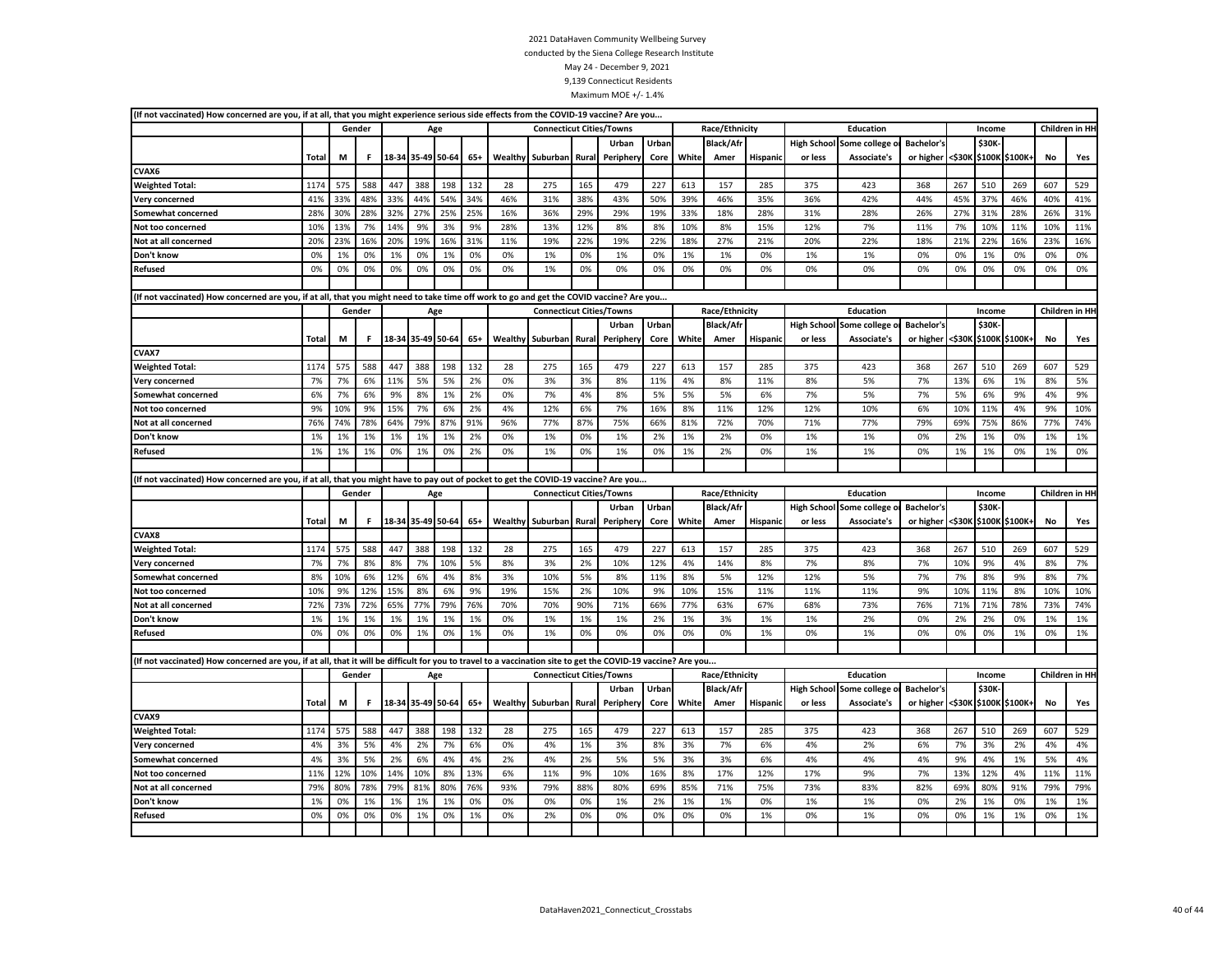| (If not vaccinated) How concerned are you, if at all, that you won't be able to get the vaccine from a place you trust? Are you                                                                           |              |     |        |     |                   |     |       |     |                                 |       |           |       |       |                  |          |         |                            |                   |        |        |                |     |                |
|-----------------------------------------------------------------------------------------------------------------------------------------------------------------------------------------------------------|--------------|-----|--------|-----|-------------------|-----|-------|-----|---------------------------------|-------|-----------|-------|-------|------------------|----------|---------|----------------------------|-------------------|--------|--------|----------------|-----|----------------|
|                                                                                                                                                                                                           | Gender       |     |        |     |                   |     |       |     | <b>Connecticut Cities/Towns</b> |       |           |       |       | Race/Ethnicity   |          |         | <b>Education</b>           |                   |        | Income |                |     | Children in HH |
|                                                                                                                                                                                                           |              |     |        |     |                   |     |       |     |                                 |       | Urban     | Urban |       | <b>Black/Afr</b> |          |         | High School Some college o | <b>Bachelor's</b> |        | \$30K- |                |     |                |
|                                                                                                                                                                                                           | Total        | М   | F.     |     | 18-34 35-49 50-64 |     | $65+$ |     | <b>Wealthy Suburban</b>         | Rural | Periphery | Core  | White | Amer             | Hispanio | or less | Associate's                | or higher         | <\$30K |        | \$100K \$100K+ | No  | Yes            |
| CVAX10                                                                                                                                                                                                    |              |     |        |     |                   |     |       |     |                                 |       |           |       |       |                  |          |         |                            |                   |        |        |                |     |                |
| <b>Weighted Total:</b>                                                                                                                                                                                    | 1174         | 575 | 588    | 447 | 388               | 198 | 132   | 28  | 275                             | 165   | 479       | 227   | 613   | 157              | 285      | 375     | 423                        | 368               | 267    | 510    | 269            | 607 | 529            |
| Very concerned                                                                                                                                                                                            | 8%           | 6%  | 11%    | 8%  | 8%                | 13% | 4%    | 0%  | 5%                              | 4%    | 9%        | 16%   | 5%    | 10%              | 13%      | 10%     | 7%                         | 8%                | 11%    | 9%     | 7%             | 9%  | 8%             |
| Somewhat concerned                                                                                                                                                                                        | 7%           | 6%  | 9%     | 11% | 6%                | 3%  | 6%    | 0%  | 9%                              | 3%    | 7%        | 11%   | 6%    | 13%              | 8%       | 9%      | 5%                         | 9%                | 11%    | 8%     | 4%             | 7%  | 8%             |
| Not too concerned                                                                                                                                                                                         | 12%          | 14% | 10%    | 19% | 9%                | 5%  | 9%    | 8%  | 15%                             | 10%   | 11%       | 13%   | 11%   | 14%              | 12%      | 14%     | 13%                        | 10%               | 13%    | 13%    | 11%            | 12% | 13%            |
| Not at all concerned                                                                                                                                                                                      | 69%          | 72% | 66%    | 60% | 72%               | 76% | 80%   | 92% | 69%                             | 83%   | 68%       | 58%   | 76%   | 60%              | 65%      | 65%     | 72%                        | 70%               | 62%    | 69%    | 73%            | 69% | 69%            |
| Don't know                                                                                                                                                                                                | 2%           | 1%  | 3%     | 1%  | 3%                | 2%  | 1%    | 0%  | 1%                              | 0%    | 3%        | 1%    | 1%    | 2%               | 1%       | 1%      | 2%                         | 3%                | 3%     | 1%     | 3%             | 2%  | 2%             |
| Refused                                                                                                                                                                                                   | 1%           | 1%  | 1%     | 0%  | 1%                | 1%  | 0%    | 0%  | 2%                              | 1%    | 1%        | 0%    | 1%    | 1%               | 1%       | 0%      | 1%                         | 1%                | 0%     | 1%     | 2%             | 1%  | 1%             |
|                                                                                                                                                                                                           |              |     |        |     |                   |     |       |     |                                 |       |           |       |       |                  |          |         |                            |                   |        |        |                |     |                |
| (If not vaccinated) How concerned are you, if at all, that you might need to miss work if the side effects of the vaccine make you feel sick for a day or more? Are you                                   |              |     |        |     |                   |     |       |     |                                 |       |           |       |       |                  |          |         |                            |                   |        |        |                |     |                |
|                                                                                                                                                                                                           |              |     | Gender |     |                   | Age |       |     | <b>Connecticut Cities/Towns</b> |       |           |       |       | Race/Ethnicity   |          |         | Education                  |                   |        | Income |                |     | Children in HH |
|                                                                                                                                                                                                           |              |     |        |     |                   |     |       |     |                                 |       | Urban     | Urban |       | <b>Black/Afr</b> |          |         | High School Some college o | <b>Bachelor's</b> |        | \$30K- |                |     |                |
|                                                                                                                                                                                                           | Total        | M   | F      |     | 18-34 35-49 50-64 |     | $65+$ |     | Wealthy Suburban                | Rural | Periphery | Core  | White | Amer             | Hispanic | or less | Associate's                | or higher         | <\$30K |        | \$100K \$100K+ | No  | Yes            |
| CVAX11                                                                                                                                                                                                    |              |     |        |     |                   |     |       |     |                                 |       |           |       |       |                  |          |         |                            |                   |        |        |                |     |                |
| <b>Weighted Total:</b>                                                                                                                                                                                    | 1174         | 575 | 588    | 447 | 388               | 198 | 132   | 28  | 275                             | 165   | 479       | 227   | 613   | 157              | 285      | 375     | 423                        | 368               | 267    | 510    | 269            | 607 | 529            |
| Very concerned                                                                                                                                                                                            | 20%          | 15% | 24%    | 22% | 20%               | 21% | 9%    | 10% | 15%                             | 16%   | 20%       | 28%   | 18%   | 19%              | 26%      | 17%     | 21%                        | 20%               | 25%    | 18%    | 19%            | 18% | 21%            |
| Somewhat concerned                                                                                                                                                                                        | 17%          | 21% | 14%    | 22% | 16%               | 15% | 7%    | 11% | 20%                             | 12%   | 17%       | 16%   | 17%   | 14%              | 15%      | 17%     | 15%                        | 19%               | 14%    | 16%    | 16%            | 16% | 18%            |
| Not too concerned                                                                                                                                                                                         | 9%           | 8%  | 9%     | 16% | 5%                | 5%  | 3%    | 9%  | 14%                             | 5%    | 6%        | 10%   | 7%    | 10%              | 14%      | 11%     | 7%                         | 8%                | 9%     | 8%     | 8%             | 9%  | 9%             |
| Not at all concerned                                                                                                                                                                                      | 52%          | 54% | 50%    | 39% | 58%               | 57% | 76%   | 70% | 46%                             | 66%   | 54%       | 43%   | 55%   | 54%              | 44%      | 53%     | 53%                        | 51%               | 51%    | 54%    | 55%            | 54% | 50%            |
| Don't know                                                                                                                                                                                                | 1%           | 1%  | 2%     | 1%  | 1%                | 2%  | 2%    | 0%  | 2%                              | 0%    | 1%        | 2%    | 2%    | 1%               | 0%       | 1%      | 2%                         | 1%                | 2%     | 2%     | 0%             | 2%  | 1%             |
| Refused                                                                                                                                                                                                   | 1%           | 1%  | 1%     | 0%  | 1%                | 1%  | 2%    | 0%  | 2%                              | 0%    | 1%        | 1%    | 1%    | 2%               | 1%       | 1%      | 1%                         | 1%                | 0%     | 1%     | 1%             | 1%  | 1%             |
|                                                                                                                                                                                                           |              |     |        |     |                   |     |       |     |                                 |       |           |       |       |                  |          |         |                            |                   |        |        |                |     |                |
| (If vaccinated with first dose but do not plan to get second dose) How concerned are you, if at all, that you might experience serious side effects from the second dose of the COVID-19 vaccine? Are you |              |     |        |     |                   |     |       |     |                                 |       |           |       |       |                  |          |         |                            |                   |        |        |                |     |                |
|                                                                                                                                                                                                           |              |     |        |     |                   |     |       |     |                                 |       |           |       |       |                  |          |         |                            |                   |        |        |                |     |                |
|                                                                                                                                                                                                           | <b>Total</b> |     |        |     |                   |     |       |     |                                 |       |           |       |       |                  |          |         |                            |                   |        |        |                |     |                |
| CVAX12                                                                                                                                                                                                    |              |     |        |     |                   |     |       |     |                                 |       |           |       |       |                  |          |         |                            |                   |        |        |                |     |                |
| <b>Weighted Total:</b>                                                                                                                                                                                    | 38           |     |        |     |                   |     |       |     |                                 |       |           |       |       |                  |          |         |                            |                   |        |        |                |     |                |
| Very concerned                                                                                                                                                                                            | 36%          |     |        |     |                   |     |       |     |                                 |       |           |       |       |                  |          |         |                            |                   |        |        |                |     |                |
| <b>Somewhat concerned</b>                                                                                                                                                                                 | 14%          |     |        |     |                   |     |       |     |                                 |       |           |       |       |                  |          |         |                            |                   |        |        |                |     |                |
| Not too concerned                                                                                                                                                                                         | 17%          |     |        |     |                   |     |       |     |                                 |       |           |       |       |                  |          |         |                            |                   |        |        |                |     |                |
| Not at all concerned                                                                                                                                                                                      | 30%          |     |        |     |                   |     |       |     |                                 |       |           |       |       |                  |          |         |                            |                   |        |        |                |     |                |
| Don't know                                                                                                                                                                                                | 4%           |     |        |     |                   |     |       |     |                                 |       |           |       |       |                  |          |         |                            |                   |        |        |                |     |                |
| <b>Refused</b>                                                                                                                                                                                            | 0%           |     |        |     |                   |     |       |     |                                 |       |           |       |       |                  |          |         |                            |                   |        |        |                |     |                |
|                                                                                                                                                                                                           |              |     |        |     |                   |     |       |     |                                 |       |           |       |       |                  |          |         |                            |                   |        |        |                |     |                |
|                                                                                                                                                                                                           |              |     |        |     |                   |     |       |     |                                 |       |           |       |       |                  |          |         |                            |                   |        |        |                |     |                |
| (If vaccinated with first dose but do not plan to get second dose) How concerned are you, if at all, that you might need to take time off work to get the second dose of the COVID-19 vaccine? Are you    |              |     |        |     |                   |     |       |     |                                 |       |           |       |       |                  |          |         |                            |                   |        |        |                |     |                |
|                                                                                                                                                                                                           |              |     |        |     |                   |     |       |     |                                 |       |           |       |       |                  |          |         |                            |                   |        |        |                |     |                |
|                                                                                                                                                                                                           | Total        |     |        |     |                   |     |       |     |                                 |       |           |       |       |                  |          |         |                            |                   |        |        |                |     |                |
| CVAX13                                                                                                                                                                                                    |              |     |        |     |                   |     |       |     |                                 |       |           |       |       |                  |          |         |                            |                   |        |        |                |     |                |
| <b>Weighted Total:</b>                                                                                                                                                                                    | 38           |     |        |     |                   |     |       |     |                                 |       |           |       |       |                  |          |         |                            |                   |        |        |                |     |                |
| Very concerned                                                                                                                                                                                            | 11%          |     |        |     |                   |     |       |     |                                 |       |           |       |       |                  |          |         |                            |                   |        |        |                |     |                |
| Somewhat concerned                                                                                                                                                                                        | 10%          |     |        |     |                   |     |       |     |                                 |       |           |       |       |                  |          |         |                            |                   |        |        |                |     |                |
| Not too concerned                                                                                                                                                                                         | 11%          |     |        |     |                   |     |       |     |                                 |       |           |       |       |                  |          |         |                            |                   |        |        |                |     |                |
| Not at all concerned                                                                                                                                                                                      | 59%          |     |        |     |                   |     |       |     |                                 |       |           |       |       |                  |          |         |                            |                   |        |        |                |     |                |
| Don't know                                                                                                                                                                                                | 4%           |     |        |     |                   |     |       |     |                                 |       |           |       |       |                  |          |         |                            |                   |        |        |                |     |                |
| Refused                                                                                                                                                                                                   | 5%           |     |        |     |                   |     |       |     |                                 |       |           |       |       |                  |          |         |                            |                   |        |        |                |     |                |
|                                                                                                                                                                                                           |              |     |        |     |                   |     |       |     |                                 |       |           |       |       |                  |          |         |                            |                   |        |        |                |     |                |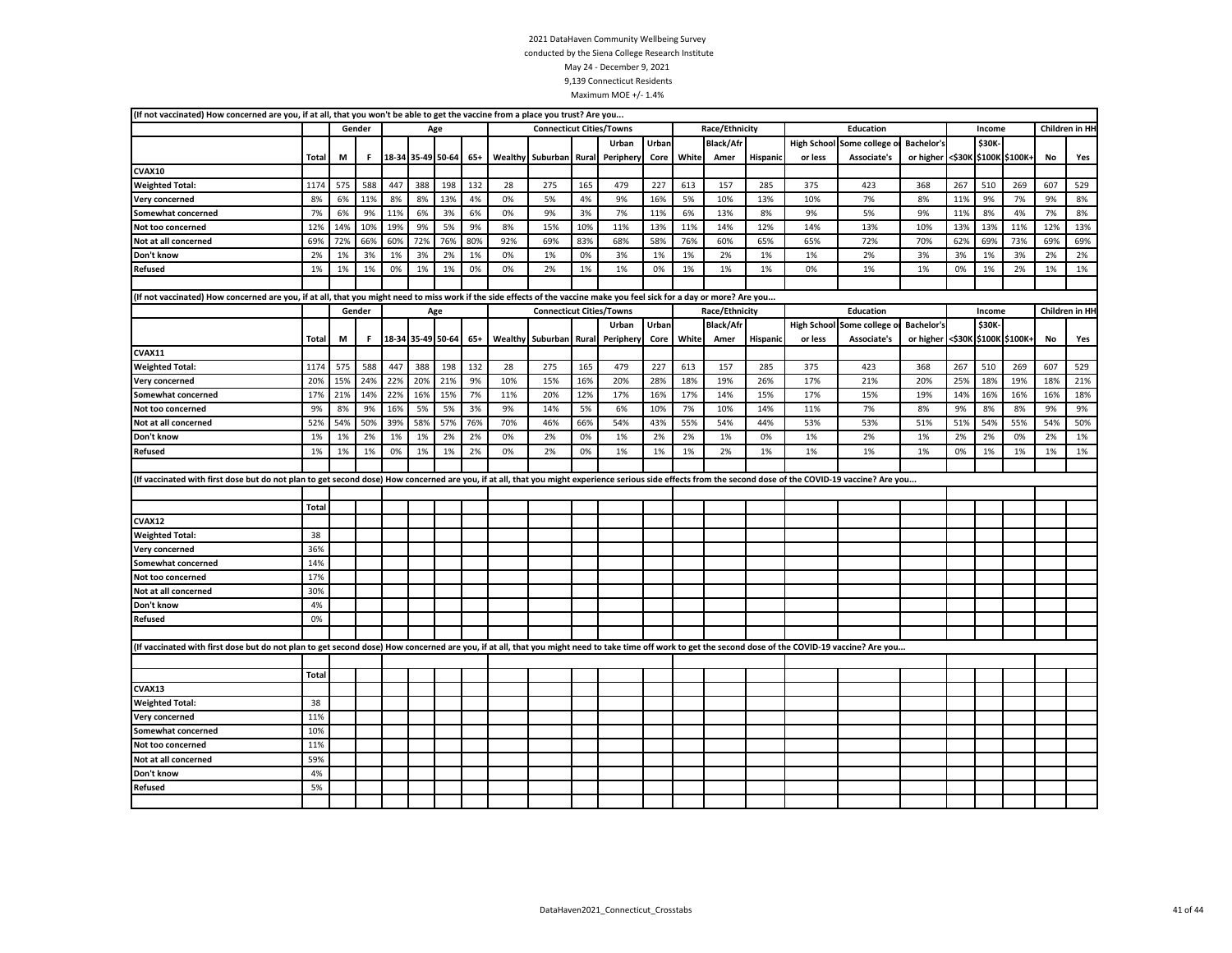| (If vaccinated with first dose but do not plan to get second dose) How concerned are you, if at all, that it will be difficult for you to travel to a vaccination site to get the second dose of the COVID-19 vaccine? Are you |              |      |        |     |     |                   |       |         |                                  |     |           |       |       |                  |          |                    |                            |                                 |     |        |                       |      |                |
|--------------------------------------------------------------------------------------------------------------------------------------------------------------------------------------------------------------------------------|--------------|------|--------|-----|-----|-------------------|-------|---------|----------------------------------|-----|-----------|-------|-------|------------------|----------|--------------------|----------------------------|---------------------------------|-----|--------|-----------------------|------|----------------|
|                                                                                                                                                                                                                                |              |      |        |     |     |                   |       |         |                                  |     |           |       |       |                  |          |                    |                            |                                 |     |        |                       |      |                |
|                                                                                                                                                                                                                                | <b>Total</b> |      |        |     |     |                   |       |         |                                  |     |           |       |       |                  |          |                    |                            |                                 |     |        |                       |      |                |
| CVAX14                                                                                                                                                                                                                         |              |      |        |     |     |                   |       |         |                                  |     |           |       |       |                  |          |                    |                            |                                 |     |        |                       |      |                |
| <b>Weighted Total:</b>                                                                                                                                                                                                         | 38           |      |        |     |     |                   |       |         |                                  |     |           |       |       |                  |          |                    |                            |                                 |     |        |                       |      |                |
| Very concerned                                                                                                                                                                                                                 | 13%          |      |        |     |     |                   |       |         |                                  |     |           |       |       |                  |          |                    |                            |                                 |     |        |                       |      |                |
| Somewhat concerned                                                                                                                                                                                                             | 9%           |      |        |     |     |                   |       |         |                                  |     |           |       |       |                  |          |                    |                            |                                 |     |        |                       |      |                |
| Not too concerned                                                                                                                                                                                                              | 13%          |      |        |     |     |                   |       |         |                                  |     |           |       |       |                  |          |                    |                            |                                 |     |        |                       |      |                |
| Not at all concerned                                                                                                                                                                                                           | 60%          |      |        |     |     |                   |       |         |                                  |     |           |       |       |                  |          |                    |                            |                                 |     |        |                       |      |                |
| Don't know                                                                                                                                                                                                                     | 0%           |      |        |     |     |                   |       |         |                                  |     |           |       |       |                  |          |                    |                            |                                 |     |        |                       |      |                |
| <b>Refused</b>                                                                                                                                                                                                                 | 4%           |      |        |     |     |                   |       |         |                                  |     |           |       |       |                  |          |                    |                            |                                 |     |        |                       |      |                |
|                                                                                                                                                                                                                                |              |      |        |     |     |                   |       |         |                                  |     |           |       |       |                  |          |                    |                            |                                 |     |        |                       |      |                |
| (If vaccinated with first dose but do not plan to get second dose) How concerned are you, if at all, that you might need to miss work if the side effects of the second dose of the COVID-19 vaccine make you feel sick for a  |              |      |        |     |     |                   |       |         |                                  |     |           |       |       |                  |          |                    |                            |                                 |     |        |                       |      |                |
|                                                                                                                                                                                                                                |              |      |        |     |     |                   |       |         |                                  |     |           |       |       |                  |          |                    |                            |                                 |     |        |                       |      |                |
|                                                                                                                                                                                                                                | Total        |      |        |     |     |                   |       |         |                                  |     |           |       |       |                  |          |                    |                            |                                 |     |        |                       |      |                |
| CVAX15                                                                                                                                                                                                                         |              |      |        |     |     |                   |       |         |                                  |     |           |       |       |                  |          |                    |                            |                                 |     |        |                       |      |                |
| <b>Weighted Total:</b>                                                                                                                                                                                                         | 38           |      |        |     |     |                   |       |         |                                  |     |           |       |       |                  |          |                    |                            |                                 |     |        |                       |      |                |
| Very concerned                                                                                                                                                                                                                 | 16%          |      |        |     |     |                   |       |         |                                  |     |           |       |       |                  |          |                    |                            |                                 |     |        |                       |      |                |
| Somewhat concerned                                                                                                                                                                                                             | 25%          |      |        |     |     |                   |       |         |                                  |     |           |       |       |                  |          |                    |                            |                                 |     |        |                       |      |                |
| Not too concerned                                                                                                                                                                                                              | 16%          |      |        |     |     |                   |       |         |                                  |     |           |       |       |                  |          |                    |                            |                                 |     |        |                       |      |                |
| Not at all concerned                                                                                                                                                                                                           | 39%          |      |        |     |     |                   |       |         |                                  |     |           |       |       |                  |          |                    |                            |                                 |     |        |                       |      |                |
| Don't know                                                                                                                                                                                                                     | 0%           |      |        |     |     |                   |       |         |                                  |     |           |       |       |                  |          |                    |                            |                                 |     |        |                       |      |                |
| <b>Refused</b>                                                                                                                                                                                                                 | 5%           |      |        |     |     |                   |       |         |                                  |     |           |       |       |                  |          |                    |                            |                                 |     |        |                       |      |                |
|                                                                                                                                                                                                                                |              |      |        |     |     |                   |       |         |                                  |     |           |       |       |                  |          |                    |                            |                                 |     |        |                       |      |                |
| In politics today, do you consider yourself a:                                                                                                                                                                                 |              |      |        |     |     |                   |       |         |                                  |     |           |       |       |                  |          |                    |                            |                                 |     |        |                       |      |                |
|                                                                                                                                                                                                                                |              |      | Gender |     |     | Age               |       |         | <b>Connecticut Cities/Towns</b>  |     |           |       |       | Race/Ethnicity   |          |                    | Education                  |                                 |     | Income |                       |      | Children in HH |
|                                                                                                                                                                                                                                |              |      |        |     |     |                   |       |         |                                  |     | Urban     | Urban |       | <b>Black/Afr</b> |          | <b>High School</b> | Some college               | Bachelor's                      |     | \$30K  |                       |      |                |
|                                                                                                                                                                                                                                | Total        | M    | F.     |     |     | 18-34 35-49 50-64 | $65+$ |         | Wealthy Suburban Rural Periphery |     |           | Core  | White | Amer             | Hispanic | or less            | Associate's                | or higher <\$30K \$100K \$100K+ |     |        |                       | No   | Yes            |
| <b>PARTY</b>                                                                                                                                                                                                                   |              |      |        |     |     |                   |       |         |                                  |     |           |       |       |                  |          |                    |                            |                                 |     |        |                       |      |                |
| <b>Weighted Total:</b>                                                                                                                                                                                                         | 2492         | 1281 | 1190   | 626 | 608 | 552               | 669   | 123     | 760                              | 333 | 910       | 365   | 1714  | 188              | 329      | 554                | 648                        | 1264                            | 382 | 986    | 790                   | 1651 | 788            |
| Republican                                                                                                                                                                                                                     | 17%          | 20%  | 15%    | 14% | 15% | 20%               | 22%   | 17%     | 19%                              | 23% | 17%       | 10%   | 19%   | 6%               | 18%      | 17%                | 19%                        | 17%                             | 14% | 17%    | 22%                   | 18%  | 16%            |
| Democrat                                                                                                                                                                                                                       | 36%          | 29%  | 44%    | 34% | 37% | 40%               | 37%   | 31%     | 33%                              | 32% | 37%       | 47%   | 36%   | 58%              | 32%      | 29%                | 31%                        | 43%                             | 36% | 38%    | 38%                   | 38%  | 34%            |
| Independent                                                                                                                                                                                                                    | 28%          | 30%  | 25%    | 31% | 24% | 24%               | 31%   | 40%     | 28%                              | 25% | 29%       | 21%   | 29%   | 23%              | 26%      | 33%                | 29%                        | 25%                             | 29% | 28%    | 26%                   | 27%  | 29%            |
| Other                                                                                                                                                                                                                          | 15%          | 16%  | 13%    | 20% | 20% | 12%               | 8%    | 9%      | 17%                              | 15% | 13%       | 17%   | 13%   | 10%              | 19%      | 17%                | 18%                        | 13%                             | 16% | 15%    | 12%                   | 13%  | 18%            |
| <b>Refused</b>                                                                                                                                                                                                                 | 4%           | 4%   | 3%     | 2%  | 4%  | 4%                | 3%    | 4%      | 3%                               | 5%  | 4%        | 6%    | 2%    | 3%               | 4%       | 4%                 | 3%                         | 3%                              | 5%  | 1%     | 2%                    | 4%   | 4%             |
|                                                                                                                                                                                                                                |              |      |        |     |     |                   |       |         |                                  |     |           |       |       |                  |          |                    |                            |                                 |     |        |                       |      |                |
| (If independent or other) Do you LEAN more towards the:                                                                                                                                                                        |              |      |        |     |     |                   |       |         |                                  |     |           |       |       |                  |          |                    |                            |                                 |     |        |                       |      |                |
|                                                                                                                                                                                                                                |              |      | Gender |     |     | Age               |       |         | <b>Connecticut Cities/Towns</b>  |     |           |       |       | Race/Ethnicity   |          |                    | Education                  |                                 |     | Income |                       |      | Children in HH |
|                                                                                                                                                                                                                                |              |      |        |     |     |                   |       |         |                                  |     | Urban     | Urban |       | <b>Black/Afr</b> |          |                    | High School Some college   | <b>Bachelor's</b>               |     | \$30K  |                       |      |                |
|                                                                                                                                                                                                                                | Total        | M    | F.     |     |     | 18-34 35-49 50-64 | $65+$ |         | Wealthy Suburban Rural           |     | Periphery | Core  | White | Amer             | Hispanic | or less            | Associate's                | or higher                       |     |        | <\$30K \$100K \$100K+ | No   | Yes            |
| PARTY2                                                                                                                                                                                                                         |              |      |        |     |     |                   |       |         |                                  |     |           |       |       |                  |          |                    |                            |                                 |     |        |                       |      |                |
| <b>Weighted Total:</b>                                                                                                                                                                                                         | 1155         | 653  | 488    | 330 | 293 | 222               | 277   | 65      | 360                              | 148 | 423       | 159   | 769   | 67               | 163      | 298                | 320                        | 512                             | 191 | 445    | 318                   | 722  | 397            |
| the Republican Party                                                                                                                                                                                                           | 25%          | 30%  | 19%    | 20% | 28% | 22%               | 33%   | 18%     | 29%                              | 35% | 22%       | 17%   | 28%   | 7%               | 18%      | 29%                | 25%                        | 24%                             | 23% | 26%    | 31%                   | 25%  | 25%            |
| the Democratic Party                                                                                                                                                                                                           | 33%          | 30%  | 36%    | 46% | 27% | 33%               | 25%   | 33%     | 29%                              | 23% | 37%       | 37%   | 32%   | 41%              | 41%      | 27%                | 32%                        | 38%                             | 31% | 36%    | 34%                   | 35%  | 28%            |
| Just Independent/Don't lean to either part                                                                                                                                                                                     | 29%          | 28%  | 32%    | 27% | 28% | 34%               | 32%   | 30%     | 28%                              | 28% | 30%       | 29%   | 30%   | 41%              | 26%      | 34%                | 30%                        | 27%                             | 31% | 31%    | 25%                   | 30%  | 29%            |
| Other party                                                                                                                                                                                                                    | 4%           | 4%   | 4%     | 2%  | 8%  | 4%                | 3%    | 4%      | 5%                               | 4%  | 3%        | 3%    | 4%    | 6%               | 3%       | 5%                 | 5%                         | 2%                              | 4%  | 4%     | 4%                    | 2%   | 6%             |
| <b>Refused</b>                                                                                                                                                                                                                 | 9%           | 9%   | 9%     | 5%  | 10% | 7%                | 7%    | 15%     | 8%                               | 10% | 8%        | 14%   | 6%    | 5%               | 11%      | 6%                 | 8%                         | 8%                              | 12% | 3%     | 5%                    | 7%   | 11%            |
|                                                                                                                                                                                                                                |              |      |        |     |     |                   |       |         |                                  |     |           |       |       |                  |          |                    |                            |                                 |     |        |                       |      |                |
| Many people have been held in jail or prison for a night or more at some point in their lives. Please think about your immediate family, including parents; brothers; sisters; children; and your current spouse, current roma |              |      |        |     |     |                   |       |         |                                  |     |           |       |       |                  |          |                    |                            |                                 |     |        |                       |      |                |
| child with. Please include step, foster, and adoptive family members. Confidentially and for statistical purposes only, have any members of your immediate family, NOT including yourself, ever been held in jail or prison fo |              |      |        |     |     |                   |       |         |                                  |     |           |       |       |                  |          |                    |                            |                                 |     |        |                       |      |                |
|                                                                                                                                                                                                                                |              |      | Gender |     |     | Age               |       |         | <b>Connecticut Cities/Towns</b>  |     |           |       |       | Race/Ethnicity   |          |                    | Education                  |                                 |     | Income |                       |      | Children in HH |
|                                                                                                                                                                                                                                |              |      |        |     |     |                   |       |         |                                  |     | Urban     | Urban |       | <b>Black/Afr</b> |          |                    | High School Some college o | <b>Bachelor's</b>               |     | \$30K  |                       |      |                |
|                                                                                                                                                                                                                                |              |      |        |     |     |                   |       |         |                                  |     |           |       |       |                  |          |                    |                            |                                 |     |        |                       |      |                |
|                                                                                                                                                                                                                                | <b>Total</b> | M    | F.     |     |     | 18-34 35-49 50-64 | $65+$ | Wealthy | Suburban Rural                   |     | Periphery | Core  | White | Amer             | Hispanic | or less            | Associate's                | or higher                       |     |        | <\$30K \$100K \$100K+ | No   | Yes            |
| JAIL1                                                                                                                                                                                                                          |              |      |        |     |     |                   |       |         |                                  |     |           |       |       |                  |          |                    |                            |                                 |     |        |                       |      |                |
| <b>Weighted Total:</b>                                                                                                                                                                                                         | 3675         | 1722 | 1917   | 980 | 862 | 807               | 979   | 183     | 1116                             | 501 | 1345      | 530   | 2361  | 344              | 557      | 859                | 1004                       | 1770                            | 615 | 1435   | 1123                  | 2424 | 1188           |
| Yes                                                                                                                                                                                                                            | 29%          | 27%  | 30%    | 29% | 39% | 30%               | 21%   | 15%     | 25%                              | 30% | 30%       | 39%   | 25%   | 45%              | 36%      | 33%                | 35%                        | 24%                             | 34% | 32%    | 29%                   | 27%  | 34%            |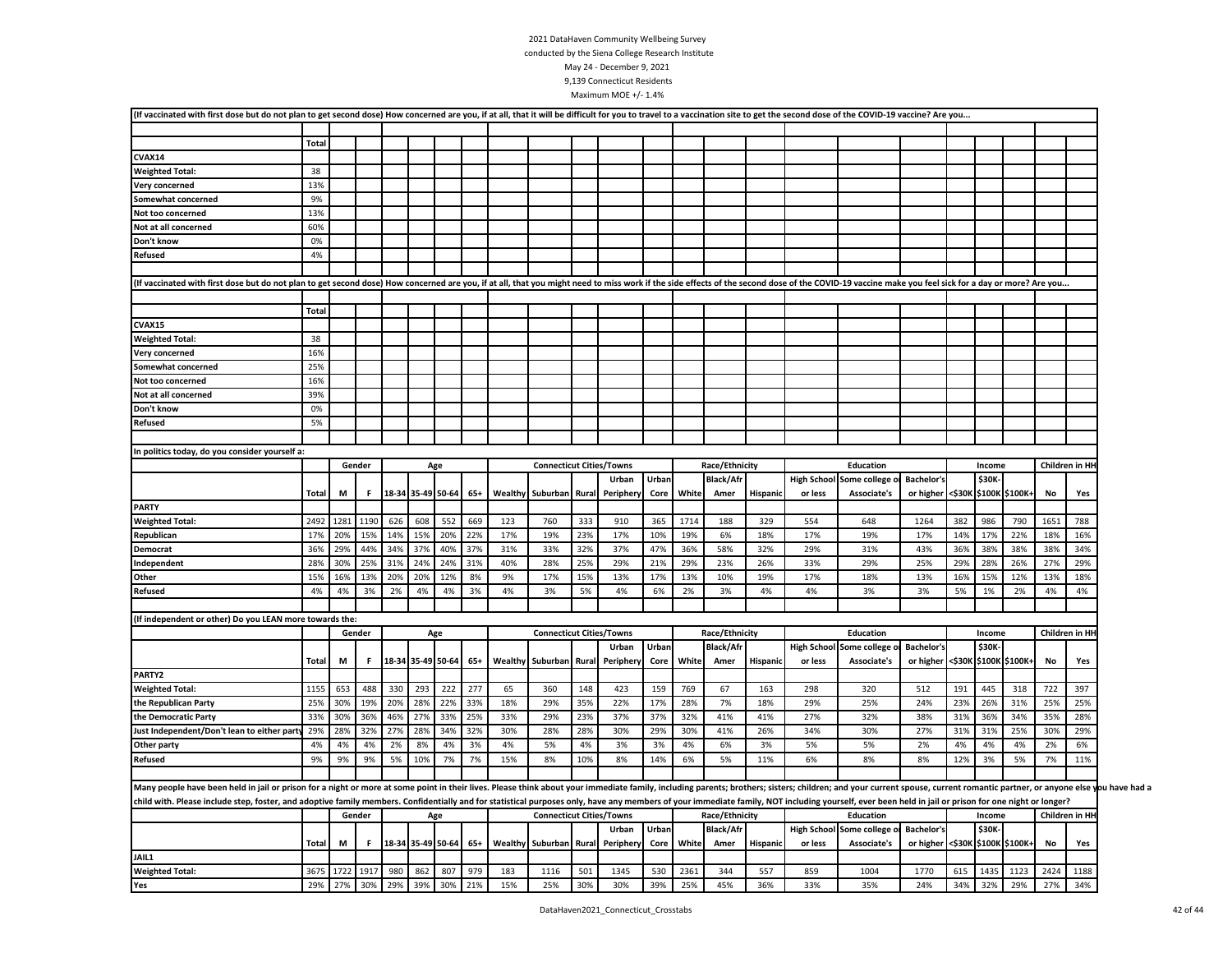| <b>No</b>          | 68%                   | 69%                  | 670/<br>IU//0   | 1 67%          | 58%             | 69%            | 7C <sub>0</sub> | 0.401<br>81%         | 72%                  | 66% | 67%                 | 56%          | 72% | 51%                 | 60%    | 63%                  | 64% | 73%    | 64% | 65%                    | 70%        | 70%           | 0.01<br>64%   |
|--------------------|-----------------------|----------------------|-----------------|----------------|-----------------|----------------|-----------------|----------------------|----------------------|-----|---------------------|--------------|-----|---------------------|--------|----------------------|-----|--------|-----|------------------------|------------|---------------|---------------|
| Don't know/Refused | 20 <sup>1</sup><br>5% | 0 <sup>0</sup><br>4% | 20 <sup>1</sup> | 0 <sup>0</sup> | 20 <sup>2</sup> | 0 <sup>4</sup> | $\sim$          | 0 <sup>0</sup><br>4% | $\sim$ $\sim$<br>370 | 470 | $\sim$ $\sim$<br>5% | $F^{\alpha}$ | 70/ | $\sim$ $\sim$<br>5% | $\sim$ | $\overline{a}$<br>4% |     | $\sim$ | 3%  | 20 <sup>1</sup><br>37e | $A \Omega$ | $\sim$<br>470 | $\sim$ $\sim$ |
|                    |                       |                      |                 |                |                 |                |                 |                      |                      |     |                     |              |     |                     |        |                      |     |        |     |                        |            |               |               |